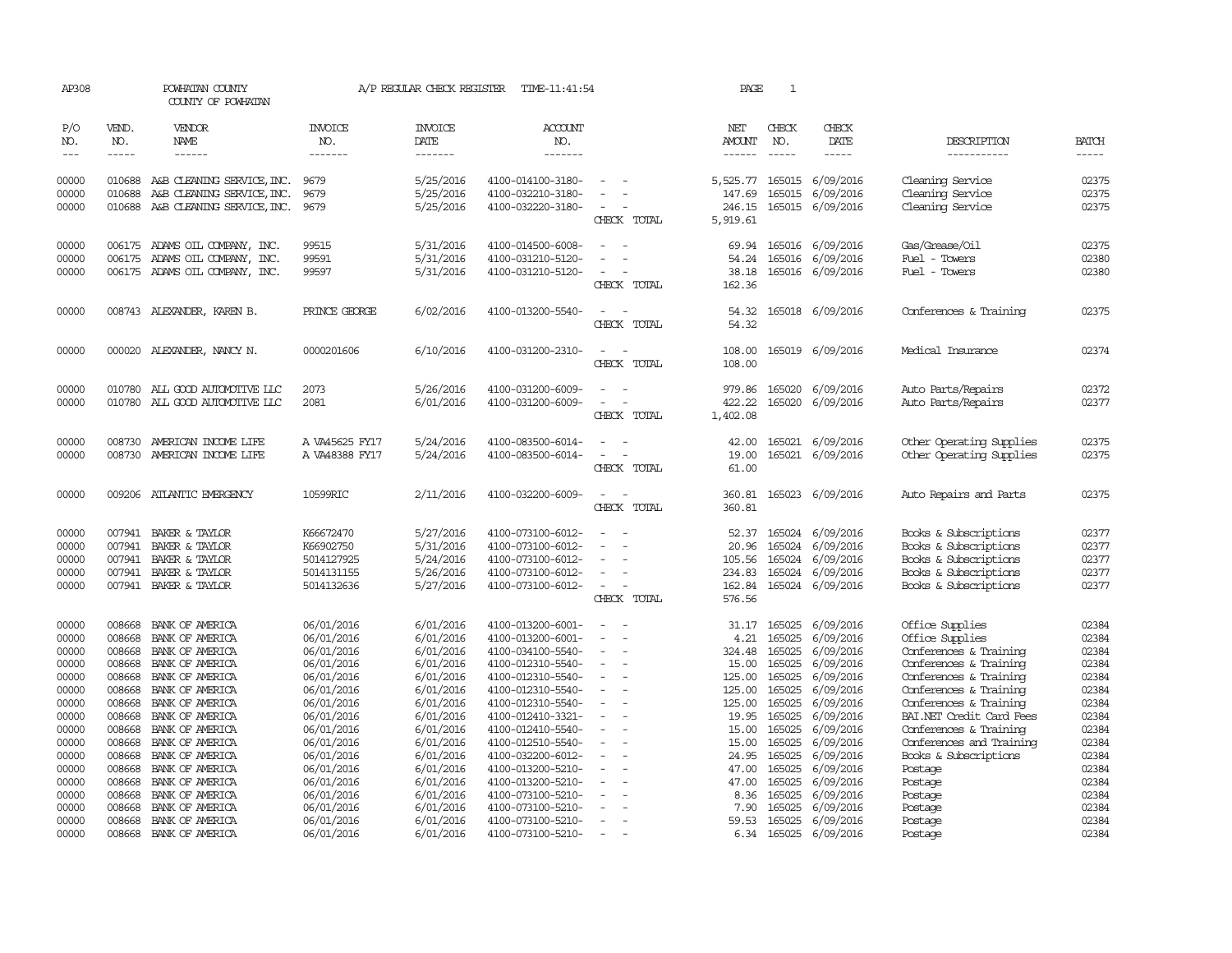| AP308      |               | POWHATAN COUNTY<br>COUNTY OF POWHATAN |                       | A/P REGULAR CHECK REGISTER | TIME-11:41:54     |                          | PAGE          | 2            |               |                                |       |
|------------|---------------|---------------------------------------|-----------------------|----------------------------|-------------------|--------------------------|---------------|--------------|---------------|--------------------------------|-------|
| P/O<br>NO. | VEND.<br>NO.  | VENDOR<br><b>NAME</b>                 | <b>INVOICE</b><br>NO. | <b>INVOICE</b><br>DATE     | ACCOUNT<br>NO.    |                          | NET<br>AMOUNT | CHECK<br>NO. | CHECK<br>DATE | DESCRIPTION                    | BATCH |
| $\cdots$   | $\frac{1}{2}$ | $- - - - - -$                         | -------               | -------                    | -------           |                          | $- - - - - -$ | $- - - - -$  | -----         | -----------                    | ----- |
| 00000      | 008668        | BANK OF AMERICA                       | 06/01/2016            | 6/01/2016                  | 4100-083500-5210- |                          | 3.97          | 165025       | 6/09/2016     | Postage                        | 02384 |
| 00000      | 008668        | BANK OF AMERICA                       | 06/01/2016            | 6/01/2016                  | 4100-012310-5540- |                          | 147.22        | 165025       | 6/09/2016     | Conferences & Training         | 02384 |
| 00000      | 008668        | BANK OF AMERICA                       | 06/01/2016            | 6/01/2016                  | 4100-014100-3400- |                          | 19.95         | 165025       | 6/09/2016     | Misc. Meetings - Set Up        | 02384 |
| 00000      | 008668        | BANK OF AMERICA                       | 06/01/2016            | 6/01/2016                  | 4100-032200-5130- | $\equiv$                 | 41.26         | 165025       | 6/09/2016     | Water                          | 02384 |
| 00000      | 008668        | BANK OF AMERICA                       | 06/01/2016            | 6/01/2016                  | 4100-073100-6001- |                          | 39.76         | 165025       | 6/09/2016     | Office Supplies                | 02384 |
| 00000      | 008668        | BANK OF AMERICA                       | 06/01/2016            | 6/01/2016                  | 4100-012310-5540- |                          | 65.33         | 165025       | 6/09/2016     | Conferences & Training         | 02384 |
| 00000      | 008668        | BANK OF AMERICA                       | 06/01/2016            | 6/01/2016                  | 4100-012100-6001- |                          | 35.18         | 165025       | 6/09/2016     | Office Supplies                | 02384 |
| 00000      | 008668        | BANK OF AMERICA                       | 06/01/2016            | 6/01/2016                  | 4100-012510-5230- |                          | 47.63         | 165025       | 6/09/2016     | Telephone Services             | 02384 |
| 00000      | 008668        | BANK OF AMERICA                       | 06/01/2016            | 6/01/2016                  | 4100-012510-6002- |                          | 343.82        | 165025       | 6/09/2016     | Computer Equipment-non-capital | 02384 |
| 00000      | 008668        | BANK OF AMERICA                       | 06/01/2016            | 6/01/2016                  | 4100-012510-6002- |                          | 448.98        | 165025       | 6/09/2016     | Computer Equipment-non-capital | 02384 |
| 00000      | 008668        | BANK OF AMERICA                       | 06/01/2016            | 6/01/2016                  | 4100-012510-6002- | $\overline{\phantom{a}}$ | 649.99        | 165025       | 6/09/2016     | Computer Equipment-non-capital | 02384 |
| 00000      | 008668        | BANK OF AMERICA                       | 06/01/2016            | 6/01/2016                  | 4100-032200-3310- |                          | 84.89-        | 165025       | 6/09/2016     | Equipment Repair               | 02384 |
| 00000      | 008668        | BANK OF AMERICA                       | 06/01/2016            | 6/01/2016                  | 4100-032200-6009- |                          | 1,737.44      | 165025       | 6/09/2016     | Auto Repairs and Parts         | 02384 |
| 00000      | 008668        | BANK OF AMERICA                       | 06/01/2016            | 6/01/2016                  | 4100-073100-6001- | $\equiv$                 | 7.77          | 165025       | 6/09/2016     | Office Supplies                | 02384 |
| 00000      | 008668        | BANK OF AMERICA                       | 06/01/2016            | 6/01/2016                  | 4100-073100-6001- |                          | 40.80         | 165025       | 6/09/2016     | Office Supplies                | 02384 |
| 00000      | 008668        | BANK OF AMERICA                       | 06/01/2016            | 6/01/2016                  | 4100-073100-6001- |                          | 15.96         | 165025       | 6/09/2016     | Office Supplies                | 02384 |
| 00000      | 008668        | BANK OF AMERICA                       | 06/01/2016            | 6/01/2016                  | 4100-073100-6002- |                          | 147.00        | 165025       | 6/09/2016     | Computer Equipment-non-capital | 02384 |
| 00000      | 008668        | BANK OF AMERICA                       | 06/01/2016            | 6/01/2016                  | 4100-073100-6012- | $\sim$                   | 29.45         | 165025       | 6/09/2016     | Books & Subscriptions          | 02384 |
| 00000      | 008668        | BANK OF AMERICA                       | 06/01/2016            | 6/01/2016                  | 4100-073100-6015- |                          | 85.88         | 165025       | 6/09/2016     | Summer Reading Program         | 02384 |
| 00000      | 008668        | BANK OF AMERICA                       | 06/01/2016            | 6/01/2016                  | 4100-012310-6001- |                          | 39.09         | 165025       | 6/09/2016     | Office Supplies                | 02384 |
| 00000      | 008668        | BANK OF AMERICA                       | 06/01/2016            | 6/01/2016                  | 4100-012310-6001- | $\blacksquare$           | 23.88         | 165025       | 6/09/2016     | Office Supplies                | 02384 |
| 00000      | 008668        | BANK OF AMERICA                       | 06/01/2016            | 6/01/2016                  | 4100-014100-3310- |                          | 64.00         | 165025       | 6/09/2016     | Repairs & Maintenance          | 02384 |
| 00000      | 008668        | BANK OF AMERICA                       | 06/01/2016            | 6/01/2016                  | 4100-014300-3310- |                          | 92.93         | 165025       | 6/09/2016     | Repairs & Maintenance          | 02384 |
| 00000      | 008668        | BANK OF AMERICA                       | 06/01/2016            | 6/01/2016                  | 4100-014500-3190- |                          | 54.99         | 165025       | 6/09/2016     | Grounds Maintenance            | 02384 |
| 00000      | 008668        | BANK OF AMERICA                       | 06/01/2016            | 6/01/2016                  | 4100-014500-3319- | $\sim$                   | 54.96         | 165025       | 6/09/2016     | Equipment Repairs and Maintena | 02384 |
| 00000      | 008668        | BANK OF AMERICA                       | 06/01/2016            | 6/01/2016                  | 4100-032200-5815- |                          | 41.98         | 165025       | 6/09/2016     | Training/Seminars              | 02384 |
| 00000      | 008668        | BANK OF AMERICA                       | 06/01/2016            | 6/01/2016                  | 4100-012220-7002- |                          | 20.00         | 165025       | 6/09/2016     | Criminal Background Checks     | 02384 |
| 00000      | 008668        | BANK OF AMERICA                       | 06/01/2016            | 6/01/2016                  | 4100-073100-6002- |                          | 10.00         | 165025       | 6/09/2016     | Computer Equipment-non-capital | 02384 |
| 00000      | 008668        | BANK OF AMERICA                       | 06/01/2016            | 6/01/2016                  | 4100-014100-6004- |                          | 99.99         | 165025       | 6/09/2016     | Tools and Equipment            | 02384 |
| 00000      | 008668        | BANK OF AMERICA                       | 06/01/2016            | 6/01/2016                  | 4100-032200-5210- |                          | 16.26         | 165025       | 6/09/2016     | Postage                        | 02384 |
| 00000      | 008668        | BANK OF AMERICA                       | 06/01/2016            | 6/01/2016                  | 4100-012100-6001- |                          | 16.75         | 165025       | 6/09/2016     | Office Supplies                | 02384 |
| 00000      | 008668        | BANK OF AMERICA                       | 06/01/2016            | 6/01/2016                  | 4100-081500-6001- | $\sim$                   | 16.75         | 165025       | 6/09/2016     | Office Supplies                | 02384 |
| 00000      | 008668        | BANK OF AMERICA                       | 06/01/2016            | 6/01/2016                  | 4100-012310-5540- |                          | 675.00        | 165025       | 6/09/2016     | Conferences & Training         | 02384 |
| 00000      | 008668        | BANK OF AMERICA                       | 06/01/2016            | 6/01/2016                  | 4100-014100-6004- |                          | 1,137.00      | 165025       | 6/09/2016     | Tools and Equipment            | 02384 |
| 00000      | 008668        | BANK OF AMERICA                       | 06/01/2016            | 6/01/2016                  | 4100-073100-5840- | $\overline{\phantom{a}}$ | 15.85         | 165025       | 6/09/2016     | Miscellaneous                  | 02384 |
| 00000      | 008668        | BANK OF AMERICA                       | 06/01/2016            | 6/01/2016                  | 4100-073100-6012- |                          | 15.00         | 165025       | 6/09/2016     | Books & Subscriptions          | 02384 |
| 00000      | 008668        | BANK OF AMERICA                       | 06/01/2016            | 6/01/2016                  | 4100-012220-5540- | $\sim$                   | 100.00        | 165025       | 6/09/2016     | Travel and Education           | 02384 |
| 00000      | 008668        | BANK OF AMERICA                       | 06/01/2016            | 6/01/2016                  | 4100-032200-5815- |                          | 79.74         | 165025       | 6/09/2016     | Training/Seminars              | 02384 |
| 00000      | 008668        | BANK OF AMERICA                       | 06/01/2016            | 6/01/2016                  | 4100-034100-6001- | $\sim$                   | 49.00         | 165025       | 6/09/2016     | Office Supplies                | 02384 |
| 00000      | 008668        | BANK OF AMERICA                       | 06/01/2016            | 6/01/2016                  | 4100-032200-5810- |                          | 92.00         | 165025       | 6/09/2016     | Dues/Association Memberships   | 02384 |
| 00000      | 008668        | BANK OF AMERICA                       | 06/01/2016            | 6/01/2016                  | 4100-081500-5815- |                          | 1,995.00      | 165025       | 6/09/2016     | Training/Seminars              | 02384 |
| 00000      | 008668        | BANK OF AMERICA                       | 06/01/2016            | 6/01/2016                  | 4100-081500-5815- | $\equiv$                 | 99.00         | 165025       | 6/09/2016     | Training/Seminars              | 02384 |
| 00000      | 008668        | BANK OF AMERICA                       | 06/01/2016            | 6/01/2016                  | 4100-081500-5815- |                          | 126.23        | 165025       | 6/09/2016     | Training/Seminars              | 02384 |
| 00000      | 008668        | BANK OF AMERICA                       | 06/01/2016            | 6/01/2016                  | 4100-081500-5815- |                          | 126.23        | 165025       | 6/09/2016     | Training/Seminars              | 02384 |
| 00000      | 008668        | BANK OF AMERICA                       | 06/01/2016            | 6/01/2016                  | 4100-081500-5815- |                          | 252.46        | 165025       | 6/09/2016     | Training/Seminars              | 02384 |
| 00000      | 008668        | BANK OF AMERICA                       | 06/01/2016            | 6/01/2016                  | 4100-081500-5815- |                          | 252.46        | 165025       | 6/09/2016     | Training/Seminars              | 02384 |
| 00000      | 008668        | BANK OF AMERICA                       | 06/01/2016            | 6/01/2016                  | 4100-081500-5815- |                          | 252.46        | 165025       | 6/09/2016     | Training/Seminars              | 02384 |
| 00000      | 008668        | BANK OF AMERICA                       | 06/01/2016            | 6/01/2016                  | 4100-081500-5815- |                          | 252.46        | 165025       | 6/09/2016     | Training/Seminars              | 02384 |
| 00000      | 008668        | BANK OF AMERICA                       | 06/01/2016            | 6/01/2016                  | 4100-081500-5815- | $\sim$                   | 126.23-165025 |              | 6/09/2016     | Training/Seminars              | 02384 |
| 00000      | 008668        | BANK OF AMERICA                       | 06/01/2016            | 6/01/2016                  | 4100-012510-5230- |                          | 10.65         | 165025       | 6/09/2016     | Telephone Services             | 02384 |
| 00000      | 008668        | BANK OF AMERICA                       | 06/01/2016            | 6/01/2016                  | 4100-012510-5230- | $\sim$                   | 40.00         | 165025       | 6/09/2016     | Telephone Services             | 02384 |
|            |               |                                       |                       |                            |                   |                          |               |              |               |                                |       |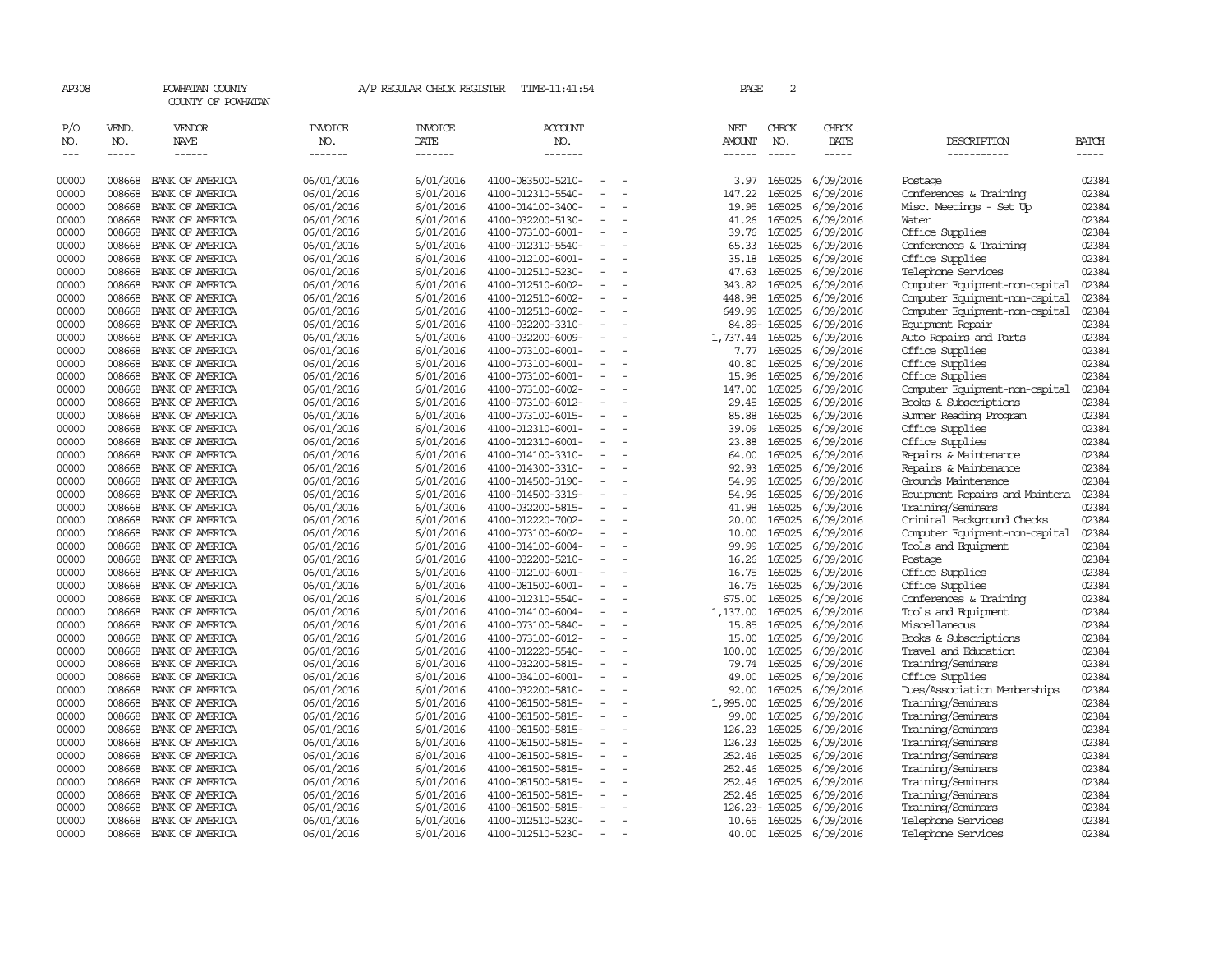| AP308 |        | POWHATAN COUNTY<br>COUNTY OF POWHATAN |                | A/P REGULAR CHECK REGISTER | TIME-11:41:54     |             | PAGE          | 3             |                  |                                |              |
|-------|--------|---------------------------------------|----------------|----------------------------|-------------------|-------------|---------------|---------------|------------------|--------------------------------|--------------|
| P/O   | VEND.  | VENDOR                                | INVOICE        | <b>INVOICE</b>             | <b>ACCOUNT</b>    |             | NET           | CHECK         | CHECK            |                                |              |
| NO.   | NO.    | NAME                                  | NO.            | DATE                       | NO.               |             | <b>AMOUNT</b> | NO.           | DATE             | DESCRIPTION                    | <b>BATCH</b> |
| $---$ | -----  | $- - - - - -$                         | -------        | --------                   | -------           |             | $- - - - - -$ | $\frac{1}{2}$ | -----            | -----------                    | -----        |
| 00000 | 008668 | BANK OF AMERICA                       | 06/01/2016     | 6/01/2016                  | 4100-012510-5230- |             | 14.84         | 165025        | 6/09/2016        | Telephone Services             | 02384        |
| 00000 | 008668 | BANK OF AMERICA                       | 06/01/2016     | 6/01/2016                  | 4100-034100-5540- |             |               | 40.00-165025  | 6/09/2016        | Conferences & Training         | 02384        |
| 00000 | 008668 | BANK OF AMERICA                       | 06/01/2016     | 6/01/2016                  | 4100-012510-5540- |             | 149.00        | 165025        | 6/09/2016        | Conferences and Training       | 02384        |
| 00000 | 008668 | BANK OF AMERICA                       | 06/01/2016     | 6/01/2016                  | 4100-012510-5540- |             | 29.00         | 165025        | 6/09/2016        | Conferences and Training       | 02384        |
| 00000 | 008668 | BANK OF AMERICA                       | 06/01/2016     | 6/01/2016                  | 4100-014100-3310- |             | 116.72        | 165025        | 6/09/2016        | Repairs & Maintenance          | 02384        |
| 00000 | 008668 | BANK OF AMERICA                       | 06/01/2016     | 6/01/2016                  | 4100-073100-5260- |             | 152.82        | 165025        | 6/09/2016        | Internet                       | 02384        |
| 00000 | 008668 | BANK OF AMERICA                       | 06/01/2016     | 6/01/2016                  | 4100-034100-5540- |             | 31.22         | 165025        | 6/09/2016        | Conferences & Training         | 02384        |
| 00000 | 008668 | BANK OF AMERICA                       | 06/01/2016     | 6/01/2016                  | 4100-034100-5540- |             | 3.32          | 165025        | 6/09/2016        | Conferences & Training         | 02384        |
| 00000 | 008668 | BANK OF AMERICA                       | 06/01/2016     | 6/01/2016                  | 4100-034100-5540- |             | 23.00         | 165025        | 6/09/2016        | Conferences & Training         | 02384        |
| 00000 | 008668 | BANK OF AMERICA                       | 06/01/2016     | 6/01/2016                  | 4100-034100-5540- |             | 18.00         | 165025        | 6/09/2016        | Conferences & Training         | 02384        |
| 00000 | 008668 | BANK OF AMERICA                       | 06/01/2016     | 6/01/2016                  | 4100-034100-5540- |             | 10.59         | 165025        | 6/09/2016        | Conferences & Training         | 02384        |
| 00000 | 008668 | BANK OF AMERICA                       | 06/01/2016     | 6/01/2016                  | 4100-073100-6001- |             | 36.90         | 165025        | 6/09/2016        | Office Supplies                | 02384        |
| 00000 | 008668 | BANK OF AMERICA                       | 06/01/2016     | 6/01/2016                  | 4100-032200-5815- |             | 25.00         | 165025        | 6/09/2016        | Training/Seminars              | 02384        |
| 00000 | 008668 | BANK OF AMERICA                       | 06/01/2016     | 6/01/2016                  | 4100-032200-5815- |             | 75.00         | 165025        | 6/09/2016        | Training/Seminars              | 02384        |
|       |        |                                       |                |                            |                   | CHECK TOTAL | 11,464.69     |               |                  |                                |              |
| 00000 | 011375 | BARNETT, HEATHER                      | LITTLE WOMEN   | 3/21/2016                  | 3100-014020-0001- |             | 14.95         | 165026        | 6/09/2016        | Library Fines - Lost Books, Et | 02377        |
|       |        |                                       |                |                            |                   | CHECK TOTAL | 14.95         |               |                  |                                |              |
|       |        |                                       |                |                            |                   |             |               |               |                  |                                |              |
| 00000 | 008793 | BENEFITS SOLUTIONS, INC.              | 24052          | 6/01/2016                  | 4100-012220-2311- |             | 65.00         | 165028        | 6/09/2016        | Cobra Fees                     | 02373        |
|       |        |                                       |                |                            |                   | CHECK TOTAL | 65.00         |               |                  |                                |              |
| 00000 |        | 000045 BLANKENSHIP, SUSAN M.          | 0000201606     | 6/10/2016                  | 4100-012310-2310- |             | 104.00        | 165029        | 6/09/2016        | Medical Insurance              | 02374        |
|       |        |                                       |                |                            |                   | CHECK TOTAL | 104.00        |               |                  |                                |              |
|       |        |                                       |                |                            |                   |             |               |               |                  |                                |              |
| 00000 | 006655 | BLOSSMAN GAS COMPANIES,               | 507659         | 5/17/2016                  | 4100-035100-5120- |             | 206.51        | 165030        | 6/09/2016        | Fuel                           | 02372        |
|       |        |                                       |                |                            |                   | CHECK TOTAL | 206.51        |               |                  |                                |              |
| 00000 |        | 011067 BOB & KATHY'S SMALL            | 051016         | 5/10/2016                  | 4100-014500-3319- |             | 47.95         |               | 165031 6/09/2016 | Equipment Repairs and Maintena | 02375        |
|       |        |                                       |                |                            |                   | CHECK TOTAL | 47.95         |               |                  |                                |              |
|       |        |                                       |                |                            |                   |             |               |               |                  |                                |              |
| 00000 |        | 007869 BOULDIN, LATASHA               | MIG 6-2-16     | 6/02/2016                  | 4100-012310-5540- |             | 7.79          |               | 165032 6/09/2016 | Conferences & Training         | 02375        |
|       |        |                                       |                |                            |                   | CHECK TOTAL | 7.79          |               |                  |                                |              |
| 00000 |        | 007838 BROUGHTON, THOMAS B. JR.       | 0078201606     | 6/10/2016                  | 4100-031200-2310- |             | 92.00         |               | 165033 6/09/2016 | Medical Insurance              | 02374        |
|       |        |                                       |                |                            |                   | CHECK TOTAL | 92.00         |               |                  |                                |              |
|       |        |                                       |                |                            |                   |             |               |               |                  |                                |              |
| 00000 |        | 001340 BUSINESS CARD                  | 05/27/2016     | 5/27/2016                  | 4100-031200-6014- |             | .00.          | 165034        | 6/09/2016        | Other Operating Supplies       | 02381        |
| 00000 | 001340 | BUSINESS CARD                         | 05/27/2016     | 5/27/2016                  | 4100-031200-6014- |             | 8.33          | 165034        | 6/09/2016        | Other Operating Supplies       | 02381        |
| 00000 |        | 001340 BUSINESS CARD                  | 05/27/2016     | 5/27/2016                  | 4100-031200-6014- |             | 84.60         |               | 165034 6/09/2016 | Other Operating Supplies       | 02381        |
|       |        |                                       |                |                            |                   | CHECK TOTAL | 92.93         |               |                  |                                |              |
| 00000 |        | 006640 C.W. WARTHEN COMPANY           | 52575          | 5/25/2016                  | 4100-021600-3500- |             | 169.10        |               | 165035 6/09/2016 | Printing & Binding             | 02372        |
|       |        |                                       |                |                            |                   | CHECK TOTAL | 169.10        |               |                  |                                |              |
|       |        |                                       |                |                            |                   |             |               |               |                  |                                |              |
| 00000 |        | 007353 CDW GOVERNMENT, INC.           | <b>DFM1289</b> | 5/27/2016                  | 4100-031710-6001- |             | 1,340.83      |               | 165037 6/09/2016 | Office Supplies                | 02377        |
|       |        |                                       |                |                            |                   | CHECK TOTAL | 1,340.83      |               |                  |                                |              |
|       |        |                                       |                |                            |                   |             |               |               |                  |                                |              |
| 00000 |        | 008276 CENGAGE LEARNING INC.          | 58112065       | 5/26/2016                  | 4100-073100-6012- |             | 24.79         |               | 165038 6/09/2016 | Books & Subscriptions          | 02377        |
|       |        |                                       |                |                            |                   | CHECK TOTAL | 24.79         |               |                  |                                |              |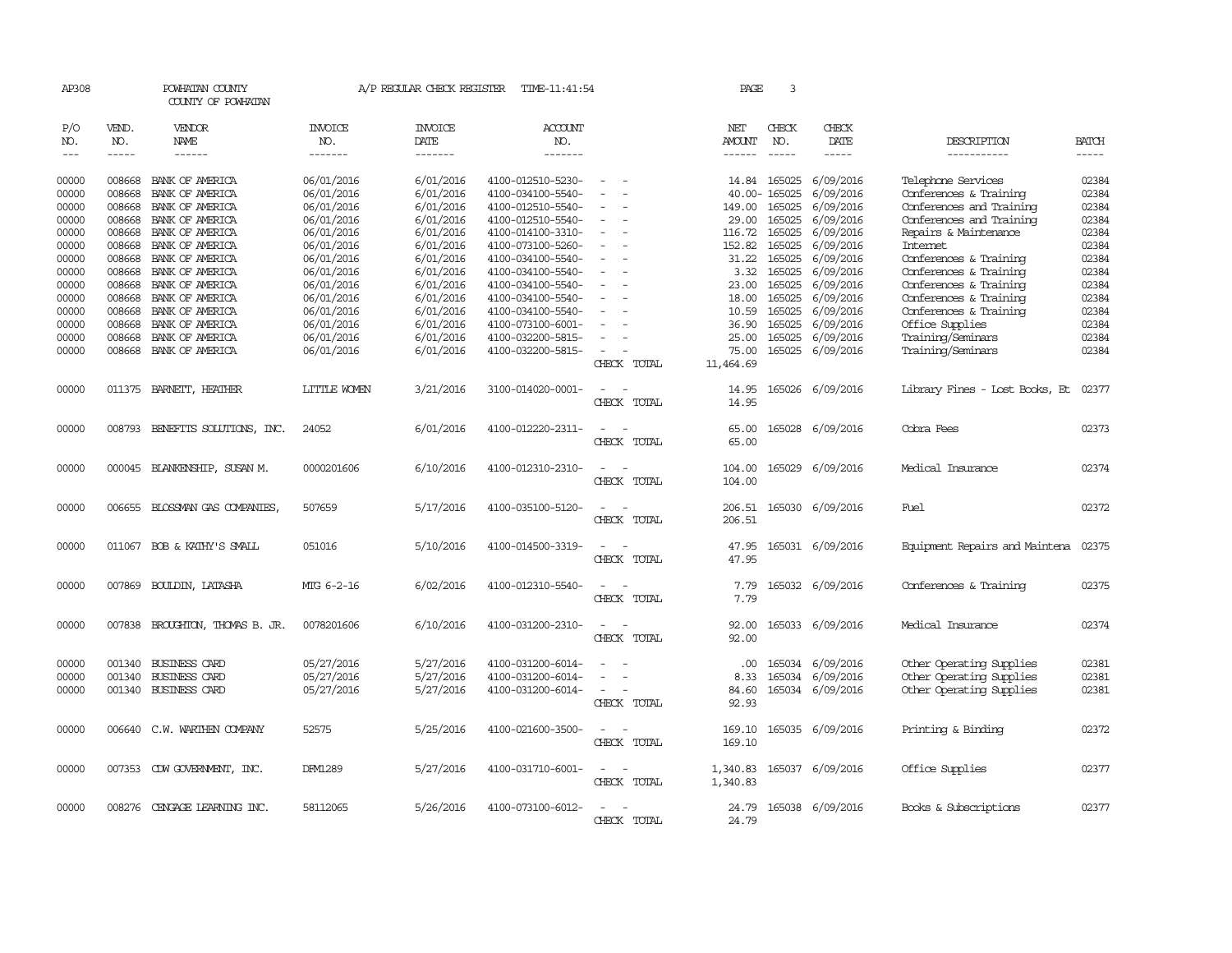| AP308               |              | POWHATAN COUNTY<br>COUNTY OF POWHATAN |                  |                        | A/P REGULAR CHECK REGISTER TIME-11:41:54 |                                                      | PAGE                   | 4            |                           |                                |              |
|---------------------|--------------|---------------------------------------|------------------|------------------------|------------------------------------------|------------------------------------------------------|------------------------|--------------|---------------------------|--------------------------------|--------------|
| P/O<br>NO.          | VEND.<br>NO. | VENDOR<br>NAME                        | INVOICE<br>NO.   | <b>INVOICE</b><br>DATE | <b>ACCOUNT</b><br>NO.                    |                                                      | NET<br>AMOUNT          | CHECK<br>NO. | CHECK<br>DATE             | DESCRIPTION                    | <b>BATCH</b> |
| $\qquad \qquad - -$ | $\cdots$     | ------                                | -------          | -------                | -------                                  |                                                      | ------                 | $- - - - -$  | -----                     | -----------                    | -----        |
| 00000               | 000540       | CENTRAL VIRGINIA WASTE                | 21173            | 5/16/2016              | 4100-014300-3175-                        | $\overline{\phantom{a}}$                             | 16,041.52              | 165039       | 6/09/2016                 | Waste Disposal                 | 02377        |
| 00000               | 000540       | CENTRAL VIRGINIA WASTE                | 21190            | 5/18/2016              | 4100-014300-3176-                        | $\sim$                                               | 495.00                 | 165039       | 6/09/2016                 | Recycling Pulls                | 02377        |
| 00000               | 000540       | CENTRAL VIRGINIA WASTE                | 21190            | 5/18/2016              | 4100-014300-3176-                        |                                                      | 5,170.00               | 165039       | 6/09/2016                 | Recycling Pulls                | 02377        |
| 00000               | 000540       | CENTRAL VIRGINIA WASTE                | 21190            | 5/18/2016              | 4100-014300-3176-                        | $\overline{\phantom{a}}$                             |                        |              | 1,384.02-165039 6/09/2016 | Recycling Pulls                | 02377        |
|                     |              |                                       |                  |                        |                                          | CHECK TOTAL                                          | 20,322.50              |              |                           |                                |              |
| 00000               | 006965       | CINIAS CORPORATION                    | 143749540        | 5/25/2016              | 4100-014100-6011-                        | $\sim$<br>$\sim$                                     | 75.63                  | 165040       | 6/09/2016                 | <b>Uniforms</b>                | 02377        |
| 00000               | 006965       | CINIAS CORPORATION                    | 143749540        | 5/25/2016              | 4100-014500-6011-                        | $\overline{\phantom{a}}$<br>$\overline{\phantom{a}}$ | 69.95                  | 165040       | 6/09/2016                 | Uniforms                       | 02377        |
| 00000               | 006965       | CINIAS CORPORATION                    | 143749541        | 5/25/2016              | 4100-014300-6011-                        | $\overline{\phantom{a}}$<br>$\overline{\phantom{a}}$ | 111.02                 | 165040       | 6/09/2016                 | Uniforms                       | 02377        |
|                     |              |                                       |                  |                        |                                          | CHECK TOTAL                                          | 256.60                 |              |                           |                                |              |
| 00000               |              | 007341 CLAWS & PAWS ANIMAL CARE       | 72673            | 3/01/2016              | 4100-035100-3110-                        | $\sim$<br>$\sim$                                     | 128.00                 |              | 165041 6/09/2016          | Professional Health Services   | 02377        |
| 00000               | 007341       | CLAWS & PAWS ANIMAL CARE              | 72771            | 3/08/2016              | 4100-035100-3110-                        |                                                      | 224.98                 | 165041       | 6/09/2016                 | Professional Health Services   | 02377        |
| 00000               | 007341       | CLAWS & PAWS ANIMAL CARE              | 72878            | 3/10/2016              | 4100-035100-3110-                        | $\overline{\phantom{a}}$                             | 107.09                 | 165041       | 6/09/2016                 | Professional Health Services   | 02377        |
| 00000               | 007341       | CLAWS & PAWS ANIMAL CARE              | 72889            | 3/10/2016              | 4100-035100-3110-                        | $\overline{\phantom{a}}$                             |                        | 39.50-165041 | 6/09/2016                 | Professional Health Services   | 02377        |
| 00000               | 007341       | CLAWS & PAWS ANIMAL CARE              | 72897            | 3/24/2016              | 4100-035100-3110-                        |                                                      | 74.00                  | 165041       | 6/09/2016                 | Professional Health Services   | 02377        |
| 00000               | 007341       | CLAWS & PAWS ANIMAL CARE              | 73143            | 3/24/2016              | 4100-035100-3110-                        |                                                      | 134.40                 | 165041       | 6/09/2016                 | Professional Health Services   | 02377        |
| 00000               |              | 007341 CLAWS & PAWS ANIMAL CARE       | 73436            | 4/06/2016              | 4100-035100-3110-                        | $\sim$                                               |                        | 77.09 165041 | 6/09/2016                 | Professional Health Services   | 02377        |
| 00000               |              | 007341 CLAWS & PAWS ANIMAL CARE       | 73730            | 4/21/2016              | 4100-035100-3110-                        |                                                      | 100.25                 | 165041       | 6/09/2016                 | Professional Health Services   | 02377        |
| 00000               |              | 007341 CLAWS & PAWS ANIMAL CARE       | 74288            | 5/19/2016              | 4100-035100-3110-                        |                                                      | 441.00                 |              | 165041 6/09/2016          | Professional Health Services   | 02377        |
|                     |              |                                       |                  |                        |                                          | CHECK TOTAL                                          | 1,247.31               |              |                           |                                |              |
| 00000               |              | 010079 DEAL & LACHENEY P.C.           | MAY 2016         | 6/01/2016              | 4100-012210-3150-                        | CHECK TOTAL                                          | 10,000.00<br>10,000.00 |              | 165042 6/09/2016          | Contracted County Attorney     | 02372        |
| 00000               | 008787 DMV   |                                       | 16152745         | 5/31/2016              | 4100-031200-6014-                        | CHECK TOTAL                                          | 30.00<br>30.00         |              | 165044 6/09/2016          | Other Operating Supplies       | 02377        |
| 00000               | 007288       | <b>DOMINION ENERGY</b>                | 106246           | 6/01/2016              | 4100-014100-3320-                        | CHECK TOTAL                                          | 1,757.25<br>1,757.25   |              | 165045 6/09/2016          | Maintenance & Service Contract | 02375        |
|                     |              |                                       |                  |                        |                                          |                                                      |                        |              |                           |                                |              |
| 00000               | 000860       | DOMINION VIRGINIA POWER               | 7765134072A5/16  | 5/27/2016              | 4100-014100-5110-                        | $\overline{\phantom{a}}$<br>CHECK TOTAL              | 616.26<br>616.26       |              | 165046 6/09/2016          | Electricity                    | 02377        |
| 00000               |              | 007509 CAPITALIRISTATE                | 14563677         | 5/18/2016              | 4100-014100-3310-                        | $\equiv$                                             | 42.12                  |              | 165048 6/09/2016          | Repairs & Maintenance          | 02375        |
|                     |              |                                       |                  |                        |                                          | CHECK TOTAL                                          | 42.12                  |              |                           |                                |              |
| 00000               |              | 011224 ELECTRONIC SYSTEMS, INC.       | IN410868A        | 4/19/2016              | 4100-012100-3320-                        |                                                      | $.72\,$                | 165049       | 6/09/2016                 | Maintenance & Service Contract | 02373        |
| 00000               | 011224       | ELECTRONIC SYSTEMS, INC.              | <b>IN410868A</b> | 4/19/2016              | 4100-035100-3320-                        | $\sim$<br>$\overline{\phantom{a}}$                   | .79                    | 165049       | 6/09/2016                 | Landscaping - Animal Control   | 02373        |
| 00000               | 011224       | ELECTRONIC SYSTEMS, INC.              | IN410868A        | 4/19/2016              | 4100-012310-3320-                        | $\overline{\phantom{a}}$                             | 18.29                  | 165049       | 6/09/2016                 | Maintenance & Service Contract | 02373        |
| 00000               | 011224       | ELECTRONIC SYSTEMS, INC.              | IN410868A        | 4/19/2016              | 4100-012200-3320-                        |                                                      | 33.44                  | 165049       | 6/09/2016                 | Maintenance & Service Contract | 02373        |
| 00000               | 011224       | ELECTRONIC SYSTEMS, INC.              | <b>IN410868A</b> | 4/19/2016              | 4100-031200-3320-                        | $\overline{\phantom{a}}$                             | 42.56                  | 165049       | 6/09/2016                 | Maintenance & Service Contract | 02373        |
| 00000               | 011224       | ELECTRONIC SYSTEMS, INC.              | IN410868A        | 4/19/2016              | 4100-012410-3320-                        |                                                      | 22.59                  | 165049       | 6/09/2016                 | Maintenance & Service Contract | 02373        |
| 00000               | 011224       | ELECTRONIC SYSTEMS, INC.              | 410868           | 4/19/2016              | 4100-012100-3320-                        |                                                      | 45.79                  | 165049       | 6/09/2016                 | Maintenance & Service Contract | 02373        |
| 00000               | 011224       | ELECTRONIC SYSTEMS, INC.              | 410868           | 4/19/2016              | 4100-035100-3320-                        | $\equiv$<br>$\overline{\phantom{a}}$                 | 31.79                  | 165049       | 6/09/2016                 | Landscaping - Animal Control   | 02373        |
| 00000               |              | 011224 ELECTRONIC SYSTEMS, INC.       | 410868           | 4/19/2016              | 4100-012310-3320-                        |                                                      | 123.37                 | 165049       | 6/09/2016                 | Maintenance & Service Contract | 02373        |
| 00000               | 011224       | ELECTRONIC SYSTEMS, INC.              | 410868           | 4/19/2016              | 4100-012200-3320-                        |                                                      | 31.79                  | 165049       | 6/09/2016                 | Maintenance & Service Contract | 02373        |
| 00000               | 011224       | ELECTRONIC SYSTEMS, INC.              | 410868           | 4/19/2016              | 4100-032200-3320-                        |                                                      | 14.00                  | 165049       | 6/09/2016                 | Maintenance & Service Contract | 02373        |
| 00000               | 011224       | ELECTRONIC SYSTEMS, INC.              | 410868           | 4/19/2016              | 4100-031200-3320-                        |                                                      | 204.77                 | 165049       | 6/09/2016                 | Maintenance & Service Contract | 02373        |
| 00000               | 011224       | ELECTRONIC SYSTEMS, INC.              | 410868           | 4/19/2016              | 4100-012410-3320-                        | $\sim$                                               | 203.56                 | 165049       | 6/09/2016                 | Maintenance & Service Contract | 02373        |
| 00000               | 011224       | ELECTRONIC SYSTEMS, INC.              | 413565           | 4/22/2016              | 4100-012100-3320-                        |                                                      |                        |              | 45.79 165049 6/09/2016    | Maintenance & Service Contract | 02373        |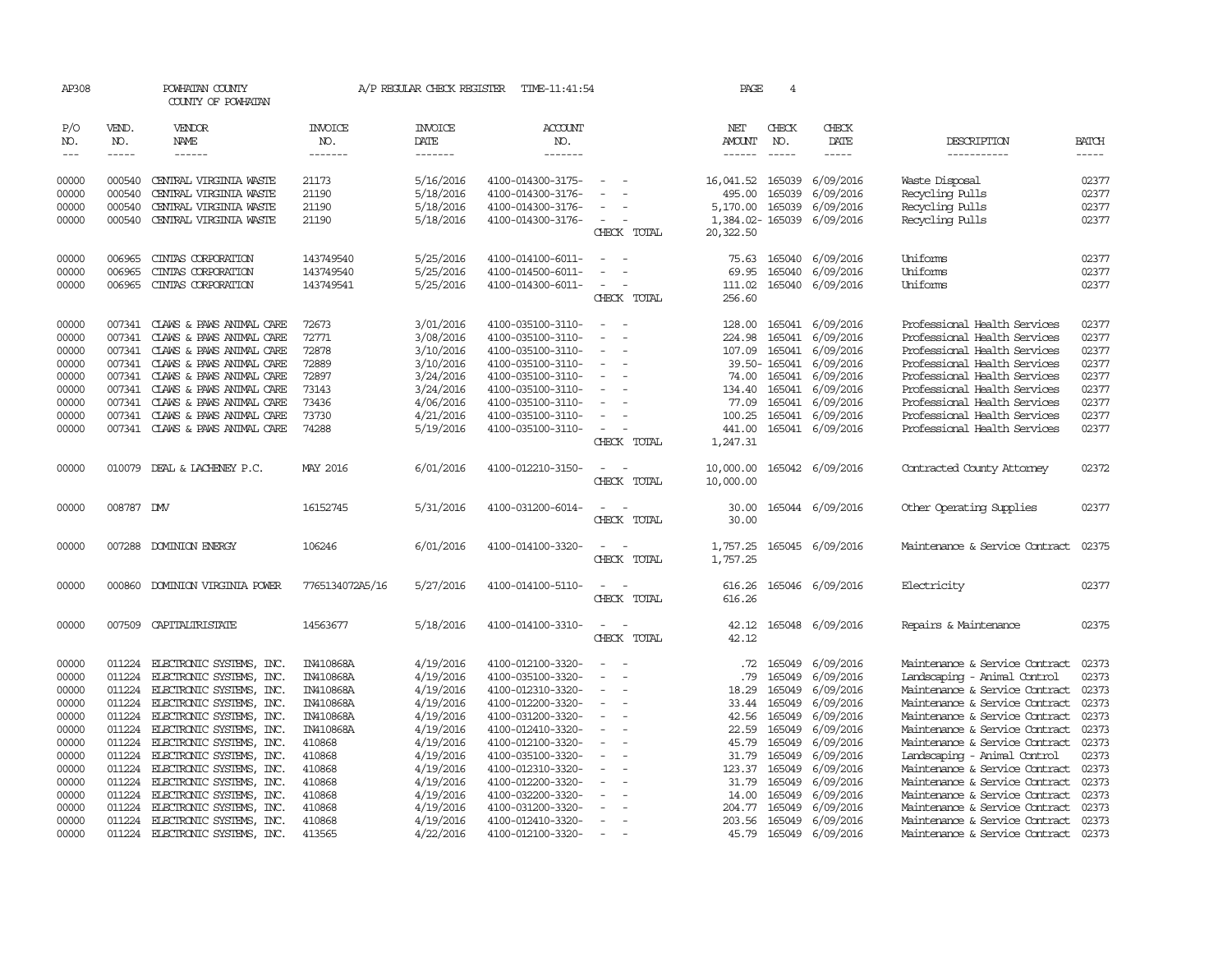| AP308               |                             | POWHATAN COUNTY<br>COUNTY OF POWHATAN                       |                                  | A/P REGULAR CHECK REGISTER                       | TIME-11:41:54                          |                                    | PAGE                                  | 5                             |                              |                                                                |                                                                                                                                                                                                                                                                                                                                                                                                                                                                         |
|---------------------|-----------------------------|-------------------------------------------------------------|----------------------------------|--------------------------------------------------|----------------------------------------|------------------------------------|---------------------------------------|-------------------------------|------------------------------|----------------------------------------------------------------|-------------------------------------------------------------------------------------------------------------------------------------------------------------------------------------------------------------------------------------------------------------------------------------------------------------------------------------------------------------------------------------------------------------------------------------------------------------------------|
| P/O<br>NO.<br>$---$ | VEND.<br>NO.<br>$- - - - -$ | <b>VENDOR</b><br><b>NAME</b><br>$- - - - - -$               | <b>INVOICE</b><br>NO.<br>------- | <b>INVOICE</b><br><b>DATE</b><br>$- - - - - - -$ | <b>ACCOUNT</b><br>NO.<br>-------       |                                    | NET<br><b>AMOUNT</b><br>$- - - - - -$ | CHECK<br>NO.<br>$\frac{1}{2}$ | CHECK<br>DATE<br>$- - - - -$ | DESCRIPTION<br>-----------                                     | <b>BATCH</b><br>$\begin{tabular}{ccccc} \multicolumn{2}{c }{\multicolumn{2}{c }{\multicolumn{2}{c }{\multicolumn{2}{c}}{\hspace{-2.2cm}}}} \multicolumn{2}{c }{\multicolumn{2}{c }{\hspace{-2.2cm}}\hline} \multicolumn{2}{c }{\hspace{-2.2cm}}\hline \multicolumn{2}{c }{\hspace{-2.2cm}}\hline \multicolumn{2}{c }{\hspace{-2.2cm}}\hline \multicolumn{2}{c }{\hspace{-2.2cm}}\hline \multicolumn{2}{c }{\hspace{-2.2cm}}\hline \multicolumn{2}{c }{\hspace{-2.2cm}}$ |
|                     |                             |                                                             |                                  |                                                  |                                        |                                    |                                       |                               |                              |                                                                |                                                                                                                                                                                                                                                                                                                                                                                                                                                                         |
| 00000<br>00000      | 011224                      | 011224 ELECTRONIC SYSTEMS, INC.<br>ELECTRONIC SYSTEMS, INC. | 413565<br>413565                 | 4/22/2016<br>4/22/2016                           | 4100-035100-3320-<br>4100-012310-3320- |                                    | 31.79<br>123.37                       | 165049<br>165049              | 6/09/2016<br>6/09/2016       | Landscaping - Animal Control<br>Maintenance & Service Contract | 02373<br>02373                                                                                                                                                                                                                                                                                                                                                                                                                                                          |
| 00000               | 011224                      | ELECTRONIC SYSTEMS, INC.                                    | 413565                           | 4/22/2016                                        | 4100-012200-3320-                      |                                    | 31.79                                 | 165049                        | 6/09/2016                    | Maintenance & Service Contract                                 | 02373                                                                                                                                                                                                                                                                                                                                                                                                                                                                   |
| 00000               | 011224                      | ELECTRONIC SYSTEMS, INC.                                    | 413565                           | 4/22/2016                                        | 4100-032200-3320-                      | $\overline{\phantom{a}}$           | 14.00                                 | 165049                        | 6/09/2016                    | Maintenance & Service Contract                                 | 02373                                                                                                                                                                                                                                                                                                                                                                                                                                                                   |
| 00000               | 011224                      | ELECTRONIC SYSTEMS, INC.                                    | 413565                           | 4/22/2016                                        | 4100-031200-3320-                      |                                    | 217.16                                | 165049                        | 6/09/2016                    | Maintenance & Service Contract                                 | 02373                                                                                                                                                                                                                                                                                                                                                                                                                                                                   |
| 00000               |                             | 011224 ELECTRONIC SYSTEMS, INC.                             | 413565                           | 4/22/2016                                        | 4100-012410-3320-                      | CHECK TOTAL                        | 203.56<br>1,440.92                    |                               | 165049 6/09/2016             | Maintenance & Service Contract                                 | 02373                                                                                                                                                                                                                                                                                                                                                                                                                                                                   |
| 00000               |                             | 011368 FACES OF THE FUTURE                                  | CAMP- I.CORNETT                  | 6/02/2016                                        | 4100-053910-5642-                      | CHECK TOTAL                        | 1,595.00<br>1,595.00                  |                               | 165051 6/09/2016             | PCCAA Services - TANF                                          | 02375                                                                                                                                                                                                                                                                                                                                                                                                                                                                   |
| 00000               | 011263 FEDEX                |                                                             | 5-411-36636                      | 5/10/2016                                        | 4100-012210-5210-                      | CHECK TOTAL                        | 47.66<br>47.66                        |                               | 165052 6/09/2016             | Postage                                                        | 02372                                                                                                                                                                                                                                                                                                                                                                                                                                                                   |
| 00000               |                             | 007537 FERGUSON ENTERPRISES, INC 3703131                    |                                  | 5/18/2016                                        | 4100-014100-3310-                      |                                    | 466.27                                |                               | 165053 6/09/2016             | Repairs & Maintenance                                          | 02375                                                                                                                                                                                                                                                                                                                                                                                                                                                                   |
| 00000               |                             | 007537 FERGUSON ENTERPRISES, INC 3703132                    |                                  | 5/18/2016                                        | 4100-014100-3310-                      | $\sim$<br>$\overline{\phantom{a}}$ | 161.95                                |                               | 165053 6/09/2016             | Repairs & Maintenance                                          | 02375                                                                                                                                                                                                                                                                                                                                                                                                                                                                   |
|                     |                             |                                                             |                                  |                                                  |                                        | CHECK TOTAL                        | 628.22                                |                               |                              |                                                                |                                                                                                                                                                                                                                                                                                                                                                                                                                                                         |
| 00000               |                             | 000338 FIRE PROTECTION ECUIP. CO                            | 63283                            | 5/19/2016                                        | 4100-032200-3310-                      | $\sim$                             | 283.65                                |                               | 165054 6/09/2016             | Equipment Repair                                               | 02380                                                                                                                                                                                                                                                                                                                                                                                                                                                                   |
| 00000               |                             | 000338 FIRE PROTECTION EQUIP. CO                            | 64101                            | 5/19/2016                                        | 4100-032200-3310-                      | $\overline{\phantom{a}}$           | 221.40                                |                               | 165054 6/09/2016             | Equipment Repair                                               | 02380                                                                                                                                                                                                                                                                                                                                                                                                                                                                   |
|                     |                             |                                                             |                                  |                                                  |                                        | CHECK TOTAL                        | 505.05                                |                               |                              |                                                                |                                                                                                                                                                                                                                                                                                                                                                                                                                                                         |
| 00000               | 000690                      | FLATROCK TIRE & AUTO                                        | 16259                            | 5/23/2016                                        | 4100-031200-6009-                      | $\equiv$                           | 77.69                                 | 165055                        | 6/09/2016                    | Auto Parts/Repairs                                             | 02378                                                                                                                                                                                                                                                                                                                                                                                                                                                                   |
| 00000               | 000690                      | FLATROCK TIRE & AUTO                                        | 16391                            | 6/01/2016                                        | 4100-031200-6008-                      | $\sim$                             | 63.20                                 | 165055                        | 6/09/2016                    | Gas/Grease/Oil                                                 | 02378                                                                                                                                                                                                                                                                                                                                                                                                                                                                   |
|                     |                             |                                                             |                                  |                                                  |                                        | CHECK TOTAL                        | 140.89                                |                               |                              |                                                                |                                                                                                                                                                                                                                                                                                                                                                                                                                                                         |
| 00000               |                             | 006522 FOOD LION                                            | 2813612111013                    | 5/25/2016                                        | 4100-035100-6022-                      |                                    |                                       |                               | 317.43 165056 6/09/2016      | Dog Food/Supplies                                              | 02372                                                                                                                                                                                                                                                                                                                                                                                                                                                                   |
|                     |                             |                                                             |                                  |                                                  |                                        | CHECK TOTAL                        | 317.43                                |                               |                              |                                                                |                                                                                                                                                                                                                                                                                                                                                                                                                                                                         |
| 00000               |                             | 001380 FORD, SUSAN P.                                       | 0013201606                       | 6/10/2016                                        | 4100-012310-2310-                      | $\overline{\phantom{a}}$           | 104.00                                |                               | 165057 6/09/2016             | Medical Insurance                                              | 02374                                                                                                                                                                                                                                                                                                                                                                                                                                                                   |
|                     |                             |                                                             |                                  |                                                  |                                        | CHECK TOTAL                        | 104.00                                |                               |                              |                                                                |                                                                                                                                                                                                                                                                                                                                                                                                                                                                         |
| 00000               |                             | 006013 GRAINGER                                             | 9114880124                       | 5/18/2016                                        | 4100-073100-6001-                      | $\overline{\phantom{a}}$<br>$\sim$ | 175.28                                |                               | 165058 6/09/2016             | Office Supplies                                                | 02375                                                                                                                                                                                                                                                                                                                                                                                                                                                                   |
|                     |                             |                                                             |                                  |                                                  |                                        | CHECK TOTAL                        | 175.28                                |                               |                              |                                                                |                                                                                                                                                                                                                                                                                                                                                                                                                                                                         |
| 00000               |                             | 008400 HEROES APPAREL, LLC                                  | 1695681                          | 5/25/2016                                        | 4100-035100-6011-                      | $\sim$<br>$\sim$                   | 511.50                                |                               | 165062 6/09/2016             | Uniforms                                                       | 02372                                                                                                                                                                                                                                                                                                                                                                                                                                                                   |
|                     |                             |                                                             |                                  |                                                  |                                        | CHECK TOTAL                        | 511.50                                |                               |                              |                                                                |                                                                                                                                                                                                                                                                                                                                                                                                                                                                         |
| 00000               | 010487                      | IBM CORPORATION                                             | <b>O5222FB</b>                   | 6/01/2016                                        | 4100-095101-9300-                      |                                    | 786.22                                | 165063                        | 6/09/2016                    | AS400 Lease - Principal                                        | 02372                                                                                                                                                                                                                                                                                                                                                                                                                                                                   |
| 00000               |                             | 010487 IBM CORPORATION                                      | Q5222FB                          | 6/01/2016                                        | 4100-095101-9301-                      | $\sim$                             | 68.35                                 |                               | 165063 6/09/2016             | AS400 Lease - Interest                                         | 02372                                                                                                                                                                                                                                                                                                                                                                                                                                                                   |
|                     |                             |                                                             |                                  |                                                  |                                        | CHECK TOTAL                        | 854.57                                |                               |                              |                                                                |                                                                                                                                                                                                                                                                                                                                                                                                                                                                         |
| 00000               |                             | 010231 J & K HEAVY TRUCKS &                                 | 6604                             | 5/26/2016                                        | 4100-032200-6009-                      | $\overline{\phantom{a}}$           | 289.99                                |                               | 165064 6/09/2016             | Auto Repairs and Parts                                         | 02372                                                                                                                                                                                                                                                                                                                                                                                                                                                                   |
|                     |                             |                                                             |                                  |                                                  |                                        | CHECK TOTAL                        | 289.99                                |                               |                              |                                                                |                                                                                                                                                                                                                                                                                                                                                                                                                                                                         |
| 00000               | 000120                      | <b>JAMES RIVER AIR</b>                                      | S67266                           | 5/24/2016                                        | 4100-031210-3310-                      |                                    | 2,168.41                              | 165065                        | 6/09/2016                    | Repairs and Maintenance                                        | 02375                                                                                                                                                                                                                                                                                                                                                                                                                                                                   |
| 00000               | 000120                      | JAMES RIVER AIR                                             | S67455                           | 5/24/2016                                        | 4100-031210-3310-                      | $\sim$<br>$\overline{\phantom{a}}$ | 1,183.98                              | 165065                        | 6/09/2016                    | Repairs and Maintenance                                        | 02375                                                                                                                                                                                                                                                                                                                                                                                                                                                                   |
| 00000               | 000120                      | <b>JAMES RIVER AIR</b>                                      | S68123                           | 5/26/2016                                        | 4100-014100-3308-                      |                                    | 430.00                                | 165065                        | 6/09/2016                    | HVAC Service and Repairs                                       | 02375                                                                                                                                                                                                                                                                                                                                                                                                                                                                   |
| 00000               |                             | 000120 JAMES RIVER AIR                                      | S68200                           | 5/26/2016                                        | 4100-014100-3308-                      |                                    | 215.00                                |                               | 165065 6/09/2016             | HVAC Service and Repairs                                       | 02375                                                                                                                                                                                                                                                                                                                                                                                                                                                                   |
|                     |                             |                                                             |                                  |                                                  |                                        | CHECK TOTAL                        | 3,997.39                              |                               |                              |                                                                |                                                                                                                                                                                                                                                                                                                                                                                                                                                                         |
|                     |                             |                                                             |                                  |                                                  |                                        |                                    |                                       |                               |                              |                                                                |                                                                                                                                                                                                                                                                                                                                                                                                                                                                         |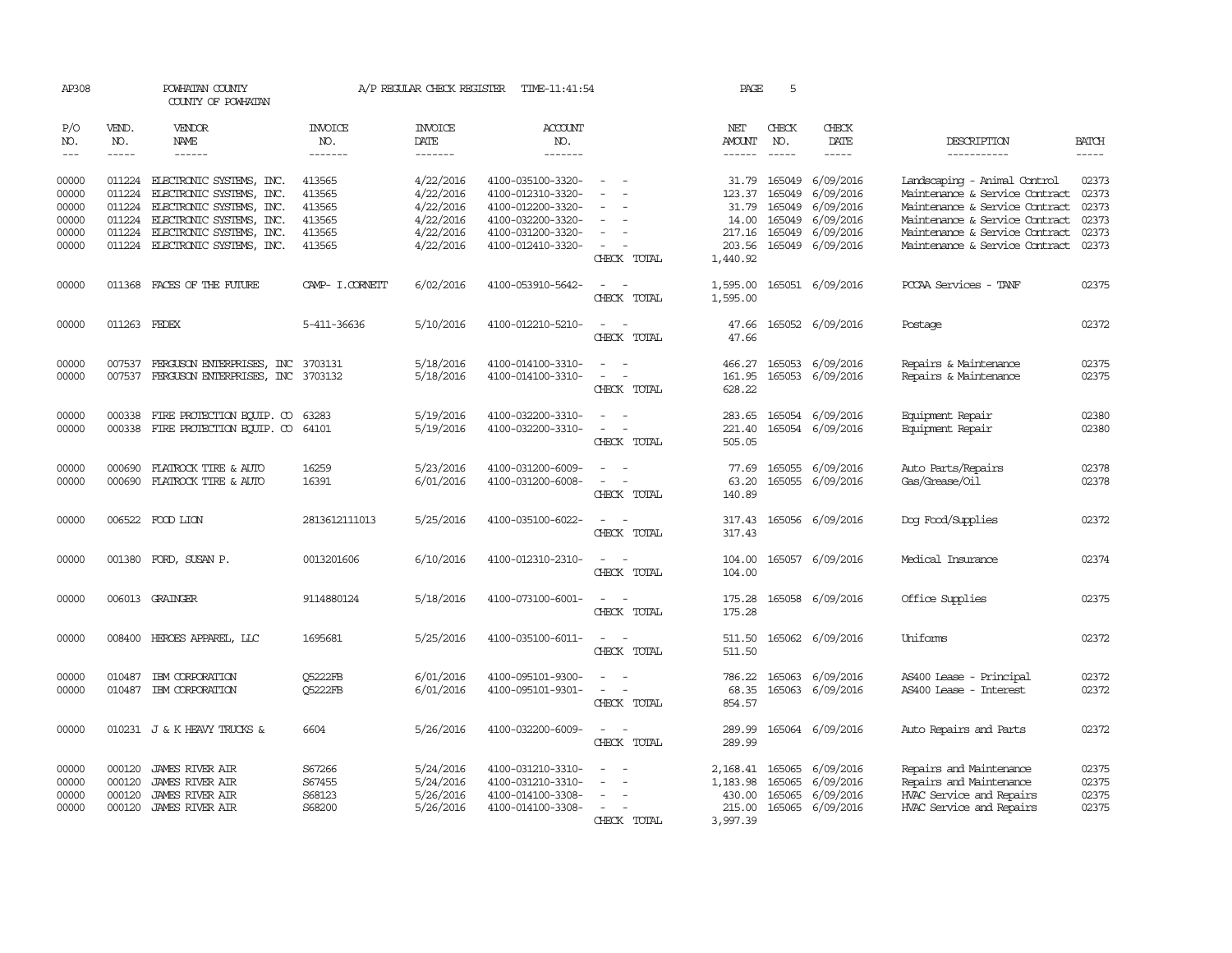| AP308              |                             | POWHATAN COUNTY<br>COUNTY OF POWHATAN                      |                                  | A/P REGULAR CHECK REGISTER        | TIME-11:41:54                          |                                                                                                                             | PAGE                           | 6                             |                                      |                                |                       |
|--------------------|-----------------------------|------------------------------------------------------------|----------------------------------|-----------------------------------|----------------------------------------|-----------------------------------------------------------------------------------------------------------------------------|--------------------------------|-------------------------------|--------------------------------------|--------------------------------|-----------------------|
| P/O<br>NO.<br>$--$ | VEND.<br>NO.<br>$- - - - -$ | VENDOR<br>NAME<br>$- - - - - -$                            | <b>INVOICE</b><br>NO.<br>------- | <b>INVOICE</b><br>DATE<br>------- | <b>ACCOUNT</b><br>NO.<br>-------       |                                                                                                                             | NET<br>AMOUNT<br>-------       | CHECK<br>NO.<br>$\frac{1}{2}$ | CHECK<br>DATE<br>$- - - - -$         | DESCRIPTION<br>-----------     | <b>BATCH</b><br>----- |
| 00000              |                             | 007874 JONES, LINDA HOLLIN                                 | TRAVEL FOIA TRN                  | 5/24/2016                         | 4100-012220-5510-                      | $\overline{\phantom{a}}$<br>CHECK TOTAL                                                                                     | 24.30<br>24.30                 |                               | 165066 6/09/2016                     | Travel-mileage                 | 02372                 |
| 00000              |                             | 000157 KORMAN SIGNS, INC.                                  | 293630                           | 5/23/2016                         | 4100-081100-6021-                      | $\sim$ $\sim$<br>CHECK TOTAL                                                                                                | 547.89<br>547.89               |                               | 165067 6/09/2016                     | Street Signs                   | 02372                 |
| 00000              |                             | 010811 LAND AND COATES, INC                                | 684076                           | 6/06/2016                         | 4100-032200-3310-                      | $\sim$ 100 $\sim$<br>CHECK TOTAL                                                                                            | 45.00<br>45.00                 |                               | 165068 6/09/2016                     | Equipment Repair               | 02380                 |
| 00000              |                             | 001550 M & W PRINTERS, INC.                                | 103122                           | 5/31/2016                         | 4100-012310-6001-                      | $\equiv$<br>$\sim$<br>CHECK TOTAL                                                                                           | 242.00<br>242.00               |                               | 165071 6/09/2016                     | Office Supplies                | 02375                 |
| 00000              |                             | 009552 MANSFIELD OIL COMPANY                               | SOLCD-210587                     | 6/30/2016                         | 4100-032200-5120-                      | $\sim$<br>$\sim$<br>CHECK TOTAL                                                                                             | 108.20<br>108.20               |                               | 165074 6/09/2016                     | Apparatus Fuel                 | 02375                 |
| 00000              |                             | 008885 MARTIN, PEGGY                                       | WINCHESTER TRIP                  | 6/03/2016                         | 4100-073100-5510-                      | $\overline{\phantom{a}}$<br>$\sim$<br>CHECK TOTAL                                                                           | 145.26<br>145.26               |                               | 165075 6/09/2016                     | Travel/Mileage/Parking/Tolls   | 02378                 |
| 00000              |                             | 011354 MATTHEW BENDER & CO, INC.                           | 82714673                         | 5/06/2016                         | 4100-022100-6012-                      | $\equiv$<br>CHECK TOTAL                                                                                                     | 203.10<br>203.10               |                               | 165076 6/09/2016                     | Books & Subscriptions          | 02378                 |
| 00000              |                             | 006146 MCCLELLAN, WENDY SUSAN                              | MAY '16 MILEAGE                  | 5/31/2016                         | 4100-031710-5510-                      | $ -$<br>CHECK TOTAL                                                                                                         | 63.67<br>63.67                 |                               | 165077 6/09/2016                     | Travel/Mileage/Parking/Tolls   | 02378                 |
| 00000              |                             | 010924 MITCHELL PEST                                       | 95095                            | 5/11/2016                         | 4100-035100-3320-                      | CHECK TOTAL                                                                                                                 | 65.00<br>65.00                 |                               | 165078 6/09/2016                     | Landscaping - Animal Control   | 02372                 |
| 00000              |                             | 011110 MOSELEY ARCHITECTS                                  | 550492-007                       | 5/31/2016                         | 4100-031200-6002-                      | CHECK TOTAL                                                                                                                 | 6,980.00<br>6,980.00           |                               | 165079 6/09/2016                     | Computer Equipment-non-capital | 02375                 |
| 00000<br>00000     |                             | 000205 MUNICIPAL CODE CORP.<br>000205 MUNICIPAL CODE CORP. | 00270860<br>00270861             | 5/27/2016<br>5/27/2016            | 4100-011010-3002-<br>4100-011010-3002- | $\frac{1}{2} \left( \frac{1}{2} \right) \left( \frac{1}{2} \right) = \frac{1}{2} \left( \frac{1}{2} \right)$<br>CHECK TOTAL | 2,287.03<br>113.52<br>2,400.55 |                               | 165080 6/09/2016<br>165080 6/09/2016 | County Code<br>County Code     | 02375<br>02375        |
| 00000              |                             | 007297 NAFECO, INC.                                        | 829289                           | 6/01/2016                         | 4100-032200-3310-                      | $\sim$ 10 $\sim$ 10 $\sim$<br>CHECK TOTAL                                                                                   | 126.00<br>126.00               |                               | 165081 6/09/2016                     | Equipment Repair               | 02380                 |
| 00000              |                             | 008079 PAETEC/CAVALIER BUSINESS                            | 3802785 5/16                     | 5/22/2016                         | 4100-012510-5230-                      | $\sim$<br>CHECK TOTAL                                                                                                       | 765.57<br>765.57               |                               | 165082 6/09/2016                     | Telephone Services             | 02375                 |
| 00000              | 007962                      | PITNEY BOWES GLOBAL                                        | 3300534061                       | 5/16/2016                         | 4100-021600-5210-                      | $\sim$<br>$\overline{\phantom{a}}$<br>CHECK TOTAL                                                                           | 150.00<br>150.00               |                               | 165083 6/09/2016                     | Postage                        | 02376                 |
| 00000              |                             | 009638 POE, INEZ L                                         | 0096201606                       | 6/10/2016                         | 4100-013200-2310-                      | $\sim$<br>CHECK TOTAL                                                                                                       | 120.00<br>120.00               |                               | 165084 6/09/2016                     | Medical Insurance              | 02374                 |
| 00000              |                             | 001980 POORE, FRANCES                                      | 0019201606                       | 6/10/2016                         | 4100-012100-2310-                      | $ -$<br>CHECK TOTAL                                                                                                         | 88.00<br>88.00                 |                               | 165085 6/09/2016                     | Medical Insurance              | 02374                 |
| 00000              |                             | 006043 POWERS, KATHRYN C.                                  | 0060201606                       | 6/10/2016                         | 4100-021600-2310-                      | $\overline{\phantom{a}}$<br>CHECK TOTAL                                                                                     | 120.00<br>120.00               |                               | 165086 6/09/2016                     | Medical Insurance              | 02374                 |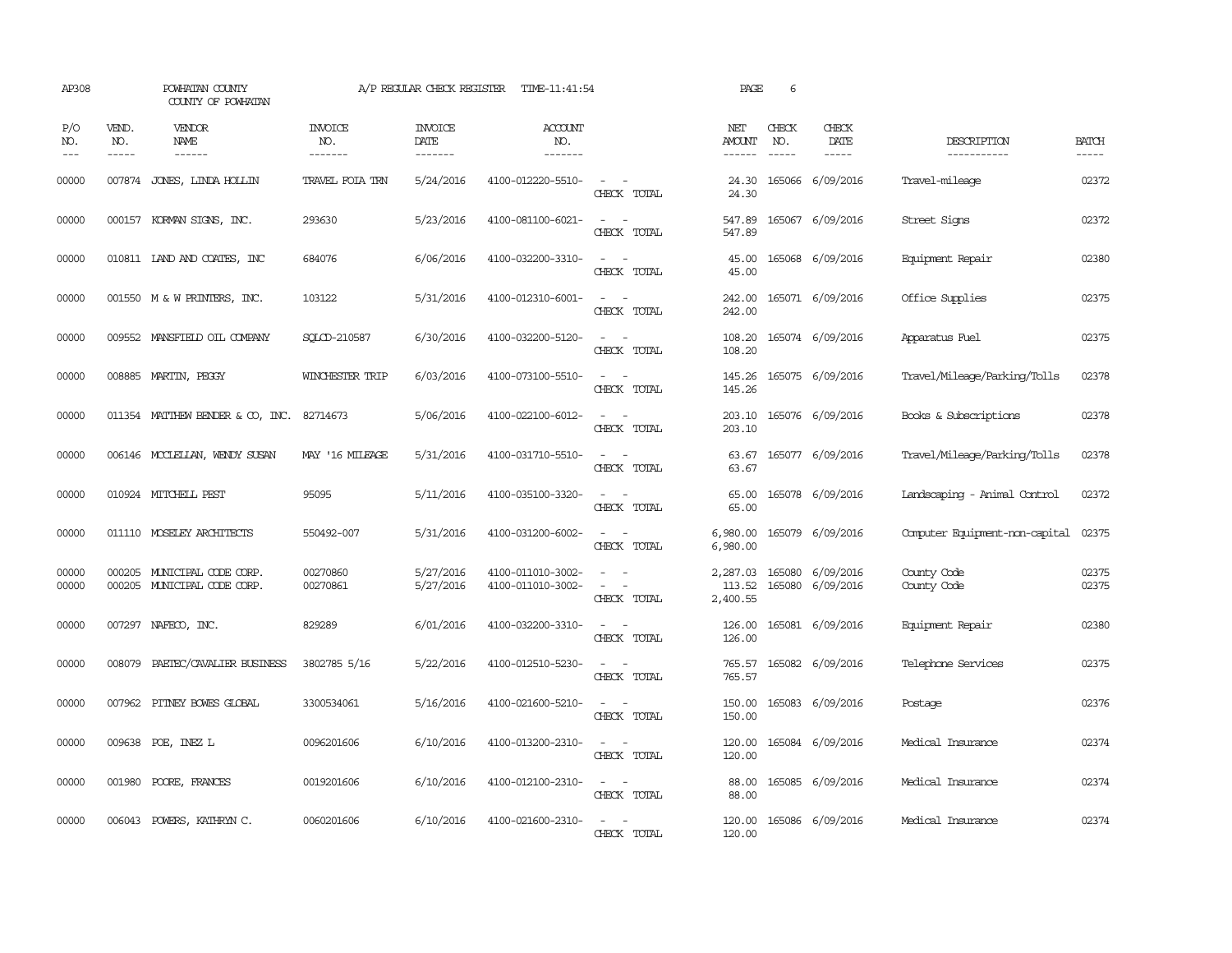| AP308                       |                             | POWHATAN COUNTY<br>COUNTY OF POWHATAN                                                    |                                  | A/P REGULAR CHECK REGISTER          | TIME-11:41:54                                               |                                 | PAGE                           | $7\phantom{.0}$               |                                      |                                                                |                         |
|-----------------------------|-----------------------------|------------------------------------------------------------------------------------------|----------------------------------|-------------------------------------|-------------------------------------------------------------|---------------------------------|--------------------------------|-------------------------------|--------------------------------------|----------------------------------------------------------------|-------------------------|
| P/O<br>NO.<br>$\frac{1}{2}$ | VEND.<br>NO.<br>$- - - - -$ | VENDOR<br>NAME<br>$- - - - - -$                                                          | <b>INVOICE</b><br>NO.<br>------- | <b>INVOICE</b><br>DATE<br>-------   | <b>ACCOUNT</b><br>NO.<br>-------                            |                                 | NET<br><b>AMOUNT</b><br>------ | CHECK<br>NO.<br>$\frac{1}{2}$ | CHECK<br>DATE<br>$- - - - -$         | DESCRIPTION<br>-----------                                     | <b>BATCH</b><br>-----   |
| 00000<br>00000              | 001250<br>001250            | POWHATAN AUTO & TRACTOR<br>POWHATAN AUTO & TRACTOR                                       | 401943<br>401944                 | 6/06/2016<br>6/06/2016              | 4100-031200-6008-<br>4100-031200-6009-                      | $\sim$<br>$\sim$<br>CHECK TOTAL | 6.78<br>1.99<br>8.77           | 165087                        | 6/09/2016<br>165087 6/09/2016        | Gas/Grease/Oil<br>Auto Parts/Repairs                           | 02378<br>02378          |
| 00000<br>00000              |                             | 006914 POWHATAN AUTO REPAIR<br>006914 POWHATAN AUTO REPAIR                               | 798<br>799                       | 5/20/2016<br>5/31/2016              | 4100-034100-6009-<br>4100-035500-6009-                      | CHECK TOTAL                     | 200.94<br>322.05               | 121.11 165088                 | 6/09/2016<br>165088 6/09/2016        | Auto Parts/Repairs<br>Auto Parts/Repairs                       | 02372<br>02376          |
| 00000                       | 008294                      | POWHATAN COUNTY PUBLIC                                                                   | 0082201606                       | 6/10/2016                           | 4100-031200-2310-                                           | CHECK TOTAL                     | 1,253.00<br>1,253.00           |                               | 165090 6/09/2016                     | Medical Insurance                                              | 02374                   |
| 00000                       | 005050                      | POWHATAN LOCK SERVICES                                                                   | 1072                             | 5/16/2016                           | 4100-014100-3310-                                           | CHECK TOTAL                     | 47.90<br>47.90                 |                               | 165091 6/09/2016                     | Repairs & Maintenance                                          | 02376                   |
| 00000                       | 010777                      | PRESEARCH BACKGROUND                                                                     | 57436-85                         | 6/01/2016                           | 4100-083500-7002-                                           | CHECK TOTAL                     | 39.80<br>39.80                 |                               | 165093 6/09/2016                     | Criminal History/Background Ch                                 | 02376                   |
| 00000                       |                             | 007756 PRICE DIGESTS                                                                     | 217714M 2017                     | 6/01/2016                           | 4100-012310-6001-                                           | CHECK TOTAL                     | 196.95<br>196.95               |                               | 165094 6/09/2016                     | Office Supplies                                                | 02372                   |
| 00000<br>00000<br>00000     | 006474<br>006474<br>006474  | PROGRESSIVE AUTO WORKS<br>PROGRESSIVE AUTO WORKS<br>PROGRESSIVE AUTO WORKS               | 31052<br>31066<br>31084          | 5/26/2016<br>5/26/2016<br>5/25/2016 | 4100-031200-6009-<br>4100-031200-6009-<br>4100-031200-6009- | $\equiv$                        | 829.09<br>3,725.21<br>95.86    | 165095<br>165095<br>165095    | 6/09/2016<br>6/09/2016<br>6/09/2016  | Auto Parts/Repairs<br>Auto Parts/Repairs<br>Auto Parts/Repairs | 02372<br>02372<br>02372 |
| 00000<br>00000<br>00000     | 006474                      | 006474 PROGRESSIVE AUTO WORKS<br>006474 PROGRESSIVE AUTO WORKS<br>PROGRESSIVE AUTO WORKS | 31129<br>31151<br>31156          | 5/31/2016<br>6/01/2016<br>6/02/2016 | 4100-031200-6009-<br>4100-031200-6009-<br>4100-031200-6008- | $\sim$                          | 78.81<br>828.64<br>55.86       | 165095<br>165095<br>165095    | 6/09/2016<br>6/09/2016<br>6/09/2016  | Auto Parts/Repairs<br>Auto Parts/Repairs<br>Gas/Grease/Oil     | 02378<br>02378<br>02378 |
| 00000<br>00000<br>00000     | 006474<br>006474<br>006474  | PROGRESSIVE AUTO WORKS<br>PROGRESSIVE AUTO WORKS<br>PROGRESSIVE AUTO WORKS               | 31157<br>31171<br>31180          | 6/01/2016<br>6/03/2016<br>6/03/2016 | 4100-031200-6009-<br>4100-031200-6009-<br>4100-031200-6009- |                                 | 560.46<br>602.22<br>495.32     | 165095<br>165095<br>165095    | 6/09/2016<br>6/09/2016<br>6/09/2016  | Auto Parts/Repairs<br>Auto Parts/Repairs<br>Auto Parts/Repairs | 02378<br>02378<br>02378 |
| 00000                       |                             | 006474 PROGRESSIVE AUTO WORKS                                                            | 31195                            | 6/06/2016                           | 4100-031200-6009-                                           | $\sim$<br>CHECK TOTAL           | 76.14<br>7,347.61              | 165095                        | 6/09/2016                            | Auto Parts/Repairs                                             | 02378                   |
| 00000                       |                             | 009518 QUARLES PETROLEUM, INC.                                                           | 934763 5/16                      | 5/31/2016                           | 4100-031200-6008-                                           | CHECK TOTAL                     | 191.46<br>191.46               |                               | 165096 6/09/2016                     | Gas/Grease/Oil                                                 | 02378                   |
| 00000                       |                             | 000780 CUILL CORPORATION                                                                 | 6053954                          | 5/23/2016                           | 4100-012410-6001-                                           | CHECK TOTAL                     | 32.29<br>32.29                 |                               | 165097 6/09/2016                     | Office Supplies                                                | 02372                   |
| 00000                       |                             | 009656 RANCKS LLC                                                                        | MAYRENT/WILLIAM                  | 5/25/2016                           | 4100-053910-5642-                                           | $\sim$<br>$\sim$<br>CHECK TOTAL | 770.00<br>770.00               |                               | 165098 6/09/2016                     | PCCAA Services - TANF                                          | 02372                   |
| 00000                       |                             | 008899 RAY ALLEN MANUFACTURING,                                                          | RINV003827                       | 5/20/2016                           | 4100-035100-6022-                                           | $\sim$ $\sim$<br>CHECK TOTAL    | 280.99<br>280.99               |                               | 165099 6/09/2016                     | Dog Food/Supplies                                              | 02372                   |
| 00000<br>00000              | 006945                      | RECORDED BOOKS, LLC<br>006945 RECORDED BOOKS, LLC                                        | 75345342<br>75346184             | 5/31/2016<br>6/01/2016              | 4100-073100-6012-<br>4100-073100-6012-                      | $\equiv$<br>CHECK TOTAL         | 103.60<br>63.00<br>166.60      |                               | 165100 6/09/2016<br>165100 6/09/2016 | Books & Subscriptions<br>Books & Subscriptions                 | 02378<br>02378          |
| 00000                       |                             | 011222 RESPONSIBLE FAIHERS AND                                                           | <b>JUNE 2016</b>                 | 6/02/2016                           | 4100-053910-5643-                                           | CHECK TOTAL                     | 2,940.00<br>2,940.00           |                               | 165101 6/09/2016                     | PCCAA Services - Federal CSBG                                  | 02376                   |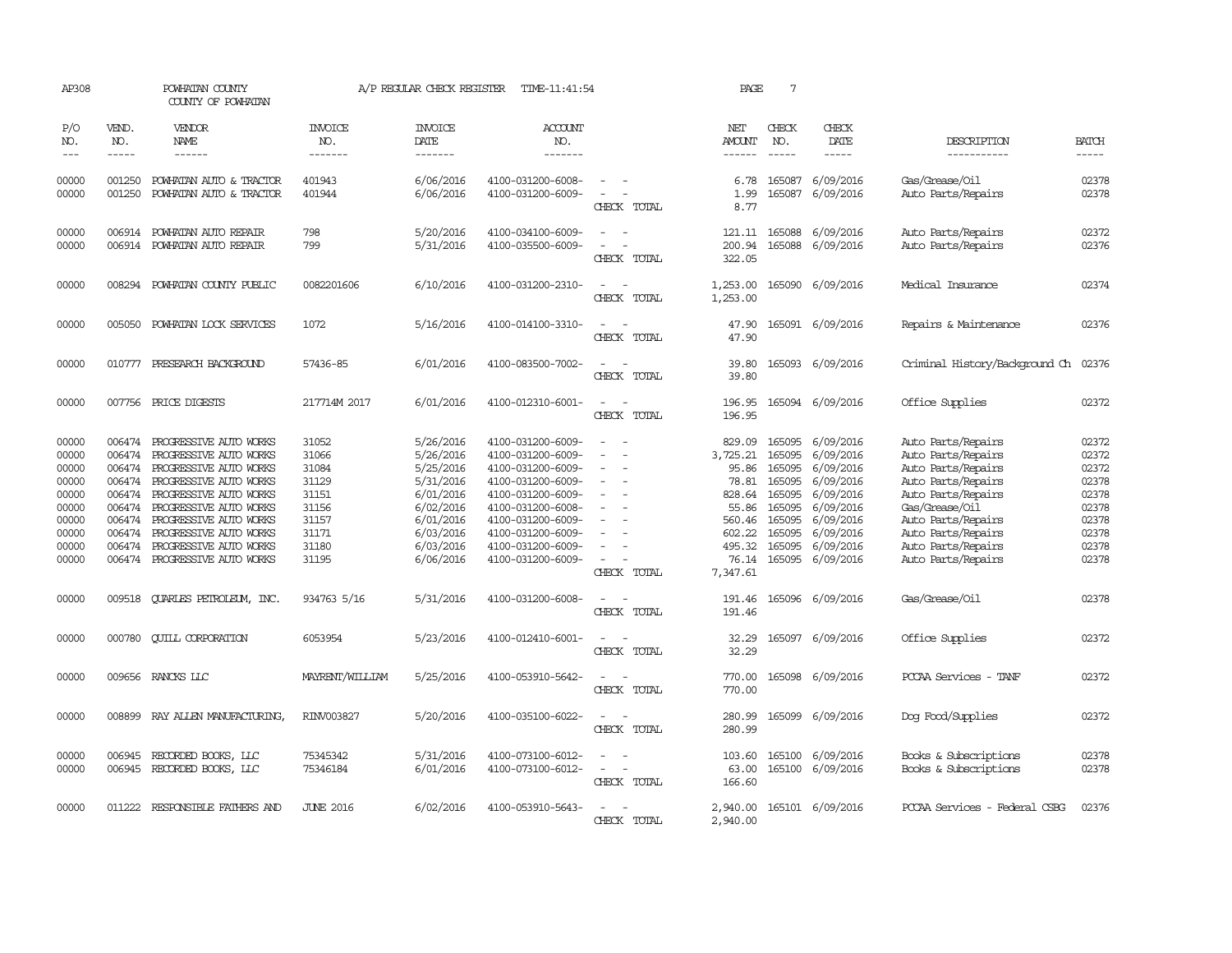| AP308                                              |                                                          | POWHATAN COUNTY<br>COUNTY OF POWHATAN                                                                                                        |                                                                                  | A/P REGULAR CHECK REGISTER                                                 | TIME-11:41:54                                                                                                              |                                                                | PAGE                                      | 8                             |                                                                                                                            |                                                                                                                |                                                    |
|----------------------------------------------------|----------------------------------------------------------|----------------------------------------------------------------------------------------------------------------------------------------------|----------------------------------------------------------------------------------|----------------------------------------------------------------------------|----------------------------------------------------------------------------------------------------------------------------|----------------------------------------------------------------|-------------------------------------------|-------------------------------|----------------------------------------------------------------------------------------------------------------------------|----------------------------------------------------------------------------------------------------------------|----------------------------------------------------|
| P/O<br>NO.<br>$---$                                | VEND.<br>NO.<br>$- - - - -$                              | <b>VENDOR</b><br>NAME<br>------                                                                                                              | <b>INVOICE</b><br>NO.<br>-------                                                 | <b>INVOICE</b><br><b>DATE</b><br>-------                                   | <b>ACCOUNT</b><br>NO.<br>-------                                                                                           |                                                                | NET<br>AMOUNT<br>$- - - - - -$            | CHECK<br>NO.<br>$\frac{1}{2}$ | CHECK<br>DATE<br>$- - - - -$                                                                                               | DESCRIPTION<br>-----------                                                                                     | <b>BATCH</b><br>-----                              |
| 00000                                              |                                                          | 009037 REYNOLDS LIGHTING SUPPLY                                                                                                              | 116840                                                                           | 5/24/2016                                                                  | 4100-014100-3310-                                                                                                          | $\sim$<br>CHECK TOTAL                                          | 35.70<br>35.70                            |                               | 165102 6/09/2016                                                                                                           | Repairs & Maintenance                                                                                          | 02376                                              |
| 00000                                              |                                                          | 009077 REYNOLDS, SHIRLEY                                                                                                                     | 0090201606                                                                       | 6/10/2016                                                                  | 4100-031200-2310-                                                                                                          | $\sim$ 10 $\sim$ 10 $\sim$<br>CHECK TOTAL                      | 96.00<br>96.00                            |                               | 165103 6/09/2016                                                                                                           | Medical Insurance                                                                                              | 02374                                              |
| 00000<br>00000<br>00000                            | 006579                                                   | 006579 RICHMOND ALARM COMPANY<br>RICHMOND ALARM COMPANY<br>006579 RICHMOND ALARM COMPANY                                                     | 124384<br>124384<br>124459                                                       | 6/01/2016<br>6/01/2016<br>6/01/2016                                        | 4100-014100-3320-<br>4100-014100-3320-<br>4100-014100-3320-                                                                | $\overline{\phantom{a}}$<br>CHECK TOTAL                        | 425.00<br>344.00<br>1,144.00              |                               | 375.00 165104 6/09/2016<br>165104 6/09/2016<br>165104 6/09/2016                                                            | Maintenance & Service Contract<br>Maintenance & Service Contract<br>Maintenance & Service Contract             | 02376<br>02376<br>02376                            |
| 00000                                              |                                                          | 007942 RICHMOND SUBURBAN                                                                                                                     | I00003088080511                                                                  | 5/11/2016                                                                  | 4100-012410-3600-                                                                                                          | CHECK TOTAL                                                    | 175.50<br>175.50                          |                               | 165105 6/09/2016                                                                                                           | Advertising                                                                                                    | 02379                                              |
| 00000                                              |                                                          | 008089 RUBLE-MULVANEY ASSOC., INC 2382                                                                                                       |                                                                                  | 6/07/2016                                                                  | 4100-073100-3140-                                                                                                          | $\sim$<br>CHECK TOTAL                                          | 1,650.00<br>1,650.00                      |                               | 165106 6/09/2016                                                                                                           | Professional Services                                                                                          | 02378                                              |
| 00000                                              |                                                          | 011358 SHOENTHAL, CAROLINE                                                                                                                   | SUPPLIES 5/16                                                                    | 6/07/2016                                                                  | 4100-073100-6015-                                                                                                          | $\sim$<br>CHECK TOTAL                                          | 38.64<br>38.64                            |                               | 165108 6/09/2016                                                                                                           | Summer Reading Program                                                                                         | 02378                                              |
| 00000                                              |                                                          | 007157 SHORES COLLISION, INC.                                                                                                                | 16-10488 T.NICE                                                                  | 5/10/2016                                                                  | 4100-031200-6009-                                                                                                          | $\sim$<br>CHECK TOTAL                                          | 414.79<br>414.79                          |                               | 165109 6/09/2016                                                                                                           | Auto Parts/Repairs                                                                                             | 02379                                              |
| 00000                                              |                                                          | 007616 SMITH, III, ROBERT G.                                                                                                                 | 0076201606                                                                       | 6/10/2016                                                                  | 4100-031200-2310-                                                                                                          | $\sim$<br>$\sim$<br>CHECK TOTAL                                | 104.00<br>104.00                          |                               | 165111 6/09/2016                                                                                                           | Medical Insurance                                                                                              | 02374                                              |
| 00000<br>00000                                     | 007310                                                   | SOUTHEASTERN EMERGENCY<br>007310 SOUTHEASTERN EMERGENCY                                                                                      | 431582<br>641039                                                                 | 6/06/2016<br>5/26/2016                                                     | 4100-031200-6014-<br>4100-031200-6014-                                                                                     | $\sim$ $\sim$<br>$\equiv$<br>$\sim$<br>CHECK TOTAL             | 124.72<br>8.98<br>133.70                  |                               | 165112 6/09/2016<br>165112 6/09/2016                                                                                       | Other Operating Supplies<br>Other Operating Supplies                                                           | 02379<br>02379                                     |
| 00000<br>00000<br>00000<br>00000                   | 001320<br>001320<br>001320                               | SOUTHERN POLICE<br>SOUTHERN POLICE<br>SOUTHERN POLICE<br>001320 SOUTHERN POLICE                                                              | 185272<br>185360<br>185547<br>185548                                             | 5/16/2016<br>5/23/2016<br>6/02/2016<br>6/02/2016                           | 4100-031200-6011-<br>4100-031200-6011-<br>4100-031200-6011-<br>4100-031200-6011-                                           | $\equiv$<br>$\sim$<br>$\sim$ 100 $\mu$<br>CHECK TOTAL          | 685.00<br>79.96<br>102.99<br>1,447.95     |                               | 165113 6/09/2016<br>165113 6/09/2016<br>580.00 165113 6/09/2016<br>165113 6/09/2016                                        | Uniforms<br>Uniforms<br>Uniforms<br>Uniforms                                                                   | 02372<br>02372<br>02379<br>02379                   |
| 00000                                              | 006594                                                   | SOUTHSIDE ELECTRIC COOP                                                                                                                      | 99907001 5/16                                                                    | 5/02/2016                                                                  | 4100-053910-5643-                                                                                                          | CHECK TOTAL                                                    | 302.59<br>302.59                          |                               | 165114 6/09/2016                                                                                                           | PCCAA Services - Federal CSBG                                                                                  | 02372                                              |
| 00000                                              |                                                          | 011361 SPENCE, DELRAY STEIN                                                                                                                  | 0872016157162R                                                                   | 3/18/2016                                                                  | 4100-031200-6014-                                                                                                          | CHECK TOTAL                                                    | 125.00<br>125.00                          |                               | 165115 6/09/2016                                                                                                           | Other Operating Supplies                                                                                       | 02376                                              |
| 00000                                              | 001940                                                   | STANDBY SYSTEMS, INC.                                                                                                                        | 05161062                                                                         | 5/17/2016                                                                  | 4100-032210-3310-                                                                                                          | CHECK TOTAL                                                    | 113.63<br>113.63                          |                               | 165116 6/09/2016                                                                                                           | Repairs & Maintenance                                                                                          | 02376                                              |
| 00000<br>00000<br>00000<br>00000<br>00000<br>00000 | 008578<br>008578<br>008578<br>008578<br>008578<br>008578 | STAPLES BUSINESS AD-<br>STAPLES BUSINESS AD-<br>STAPLES BUSINESS AD-<br>STAPLES BUSINESS AD-<br>STAPLES BUSINESS AD-<br>STAPLES BUSINESS AD- | 3302897150<br>3302897153<br>3303031408<br>3302735924<br>3302735925<br>3303343774 | 5/20/2016<br>5/20/2016<br>5/21/2016<br>5/18/2016<br>5/18/2016<br>5/25/2016 | 4100-031200-6001-<br>4100-031200-6001-<br>4100-031200-6001-<br>4100-012100-6001-<br>4100-012100-6001-<br>4100-021600-6001- | $\overline{\phantom{a}}$<br>$\overline{\phantom{a}}$<br>$\sim$ | 91.25<br>152.92<br>29.43<br>5.78<br>88.03 |                               | 165117 6/09/2016<br>55.99 165117 6/09/2016<br>165117 6/09/2016<br>165117 6/09/2016<br>165117 6/09/2016<br>165117 6/09/2016 | Office Supplies<br>Office Supplies<br>Office Supplies<br>Office Supplies<br>Office Supplies<br>Office Supplies | 02372<br>02372<br>02372<br>02376<br>02376<br>02376 |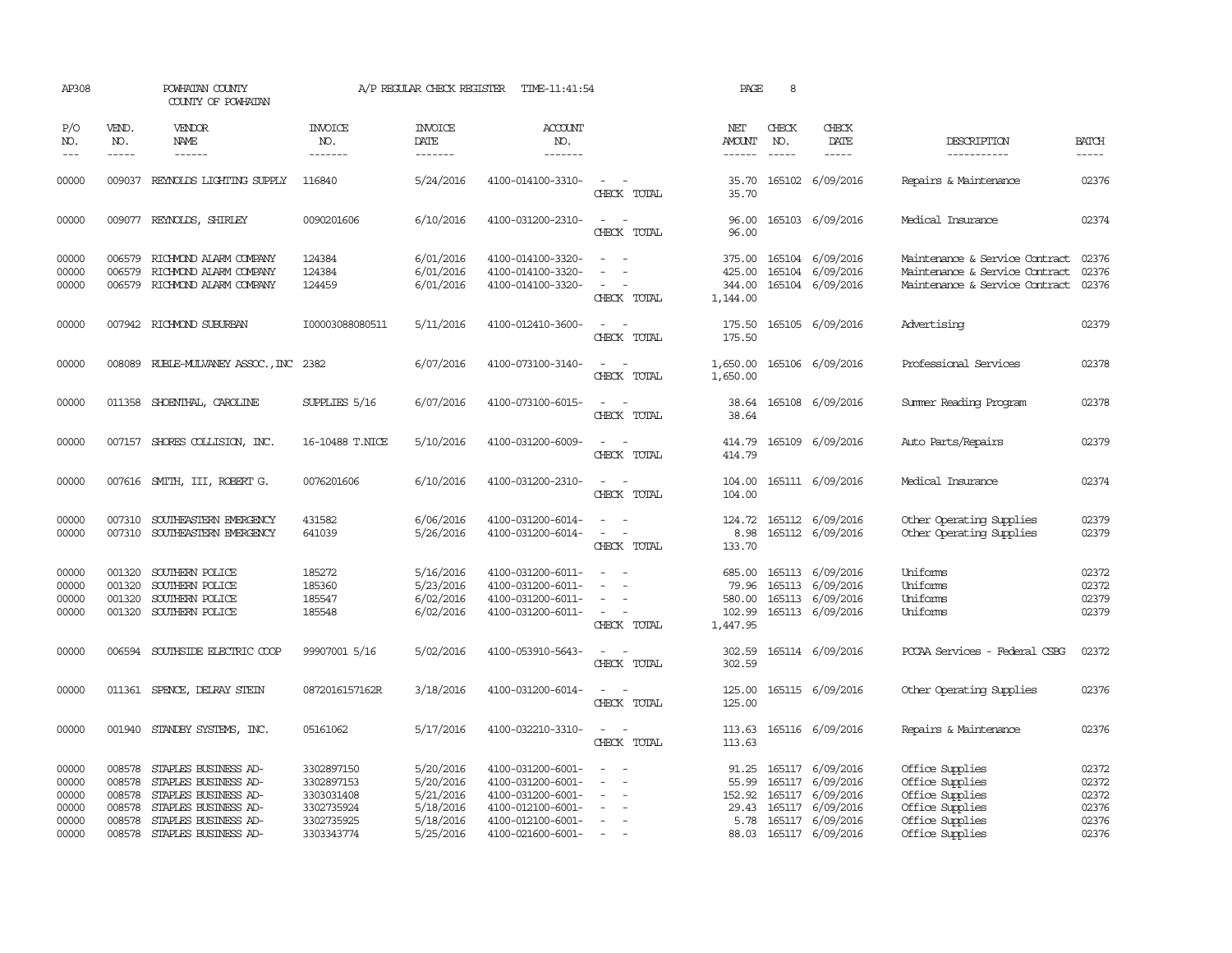| AP308                            |                                      | POWHATAN COUNTY<br>COUNTY OF POWHATAN                                                            |                                                                     | A/P REGULAR CHECK REGISTER                       | TIME-11:41:54                                                                    |                                                                                                                             | PAGE                                        | 9            |                                                                              |                                                                                                 |                                  |
|----------------------------------|--------------------------------------|--------------------------------------------------------------------------------------------------|---------------------------------------------------------------------|--------------------------------------------------|----------------------------------------------------------------------------------|-----------------------------------------------------------------------------------------------------------------------------|---------------------------------------------|--------------|------------------------------------------------------------------------------|-------------------------------------------------------------------------------------------------|----------------------------------|
| P/O<br>NO.<br>$---$              | VEND.<br>NO.<br>$- - - - -$          | <b>VENDOR</b><br>NAME                                                                            | <b>INVOICE</b><br>NO.<br>-------                                    | <b>INVOICE</b><br>DATE<br>-------                | <b>ACCOUNT</b><br>NO.<br>-------                                                 |                                                                                                                             | NET<br>AMOUNT<br>------                     | CHECK<br>NO. | CHECK<br>DATE<br>$- - - - -$                                                 | DESCRIPTION<br>-----------                                                                      | <b>BATCH</b><br>$- - - - -$      |
| 00000                            | 008578                               | STAPLES BUSINESS AD-                                                                             | 3303430548                                                          | 5/26/2016                                        | 4100-083500-6001-                                                                | $\sim$<br>CHECK TOTAL                                                                                                       | 39.86<br>463.26                             |              | 165117 6/09/2016                                                             | Office Supplies                                                                                 | 02376                            |
| 00000                            | 006569                               | STICKELS, RANDAL LEE                                                                             | 0065201606                                                          | 6/10/2016                                        | 4100-031200-2310-                                                                | $\sim$<br>$\overline{\phantom{a}}$<br>CHECK TOTAL                                                                           | 72.00<br>72.00                              |              | 165118 6/09/2016                                                             | Medical Insurance                                                                               | 02374                            |
| 00000                            |                                      | 007115 STOKES, GARLAND KENNETH                                                                   | 0071201606                                                          | 6/10/2016                                        | 4100-031200-2310-                                                                | $\equiv$<br>CHECK TOTAL                                                                                                     | 68.00<br>68.00                              |              | 165119 6/09/2016                                                             | Medical Insurance                                                                               | 02374                            |
| 00000                            |                                      | 000410 THOMAS, PETE                                                                              | 53103 5/16                                                          | 5/31/2016                                        | 4100-014100-3180-                                                                | $\sim$ $\sim$<br>CHECK TOTAL                                                                                                | 772.00<br>772.00                            |              | 165123 6/09/2016                                                             | Cleaning Service                                                                                | 02376                            |
| 00000                            |                                      | 011379 THROCKMORTON, C. DAVID                                                                    | TRAVEL 5/22/16                                                      | 5/22/2016                                        | 4100-032200-5540-                                                                | $\frac{1}{2} \left( \frac{1}{2} \right) \left( \frac{1}{2} \right) = \frac{1}{2} \left( \frac{1}{2} \right)$<br>CHECK TOTAL | 82.96<br>82.96                              |              | 165124 6/09/2016                                                             | Travel - Convention & Educatio                                                                  | 02380                            |
| 00000                            |                                      | 000845 TOWN POLICE SUPPLY OF                                                                     | 8032                                                                | 5/26/2016                                        | 4100-031200-6011-                                                                | $\frac{1}{2} \left( \frac{1}{2} \right) \left( \frac{1}{2} \right) = \frac{1}{2} \left( \frac{1}{2} \right)$<br>CHECK TOTAL | 432.00<br>432.00                            |              | 165126 6/09/2016                                                             | Uniforms                                                                                        | 02372                            |
| 00000<br>00000<br>00000<br>00000 | 011006<br>011006<br>011006<br>011006 | TRACTOR SUPPLY CREDIT<br>TRACTOR SUPPLY CREDIT<br>TRACTOR SUPPLY CREDIT<br>TRACTOR SUPPLY CREDIT | 200496677<br>200496688<br>200499201<br>200500765                    | 5/03/2016<br>5/03/2016<br>5/16/2016<br>5/25/2016 | 4100-031200-6022-<br>4100-031200-6022-<br>4100-035100-6022-<br>4100-031200-6022- | $\equiv$<br>$\sim$<br>CHECK TOTAL                                                                                           | 110.97<br>73.98<br>16.99<br>59.98<br>261.92 | 165127       | 165127 6/09/2016<br>165127 6/09/2016<br>165127 6/09/2016<br>6/09/2016        | Dog Food & Supplies K9<br>Dog Food & Supplies K9<br>Dog Food/Supplies<br>Dog Food & Supplies K9 | 02379<br>02379<br>02379<br>02379 |
| 00000                            | 006996                               | TREASURER OF VIRGINIA                                                                            | 20386                                                               | 5/19/2016                                        | 4100-021600-3122-                                                                | $\sim$<br>CHECK TOTAL                                                                                                       | 3,385.91<br>3,385.91                        |              | 165128 6/09/2016                                                             | Clerk's Audit of Public Accoun                                                                  | 02372                            |
| 00000<br>00000                   | 001930<br>001930                     | TREASURER, VIRGINIA TECH<br>TREASURER, VIRGINIA TECH                                             | SALARY 4TH OTR<br>SALARY 4TH OTR                                    | 6/02/2016<br>6/02/2016                           | 4100-083500-3140-<br>4100-083500-3140-                                           | $\equiv$<br>$\overline{\phantom{a}}$<br>CHECK TOTAL                                                                         | 12,952.55<br>4,241.96<br>17, 194.51         | 165130       | 165130 6/09/2016<br>6/09/2016                                                | Professional Services<br>Professional Services                                                  | 02376<br>02376                   |
| 00000                            |                                      | 007625 TURNER, LATOYA C.                                                                         | TURNER MIG 6/2                                                      | 6/02/2016                                        | 4100-012310-5540-                                                                | $\sim$<br>CHECK TOTAL                                                                                                       | 21.94<br>21.94                              |              | 165131 6/09/2016                                                             | Conferences & Training                                                                          | 02376                            |
| 00000                            |                                      | 008125 U.S. BANK                                                                                 | 4304616                                                             | 5/25/2016                                        | 4100-095101-9150-                                                                | $\sim$<br>CHECK TOTAL                                                                                                       | 2,500.00<br>2,500.00                        |              | 165132 6/09/2016                                                             | Bond Trustee Fees/Arbitrage                                                                     | 02380                            |
| 00000                            |                                      | 006721 UNIVERSITY OF VIRGINIA                                                                    | 28107                                                               | 5/25/2016                                        | 4100-012410-5540-                                                                | CHECK TOTAL                                                                                                                 | 110.00<br>110.00                            |              | 165133 6/09/2016                                                             | Conferences & Training                                                                          | 02372                            |
| 00000                            |                                      | 010401 VA MUNICIPAL CLERKS ASSOC WACA-B.JOHNSTON                                                 |                                                                     | 7/01/2016                                        | 4100-012100-5810-                                                                | $\frac{1}{2} \left( \frac{1}{2} \right) \left( \frac{1}{2} \right) = \frac{1}{2} \left( \frac{1}{2} \right)$<br>CHECK TOTAL | 35.00<br>35.00                              |              | 165135 6/09/2016                                                             | Dues/Association Memberships                                                                    | 02379                            |
| 00000<br>00000                   | 008126                               | VERIZON<br>008126 VERIZON                                                                        | 9765983344<br>9765993116                                            | 5/23/2016<br>5/23/2016                           | 4100-032200-5250-<br>4100-032200-5250-                                           | $\equiv$<br>CHECK TOTAL                                                                                                     | 360.09<br>410.33                            |              | 50.24 165136 6/09/2016<br>165136 6/09/2016                                   | Cell Phones<br>Cell Phones                                                                      | 02376<br>02376                   |
| 00000<br>00000<br>00000<br>00000 | 011169<br>011169<br>011169<br>011169 | VERIZON<br>VERIZON<br>VERIZON<br>VERIZON                                                         | 8045983715 5/16<br>8045985532<br>8045985671 5/16<br>8045987939 5/16 | 5/28/2016<br>5/22/2016<br>5/11/2016<br>5/28/2016 | 4100-031210-5232-<br>4100-073100-5260-<br>4100-073100-5230-<br>4100-022100-5230- | $\equiv$<br>$\sim$<br>$\sim$<br>$\sim$                                                                                      | 174.07<br>192.41<br>45.88<br>60.09          |              | 165137 6/09/2016<br>165137 6/09/2016<br>165137 6/09/2016<br>165137 6/09/2016 | Wireline 911<br>Internet<br>Telephone Services<br>Telephone Services                            | 02376<br>02379<br>02379<br>02379 |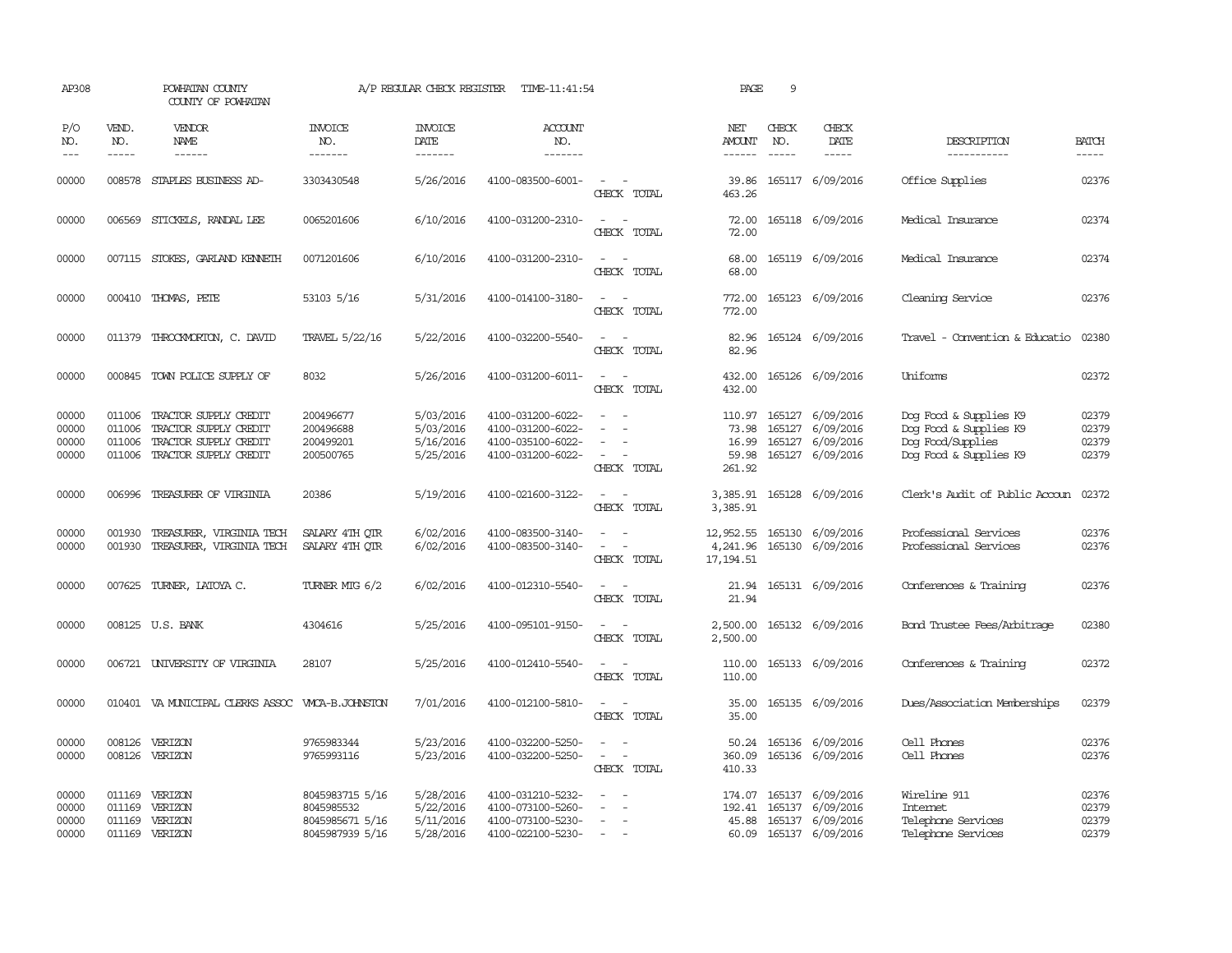| AP308               |                  | POWHATAN COUNTY<br>COUNTY OF POWHATAN          |                                    | A/P REGULAR CHECK REGISTER        | TIME-11:41:54                          |                                      |             | PAGE                          | 10                          |                                      |                                                                  |                       |
|---------------------|------------------|------------------------------------------------|------------------------------------|-----------------------------------|----------------------------------------|--------------------------------------|-------------|-------------------------------|-----------------------------|--------------------------------------|------------------------------------------------------------------|-----------------------|
| P/O<br>NO.<br>$---$ | VEND.<br>NO.     | VENDOR<br>NAME<br>------                       | <b>INVOICE</b><br>NO.<br>-------   | <b>INVOICE</b><br>DATE<br>------- | <b>ACCOUNT</b><br>NO.<br>-------       |                                      |             | NET<br>AMOUNT<br>------       | CHECK<br>NO.<br>$- - - - -$ | CHECK<br>DATE                        | DESCRIPTION<br>-----------                                       | <b>BATCH</b><br>----- |
| 00000<br>00000      | 011169<br>011169 | VERIZON<br>VERIZON                             | 0401357783 6/16<br>8047061627 6/16 | 6/01/2016<br>6/01/2016            | 4100-031210-5232-<br>4100-031210-5232- | $\sim$                               | CHECK TOTAL | 13.10<br>1,398.26<br>1,883.81 |                             | 165137 6/09/2016<br>165137 6/09/2016 | Wireline 911<br>Wireline 911                                     | 02380<br>02380        |
| 00000               |                  | 011193 VERIZON                                 | 6977000123 5/166                   | 5/11/2016                         | 4100-073100-5260-                      | $\overline{\phantom{a}}$             | CHECK TOTAL | 149.32<br>149.32              |                             | 165138 6/09/2016                     | Internet                                                         | 02379                 |
| 00000               | 008785           | VERIZON CABS                                   | M55049170616146                    | 5/25/2016                         | 4100-031210-5232-                      | $\equiv$                             | CHECK TOTAL | 479.45<br>479.45              |                             | 165139 6/09/2016                     | Wireline 911                                                     | 02372                 |
| 00000               | 008710           | VIRGINIA BUSINESS SYSTEMS                      | 18822607                           | 5/27/2016                         | 4100-012100-3320-                      | $\overline{\phantom{a}}$             | CHECK TOTAL | 187.80<br>187.80              |                             | 165140 6/09/2016                     | Maintenance & Service Contract                                   | 02376                 |
| 00000               | 006123           | WEEKS CUSTOM CARS, INC                         | TANKER 4 REPAIR                    | 4/18/2016                         | 4100-032200-6009-                      |                                      | CHECK TOTAL | 350.00<br>350.00              |                             | 165141 6/09/2016                     | Auto Repairs and Parts                                           | 02376                 |
| 00000               | 008083           | WELDON COOPER CENTER FOR                       | VLGMA 6/16                         | 6/10/2016                         | 4100-012100-5540-                      | $\equiv$                             | CHECK TOTAL | 375.00<br>375.00              |                             | 165142 6/09/2016                     | Conference & Training                                            | 02376                 |
| 00000               | 011181           | WELLS FARGO FINANCIAL                          | 5003024666                         | 4/23/2016                         | 4100-012100-3320-                      |                                      |             | 73.18                         |                             | 165143 6/09/2016                     | Maintenance & Service Contract                                   | 02373                 |
| 00000               | 011181           | WELLS FARGO FINANCIAL                          | 5003024666                         | 4/23/2016                         | 4100-012200-3320-                      | $\equiv$                             |             | 167.13                        |                             | 165143 6/09/2016                     | Maintenance & Service Contract                                   | 02373                 |
| 00000               | 011181           | WELLS FARGO FINANCIAL                          | 5003024666                         | 4/23/2016                         | 4100-012310-3320-                      | $\equiv$                             |             | 46.95                         | 165143                      | 6/09/2016                            | Maintenance & Service Contract                                   | 02373                 |
| 00000               | 011181           | WELLS FARGO FINANCIAL                          | 5003024666                         | 4/23/2016                         | 4100-012320-3500-                      | $\overline{\phantom{a}}$             |             | 38.24                         | 165143                      | 6/09/2016                            | Printing & Binding                                               | 02373                 |
| 00000               | 011181           | WELLS FARGO FINANCIAL                          | 5003024666                         | 4/23/2016                         | 4100-012410-3320-                      | $\equiv$                             |             | 7.94                          | 165143                      | 6/09/2016                            | Maintenance & Service Contract                                   | 02373                 |
| 00000               | 011181           | WELLS FARGO FINANCIAL                          | 5003024666                         | 4/23/2016                         | 4100-012510-3320-                      |                                      |             | 21.71                         | 165143                      | 6/09/2016                            | Maintenance & Service Contract                                   | 02373                 |
| 00000               | 011181           | WELLS FARGO FINANCIAL                          | 5003024666                         | 4/23/2016                         | 4100-013200-3320-                      | $\overline{\phantom{a}}$             |             | 143.19                        | 165143                      | 6/09/2016                            | Maintenance & Service Contract                                   | 02373                 |
| 00000               | 011181           | WELLS FARGO FINANCIAL                          | 5003024666                         | 4/23/2016                         | 4100-021600-8002-                      | $\overline{\phantom{a}}$             |             | 186.70                        | 165143                      | 6/09/2016                            | Copier Lease                                                     | 02373                 |
| 00000               | 011181           | WELLS FARGO FINANCIAL                          | 5003024666                         | 4/23/2016                         | 4100-021600-8002-                      | $\overline{\phantom{a}}$             |             | 105.24                        | 165143                      | 6/09/2016                            | Copier Lease                                                     | 02373                 |
| 00000               | 011181           | WELLS FARGO FINANCIAL                          | 5003024666                         | 4/23/2016                         | 4100-022100-3320-                      | $\overline{\phantom{a}}$             |             | 175.54                        | 165143                      | 6/09/2016                            | Maintenance & Service Contract                                   | 02373                 |
| 00000               | 011181           | WELLS FARGO FINANCIAL                          | 5003024666                         | 4/23/2016                         | 4100-031200-3320-                      | $\overline{\phantom{a}}$             |             | 175.54                        | 165143                      | 6/09/2016                            | Maintenance & Service Contract                                   | 02373                 |
| 00000               | 011181           | WELLS FARGO FINANCIAL                          | 5003024666                         | 4/23/2016                         | 4100-031200-3320-                      | $\equiv$                             |             | 234.37                        | 165143                      | 6/09/2016                            | Maintenance & Service Contract                                   | 02373                 |
| 00000               | 011181           | WELLS FARGO FINANCIAL                          | 5003024666                         | 4/23/2016                         | 4100-034100-3320-                      | $\overline{\phantom{a}}$             |             | 185.72                        | 165143                      | 6/09/2016                            | Maintenance & Service Contract                                   | 02373                 |
| 00000               | 011181           | WELLS FARGO FINANCIAL                          | 5003024666                         | 4/23/2016                         | 4100-035100-3320-                      | $\overline{\phantom{a}}$             |             | 92.69                         | 165143                      | 6/09/2016                            | Landscaping - Animal Control                                     | 02373                 |
| 00000               | 011181<br>011181 | WELLS FARGO FINANCIAL                          | 5003024666                         | 4/23/2016                         | 4100-053120-3320-                      | $\equiv$<br>$\overline{\phantom{a}}$ |             | 132.19                        | 165143                      | 6/09/2016                            | Maint/Service Contract/Copying                                   | 02373<br>02373        |
| 00000<br>00000      | 011181           | WELLS FARGO FINANCIAL                          | 5003024666                         | 4/23/2016                         | 4100-081100-3320-<br>4100-012100-3320- | $\overline{\phantom{a}}$             |             | 6.94<br>111.89                | 165143<br>165143            | 6/09/2016<br>6/09/2016               | Maintenance & Service Contract<br>Maintenance & Service Contract | 02373                 |
| 00000               | 011181           | WELLS FARGO FINANCIAL<br>WELLS FARGO FINANCIAL | 5003097696<br>5003097696           | 5/29/2016<br>5/29/2016            | 4100-012200-3320-                      |                                      |             | 254.97                        | 165143                      | 6/09/2016                            | Maintenance & Service Contract                                   | 02373                 |
| 00000               | 011181           | WELLS FARGO FINANCIAL                          | 5003097696                         | 5/29/2016                         | 4100-012310-3320-                      | $\sim$                               |             | 72.30                         | 165143                      | 6/09/2016                            | Maintenance & Service Contract                                   | 02373                 |
| 00000               | 011181           | WELLS FARGO FINANCIAL                          | 5003097696                         | 5/29/2016                         | 4100-012320-3500-                      | $\overline{\phantom{a}}$             |             | 5.47                          | 165143                      | 6/09/2016                            | Printing & Binding                                               | 02373                 |
| 00000               | 011181           | WELLS FARGO FINANCIAL                          | 5003097696                         | 5/29/2016                         | 4100-012410-3320-                      | $\overline{\phantom{a}}$             |             | 14.41                         | 165143                      | 6/09/2016                            | Maintenance & Service Contract                                   | 02373                 |
| 00000               | 011181           | WELLS FARGO FINANCIAL                          | 5003097696                         | 5/29/2016                         | 4100-012210-3320-                      | $\equiv$                             |             | .12                           | 165143                      | 6/09/2016                            | Maintenance/Service Contracts                                    | 02373                 |
| 00000               | 011181           | WELLS FARGO FINANCIAL                          | 5003097696                         | 5/29/2016                         | 4100-012510-3320-                      | $\equiv$                             |             | 26.94                         | 165143                      | 6/09/2016                            | Maintenance & Service Contract                                   | 02373                 |
| 00000               | 011181           | WELLS FARGO FINANCIAL                          | 5003097696                         | 5/29/2016                         | 4100-013200-3320-                      | $\equiv$                             |             | 143.19                        | 165143                      | 6/09/2016                            | Maintenance & Service Contract                                   | 02373                 |
| 00000               | 011181           | WELLS FARGO FINANCIAL                          | 5003097696                         | 5/29/2016                         | 4100-021600-8002-                      | $\overline{\phantom{a}}$             |             | 186.70                        | 165143                      | 6/09/2016                            | Copier Lease                                                     | 02373                 |
| 00000               | 011181           | WELLS FARGO FINANCIAL                          | 5003097696                         | 5/29/2016                         | 4100-021600-8002-                      | $\sim$                               |             | 105.24                        | 165143                      | 6/09/2016                            | Copier Lease                                                     | 02373                 |
| 00000               | 011181           | WELLS FARGO FINANCIAL                          | 5003097696                         | 5/29/2016                         | 4100-022100-3320-                      | $\overline{\phantom{a}}$             |             | 175.54                        | 165143                      | 6/09/2016                            | Maintenance & Service Contract                                   | 02373                 |
| 00000               | 011181           | WELLS FARGO FINANCIAL                          | 5003097696                         | 5/29/2016                         | 4100-031200-3320-                      |                                      |             | 175.54                        | 165143                      | 6/09/2016                            | Maintenance & Service Contract                                   | 02373                 |
| 00000               | 011181           | WELLS FARGO FINANCIAL                          | 5003097696                         | 5/29/2016                         | 4100-031200-3320-                      |                                      |             | 234.37                        | 165143                      | 6/09/2016                            | Maintenance & Service Contract                                   | 02373                 |
| 00000               | 011181           | WELLS FARGO FINANCIAL                          | 5003097696                         | 5/29/2016                         | 4100-034100-3320-                      |                                      |             | 98.18                         | 165143                      | 6/09/2016                            | Maintenance & Service Contract                                   | 02373                 |
| 00000               | 011181           | WELLS FARGO FINANCIAL                          | 5003097696                         | 5/29/2016                         | 4100-035100-3320-                      | $\sim$                               |             | 92.69                         |                             | 165143 6/09/2016                     | Landscaping - Animal Control                                     | 02373                 |
| 00000               | 011181           | WEILS FARGO FINANCIAL                          | 5003097696                         | 5/29/2016                         | 4100-081100-3320-                      | $\sim$                               |             | 83.48                         |                             | 165143 6/09/2016                     | Maintenance & Service Contract                                   | 02373                 |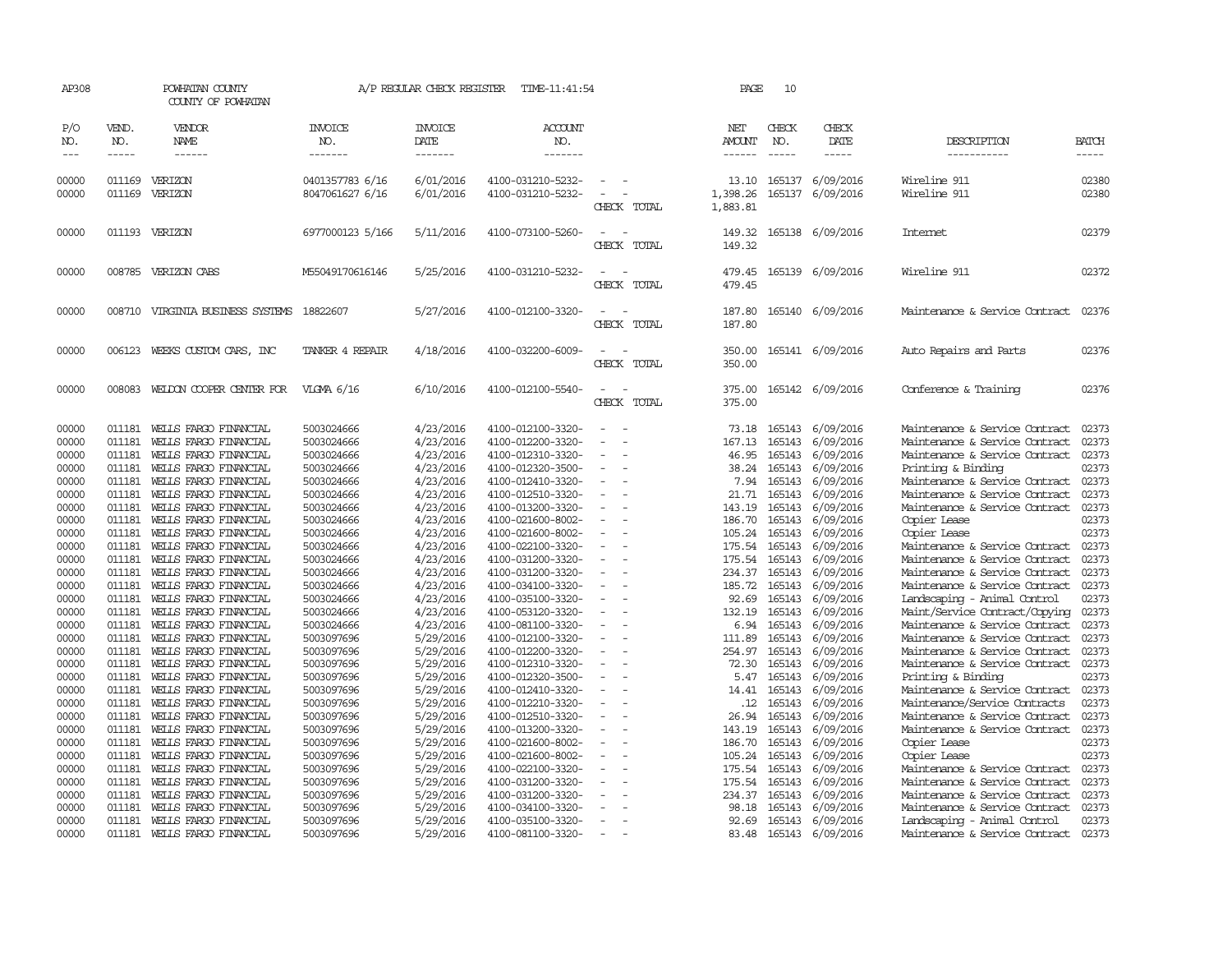| AP308                                                                                                                                                          |                                                                                                                                                                                  | POWHATAN COUNTY<br>COUNTY OF POWHATAN                                                                                                                                                                                                                                                                                                                                                                            |                                                                                                                                                                                                                                                          | A/P REGULAR CHECK REGISTER                                                                                                                                                                                                             | TIME-11:41:54                                                                                                                                                                                                                                                                                                                                                                          |                                                                                                                              | PAGE                                                                                                                                                            | 11                                                                                                                                                                               |                                                                                                                                                                                                                                        |                                                                                                                                                                                                                                                                                                                                                                                                                   |                                                                                                                                                                |
|----------------------------------------------------------------------------------------------------------------------------------------------------------------|----------------------------------------------------------------------------------------------------------------------------------------------------------------------------------|------------------------------------------------------------------------------------------------------------------------------------------------------------------------------------------------------------------------------------------------------------------------------------------------------------------------------------------------------------------------------------------------------------------|----------------------------------------------------------------------------------------------------------------------------------------------------------------------------------------------------------------------------------------------------------|----------------------------------------------------------------------------------------------------------------------------------------------------------------------------------------------------------------------------------------|----------------------------------------------------------------------------------------------------------------------------------------------------------------------------------------------------------------------------------------------------------------------------------------------------------------------------------------------------------------------------------------|------------------------------------------------------------------------------------------------------------------------------|-----------------------------------------------------------------------------------------------------------------------------------------------------------------|----------------------------------------------------------------------------------------------------------------------------------------------------------------------------------|----------------------------------------------------------------------------------------------------------------------------------------------------------------------------------------------------------------------------------------|-------------------------------------------------------------------------------------------------------------------------------------------------------------------------------------------------------------------------------------------------------------------------------------------------------------------------------------------------------------------------------------------------------------------|----------------------------------------------------------------------------------------------------------------------------------------------------------------|
| P/O<br>NO.<br>$\frac{1}{2}$                                                                                                                                    | VEND.<br>NO.<br>$- - - - -$                                                                                                                                                      | VENDOR<br>NAME<br>------                                                                                                                                                                                                                                                                                                                                                                                         | <b>INVOICE</b><br>NO.<br>-------                                                                                                                                                                                                                         | <b>INVOICE</b><br>DATE<br>-------                                                                                                                                                                                                      | ACCOUNT<br>NO.<br>-------                                                                                                                                                                                                                                                                                                                                                              |                                                                                                                              | NET<br>AMOUNT<br>------                                                                                                                                         | CHECK<br>NO.<br>$- - - - -$                                                                                                                                                      | CHECK<br>DATE<br>$- - - - -$                                                                                                                                                                                                           | DESCRIPTION<br>-----------                                                                                                                                                                                                                                                                                                                                                                                        | <b>BATCH</b><br>$- - - - -$                                                                                                                                    |
| 00000<br>00000                                                                                                                                                 | 011181<br>011181                                                                                                                                                                 | WELLS FARGO FINANCIAL<br>WELLS FARGO FINANCIAL                                                                                                                                                                                                                                                                                                                                                                   | 5003097696<br>5003097696                                                                                                                                                                                                                                 | 5/29/2016<br>5/29/2016                                                                                                                                                                                                                 | 4100-081500-3320-<br>4100-032200-3320-                                                                                                                                                                                                                                                                                                                                                 | $\equiv$<br>CHECK TOTAL                                                                                                      | 12.12<br>.06<br>3,586.48                                                                                                                                        | 165143<br>165143                                                                                                                                                                 | 6/09/2016<br>6/09/2016                                                                                                                                                                                                                 | Maintenance & Service Contract<br>Maintenance & Service Contract                                                                                                                                                                                                                                                                                                                                                  | 02373<br>02373                                                                                                                                                 |
| 00000                                                                                                                                                          | 007755                                                                                                                                                                           | WITMER ASSOCIATES INC.                                                                                                                                                                                                                                                                                                                                                                                           | 1684549                                                                                                                                                                                                                                                  | 5/19/2016                                                                                                                                                                                                                              | 4100-031200-6011-                                                                                                                                                                                                                                                                                                                                                                      | CHECK TOTAL                                                                                                                  | 1,053.00<br>1,053.00                                                                                                                                            |                                                                                                                                                                                  | 165144 6/09/2016                                                                                                                                                                                                                       | Uniforms                                                                                                                                                                                                                                                                                                                                                                                                          | 02380                                                                                                                                                          |
| 00000                                                                                                                                                          |                                                                                                                                                                                  | 002080 WOODCOCK, LYNN T.                                                                                                                                                                                                                                                                                                                                                                                         | 0020201606                                                                                                                                                                                                                                               | 6/10/2016                                                                                                                                                                                                                              | 4100-031200-2310-                                                                                                                                                                                                                                                                                                                                                                      | CHECK TOTAL                                                                                                                  | 108.00<br>108.00                                                                                                                                                |                                                                                                                                                                                  | 165145 6/09/2016                                                                                                                                                                                                                       | Medical Insurance                                                                                                                                                                                                                                                                                                                                                                                                 | 02374                                                                                                                                                          |
| 00000                                                                                                                                                          |                                                                                                                                                                                  | 001890 X-ZACT                                                                                                                                                                                                                                                                                                                                                                                                    | 3325                                                                                                                                                                                                                                                     | 5/26/2016                                                                                                                                                                                                                              | 4100-031200-6001-                                                                                                                                                                                                                                                                                                                                                                      | CHECK TOTAL                                                                                                                  | 110.00<br>110.00                                                                                                                                                |                                                                                                                                                                                  | 165146 6/09/2016                                                                                                                                                                                                                       | Office Supplies                                                                                                                                                                                                                                                                                                                                                                                                   | 02379                                                                                                                                                          |
| 00000                                                                                                                                                          |                                                                                                                                                                                  | 011369 YMCA OF GREATER RICHMOND                                                                                                                                                                                                                                                                                                                                                                                  | W.& D.CORNETT                                                                                                                                                                                                                                            | 6/01/2016                                                                                                                                                                                                                              | 4100-053910-5642-                                                                                                                                                                                                                                                                                                                                                                      | CHECK TOTAL                                                                                                                  | 3,960.00<br>3,960.00                                                                                                                                            |                                                                                                                                                                                  | 165147 6/09/2016                                                                                                                                                                                                                       | PCCAA Services - TANF                                                                                                                                                                                                                                                                                                                                                                                             | 02376                                                                                                                                                          |
| 00000<br>00000<br>00000<br>00000<br>00000<br>00000<br>00000<br>00000<br>00000<br>00000<br>00000<br>00000<br>00000<br>00000<br>00000<br>00000<br>00000<br>00000 | 001340<br>001340<br>001340<br>001340<br>001340<br>001340<br>001340<br>001340<br>001340<br>001340<br>001340<br>001340<br>001340<br>001340<br>001340<br>001340<br>001340<br>001340 | BUSINESS CARD<br><b>BUSINESS CARD</b><br><b>BUSINESS CARD</b><br><b>BUSINESS CARD</b><br><b>BUSINESS CARD</b><br>BUSINESS CARD<br><b>BUSINESS CARD</b><br><b>BUSINESS CARD</b><br><b>BUSINESS CARD</b><br><b>BUSINESS CARD</b><br><b>BUSINESS CARD</b><br><b>BUSINESS CARD</b><br><b>BUSINESS CARD</b><br><b>BUSINESS CARD</b><br>BUSINESS CARD<br><b>BUSINESS CARD</b><br><b>BUSINESS CARD</b><br>BUSINESS CARD | 06/01/2016<br>06/01/2016<br>06/01/2016<br>06/01/2016<br>06/01/2016<br>06/01/2016<br>06/01/2016<br>06/01/2016<br>06/01/2016<br>06/01/2016<br>06/01/2016<br>06/01/2016<br>06/01/2016<br>06/01/2016<br>06/01/2016<br>06/01/2016<br>06/01/2016<br>06/01/2016 | 6/01/2016<br>6/01/2016<br>6/01/2016<br>6/01/2016<br>6/01/2016<br>6/01/2016<br>6/01/2016<br>6/01/2016<br>6/01/2016<br>6/01/2016<br>6/01/2016<br>6/01/2016<br>6/01/2016<br>6/01/2016<br>6/01/2016<br>6/01/2016<br>6/01/2016<br>6/01/2016 | 4100-031200-6014-<br>4100-031200-6014-<br>4100-031200-5210-<br>4100-031710-5210-<br>4100-031200-5840-<br>4100-031200-5840-<br>4100-031200-5540-<br>4100-031200-5540-<br>4100-031200-5540-<br>4100-031200-5540-<br>4100-031200-5540-<br>4100-031200-5550-<br>4100-031200-5540-<br>4100-031710-6001-<br>4100-031200-5540-<br>4100-031200-5540-<br>4100-031200-5540-<br>4100-031200-5540- | $\overline{\phantom{a}}$<br>$\equiv$<br>$\equiv$<br>$\sim$<br>$\equiv$<br>$\sim$<br>$\equiv$<br>$\sim$<br>$\sim$<br>$\equiv$ | .00.<br>256.57<br>15.99<br>15.99<br>2.45<br>112.73<br>25.18<br>7.32<br>43.72<br>241.40<br>8.00<br>24.47<br>50.14<br>458.32<br>45.40<br>30.11<br>60.13<br>474.18 | 165148<br>165148<br>165148<br>165148<br>165148<br>165148<br>165148<br>165148<br>165148<br>165148<br>165148<br>165148<br>165148<br>165148<br>165148<br>165148<br>165148<br>165148 | 6/15/2016<br>6/15/2016<br>6/15/2016<br>6/15/2016<br>6/15/2016<br>6/15/2016<br>6/15/2016<br>6/15/2016<br>6/15/2016<br>6/15/2016<br>6/15/2016<br>6/15/2016<br>6/15/2016<br>6/15/2016<br>6/15/2016<br>6/15/2016<br>6/15/2016<br>6/15/2016 | Other Operating Supplies<br>Other Operating Supplies<br>Postage<br>Postage<br>D.A.R.E.<br>D.A.R.E.<br>Conferences & Training<br>Conferences & Training<br>Conferences & Training<br>Conferences & Training<br>Conferences & Training<br>Prisoner Extradition<br>Conferences & Training<br>Office Supplies<br>Conferences & Training<br>Conferences & Training<br>Conferences & Training<br>Conferences & Training | 02393<br>02393<br>02393<br>02393<br>02393<br>02393<br>02393<br>02393<br>02393<br>02393<br>02393<br>02393<br>02393<br>02393<br>02393<br>02393<br>02393<br>02393 |
| 00000<br>00000<br>00000<br>00000<br>00000<br>00000<br>00000                                                                                                    | 001340<br>001340<br>001340<br>001340<br>001340<br>001340<br>006175                                                                                                               | <b>BUSINESS CARD</b><br><b>BUSINESS CARD</b><br><b>BUSINESS CARD</b><br><b>BUSINESS CARD</b><br><b>BUSINESS CARD</b><br><b>BUSINESS CARD</b><br>ADAMS OIL COMPANY, INC.                                                                                                                                                                                                                                          | 06/01/2016<br>06/01/2016<br>06/01/2016<br>06/01/2016<br>06/01/2016<br>06/01/2016<br>07399                                                                                                                                                                | 6/01/2016<br>6/01/2016<br>6/01/2016<br>6/01/2016<br>6/01/2016<br>6/01/2016<br>6/02/2016                                                                                                                                                | 4100-031200-5540-<br>4100-031200-6014-<br>4100-031200-5540-<br>4100-031200-5540-<br>4100-031200-5540-<br>4100-031200-5540-<br>4100-014500-6008-                                                                                                                                                                                                                                        | $\equiv$<br>$\sim$<br>$\sim$<br>$\sim$<br>CHECK TOTAL                                                                        | 474.18<br>205.95<br>40.43<br>43.70<br>9.58<br>15.00<br>2,660.94<br>45.73                                                                                        | 165148<br>165148<br>165148<br>165148<br>165148<br>165148<br>165221                                                                                                               | 6/15/2016<br>6/15/2016<br>6/15/2016<br>6/15/2016<br>6/15/2016<br>6/15/2016<br>6/21/2016                                                                                                                                                | Conferences & Training<br>Other Operating Supplies<br>Conferences & Training<br>Conferences & Training<br>Conferences & Training<br>Conferences & Training<br>Gas/Grease/Oil                                                                                                                                                                                                                                      | 02393<br>02393<br>02393<br>02393<br>02393<br>02393<br>02385                                                                                                    |
| 00000<br>00000                                                                                                                                                 | 006175                                                                                                                                                                           | ADAMS OIL COMPANY, INC.<br>006175 ADAMS OIL COMPANY, INC.                                                                                                                                                                                                                                                                                                                                                        | 98714<br>99511                                                                                                                                                                                                                                           | 5/05/2016<br>5/26/2016                                                                                                                                                                                                                 | 4100-014500-6008-<br>4100-014500-6008-                                                                                                                                                                                                                                                                                                                                                 | $\equiv$<br>CHECK TOTAL                                                                                                      | 418.14<br>427.33<br>891.20                                                                                                                                      | 165221                                                                                                                                                                           | 6/21/2016<br>165221 6/21/2016                                                                                                                                                                                                          | Gas/Grease/Oil<br>Gas/Grease/Oil                                                                                                                                                                                                                                                                                                                                                                                  | 02385<br>02385                                                                                                                                                 |
| 00000<br>00000<br>00000                                                                                                                                        | 007758<br>007758                                                                                                                                                                 | ADVANCE AUTO PARTS<br>ADVANCE AUTO PARTS<br>007758 ADVANCE AUTO PARTS                                                                                                                                                                                                                                                                                                                                            | 6819612736923<br>6819613837593<br>6819614259152                                                                                                                                                                                                          | 5/06/2016<br>5/17/2016<br>5/21/2016                                                                                                                                                                                                    | 4100-032200-6009-<br>4100-032200-6009-<br>4100-032200-6009-                                                                                                                                                                                                                                                                                                                            | $\equiv$<br>$\equiv$<br>CHECK TOTAL                                                                                          | 51.95<br>22.98<br>52.91<br>127.84                                                                                                                               | 165222<br>165222                                                                                                                                                                 | 6/21/2016<br>6/21/2016<br>165222 6/21/2016                                                                                                                                                                                             | Auto Repairs and Parts<br>Auto Repairs and Parts<br>Auto Repairs and Parts                                                                                                                                                                                                                                                                                                                                        | 02385<br>02385<br>02385                                                                                                                                        |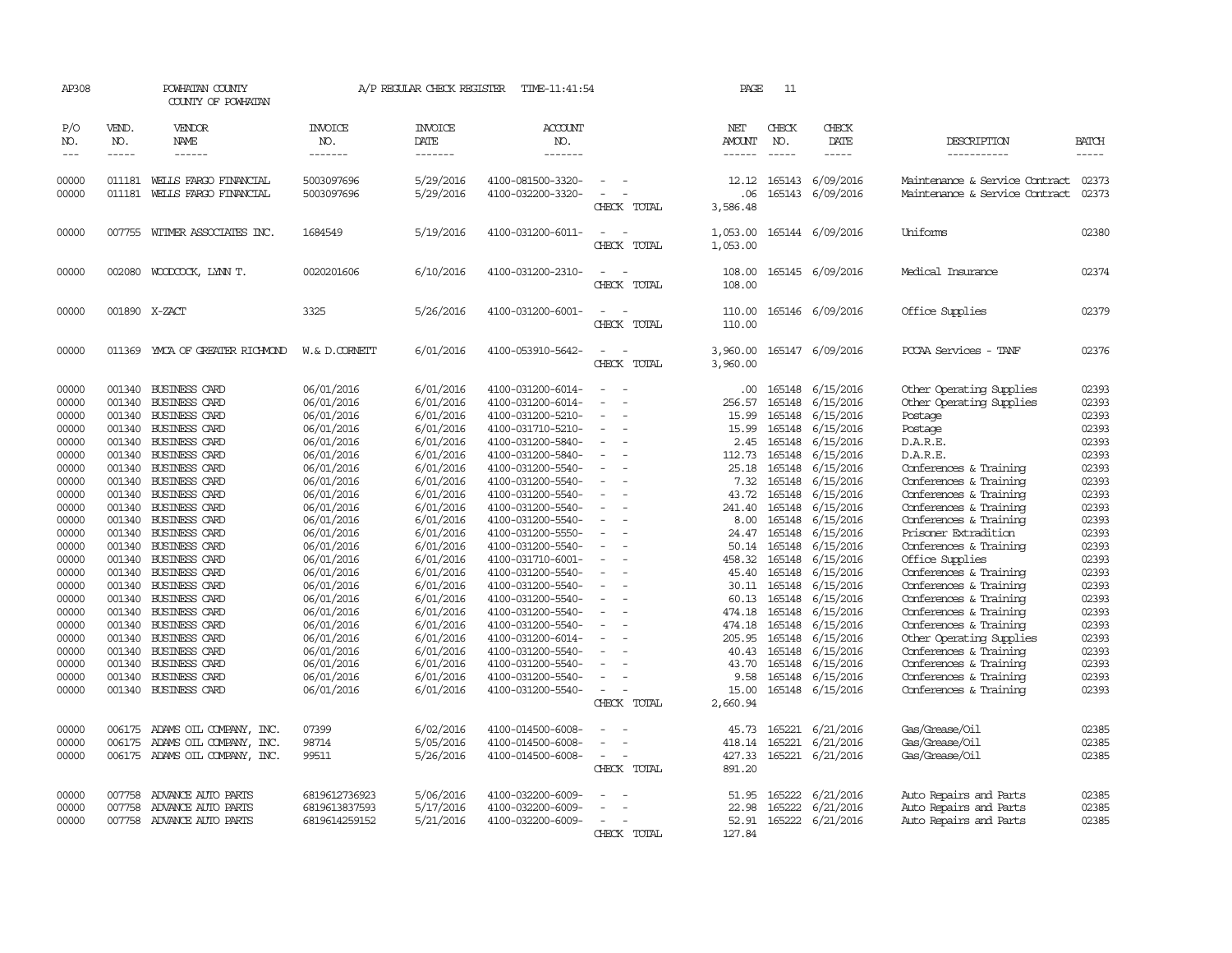| AP308      |              | POWHATAN COUNTY<br>COUNTY OF POWHATAN     |                       | A/P REGULAR CHECK REGISTER | TIME-11:41:54     |                                         | PAGE            | 12            |                        |                                |              |
|------------|--------------|-------------------------------------------|-----------------------|----------------------------|-------------------|-----------------------------------------|-----------------|---------------|------------------------|--------------------------------|--------------|
| P/O<br>NO. | VEND.<br>NO. | <b>VENDOR</b><br>NAME                     | <b>INVOICE</b><br>NO. | <b>INVOICE</b><br>DATE     | ACCOUNT<br>NO.    |                                         | NET<br>AMOUNT   | CHECK<br>NO.  | CHECK<br>DATE          | DESCRIPTION                    | <b>BATCH</b> |
| $- - -$    | $- - - - -$  | $- - - - - -$                             | -------               | --------                   | -------           |                                         | $- - - - - -$   | $\frac{1}{2}$ | -----                  | -----------                    | $- - - - -$  |
| 00000      |              | 010312 BAI TREASURERS USERS               | BARTON/KELLAWAY       | 6/14/2016                  | 4100-012410-5540- | $\overline{\phantom{a}}$<br>CHECK TOTAL | 40.00<br>40.00  |               | 165224 6/21/2016       | Conferences & Training         | 02385        |
| 00000      |              | 007941 BAKER & TAYLOR                     | K67393020             | 6/07/2016                  | 4100-073100-6012- | $\sim$<br>$\sim$                        | 27.95           |               | 165225 6/21/2016       | Books & Subscriptions          | 02385        |
| 00000      |              | 007941 BAKER & TAYLOR                     | K67393021             | 6/07/2016                  | 4100-073100-6012- |                                         | 20.96           | 165225        | 6/21/2016              | Books & Subscriptions          | 02385        |
| 00000      | 007941       | BAKER & TAYLOR                            | 2819063               | 6/02/2016                  | 4100-073100-6012- |                                         |                 | 9.92-165225   | 6/21/2016              | Books & Subscriptions          | 02385        |
| 00000      |              | 007941 BAKER & TAYLOR                     | 5014145036            | 6/07/2016                  | 4100-073100-6012- | $\equiv$                                | 257.22          |               | 165225 6/21/2016       | Books & Subscriptions          | 02385        |
| 00000      |              | 007941 BAKER & TAYLOR                     | 5014146966            | 6/07/2016                  | 4100-073100-6012- |                                         | 606.49          |               | 165225 6/21/2016       | Books & Subscriptions          | 02385        |
|            |              |                                           |                       |                            |                   | CHECK TOTAL                             | 902.70          |               |                        |                                |              |
| 00000      |              | 000045 BLANKENSHIP, SUSAN M.              | MEETING 6-8-16        | 6/08/2016                  | 4100-012310-5510- | $\sim$<br>$\sim$                        | 46.95           |               | 165227 6/21/2016       | Travel/Mileage/Parking/Tolls   | 02385        |
|            |              |                                           |                       |                            |                   | CHECK TOTAL                             | 46.95           |               |                        |                                |              |
| 00000      |              | 008713 BLUE RIDGE RESCUE                  | 38579                 | 6/03/2016                  | 4100-032200-6011- |                                         | 112.00          |               | 165228 6/21/2016       | Protective Gear/Uniforms       | 02385        |
|            |              |                                           |                       |                            |                   | CHECK TOTAL                             | 112.00          |               |                        |                                |              |
| 00000      |              | 008686 C.W. WILLIAMS & CO., INC.          | 593735                | 6/06/2016                  | 4100-032200-6009- |                                         | 720.49          |               | 165229 6/21/2016       | Auto Repairs and Parts         | 02385        |
|            |              |                                           |                       |                            |                   | CHECK TOTAL                             | 720.49          |               |                        |                                |              |
| 00000      |              | 007353 CDW GOVERNMENT, INC.               | DFP3414               | 5/27/2016                  | 4100-031710-6001- | $\sim$ 100 $\sim$                       | 257.77          |               | 165230 6/21/2016       | Office Supplies                | 02392        |
|            |              |                                           |                       |                            |                   | CHECK TOTAL                             | 257.77          |               |                        |                                |              |
| 00000      | 000540       | CENTRAL VIRGINIA WASTE                    | 21290                 | 6/08/2016                  | 4100-014600-3185- |                                         | 288.37          |               | 165231 6/21/2016       | Trash Removal                  | 02385        |
| 00000      | 000540       | CENTRAL VIRGINIA WASTE                    | 21290                 | 6/08/2016                  | 4100-014100-3185- | $\equiv$                                | 192.25          | 165231        | 6/21/2016              | Trash Removal                  | 02385        |
| 00000      | 000540       | CENTRAL VIRGINIA WASTE                    | 21290                 | 6/08/2016                  | 4100-035100-3185- | $\overline{\phantom{a}}$                | 32.04           | 165231        | 6/21/2016              | Trash Removal                  | 02385        |
| 00000      | 000540       | CENTRAL VIRGINIA WASTE                    | 21290                 | 6/08/2016                  | 4100-073100-3185- |                                         | 32.04           | 165231        | 6/21/2016              | Trash Removal                  | 02385        |
| 00000      | 000540       | CENTRAL VIRGINIA WASTE                    | 21290                 | 6/08/2016                  | 4100-032210-3185- |                                         | 7.40            | 165231        | 6/21/2016              | Trash Removal                  | 02385        |
| 00000      | 000540       | CENTRAL VIRGINIA WASTE                    | 21290                 | 6/08/2016                  | 4100-032220-3185- | $\sim$<br>CHECK TOTAL                   | 16.02<br>568.12 |               | 165231 6/21/2016       | Trash Removal                  | 02385        |
| 00000      |              | 007282 COBB TECHNOLOGIES, INC.            | 771612                | 6/10/2016                  | 4100-032200-3320- |                                         | 225.73          |               | 165232 6/21/2016       | Maintenance & Service Contract | 02385        |
|            |              |                                           |                       |                            |                   | CHECK TOTAL                             | 225.73          |               |                        |                                |              |
| 00000      |              | 009178 COMCAST                            | 141177024 6/16        | 6/01/2016                  | 4100-014300-5260- | $ -$                                    | 74.90           |               | 165234 6/21/2016       | Internet                       | 02385        |
|            |              |                                           |                       |                            |                   | CHECK TOTAL                             | 74.90           |               |                        |                                |              |
| 00000      |              | 010949 COMCAST                            | 43609610              | 6/01/2016                  | 4100-012510-5260- | $\sim$                                  | 892.50          |               | 165235 6/21/2016       | Internet Usage                 | 02385        |
|            |              |                                           |                       |                            |                   | CHECK TOTAL                             | 892.50          |               |                        |                                |              |
| 00000      | 009889       | CONDON, ROBERT B.                         | 6999513               | 6/01/2016                  | 4100-021200-3150- |                                         | 120.00          |               | 165236 6/21/2016       | Outside Counsel                | 02385        |
| 00000      | 009889       | CONDON, ROBERT B.                         | 6999514               | 6/01/2016                  | 4100-021200-3150- | $\sim$<br>$\overline{\phantom{a}}$      | 120.00          |               | 165236 6/21/2016       | Outside Counsel                | 02385        |
|            |              |                                           |                       |                            |                   | CHECK TOTAL                             | 240.00          |               |                        |                                |              |
| 00000      |              | 011393 CREASEY, JR., CECIL H.             | 60116                 | 6/01/2016                  | 4100-012210-3140- | $\sim$ $ \sim$                          | 3,825.00        |               | 165238 6/21/2016       | Outside Counsel                | 02392        |
|            |              |                                           |                       |                            |                   | CHECK TOTAL                             | 3,825.00        |               |                        |                                |              |
| 00000      |              | 006879 DEMCO, INC.                        | 5889740               | 6/02/2016                  | 4100-073100-6001- | $\sim$<br>$\sim$                        | 58.83           |               | 165239 6/21/2016       | Office Supplies                | 02385        |
|            |              |                                           |                       |                            |                   | CHECK TOTAL                             | 58.83           |               |                        |                                |              |
| 00000      |              | 006240 DIAMOND SPRINGS WATER, INC 2822244 |                       | 6/03/2016                  | 4100-031200-5130- | $\overline{\phantom{a}}$                | 11.95           |               | 165240 6/21/2016       | Water                          | 02392        |
| 00000      | 006240       | DIAMOND SPRINGS WATER, INC 516075450      |                       | 5/17/2016                  | 4100-031200-5130- | $\sim$                                  |                 |               | 20.97 165240 6/21/2016 | Water                          | 02392        |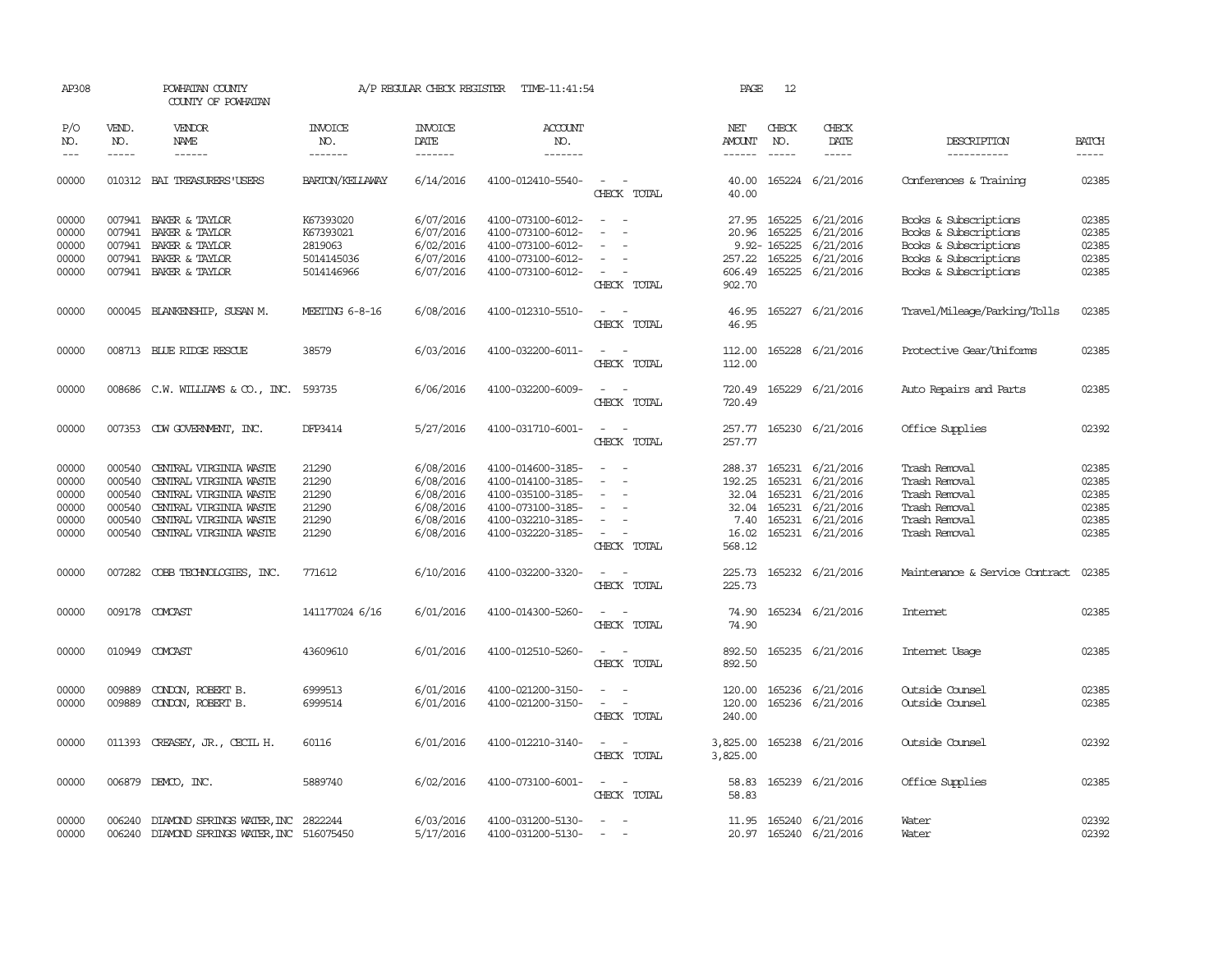| AP308                                                                                                                                                                                                                                                                                                                                                                                                      |                                                                                        | POWHATAN COUNTY<br>COUNTY OF POWHATAN                                                                                                                                                                                                                                             |                                                                                                                                                                                            |                                                                                                                                | A/P REGULAR CHECK REGISTER TIME-11:41:54                                                                                                                                                                       |                                                                                                                                                                                                                                           | PAGE                                       | 13                            |                                                                                                                                                                                                                                                                                                                                                                                                                                                                          |                                                                                                                                                                         |                                                                                        |
|------------------------------------------------------------------------------------------------------------------------------------------------------------------------------------------------------------------------------------------------------------------------------------------------------------------------------------------------------------------------------------------------------------|----------------------------------------------------------------------------------------|-----------------------------------------------------------------------------------------------------------------------------------------------------------------------------------------------------------------------------------------------------------------------------------|--------------------------------------------------------------------------------------------------------------------------------------------------------------------------------------------|--------------------------------------------------------------------------------------------------------------------------------|----------------------------------------------------------------------------------------------------------------------------------------------------------------------------------------------------------------|-------------------------------------------------------------------------------------------------------------------------------------------------------------------------------------------------------------------------------------------|--------------------------------------------|-------------------------------|--------------------------------------------------------------------------------------------------------------------------------------------------------------------------------------------------------------------------------------------------------------------------------------------------------------------------------------------------------------------------------------------------------------------------------------------------------------------------|-------------------------------------------------------------------------------------------------------------------------------------------------------------------------|----------------------------------------------------------------------------------------|
| P/O<br>NO.<br>$\frac{1}{2} \frac{1}{2} \frac{1}{2} \frac{1}{2} \frac{1}{2} \frac{1}{2} \frac{1}{2} \frac{1}{2} \frac{1}{2} \frac{1}{2} \frac{1}{2} \frac{1}{2} \frac{1}{2} \frac{1}{2} \frac{1}{2} \frac{1}{2} \frac{1}{2} \frac{1}{2} \frac{1}{2} \frac{1}{2} \frac{1}{2} \frac{1}{2} \frac{1}{2} \frac{1}{2} \frac{1}{2} \frac{1}{2} \frac{1}{2} \frac{1}{2} \frac{1}{2} \frac{1}{2} \frac{1}{2} \frac{$ | VEND.<br>NO.<br>$\frac{1}{2}$                                                          | VENDOR<br>NAME<br>$- - - - - -$                                                                                                                                                                                                                                                   | <b>INVOICE</b><br>NO.<br>$- - - - - - -$                                                                                                                                                   | <b>INVOICE</b><br>DATE<br>-------                                                                                              | <b>ACCOUNT</b><br>NO.<br>$- - - - - - -$                                                                                                                                                                       |                                                                                                                                                                                                                                           | NET<br>AMOUNT<br>------                    | CHECK<br>NO.<br>$\frac{1}{2}$ | CHECK<br>DATE<br>$\begin{tabular}{ccccc} \multicolumn{2}{c }{\multicolumn{2}{c }{\multicolumn{2}{c }{\multicolumn{2}{c}}{\hspace{-2.2cm}}}} \multicolumn{2}{c }{\multicolumn{2}{c }{\hspace{-2.2cm}}\hline} \multicolumn{2}{c }{\hspace{-2.2cm}}\hline \multicolumn{2}{c }{\hspace{-2.2cm}}\hline \multicolumn{2}{c }{\hspace{-2.2cm}}\hline \multicolumn{2}{c }{\hspace{-2.2cm}}\hline \multicolumn{2}{c }{\hspace{-2.2cm}}\hline \multicolumn{2}{c }{\hspace{-2.2cm}}$ | DESCRIPTION<br>-----------                                                                                                                                              | <b>BATCH</b><br>-----                                                                  |
| 00000<br>00000                                                                                                                                                                                                                                                                                                                                                                                             | 006240<br>006240                                                                       | DIAMOND SPRINGS WATER, INC 523070170<br>DIAMOND SPRINGS WATER, INC 531075450                                                                                                                                                                                                      |                                                                                                                                                                                            | 5/24/2016<br>5/31/2016                                                                                                         | 4100-031200-5130-<br>4100-031200-5130-                                                                                                                                                                         | $\sim$<br>$\sim$<br>CHECK TOTAL                                                                                                                                                                                                           | 87.85                                      |                               | 27.96 165240 6/21/2016<br>26.97 165240 6/21/2016                                                                                                                                                                                                                                                                                                                                                                                                                         | Water<br>Water                                                                                                                                                          | 02392<br>02392                                                                         |
| 00000<br>00000<br>00000<br>00000<br>00000<br>00000<br>00000<br>00000                                                                                                                                                                                                                                                                                                                                       | 000860<br>000860<br>000860<br>000860<br>000860<br>000860<br>000860<br>000860           | DOMINION VIRGINIA POWER<br>DOMINION VIRGINIA POWER<br>DOMINION VIRGINIA POWER<br>DOMINION VIRGINIA POWER<br>DOMINION VIRGINIA POWER<br>DOMINION VIRGINIA POWER<br>DOMINION VIRGINIA POWER<br>DOMINION VIRGINIA POWER                                                              | 0432180008 6/16<br>0863807277 6/16<br>1221667833 6/16<br>1223507334 6/16<br>1498464559 6/16<br>1982170001 6/16<br>2142337506 6/16<br>2312285006 6/16                                       | 6/02/2016<br>6/02/2016<br>6/02/2016<br>6/02/2016<br>6/02/2016<br>6/02/2016<br>6/02/2016<br>6/02/2016                           | 4100-014600-5110-<br>4100-014600-5110-<br>4100-031210-5110-<br>4100-014300-5110-<br>4100-014600-5110-<br>4100-014100-5110-<br>4100-014600-5110-<br>4100-014100-5110-                                           | $\overline{\phantom{a}}$<br>$\overline{\phantom{a}}$<br>$\sim$<br>$\overline{\phantom{a}}$<br>$\sim$<br>$\sim$<br>$\sim$<br>$\sim$ $ -$<br>CHECK TOTAL                                                                                    | 31.82<br>1,103.48                          |                               | 330.14 165241 6/21/2016<br>165241 6/21/2016<br>270.38 165241 6/21/2016<br>249.16 165241 6/21/2016<br>58.60 165241 6/21/2016<br>11.47 165241 6/21/2016<br>75.99 165241 6/21/2016<br>75.92 165241 6/21/2016                                                                                                                                                                                                                                                                | Electricity<br>Electricity<br>Electricity - Comunications H<br>Electricity<br>Electricity<br>Electricity<br>Electricity<br>Electricity                                  | 02386<br>02386<br>02386<br>02386<br>02386<br>02386<br>02386<br>02386                   |
| 00000<br>00000<br>00000<br>00000<br>00000<br>00000<br>00000<br>00000<br>00000<br>00000                                                                                                                                                                                                                                                                                                                     | 000860<br>000860<br>000860<br>000860<br>000860<br>000860<br>000860<br>000860<br>000860 | DOMINION VIRGINIA POWER<br>DOMINION VIRGINIA POWER<br>DOMINION VIRGINIA POWER<br>DOMINION VIRGINIA POWER<br>DOMINION VIRGINIA POWER<br>DOMINION VIRGINIA POWER<br>DOMINION VIRGINIA POWER<br>DOMINION VIRGINIA POWER<br>DOMINION VIRGINIA POWER<br>000860 DOMINION VIRGINIA POWER | 2346327501 6/16<br>2346327501 6/16<br>2352270009 6/16<br>2442170003 6/16<br>2462222502 6/16<br>2476067034 6/16<br>2912605595 6/16<br>2932352368 6/16<br>2972120006 6/16<br>2322252509 6/16 | 6/02/2016<br>6/02/2016<br>6/02/2016<br>6/02/2016<br>6/02/2016<br>6/02/2016<br>6/02/2016<br>6/02/2016<br>6/02/2016<br>6/02/2016 | 4100-014100-5110-<br>4100-031200-5110-<br>4100-014100-5110-<br>4100-014100-5110-<br>4100-014100-5110-<br>4100-014100-5110-<br>4100-014100-5110-<br>4100-032220-5110-<br>4100-014100-5110-<br>4100-031200-5110- | $\overline{\phantom{a}}$<br>$\sim$ $ \sim$<br>$\overline{\phantom{a}}$<br>$\sim$ $ -$<br>$\sim 100$<br>$\sim$<br>$\sim$ $-$<br>$\sim$<br>$\sim$<br>$\sim$ $-$<br>CHECK TOTAL                                                              | 82.21<br>19.95<br>1,294.83<br>10,276.56    |                               | 2,083.18 165242 6/21/2016<br>2,083.17 165242 6/21/2016<br>103.99 165242 6/21/2016<br>1,067.64 165242 6/21/2016<br>3,335.07 165242 6/21/2016<br>79.46 165242 6/21/2016<br>165242 6/21/2016<br>165242 6/21/2016<br>165242 6/21/2016<br>127.06 165242 6/21/2016                                                                                                                                                                                                             | Electricity<br>Electricity<br>Electricity<br>Electricity<br>Electricity<br>Electricity<br>Electricity<br>Electricity<br>Electricity<br>Electricity                      | 02386<br>02386<br>02386<br>02386<br>02386<br>02386<br>02386<br>02386<br>02386<br>02392 |
| 00000<br>00000<br>00000<br>00000<br>00000<br>00000<br>00000<br>00000<br>00000                                                                                                                                                                                                                                                                                                                              | 000860<br>000860<br>000860<br>000860<br>000860<br>000860<br>000860<br>000860<br>000860 | DOMINION VIRGINIA POWER<br>DOMINION VIRGINIA POWER<br>DOMINION VIRGINIA POWER<br>DOMINION VIRGINIA POWER<br>DOMINION VIRGINIA POWER<br>DOMINION VIRGINIA POWER<br>DOMINION VIRGINIA POWER<br>DOMINION VIRGINIA POWER<br>DOMINION VIRGINIA POWER                                   | 3451094936 6/16<br>3496131156 6/16<br>3507951824 6/16<br>4062035391 6/16<br>4691491015 6/16<br>4732217502 6/16<br>5652237503 6/16<br>6024003557 6/16<br>6211789810 6/16                    | 6/02/2016<br>6/02/2016<br>6/02/2016<br>6/02/2016<br>6/02/2016<br>6/02/2016<br>6/02/2016<br>6/03/2016<br>6/02/2016              | 4100-014600-5110-<br>4100-014100-5110-<br>4100-014600-5110-<br>4100-031210-5110-<br>4100-014600-5110-<br>4100-014600-5110-<br>4100-014600-5110-<br>4100-014100-5110-<br>4100-031210-5110-                      | $\sim$<br>$\sim$<br>$\sim$<br>$\overline{a}$<br>$\sim$ $-$<br>$\overline{\phantom{a}}$<br>$\sim$<br>$\overline{\phantom{a}}$<br>$\sim$ $ \sim$<br>$\overline{\phantom{a}}$<br>$\sim$<br>$\overline{\phantom{a}}$<br>$\sim$<br>CHECK TOTAL | 198.40<br>6.59<br>39.95<br>17.42<br>721.84 |                               | 165243 6/21/2016<br>165243 6/21/2016<br>165243 6/21/2016<br>122.08 165243 6/21/2016<br>54.26 165243 6/21/2016<br>127.81 165243 6/21/2016<br>36.86 165243 6/21/2016<br>165243 6/21/2016<br>118.47 165243 6/21/2016                                                                                                                                                                                                                                                        | Electricity<br>Electricity<br>Electricity<br>Electricity - Comunications H<br>Electricity<br>Electricity<br>Electricity<br>Electricity<br>Electricity - Comunications H | 02386<br>02386<br>02386<br>02386<br>02386<br>02386<br>02386<br>02386<br>02386          |
| 00000<br>00000                                                                                                                                                                                                                                                                                                                                                                                             | 000860<br>000860                                                                       | DOMINION VIRGINIA POWER<br>DOMINION VIRGINIA POWER                                                                                                                                                                                                                                | 8971069334 6/16<br>9750120975 6/16                                                                                                                                                         | 6/02/2016<br>6/02/2016                                                                                                         | 4100-014300-5110-<br>4100-032220-5110-                                                                                                                                                                         | $ -$<br>$\sim$<br>$\sim$<br>CHECK TOTAL                                                                                                                                                                                                   | 1,826.63<br>1,841.96                       |                               | 15.33 165244 6/21/2016<br>165244 6/21/2016                                                                                                                                                                                                                                                                                                                                                                                                                               | Electricity<br>Electricity                                                                                                                                              | 02385<br>02386                                                                         |
| 00000                                                                                                                                                                                                                                                                                                                                                                                                      |                                                                                        | 009820 DURRETT, SARA K.                                                                                                                                                                                                                                                           | <b>HUCKLEBERRY</b>                                                                                                                                                                         | 3/05/2016                                                                                                                      | 3100-014020-0001-                                                                                                                                                                                              | $\overline{\phantom{a}}$<br>CHECK TOTAL                                                                                                                                                                                                   | 4.95<br>4.95                               |                               | 165245 6/21/2016                                                                                                                                                                                                                                                                                                                                                                                                                                                         | Library Fines - Lost Books, Et 02387                                                                                                                                    |                                                                                        |
| 00000                                                                                                                                                                                                                                                                                                                                                                                                      |                                                                                        | 008235 ELECTION SERVICES ONLINE,                                                                                                                                                                                                                                                  | 1374                                                                                                                                                                                       | 6/10/2016                                                                                                                      | 4100-013200-3320-                                                                                                                                                                                              | $\sim$ 10 $\sim$ 10 $\sim$<br>CHECK TOTAL                                                                                                                                                                                                 | 7,118.30                                   |                               | 7,118.30 165246 6/21/2016                                                                                                                                                                                                                                                                                                                                                                                                                                                | Maintenance & Service Contract 02387                                                                                                                                    |                                                                                        |
| 00000<br>00000<br>00000<br>00000                                                                                                                                                                                                                                                                                                                                                                           | 011224<br>011224                                                                       | ELECTRONIC SYSTEMS, INC.<br>ELECTRONIC SYSTEMS, INC.<br>011224 ELECTRONIC SYSTEMS, INC.<br>011224 ELECTRONIC SYSTEMS, INC.                                                                                                                                                        | IN435009<br>IN435009<br>IN435009<br>IN435009                                                                                                                                               | 5/23/2016<br>5/23/2016<br>5/23/2016<br>5/23/2016                                                                               | 4100-012310-3320-<br>4100-012410-3320-<br>4100-012200-3320-<br>4100-034100-3320-                                                                                                                               | $\equiv$<br>$\overline{\phantom{a}}$<br>$\sim$                                                                                                                                                                                            | 200.62<br>16.80                            |                               | 78.40 165247 6/21/2016<br>165247 6/21/2016<br>165247 6/21/2016<br>16.80 165247 6/21/2016                                                                                                                                                                                                                                                                                                                                                                                 | Maintenance & Service Contract<br>Maintenance & Service Contract<br>Maintenance & Service Contract<br>Maintenance & Service Contract 02387                              | 02387<br>02387<br>02387                                                                |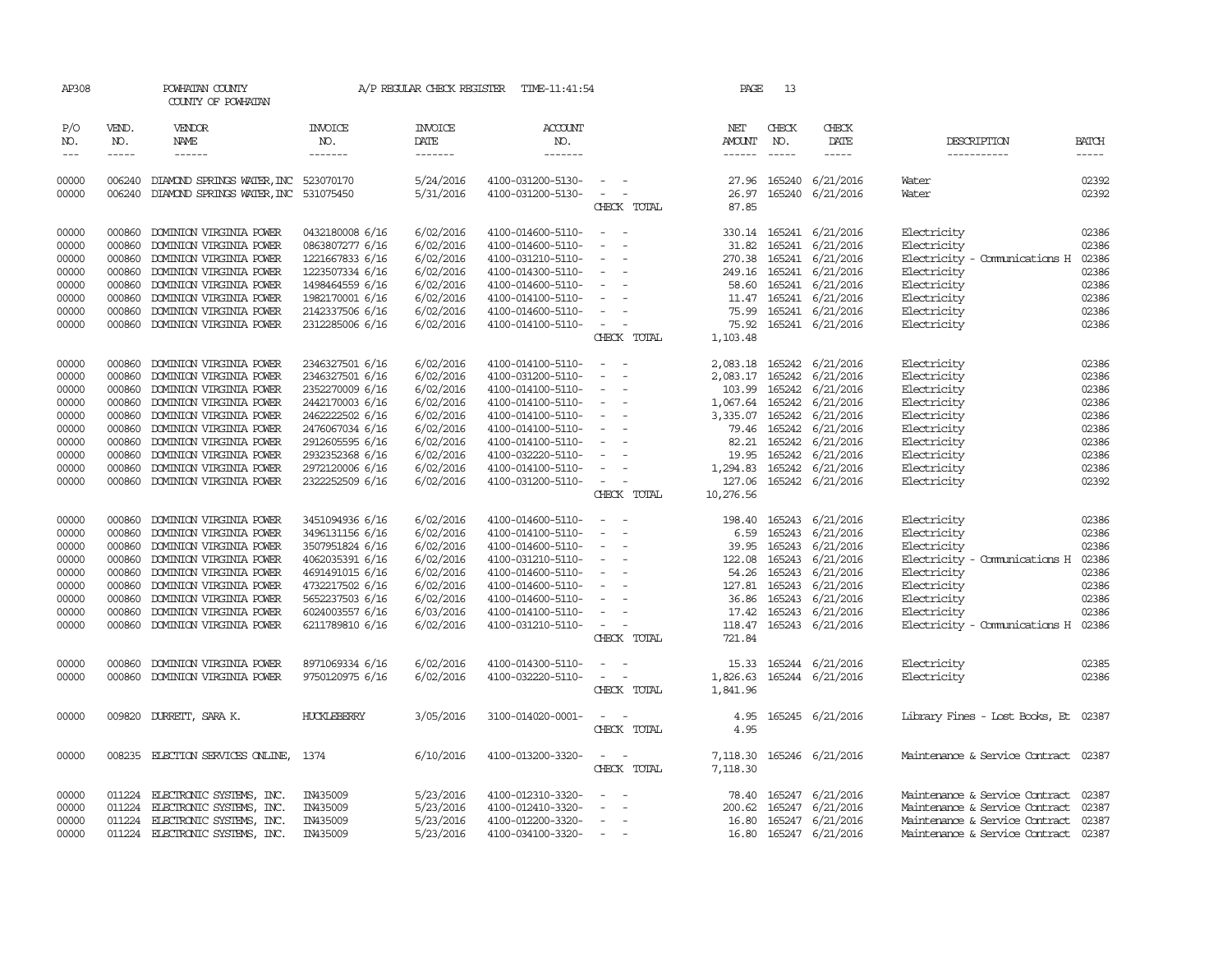| AP308                                                                         |                                                                                        | POWHATAN COUNTY<br>COUNTY OF POWHATAN                                                                                                                                                                                         |                                                                                     | A/P REGULAR CHECK REGISTER                                                                                        | TIME-11:41:54                                                                                                                                                                             |                                                   | PAGE                                                                                                     | 14                                                                                     |                                                                                                                   |                                                                                                                                                                |                                                                               |
|-------------------------------------------------------------------------------|----------------------------------------------------------------------------------------|-------------------------------------------------------------------------------------------------------------------------------------------------------------------------------------------------------------------------------|-------------------------------------------------------------------------------------|-------------------------------------------------------------------------------------------------------------------|-------------------------------------------------------------------------------------------------------------------------------------------------------------------------------------------|---------------------------------------------------|----------------------------------------------------------------------------------------------------------|----------------------------------------------------------------------------------------|-------------------------------------------------------------------------------------------------------------------|----------------------------------------------------------------------------------------------------------------------------------------------------------------|-------------------------------------------------------------------------------|
| P/O<br>NO.                                                                    | VEND.<br>NO.                                                                           | VENDOR<br>NAME                                                                                                                                                                                                                | <b>INVOICE</b><br>NO.                                                               | <b>INVOICE</b><br><b>DATE</b>                                                                                     | <b>ACCOUNT</b><br>NO.                                                                                                                                                                     |                                                   | NET<br>AMOUNT                                                                                            | CHECK<br>NO.                                                                           | CHECK<br><b>DATE</b>                                                                                              | DESCRIPTION                                                                                                                                                    | <b>BATCH</b>                                                                  |
| $\frac{1}{2}$                                                                 | $- - - - -$                                                                            | ------                                                                                                                                                                                                                        | -------                                                                             | -------                                                                                                           | -------                                                                                                                                                                                   |                                                   | $- - - - - -$                                                                                            | $- - - - -$                                                                            | -----                                                                                                             | -----------                                                                                                                                                    | $- - - - -$                                                                   |
| 00000<br>00000<br>00000<br>00000<br>00000                                     | 011224<br>011224<br>011224<br>011224<br>011224                                         | ELECTRONIC SYSTEMS, INC.<br>ELECTRONIC SYSTEMS, INC.<br>ELECTRONIC SYSTEMS, INC.<br>ELECTRONIC SYSTEMS, INC.<br>ELECTRONIC SYSTEMS, INC.                                                                                      | IN435009<br>IN435009<br>IN435009<br>IN435009<br>IN435009                            | 5/23/2016<br>5/23/2016<br>5/23/2016<br>5/23/2016<br>5/23/2016                                                     | 4100-012100-3320-<br>4100-014100-3320-<br>4100-014300-3310-<br>4100-035100-3320-<br>4100-031200-3320-                                                                                     | CHECK TOTAL                                       | 44.80<br>70.00<br>14.00<br>57.81<br>208.21<br>707.44                                                     | 165247<br>165247<br>165247                                                             | 6/21/2016<br>6/21/2016<br>6/21/2016<br>165247 6/21/2016<br>165247 6/21/2016                                       | Maintenance & Service Contract<br>Maintenance & Service Contract<br>Repairs & Maintenance<br>Landscaping - Animal Control<br>Maintenance & Service Contract    | 02387<br>02387<br>02387<br>02387<br>02387                                     |
| 00000                                                                         |                                                                                        | 000690 FLATROCK TIRE & AUTO                                                                                                                                                                                                   | 16537                                                                               | 6/13/2016                                                                                                         | 4100-031200-6008-                                                                                                                                                                         | CHECK TOTAL                                       | 43.20<br>43.20                                                                                           |                                                                                        | 165248 6/21/2016                                                                                                  | Gas/Grease/Oil                                                                                                                                                 | 02392                                                                         |
| 00000                                                                         |                                                                                        | 007251 FLEMING, LISA T.                                                                                                                                                                                                       | <b>BULLETIN BOARD</b>                                                               | 6/05/2016                                                                                                         | 4100-031200-6001-                                                                                                                                                                         | CHECK TOTAL                                       | 21.05<br>21.05                                                                                           |                                                                                        | 165249 6/21/2016                                                                                                  | Office Supplies                                                                                                                                                | 02392                                                                         |
| 00000<br>00000<br>00000<br>00000<br>00000                                     | 011392<br>011392<br>011392<br>011392<br>011392                                         | GREGORY, ARTHUR<br>GREGORY, ARTHUR<br>GREGORY, ARTHUR<br>GREGORY, ARTHUR<br>GREGORY, ARTHUR                                                                                                                                   | <b>GOLDEN CORRAL</b><br>MCDONALDS<br>MCDONALDS #2<br>MCDONALDS #3<br><b>OUTBACK</b> | 5/03/2016<br>5/04/2016<br>5/05/2016<br>5/03/2016<br>5/04/2016                                                     | 4100-031200-5540-<br>4100-031200-5540-<br>4100-031200-5540-<br>4100-031200-5540-<br>4100-031200-5540-                                                                                     | CHECK TOTAL                                       | 12.24<br>6.10<br>5.44<br>6.10<br>20.66<br>50.54                                                          | 165250<br>165250<br>165250<br>165250                                                   | 6/21/2016<br>6/21/2016<br>6/21/2016<br>6/21/2016<br>165250 6/21/2016                                              | Conferences & Training<br>Conferences & Training<br>Conferences & Training<br>Conferences & Training<br>Conferences & Training                                 | 02392<br>02392<br>02392<br>02392<br>02392                                     |
| 00000                                                                         |                                                                                        | 011391 HALEY FORD                                                                                                                                                                                                             | 44414905/1                                                                          | 5/31/2016                                                                                                         | 4100-031200-6009-                                                                                                                                                                         | CHECK TOTAL                                       | 288.20<br>288.20                                                                                         |                                                                                        | 165251 6/21/2016                                                                                                  | Auto Parts/Repairs                                                                                                                                             | 02392                                                                         |
| 00000                                                                         |                                                                                        | 010755 INNOVATIVE TURF                                                                                                                                                                                                        | 3002                                                                                | 6/03/2016                                                                                                         | 4100-014600-3320-                                                                                                                                                                         | CHECK TOTAL                                       | 1,580.95<br>1,580.95                                                                                     |                                                                                        | 165253 6/21/2016                                                                                                  | Maintenance/Service Contracts                                                                                                                                  | 02387                                                                         |
| 00000                                                                         | 011390                                                                                 | INTOWN SUITES                                                                                                                                                                                                                 | WINSTON                                                                             | 6/10/2016                                                                                                         | 4100-053910-5643-                                                                                                                                                                         | CHECK TOTAL                                       | 309.99<br>309.99                                                                                         |                                                                                        | 165254 6/21/2016                                                                                                  | PCCAA Services - Federal CSBG                                                                                                                                  | 02387                                                                         |
| 00000<br>00000                                                                |                                                                                        | 010231 J & K HEAVY TRUCKS &<br>010231 J & K HEAVY TRUCKS &                                                                                                                                                                    | 6695<br>6705                                                                        | 6/09/2016<br>6/13/2016                                                                                            | 4100-032200-6009-<br>4100-032200-6009-                                                                                                                                                    | CHECK TOTAL                                       | 559.41<br>117.81<br>677.22                                                                               | 165255<br>165255                                                                       | 6/21/2016<br>6/21/2016                                                                                            | Auto Repairs and Parts<br>Auto Repairs and Parts                                                                                                               | 02387<br>02387                                                                |
| 00000<br>00000<br>00000                                                       | 000120<br>000120<br>000120                                                             | <b>JAMES RIVER AIR</b><br><b>JAMES RIVER AIR</b><br><b>JAMES RIVER AIR</b>                                                                                                                                                    | S67453<br>S67454<br>S68447                                                          | 5/31/2016<br>5/31/2016<br>5/31/2016                                                                               | 4100-014100-3308-<br>4100-014100-3308-<br>4100-031210-3310-                                                                                                                               | CHECK TOTAL                                       | 902.39<br>812.22<br>255.44<br>1,970.05                                                                   | 165256<br>165256<br>165256                                                             | 6/21/2016<br>6/21/2016<br>6/21/2016                                                                               | HVAC Service and Repairs<br>HVAC Service and Repairs<br>Repairs and Maintenance                                                                                | 02387<br>02387<br>02387                                                       |
| 00000<br>00000<br>00000<br>00000<br>00000<br>00000<br>00000<br>00000<br>00000 | 008381<br>008381<br>008381<br>008381<br>008381<br>008381<br>008381<br>008381<br>008381 | JAMES RIVER PETROLEUM<br>JAMES RIVER PETROLEUM<br>JAMES RIVER PEIROLEUM<br>JAMES RIVER PETROLEUM<br>JAMES RIVER PEIROLEUM<br>JAMES RIVER PETROLEUM<br>JAMES RIVER PETROLEUM<br>JAMES RIVER PETROLEUM<br>JAMES RIVER PETROLEUM | 88<br>88<br>88A<br>88A<br>88C<br>88C<br>88E<br>88G<br>88I                           | 5/31/2016<br>5/31/2016<br>5/31/2016<br>5/31/2016<br>5/31/2016<br>5/31/2016<br>5/31/2016<br>5/31/2016<br>5/31/2016 | 4100-035100-6008-<br>4100-031200-6008-<br>4100-032200-6008-<br>4100-032200-5120-<br>4100-014100-6008-<br>4100-014500-6008-<br>4100-034100-6008-<br>4100-081100-6008-<br>4100-014300-6008- | $\overline{\phantom{a}}$<br>$\sim$<br>CHECK TOTAL | 611.91<br>5,290.38<br>2,568.50<br>1,166.97<br>346.71<br>360.22<br>234.39<br>227.03<br>50.79<br>10,856.90 | 165257<br>165257<br>165257<br>165257<br>165257<br>165257<br>165257<br>165257<br>165257 | 6/21/2016<br>6/21/2016<br>6/21/2016<br>6/21/2016<br>6/21/2016<br>6/21/2016<br>6/21/2016<br>6/21/2016<br>6/21/2016 | Gas/Grease/Oil<br>Gas/Grease/Oil<br>Gas/Grease/Oil<br>Apparatus Fuel<br>Gas/Grease/Oil<br>Gas/Grease/Oil<br>Gas/Grease/Oil<br>Gas/Grease/Oil<br>Gas/Grease/Oil | 02389<br>02389<br>02389<br>02389<br>02389<br>02389<br>02389<br>02389<br>02389 |
| 00000                                                                         |                                                                                        | 007981 LANGUAGE LINE SERVICES                                                                                                                                                                                                 | 3848476                                                                             | 5/31/2016                                                                                                         | 4100-031210-3140-                                                                                                                                                                         | CHECK TOTAL                                       | 88.00<br>88.00                                                                                           |                                                                                        | 165258 6/21/2016                                                                                                  | Professional Services                                                                                                                                          | 02387                                                                         |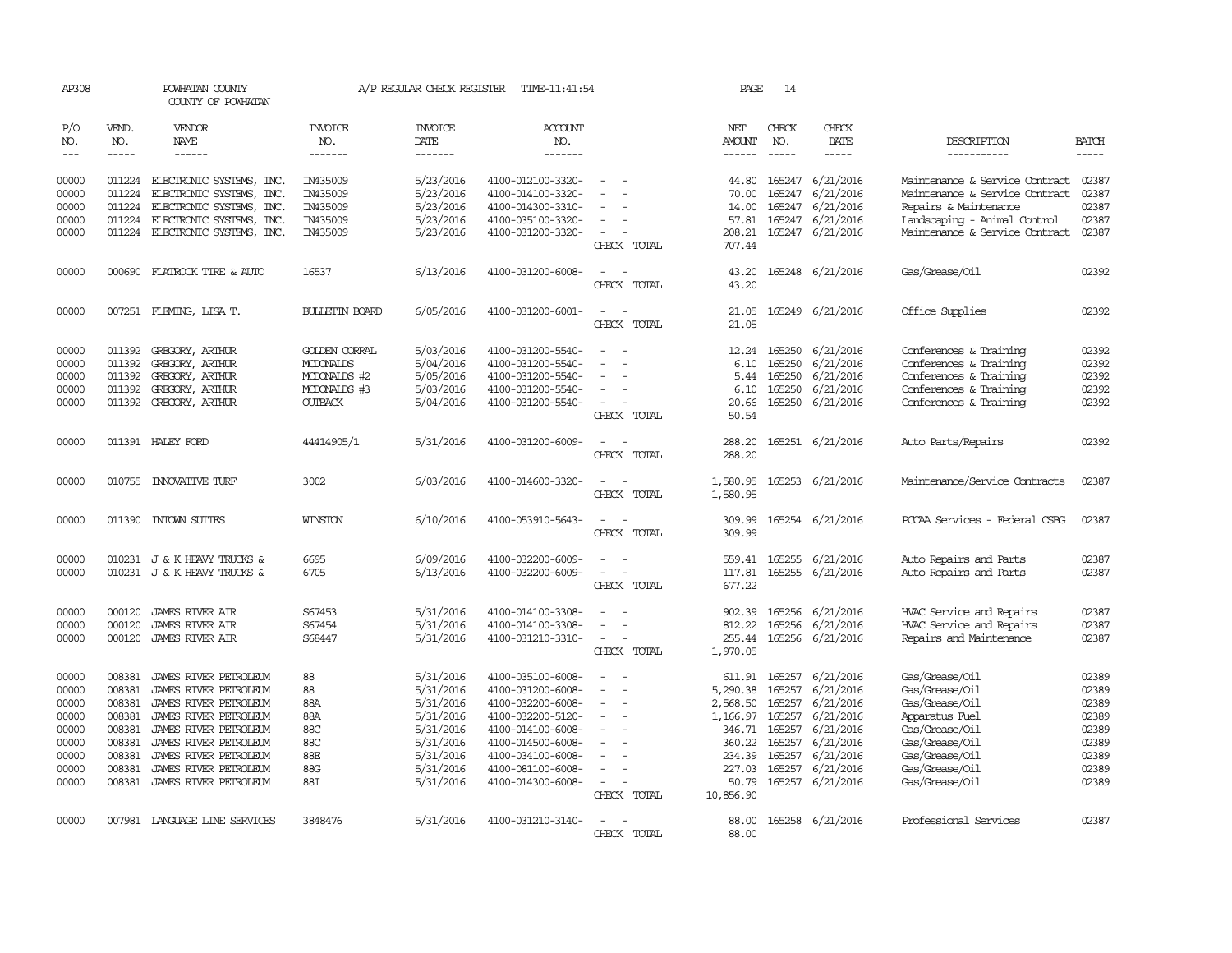| AP308                                     |                             | POWHATAN COUNTY<br>COUNTY OF POWHATAN                                                                                                              |                                           | A/P REGULAR CHECK REGISTER                                    | TIME-11:41:54                                                                                         |                                                                                      | PAGE                                                       | 15                                   |                                                                             |                                                                                                            |                                           |
|-------------------------------------------|-----------------------------|----------------------------------------------------------------------------------------------------------------------------------------------------|-------------------------------------------|---------------------------------------------------------------|-------------------------------------------------------------------------------------------------------|--------------------------------------------------------------------------------------|------------------------------------------------------------|--------------------------------------|-----------------------------------------------------------------------------|------------------------------------------------------------------------------------------------------------|-------------------------------------------|
| P/O<br>NO.<br>$---$                       | VEND.<br>NO.<br>$- - - - -$ | VENDOR<br>NAME<br>------                                                                                                                           | <b>INVOICE</b><br>NO.<br>-------          | <b>INVOICE</b><br>DATE<br>-------                             | ACCOUNT<br>NO.<br>-------                                                                             |                                                                                      | NET<br>AMOUNT<br>$- - - - - -$                             | CHECK<br>NO.<br>$\frac{1}{2}$        | CHECK<br>DATE<br>$- - - - -$                                                | DESCRIPTION<br>-----------                                                                                 | <b>BATCH</b><br>$- - - - -$               |
| 00000                                     |                             | 000166 LUCK STONE CORP.                                                                                                                            | IV-100557715                              | 5/24/2016                                                     | 4100-014500-3190-                                                                                     | $\sim$<br>CHECK TOTAL                                                                | 24.23<br>24.23                                             |                                      | 165259 6/21/2016                                                            | Grounds Maintenance                                                                                        | 02387                                     |
| 00000                                     |                             | 008348 LUXFORD, BRAD                                                                                                                               | <b>BURGER KING</b>                        | 5/20/2016                                                     | 4100-031200-5540-                                                                                     | $\equiv$<br>CHECK TOTAL                                                              | 7.14<br>7.14                                               |                                      | 165260 6/21/2016                                                            | Conferences & Training                                                                                     | 02392                                     |
| 00000                                     |                             | 009552 MANSFIELD OIL COMPANY                                                                                                                       | SOLCD-202436                              | 5/04/2016                                                     | 4100-032200-5120-                                                                                     | $\equiv$<br>CHECK TOTAL                                                              | 212.87<br>212.87                                           |                                      | 165261 6/21/2016                                                            | Apparatus Fuel                                                                                             | 02387                                     |
| 00000                                     |                             | 006146 MCCLELLAN, WENDY SUSAN                                                                                                                      | 00441                                     | 6/08/2016                                                     | 4100-031710-6001-                                                                                     | $\sim$<br>$\overline{\phantom{a}}$<br>CHECK TOTAL                                    | 100.00<br>100.00                                           |                                      | 165262 6/21/2016                                                            | Office Supplies                                                                                            | 02392                                     |
| 00000<br>00000<br>00000<br>00000<br>00000 | 006610                      | MO-JOHNS SANITATION<br>006610 MO-JOHNS SANITATION<br>006610 MO-JOHNS SANITATION<br>006610 MO-JOHNS SANITATION<br>006610 MO-JOHNS SANITATION        | 91008<br>91009<br>91010<br>91011<br>91012 | 6/02/2016<br>6/02/2016<br>6/02/2016<br>6/02/2016<br>6/02/2016 | 4100-014600-3311-<br>4100-014600-3311-<br>4100-014600-3311-<br>4100-014600-3311-<br>4100-014600-3311- | $\sim$<br>$\equiv$<br>$\overline{\phantom{a}}$<br>$\sim$<br>$\overline{\phantom{a}}$ | 103.00<br>206.00<br>125.00<br>128.00<br>103.00             | 165263<br>165263<br>165263           | 165263 6/21/2016<br>6/21/2016<br>165263 6/21/2016<br>6/21/2016<br>6/21/2016 | Portable Bathrooms<br>Portable Bathrooms<br>Portable Bathrooms<br>Portable Bathrooms<br>Portable Bathrooms | 02387<br>02387<br>02387<br>02387<br>02387 |
| 00000<br>00000<br>00000<br>00000<br>00000 |                             | 006610 MO-JOHNS SANITATION<br>006610 MO-JOHNS SANITATION<br>006610 MO-JOHNS SANITATION<br>006610 MO-JOHNS SANITATION<br>006610 MO-JOHNS SANITATION | 91013<br>91014<br>91015<br>91016<br>91017 | 6/02/2016<br>6/02/2016<br>6/02/2016<br>6/02/2016<br>6/02/2016 | 4100-014600-3311-<br>4100-014600-3311-<br>4100-014600-3311-<br>4100-014600-3311-<br>4100-014600-3311- | $\equiv$<br>$\overline{\phantom{a}}$<br>CHECK TOTAL                                  | 103.00<br>103.00<br>103.00<br>103.00<br>103.00<br>1,180.00 | 165263<br>165263<br>165263<br>165263 | 6/21/2016<br>6/21/2016<br>6/21/2016<br>6/21/2016<br>165263 6/21/2016        | Portable Bathrooms<br>Portable Bathrooms<br>Portable Bathrooms<br>Portable Bathrooms<br>Portable Bathrooms | 02387<br>02387<br>02387<br>02387<br>02387 |
| 00000                                     |                             | 006610 MO-JOHNS SANITATION                                                                                                                         | 91018                                     | 6/02/2016                                                     | 4100-014600-3311-                                                                                     | $\sim$<br>CHECK TOTAL                                                                | 103.00<br>103.00                                           |                                      | 165264 6/21/2016                                                            | Portable Bathrooms                                                                                         | 02387                                     |
| 00000                                     | 006490                      | MORRIS INDUSTRIES, INC.                                                                                                                            | 212267                                    | 6/07/2016                                                     | 4100-014500-3190-                                                                                     | CHECK TOTAL                                                                          | 101.76<br>101.76                                           |                                      | 165265 6/21/2016                                                            | Grounds Maintenance                                                                                        | 02387                                     |
| 00000                                     |                             | 010646 MURRAY AUTOMOTTVE                                                                                                                           | 18717                                     | 6/07/2016                                                     | 4100-032200-6009-                                                                                     | $\equiv$<br>CHECK TOTAL                                                              | 16.00<br>16.00                                             | 165267                               | 6/21/2016                                                                   | Auto Repairs and Parts                                                                                     | 02387                                     |
| 00000                                     |                             | 009543 NATIONAL SECURITY & DOOR                                                                                                                    | 111433                                    | 6/01/2016                                                     | 4100-032220-3310-                                                                                     | $\overline{\phantom{a}}$<br>CHECK TOTAL                                              | 1,602.75<br>1,602.75                                       |                                      | 165269 6/21/2016                                                            | Repairs & Maintenance                                                                                      | 02387                                     |
| 00000                                     |                             | 008967 PACIELLO, BRIGID                                                                                                                            | <b>VDEM CLASS</b>                         | 6/09/2016                                                     | 4100-012510-5540-                                                                                     | CHECK TOTAL                                                                          | 74.12<br>74.12                                             |                                      | 165270 6/21/2016                                                            | Conferences and Training                                                                                   | 02388                                     |
| 00000                                     | 008079                      | PAETEC/CAVALIER BUSINESS                                                                                                                           | 4237625 6/16                              | 6/10/2016                                                     | 4100-073100-5230-                                                                                     | $ -$<br>CHECK TOTAL                                                                  | 498.03<br>498.03                                           |                                      | 165271 6/21/2016                                                            | Telephone Services                                                                                         | 02388                                     |
| 00000                                     | 001250                      | POWHATAN AUTO & TRACTOR                                                                                                                            | 400120                                    | 5/21/2016                                                     | 4100-014100-3310-                                                                                     | $\equiv$<br>$\sim$<br>CHECK TOTAL                                                    | 12.49<br>12.49                                             |                                      | 165272 6/21/2016                                                            | Repairs & Maintenance                                                                                      | 02388                                     |
| 00000<br>00000<br>00000                   | 006914<br>006914            | POWHATAN AUTO REPAIR<br>POWHATAN AUTO REPAIR<br>006914 POWHATAN AUTO REPAIR                                                                        | 801<br>802<br>803                         | 6/07/2016<br>6/09/2016<br>6/10/2016                           | 4100-034100-6008-<br>4100-081100-6009-<br>4100-081100-6009-                                           | $\equiv$<br>CHECK TOTAL                                                              | 29.70<br>44.00<br>48.65<br>122.35                          |                                      | 165273 6/21/2016<br>165273 6/21/2016<br>165273 6/21/2016                    | Gas/Grease/Oil<br>Auto Parts/Repair<br>Auto Parts/Repair                                                   | 02388<br>02388<br>02388                   |
| 00000                                     |                             | 006928 POWHATAN COUNTY DEPT. OF                                                                                                                    | CAMP A. WILSON                            | 6/14/2016                                                     | 4100-053910-5642-                                                                                     | <b>CHECK</b><br>TOTAL.                                                               | 175.00<br>175.00                                           |                                      | 165274 6/21/2016                                                            | PCCAA Services - TANF                                                                                      | 02388                                     |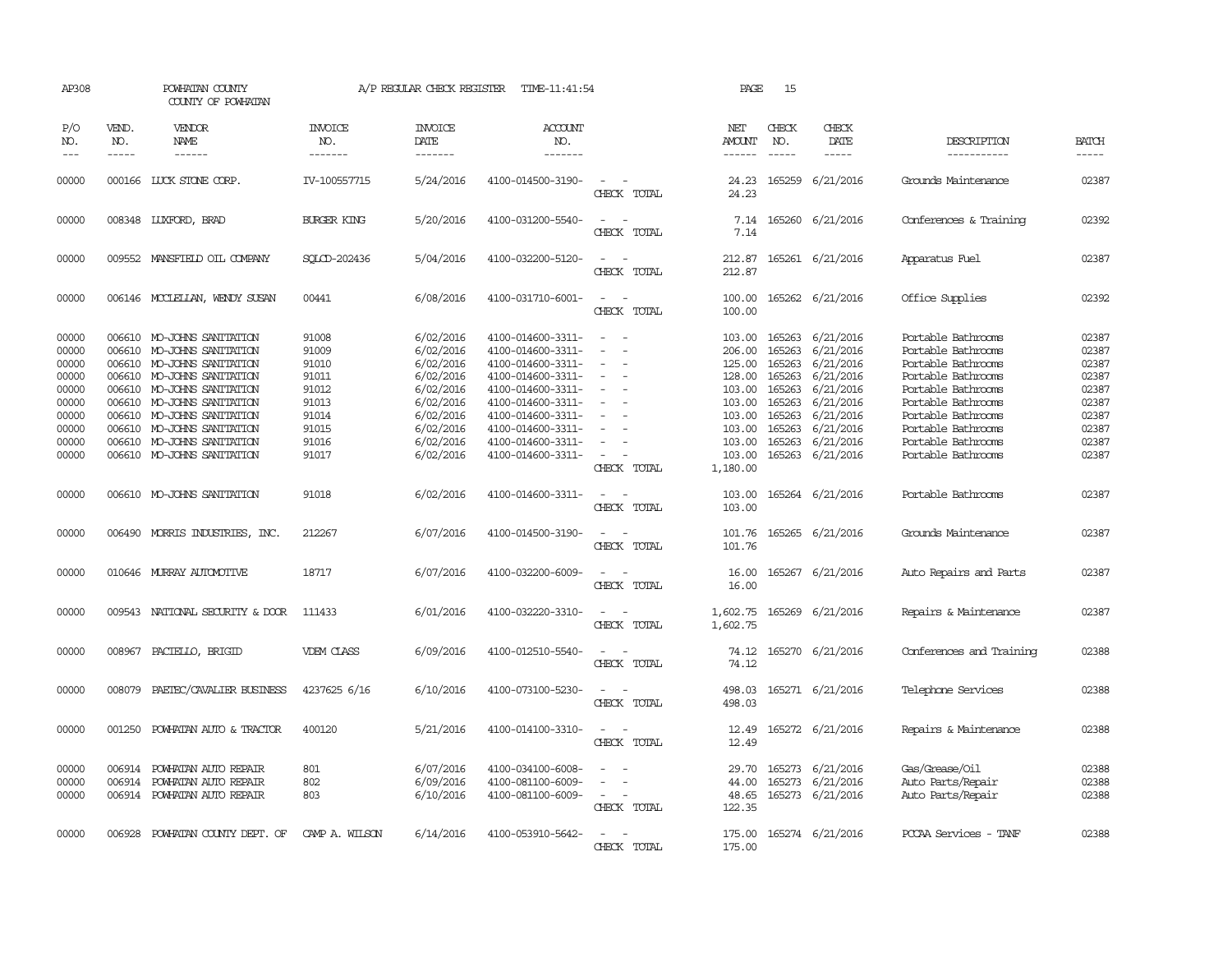| AP308                                                                         |                                                                                                                                                                                                                                                                                                                                                                                                                                                                                     | POWHATAN COUNTY<br>COUNTY OF POWHATAN                                                                                                                                                                                                                                                         |                                                                                                 | A/P REGULAR CHECK REGISTER                                                                                        | TIME-11:41:54                                                                                                                                                                             |                                                                                                                         | PAGE                                                                                    | 16                                                                           |                                                                                                                          |                                                                                                                                                                                                                               |                                                                               |
|-------------------------------------------------------------------------------|-------------------------------------------------------------------------------------------------------------------------------------------------------------------------------------------------------------------------------------------------------------------------------------------------------------------------------------------------------------------------------------------------------------------------------------------------------------------------------------|-----------------------------------------------------------------------------------------------------------------------------------------------------------------------------------------------------------------------------------------------------------------------------------------------|-------------------------------------------------------------------------------------------------|-------------------------------------------------------------------------------------------------------------------|-------------------------------------------------------------------------------------------------------------------------------------------------------------------------------------------|-------------------------------------------------------------------------------------------------------------------------|-----------------------------------------------------------------------------------------|------------------------------------------------------------------------------|--------------------------------------------------------------------------------------------------------------------------|-------------------------------------------------------------------------------------------------------------------------------------------------------------------------------------------------------------------------------|-------------------------------------------------------------------------------|
| P/O<br>NO.                                                                    | VEND.<br>NO.                                                                                                                                                                                                                                                                                                                                                                                                                                                                        | <b>VENDOR</b><br>NAME                                                                                                                                                                                                                                                                         | <b>INVOICE</b><br>NO.                                                                           | <b>INVOICE</b><br>DATE                                                                                            | <b>ACCOUNT</b><br>NO.                                                                                                                                                                     |                                                                                                                         | NET<br>AMOUNT                                                                           | CHECK<br>NO.                                                                 | CHECK<br>DATE                                                                                                            | DESCRIPTION                                                                                                                                                                                                                   | <b>BATCH</b>                                                                  |
| $\qquad \qquad - -$                                                           | $\begin{tabular}{ccccc} \multicolumn{2}{c}{} & \multicolumn{2}{c}{} & \multicolumn{2}{c}{} & \multicolumn{2}{c}{} & \multicolumn{2}{c}{} & \multicolumn{2}{c}{} & \multicolumn{2}{c}{} & \multicolumn{2}{c}{} & \multicolumn{2}{c}{} & \multicolumn{2}{c}{} & \multicolumn{2}{c}{} & \multicolumn{2}{c}{} & \multicolumn{2}{c}{} & \multicolumn{2}{c}{} & \multicolumn{2}{c}{} & \multicolumn{2}{c}{} & \multicolumn{2}{c}{} & \multicolumn{2}{c}{} & \multicolumn{2}{c}{} & \mult$ | ------                                                                                                                                                                                                                                                                                        | -------                                                                                         | -------                                                                                                           | -------                                                                                                                                                                                   |                                                                                                                         | ------                                                                                  | -----                                                                        | -----                                                                                                                    | -----------                                                                                                                                                                                                                   | $- - - - -$                                                                   |
| 00000                                                                         |                                                                                                                                                                                                                                                                                                                                                                                                                                                                                     | 005050 POWHATAN LOCK SERVICES                                                                                                                                                                                                                                                                 | 1087                                                                                            | 6/02/2016                                                                                                         | 4100-014100-3310-                                                                                                                                                                         | CHECK TOTAL                                                                                                             | 207.88<br>207.88                                                                        |                                                                              | 165275 6/21/2016                                                                                                         | Repairs & Maintenance                                                                                                                                                                                                         | 02388                                                                         |
| 00000                                                                         |                                                                                                                                                                                                                                                                                                                                                                                                                                                                                     | 000780 QUILL CORPORATION                                                                                                                                                                                                                                                                      | 5156608                                                                                         | 4/19/2016                                                                                                         | 4100-031710-6001-                                                                                                                                                                         | $\overline{a}$<br>$\sim$<br>CHECK TOTAL                                                                                 | 229.80<br>229.80                                                                        |                                                                              | 165277 6/21/2016                                                                                                         | Office Supplies                                                                                                                                                                                                               | 02392                                                                         |
| 00000<br>00000<br>00000<br>00000<br>00000<br>00000                            | 000620<br>000620<br>000620                                                                                                                                                                                                                                                                                                                                                                                                                                                          | 000620 R. C. GOODWYN & SONS, INC<br>R. C. GOODWYN & SONS, INC<br>R. C. GOODWYN & SONS, INC<br>000620 R. C. GOODWYN & SONS, INC<br>R. C. GOODWYN & SONS, INC<br>000620 R.C. GOODWYN & SONS, INC                                                                                                | 0717975<br>0718085<br>0718277<br>0718379<br>0718762<br>0719012                                  | 5/16/2016<br>5/17/2016<br>5/18/2016<br>5/19/2016<br>5/23/2016<br>5/24/2016                                        | 4100-014100-3310-<br>4100-014100-3310-<br>4100-014500-3190-<br>4100-014100-3310-<br>4100-014500-3190-<br>4100-014100-3310-                                                                | $\overline{\phantom{a}}$<br>$\overline{\phantom{a}}$<br>CHECK TOTAL                                                     | 13.98<br>23.99<br>68.15<br>9.87<br>119.80<br>9.58<br>245.37                             | 165278<br>165278<br>165278<br>165278<br>165278                               | 6/21/2016<br>6/21/2016<br>6/21/2016<br>6/21/2016<br>6/21/2016<br>165278 6/21/2016                                        | Repairs & Maintenance<br>Repairs & Maintenance<br>Grounds Maintenance<br>Repairs & Maintenance<br>Grounds Maintenance<br>Repairs & Maintenance                                                                                | 02388<br>02388<br>02388<br>02388<br>02388<br>02388                            |
| 00000<br>00000<br>00000<br>00000<br>00000<br>00000<br>00000<br>00000<br>00000 | 000620<br>000620<br>000620<br>000620<br>000620                                                                                                                                                                                                                                                                                                                                                                                                                                      | 000620 R. C. GOODWYN & SONS, INC<br>R. C. GOODWYN & SONS, INC<br>000620 R. C. GOODWYN & SONS, INC<br>R. C. GOODWYN & SONS, INC<br>R. C. GOODWYN & SONS, INC<br>R. C. GOODWYN & SONS, INC<br>R. C. GOODWIN & SONS, INC<br>000620 R. C. GOODWYN & SONS, INC<br>000620 R. C. GOODWYN & SONS, INC | 0719059<br>0719336<br>0719557<br>0719607<br>0719813<br>0719850<br>0719884<br>0719884<br>0720357 | 5/24/2016<br>5/26/2016<br>5/27/2016<br>5/27/2016<br>5/31/2016<br>5/31/2016<br>5/31/2016<br>5/31/2016<br>6/03/2016 | 4100-032220-3310-<br>4100-014100-3310-<br>4100-014100-3310-<br>4100-014600-3310-<br>4100-014100-3310-<br>4100-014100-3310-<br>4100-014500-3190-<br>4100-014600-3310-<br>4100-014500-3190- | $\equiv$<br>$\overline{\phantom{0}}$<br>$\overline{\phantom{a}}$<br>$\overline{\phantom{a}}$<br>$\equiv$<br>CHECK TOTAL | 19.60<br>20.50<br>10.43<br>11.38<br>12.78<br>12.43<br>13.50<br>5.69<br>276.00<br>382.31 | 165279<br>165279<br>165279<br>165279<br>165279<br>165279<br>165279<br>165279 | 165279 6/21/2016<br>6/21/2016<br>6/21/2016<br>6/21/2016<br>6/21/2016<br>6/21/2016<br>6/21/2016<br>6/21/2016<br>6/21/2016 | Repairs & Maintenance<br>Repairs & Maintenance<br>Repairs & Maintenance<br>Repairs and Maintenance<br>Repairs & Maintenance<br>Repairs & Maintenance<br>Grounds Maintenance<br>Repairs and Maintenance<br>Grounds Maintenance | 02388<br>02388<br>02388<br>02388<br>02388<br>02388<br>02388<br>02388<br>02388 |
| 00000<br>00000                                                                | 006945<br>006945                                                                                                                                                                                                                                                                                                                                                                                                                                                                    | RECORDED BOOKS, LLC<br>RECORDED BOOKS, LLC                                                                                                                                                                                                                                                    | 75348904<br>75349293                                                                            | 6/06/2016<br>6/07/2016                                                                                            | 4100-073100-6012-<br>4100-073100-6012-                                                                                                                                                    | $\overline{\phantom{a}}$<br>CHECK TOTAL                                                                                 | 198.00<br>82.20<br>280.20                                                               | 165281                                                                       | 165281 6/21/2016<br>6/21/2016                                                                                            | Books & Subscriptions<br>Books & Subscriptions                                                                                                                                                                                | 02391<br>02391                                                                |
| 00000                                                                         |                                                                                                                                                                                                                                                                                                                                                                                                                                                                                     | 009047 RED WING SHOES                                                                                                                                                                                                                                                                         | 484125959                                                                                       | 6/01/2016                                                                                                         | 4100-014500-6100-                                                                                                                                                                         | $\overline{\phantom{a}}$<br>CHECK TOTAL                                                                                 | 285.99<br>285.99                                                                        |                                                                              | 165282 6/21/2016                                                                                                         | Personal Protective Equipment                                                                                                                                                                                                 | 02391                                                                         |
| 00000                                                                         |                                                                                                                                                                                                                                                                                                                                                                                                                                                                                     | 010435 SCITEST LABORATORIES, INC 25                                                                                                                                                                                                                                                           |                                                                                                 | 6/10/2016                                                                                                         | 4100-012220-3141-                                                                                                                                                                         | $\overline{a}$<br>$\sim$<br>CHECK TOTAL                                                                                 | 175.00<br>175.00                                                                        |                                                                              | 165285 6/21/2016                                                                                                         | Druq Testinq                                                                                                                                                                                                                  | 02391                                                                         |
| 00000                                                                         | 009460                                                                                                                                                                                                                                                                                                                                                                                                                                                                              | SETON IDENTIFICATION                                                                                                                                                                                                                                                                          | 9331136093                                                                                      | 6/01/2016                                                                                                         | 4100-014100-3310-                                                                                                                                                                         | $\overline{\phantom{a}}$<br>CHECK TOTAL                                                                                 | 182.13<br>182.13                                                                        |                                                                              | 165286 6/21/2016                                                                                                         | Repairs & Maintenance                                                                                                                                                                                                         | 02391                                                                         |
| 00000<br>00000                                                                | 006593<br>006593                                                                                                                                                                                                                                                                                                                                                                                                                                                                    | SHEEHY FORD<br>SHEEHY FORD                                                                                                                                                                                                                                                                    | NOHB597142<br>NOHB597145                                                                        | 6/01/2016<br>6/01/2016                                                                                            | 4100-031200-6009-<br>4100-031200-6009-                                                                                                                                                    | $\overline{\phantom{a}}$<br>$\overline{\phantom{a}}$<br>CHECK TOTAL                                                     | 73.00<br>73.00<br>146.00                                                                | 165287                                                                       | 6/21/2016<br>165287 6/21/2016                                                                                            | Auto Parts/Repairs<br>Auto Parts/Repairs                                                                                                                                                                                      | 02392<br>02392                                                                |
| 00000                                                                         |                                                                                                                                                                                                                                                                                                                                                                                                                                                                                     | 001320 SOUTHERN POLICE                                                                                                                                                                                                                                                                        | 185609                                                                                          | 6/06/2016                                                                                                         | 4100-031200-6011-                                                                                                                                                                         | $\overline{\phantom{a}}$<br>$\overline{\phantom{a}}$<br>CHECK TOTAL                                                     | 87.99<br>87.99                                                                          |                                                                              | 165289 6/21/2016                                                                                                         | Uniforms                                                                                                                                                                                                                      | 02392                                                                         |
| 00000                                                                         |                                                                                                                                                                                                                                                                                                                                                                                                                                                                                     | 006594 SOUTHSIDE ELECTRIC COOP                                                                                                                                                                                                                                                                | 63504005 6/16                                                                                   | 6/09/2016                                                                                                         | 4100-031210-5110-                                                                                                                                                                         | $\sim$ $\sim$<br>CHECK TOTAL                                                                                            | 111.85<br>111.85                                                                        |                                                                              | 165290 6/21/2016                                                                                                         | Electricity - Comunications H 02391                                                                                                                                                                                           |                                                                               |
| 00000<br>00000                                                                | 006565<br>006565 SPRINT                                                                                                                                                                                                                                                                                                                                                                                                                                                             | SPRINT                                                                                                                                                                                                                                                                                        | 93053161000500<br>93053161000503                                                                | 5/31/2016<br>5/31/2016                                                                                            | 4100-012510-5240-<br>4100-012510-5230-                                                                                                                                                    | CHECK TOTAL                                                                                                             | 22.36<br>6.65<br>29.01                                                                  |                                                                              | 165291 6/21/2016<br>165291 6/21/2016                                                                                     | Long Distance<br>Telephone Services                                                                                                                                                                                           | 02391<br>02391                                                                |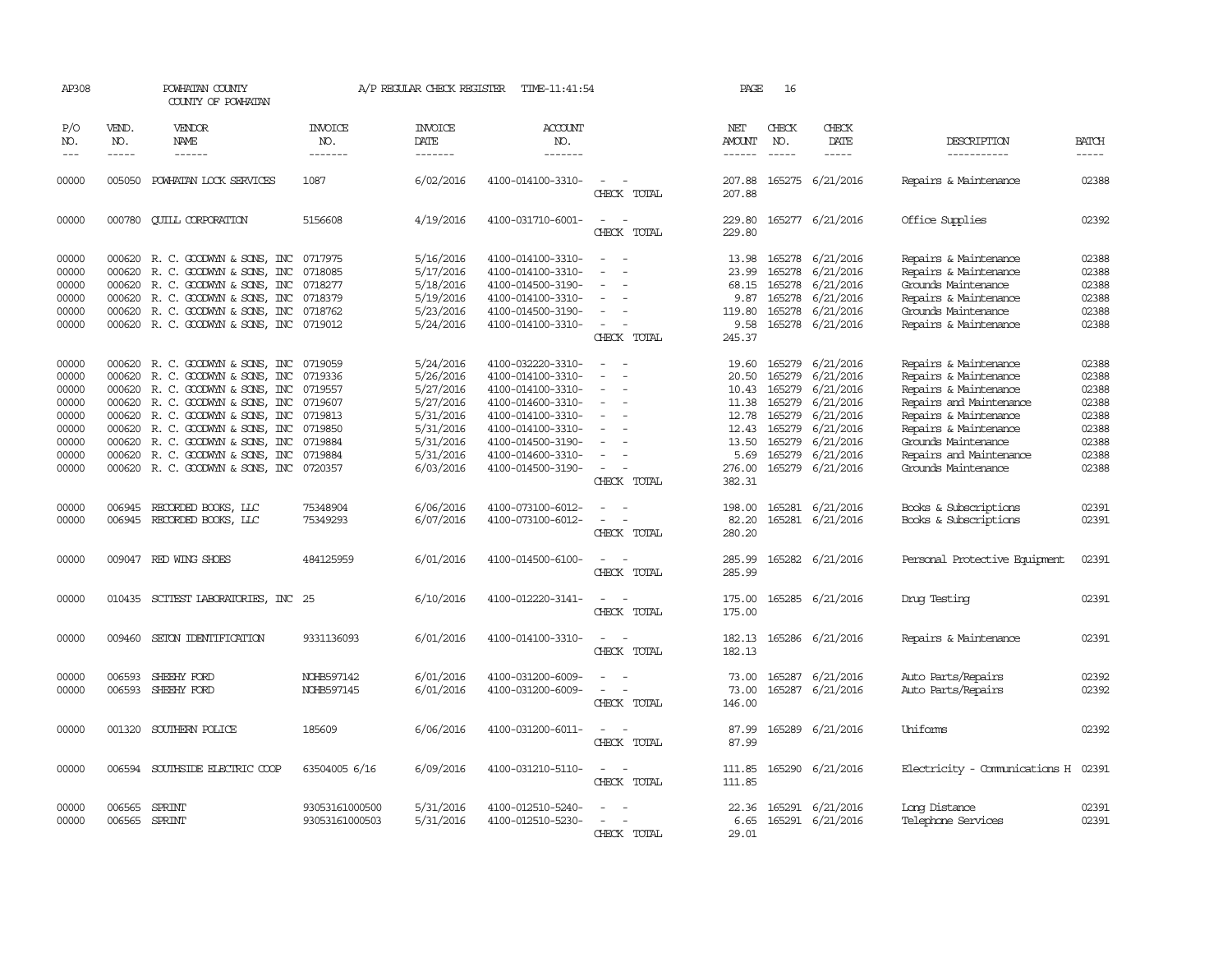| AP308                                                                |                                                                              | POWHATAN COUNTY<br>COUNTY OF POWHATAN                                                                                                                                                        |                                                                                                              | A/P REGULAR CHECK REGISTER                                                                           | TIME-11:41:54                                                                                                                                                        |                                                                 | PAGE                                                                          | 17                                                                           |                                                                                                             |                                                                                                                                                                   |                                                                      |
|----------------------------------------------------------------------|------------------------------------------------------------------------------|----------------------------------------------------------------------------------------------------------------------------------------------------------------------------------------------|--------------------------------------------------------------------------------------------------------------|------------------------------------------------------------------------------------------------------|----------------------------------------------------------------------------------------------------------------------------------------------------------------------|-----------------------------------------------------------------|-------------------------------------------------------------------------------|------------------------------------------------------------------------------|-------------------------------------------------------------------------------------------------------------|-------------------------------------------------------------------------------------------------------------------------------------------------------------------|----------------------------------------------------------------------|
| P/O<br>NO.<br>$---$                                                  | VEND.<br>NO.<br>$- - - - -$                                                  | VENDOR<br>NAME<br>------                                                                                                                                                                     | <b>INVOICE</b><br>NO.<br>-------                                                                             | <b>INVOICE</b><br><b>DATE</b><br>-------                                                             | <b>ACCOUNT</b><br>NO.<br>-------                                                                                                                                     |                                                                 | NET<br>AMOUNT<br>------                                                       | CHECK<br>NO.<br>$- - - - -$                                                  | CHECK<br>DATE<br>-----                                                                                      | DESCRIPTION<br>-----------                                                                                                                                        | <b>BATCH</b><br>-----                                                |
| 00000                                                                |                                                                              | 007937 SPRINT                                                                                                                                                                                | 678582480 6/16                                                                                               | 6/01/2016                                                                                            | 4100-031200-5240-                                                                                                                                                    | $\overline{a}$<br>CHECK TOTAL                                   | 83.53<br>83.53                                                                |                                                                              | 165292 6/21/2016                                                                                            | Long Distance                                                                                                                                                     | 02392                                                                |
| 00000<br>00000                                                       | 007384<br>007384                                                             | STANLEY ACCESS TECH<br>STANLEY ACCESS TECH                                                                                                                                                   | 0904493623<br>904495240                                                                                      | 5/23/2016<br>5/31/2016                                                                               | 4100-014100-3310-<br>4100-014100-3320-                                                                                                                               | $\overline{\phantom{a}}$<br>$\sim$<br>CHECK TOTAL               | 499.77<br>1,938.88<br>2,438.65                                                | 165293<br>165293                                                             | 6/21/2016<br>6/21/2016                                                                                      | Repairs & Maintenance<br>Maintenance & Service Contract                                                                                                           | 02391<br>02391                                                       |
| 00000<br>00000<br>00000<br>00000<br>00000<br>00000<br>00000<br>00000 | 008578<br>008578<br>008578<br>008578<br>008578<br>008578<br>008578<br>008578 | STAPLES BUSINESS AD-<br>STAPLES BUSINESS AD-<br>STAPLES BUSINESS AD-<br>STAPLES BUSINESS AD-<br>STAPLES BUSINESS AD-<br>STAPLES BUSINESS AD-<br>STAPLES BUSINESS AD-<br>STAPLES BUSINESS AD- | 3289125854<br>3298740857<br>3300121352<br>3303250185<br>3304542003<br>3304542003<br>3304658114<br>3304471904 | 1/08/2016<br>4/07/2016<br>4/23/2016<br>5/24/2016<br>6/03/2016<br>6/03/2016<br>6/04/2016<br>6/02/2016 | 4100-013200-6001-<br>4100-012100-6001-<br>4100-083500-6014-<br>4100-014400-6001-<br>4100-012200-6001-<br>4100-012510-6001-<br>4100-073100-8102-<br>4100-031200-6001- | $\overline{\phantom{a}}$<br>$\equiv$<br>$\equiv$<br>CHECK TOTAL | 54.99<br>.05<br>61.84<br>62.68<br>13.02<br>11.65<br>683.99<br>55.49<br>943.71 | 165294<br>165294<br>165294<br>165294<br>165294<br>165294<br>165294<br>165294 | 6/21/2016<br>6/21/2016<br>6/21/2016<br>6/21/2016<br>6/21/2016<br>6/21/2016<br>6/21/2016<br>6/21/2016        | Office Supplies<br>Office Supplies<br>Other Operating Supplies<br>Stationery/Office Supplies<br>Office Supplies<br>Office Supplies<br>Fumiture<br>Office Supplies | 02391<br>02391<br>02391<br>02391<br>02391<br>02391<br>02391<br>02392 |
| 00000                                                                |                                                                              | 011174 STIEFFENHOFER, JENNIFER                                                                                                                                                               | 125                                                                                                          | 6/10/2016                                                                                            | 4100-012200-3140-                                                                                                                                                    | $\sim$<br>CHECK TOTAL                                           | 212.50<br>212.50                                                              |                                                                              | 165295 6/21/2016                                                                                            | Professional Services                                                                                                                                             | 02391                                                                |
| 00000<br>00000                                                       | 000280<br>000280                                                             | SYLNOR HYDRO, INC.<br>SYDNOR HYDRO, INC.                                                                                                                                                     | 71173164 6/16<br>71173209 6/16                                                                               | 6/09/2016<br>6/09/2016                                                                               | 4100-032200-5140-<br>4100-035100-5140-                                                                                                                               | $\sim$ $ \sim$<br>CHECK TOTAL                                   | 327.64<br>520.10                                                              | 192.46 165296<br>165296                                                      | 6/21/2016<br>6/21/2016                                                                                      | Sewer<br>Sewer                                                                                                                                                    | 02391<br>02392                                                       |
| 00000                                                                |                                                                              | 007970 SYMBOLARIS, LLC                                                                                                                                                                       | 0259099-IN                                                                                                   | 6/01/2016                                                                                            | 4100-031200-6014-                                                                                                                                                    | $\equiv$<br>CHECK TOTAL                                         | 715.00<br>715.00                                                              |                                                                              | 165297 6/21/2016                                                                                            | Other Operating Supplies                                                                                                                                          | 02392                                                                |
| 00000                                                                |                                                                              | 007450 THOMSON REUTERS -                                                                                                                                                                     | 834120505                                                                                                    | 6/01/2016                                                                                            | 4100-031200-3320-                                                                                                                                                    | $\equiv$<br>$\sim$<br>CHECK TOTAL                               | 234.53<br>234.53                                                              |                                                                              | 165298 6/21/2016                                                                                            | Maintenance & Service Contract                                                                                                                                    | 02392                                                                |
| 00000<br>00000                                                       | 000845<br>000845                                                             | TOWN POLICE SUPPLY OF<br>TOWN POLICE SUPPLY OF                                                                                                                                               | R80023<br>8059                                                                                               | 5/25/2016<br>6/08/2016                                                                               | 4100-031200-6011-<br>4100-031200-6011-                                                                                                                               | $\equiv$<br>CHECK TOTAL                                         | 252.00<br>104.00<br>356.00                                                    | 165300<br>165300                                                             | 6/21/2016<br>6/21/2016                                                                                      | Uniforms<br>Uniforms                                                                                                                                              | 02392<br>02392                                                       |
| 00000                                                                |                                                                              | 009574 UNIQUE MANAGEMENT                                                                                                                                                                     | 428325                                                                                                       | 6/01/2016                                                                                            | 4100-073100-6012-                                                                                                                                                    | $\sim$<br>CHECK TOTAL                                           | 50.00<br>50.00                                                                |                                                                              | 165302 6/21/2016                                                                                            | Books & Subscriptions                                                                                                                                             | 02391                                                                |
| 00000<br>00000<br>00000<br>00000                                     | 006721<br>006721                                                             | 006721 UNIVERSITY OF VIRGINIA<br>UNIVERSITY OF VIRGINIA<br>UNIVERSITY OF VIRGINIA<br>006721 UNIVERSITY OF VIRGINIA                                                                           | 28107A<br>28275<br>28277<br>28276                                                                            | 5/25/2016<br>6/14/2016<br>6/14/2016<br>6/14/2016                                                     | 4100-012410-5540-<br>4100-012410-5540-<br>4100-012410-5540-<br>4100-012410-5540-                                                                                     | $\equiv$<br>$\sim$<br>$\overline{\phantom{a}}$<br>CHECK TOTAL   | 110.00<br>110.00<br>195.00<br>195.00<br>610.00                                | 165304<br>165304                                                             | 165304 6/21/2016<br>6/21/2016<br>6/21/2016<br>165304 6/21/2016                                              | Conferences & Training<br>Conferences & Training<br>Conferences & Training<br>Conferences & Training                                                              | 02390<br>02390<br>02390<br>02391                                     |
| 00000<br>00000<br>00000<br>00000<br>00000<br>00000<br>00000<br>00000 | 008126<br>008126<br>008126<br>008126<br>008126<br>008126<br>008126           | VERIZON<br>VERIZON<br>VERIZON<br>VERIZON<br>VERIZON<br>VERIZON<br>VERIZON<br>008126 VERIZON                                                                                                  | 9766247279<br>9766333611<br>9766333612<br>9766333612<br>9766333612<br>9766333612<br>9766333612<br>9766333612 | 6/01/2016<br>6/01/2016<br>6/01/2016<br>6/01/2016<br>6/01/2016<br>6/01/2016<br>6/01/2016<br>6/01/2016 | 4100-032200-5250-<br>4100-031200-5250-<br>4100-012100-5250-<br>4100-012510-5250-<br>4100-012510-5270-<br>4100-014100-5250-<br>4100-032200-5250-<br>4100-033300-5250- |                                                                 | 244.85<br>3,521.81<br>49.79<br>57.53<br>148.01<br>493.81<br>349.42<br>28.48   | 165305<br>165305<br>165305<br>165305<br>165305<br>165305<br>165305           | 6/21/2016<br>6/21/2016<br>6/21/2016<br>6/21/2016<br>6/21/2016<br>6/21/2016<br>6/21/2016<br>165305 6/21/2016 | Cell Phones<br>Cell Phones<br>Cell Phones<br>Cell Phones<br>Network Service Connection<br>Cell Phones<br>Cell Phones<br>Cell Phones                               | 02390<br>02392<br>02394<br>02394<br>02394<br>02394<br>02394<br>02394 |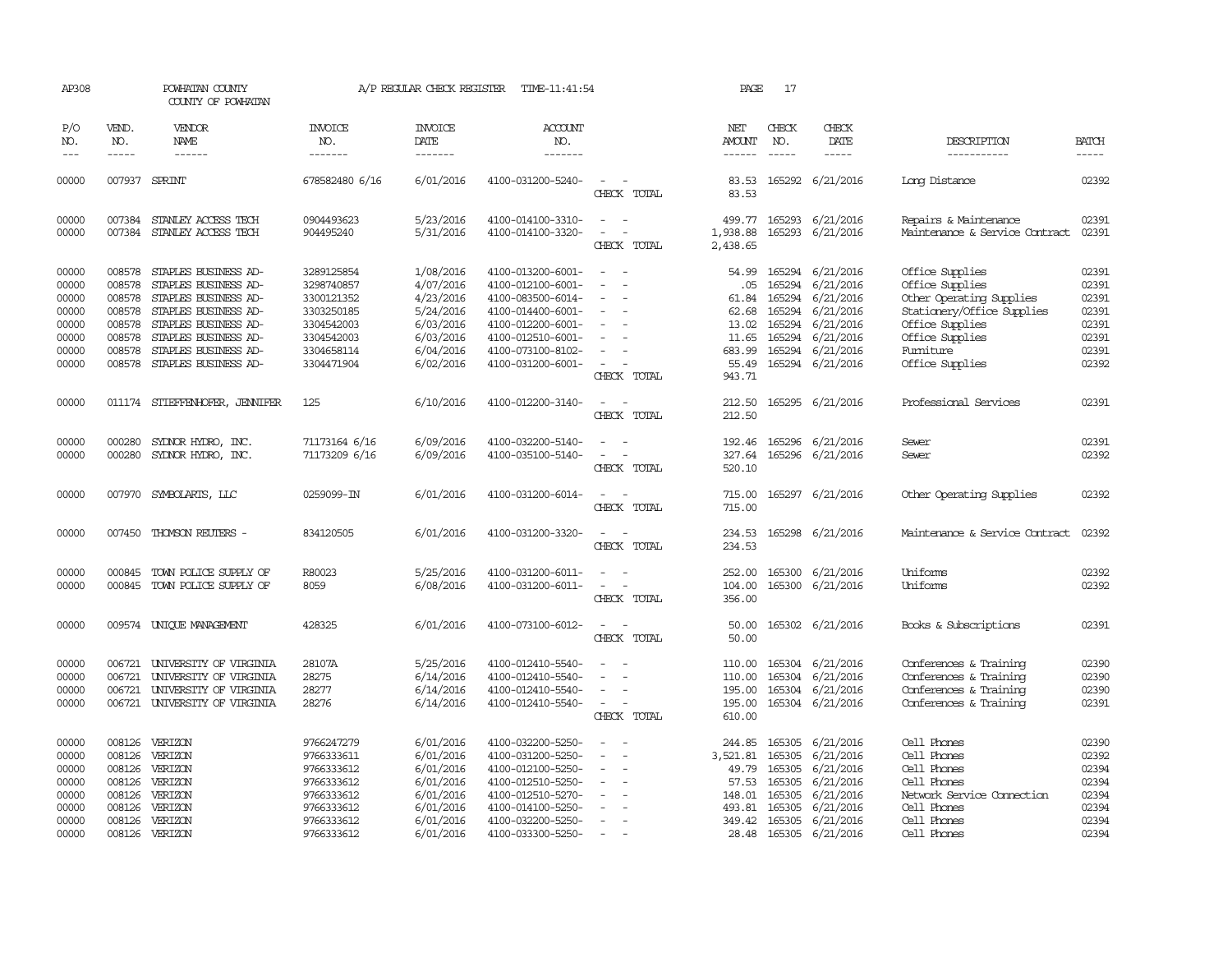| AP308                 |                               | POWHATAN COUNTY<br>COUNTY OF POWHATAN            |                                    | A/P REGULAR CHECK REGISTER         | TIME-11:41:54                        |                          |             | PAGE                     | 18                            |                              |                                               |                             |
|-----------------------|-------------------------------|--------------------------------------------------|------------------------------------|------------------------------------|--------------------------------------|--------------------------|-------------|--------------------------|-------------------------------|------------------------------|-----------------------------------------------|-----------------------------|
| P/O<br>NO.<br>$- - -$ | VEND.<br>NO.<br>$\frac{1}{2}$ | <b>VENDOR</b><br>NAME<br>$\frac{1}{2}$           | <b>INVOICE</b><br>NO.<br>-------   | <b>INVOICE</b><br>DATE<br>-------- | ACCOUNT<br>NO.<br>-------            |                          |             | NET<br>AMOUNT<br>------- | CHECK<br>NO.<br>$\frac{1}{2}$ | CHECK<br>DATE<br>$- - - - -$ | DESCRIPTION<br>-----------                    | <b>BATCH</b><br>$- - - - -$ |
|                       |                               |                                                  |                                    |                                    |                                      |                          |             |                          |                               |                              |                                               |                             |
| 00000                 | 008126                        | VERIZON                                          | 9766333612                         | 6/01/2016                          | 4100-034100-5250-                    |                          |             | 149.37                   | 165305                        | 6/21/2016                    | Cell Phones                                   | 02394                       |
| 00000                 | 008126                        | VERIZON                                          | 9766333612                         | 6/01/2016                          | 4100-071110-5250-                    |                          |             | 49.79                    | 165305                        | 6/21/2016                    | Cell Phones                                   | 02394                       |
| 00000                 | 008126                        | VERIZON                                          | 9766333612                         | 6/01/2016                          | 4100-073100-5250-                    |                          |             | 99.58                    | 165305                        | 6/21/2016                    | Cell Phones                                   | 02394                       |
| 00000                 | 008126                        | VERIZON                                          | 9766333612                         | 6/01/2016                          | 4100-081100-5250-                    | $\equiv$                 |             | 51.99                    |                               | 165305 6/21/2016             | Cell Phones                                   | 02394                       |
|                       |                               |                                                  |                                    |                                    |                                      |                          | CHECK TOTAL | 5,244.43                 |                               |                              |                                               |                             |
| 00000                 | 011169                        |                                                  |                                    |                                    |                                      |                          |             |                          | 165306                        | 6/21/2016                    |                                               | 02390                       |
|                       |                               | VERIZON                                          | 8045981340 5/16                    | 5/28/2016                          | 4100-021100-5230-                    |                          |             | 46.56                    |                               |                              | Telephone Services                            |                             |
| 00000                 | 011169<br>011169              | VERIZON<br>VERIZON                               | 8045986057 5/16                    | 5/28/2016<br>4/28/2016             | 4100-031200-5230-                    |                          |             | 447.85                   | 165306<br>165306              | 6/21/2016<br>6/21/2016       | Telephone Services<br>Due from Other Agencies | 02390<br>02394              |
| 00000<br>00000        | 011169                        | VERIZON                                          | 1357471455Y4/16<br>1357471455Y5/16 | 5/28/2016                          | 100-000100-0006-<br>100-000100-0006- |                          |             | 128.85<br>129.33         | 165306                        | 6/21/2016                    | Due from Other Agencies                       | 02394                       |
| 00000                 | 011169                        | VERIZON                                          | 1357471455YC                       | 4/28/2016                          | 4100-012510-5230-                    | $\sim$                   |             |                          | 426.71-165306                 | 6/21/2016                    | Telephone Services                            | 02394                       |
| 00000                 | 011169                        | VERIZON                                          | 1357471455Y4/16                    | 4/28/2016                          | 4100-012100-5230-                    |                          |             | 137.90                   | 165306                        | 6/21/2016                    | Telephone Services                            | 02394                       |
| 00000                 | 011169                        | VERIZON                                          | 1357471455Y4/16                    | 4/28/2016                          | 4100-012310-5230-                    |                          |             | 42.90                    | 165306                        | 6/21/2016                    | Telephone Services                            | 02394                       |
| 00000                 | 011169                        | VERIZON                                          | 1357471455Y4/16                    | 4/28/2016                          | 4100-012410-5230-                    | $\sim$                   |             | 42.90                    | 165306                        | 6/21/2016                    | Telephone Services                            | 02394                       |
| 00000                 | 011169                        | VERIZON                                          | 1357471455Y4/16                    | 4/28/2016                          | 4100-012510-5270-                    |                          |             | 41.00                    | 165306                        | 6/21/2016                    | Network Service Connection                    | 02394                       |
| 00000                 | 011169                        | VERIZON                                          | 1357471455Y4/16                    | 4/28/2016                          | 4100-014100-5230-                    |                          |             | 178.79                   | 165306                        | 6/21/2016                    | Telephone Services                            | 02394                       |
| 00000                 | 011169                        | VERIZON                                          | 1357471455Y4/16                    | 4/28/2016                          | 4100-014300-5230-                    |                          |             | 82.85                    | 165306                        | 6/21/2016                    | Telephone Services                            | 02394                       |
| 00000                 | 011169                        | VERIZON                                          | 1357471455Y4/16                    | 4/28/2016                          | 4100-021200-5230-                    |                          |             | 36.91                    | 165306                        | 6/21/2016                    | Telephone Services                            | 02394                       |
| 00000                 | 011169                        | VERIZON                                          | 1357471455Y4/16                    | 4/28/2016                          | 4100-031200-5230-                    |                          |             | 255.05                   | 165306                        | 6/21/2016                    | Telephone Services                            | 02394                       |
| 00000                 | 011169                        | VERIZON                                          | 1357471455Y4/16                    | 4/28/2016                          | 4100-032200-5230-                    |                          |             | 261.39                   | 165306                        | 6/21/2016                    | Telephone Services                            | 02394                       |
| 00000                 | 011169                        | VERIZON                                          | 1357471455Y4/16                    | 4/28/2016                          | 4100-032200-5260-                    | $\overline{\phantom{a}}$ |             | 276.75                   | 165306                        | 6/21/2016                    | Internet                                      | 02394                       |
| 00000                 | 011169                        | VERIZON                                          | 1357471455Y4/16                    | 4/28/2016                          | 4100-032210-5230-                    |                          |             | 55.31                    | 165306                        | 6/21/2016                    | Telephone Services                            | 02394                       |
| 00000                 | 011169                        | VERIZON                                          | 1357471455Y4/16                    | 4/28/2016                          | 4100-032220-5260-                    |                          |             | 64.90                    | 165306                        | 6/21/2016                    | Internet                                      | 02394                       |
| 00000                 | 011169                        | VERIZON                                          | 1357471455Y4/16                    | 4/28/2016                          | 4100-034100-5230-                    |                          |             | 42.90                    | 165306                        | 6/21/2016                    | Telephone Services                            | 02394                       |
| 00000                 | 011169                        | VERIZON                                          | 1357471455Y4/16                    | 4/28/2016                          | 4100-035100-5230-                    |                          |             | 27.51                    | 165306                        | 6/21/2016                    | Telephone Services                            | 02394                       |
| 00000                 | 011169                        | VERIZON                                          | 1357471455Y4/16                    | 4/28/2016                          | 4100-071110-5230-                    |                          |             | 36.91                    | 165306                        | 6/21/2016                    | Telephone Services                            | 02394                       |
| 00000                 | 011169                        | VERIZON                                          | 1357471455Y4/16                    | 4/28/2016                          | 4100-073100-5230-                    |                          |             | 85.79                    | 165306                        | 6/21/2016                    | Telephone Services                            | 02394                       |
| 00000                 | 011169                        | VERIZON                                          | 1357471455Y5/16                    | 5/28/2016                          | 4100-012100-5230-                    |                          |             | 130.74                   | 165306                        | 6/21/2016                    | Telephone Services                            | 02394                       |
| 00000                 | 011169                        | VERIZON                                          | 1357471455Y5/16                    | 5/28/2016                          | 4100-012310-5230-                    |                          |             | 43.06                    | 165306                        | 6/21/2016                    | Telephone Services                            | 02394                       |
| 00000                 | 011169                        | VERIZON                                          | 1357471455Y5/16                    | 5/28/2016                          | 4100-012410-5230-                    |                          |             | 43.06                    | 165306                        | 6/21/2016                    | Telephone Services                            | 02394                       |
| 00000                 | 011169                        | VERIZON                                          | 1357471455Y5/16                    | 5/28/2016                          | 4100-012510-5270-                    | $\overline{\phantom{a}}$ |             | 41.16                    | 165306                        | 6/21/2016                    | Network Service Cornection                    | 02394                       |
| 00000                 | 011169                        | VERIZON                                          | 1357471455Y5/16                    | 5/28/2016                          | 4100-014100-5230-                    |                          |             | 179.45                   | 165306                        | 6/21/2016                    | Telephone Services                            | 02394                       |
| 00000                 | 011169                        | VERIZON                                          | 1357471455Y5/16                    | 5/28/2016                          | 4100-014300-5230-                    |                          |             | 83.16                    | 165306                        | 6/21/2016                    | Telephone Services                            | 02394                       |
| 00000                 | 011169                        | VERIZON                                          | 1357471455Y5/16                    | 5/28/2016                          | 4100-021200-5230-                    |                          |             | 37.05                    | 165306                        | 6/21/2016                    | Telephone Services                            | 02394                       |
| 00000                 | 011169                        | VERIZON                                          | 1357471455Y5/16                    | 5/28/2016                          | 4100-031200-5230-                    |                          |             | 259.86                   | 165306                        | 6/21/2016                    | Telephone Services                            | 02394                       |
| 00000                 | 011169                        | VERIZON                                          | 1357471455Y5/16                    | 5/28/2016                          | 4100-032200-5230-                    |                          |             | 262.35                   | 165306                        | 6/21/2016                    | Telephone Services                            | 02394                       |
| 00000                 | 011169                        | VERIZON                                          | 1357471455Y5/16                    | 5/28/2016                          | 4100-032200-5260-                    |                          |             | 277.77                   | 165306                        | 6/21/2016                    | Internet                                      | 02394                       |
| 00000                 | 011169                        | VERIZON                                          | 1357471455Y5/16                    | 5/28/2016                          | 4100-032210-5230-                    |                          |             | 55.51                    | 165306                        | 6/21/2016                    | Telephone Services                            | 02394                       |
| 00000                 | 011169                        | VERIZON                                          | 1357471455Y5/16                    | 5/28/2016                          | 4100-032220-5260-                    |                          |             | $19.55 -$                | 165306                        | 6/21/2016                    | <b>Internet</b>                               | 02394                       |
| 00000                 | 011169                        | VERIZON                                          | 1357471455Y5/16                    | 5/28/2016                          | 4100-034100-5230-                    |                          |             | 43.06                    | 165306                        | 6/21/2016                    | Telephone Services                            | 02394                       |
| 00000                 | 011169                        | VERIZON                                          | 1357471455Y5/16                    | 5/28/2016                          | 4100-035100-5230-                    |                          |             | 27.61                    | 165306                        | 6/21/2016                    | Telephone Services                            | 02394                       |
| 00000                 | 011169                        | VERIZON                                          | 1357471455Y5/16                    | 5/28/2016                          | 4100-071110-5230-                    |                          |             | 37.05                    | 165306                        | 6/21/2016                    | Telephone Services                            | 02394                       |
| 00000                 | 011169                        | VERIZON                                          | 1357471455Y5/16                    | 5/28/2016                          | 4100-073100-5230-                    | $\equiv$                 |             | 86.11                    |                               | 165306 6/21/2016             | Telephone Services                            | 02394                       |
|                       |                               |                                                  |                                    |                                    |                                      |                          | CHECK TOTAL | 3,583.09                 |                               |                              |                                               |                             |
|                       | 008652                        | VETERINARY EMERGENCY                             | 74877                              |                                    | 4100-035100-3110-                    |                          |             |                          |                               |                              | Professional Health Services                  | 02392                       |
| 00000                 |                               |                                                  |                                    | 5/10/2016                          |                                      |                          | CHECK TOTAL | 267.00<br>267.00         | 165307                        | 6/21/2016                    |                                               |                             |
|                       |                               |                                                  |                                    |                                    |                                      |                          |             |                          |                               |                              |                                               |                             |
| 00000                 |                               | 010101 VIRGINIA BUSINESS SYSTEMS 0981803-0005/16 |                                    | 6/14/2016                          | 4100-021600-6001-                    |                          |             | 280.54                   |                               | 165308 6/21/2016             | Office Supplies                               | 02390                       |
|                       |                               |                                                  |                                    |                                    |                                      |                          | CHECK TOTAL | 280.54                   |                               |                              |                                               |                             |
|                       |                               |                                                  |                                    |                                    |                                      |                          |             |                          |                               |                              |                                               |                             |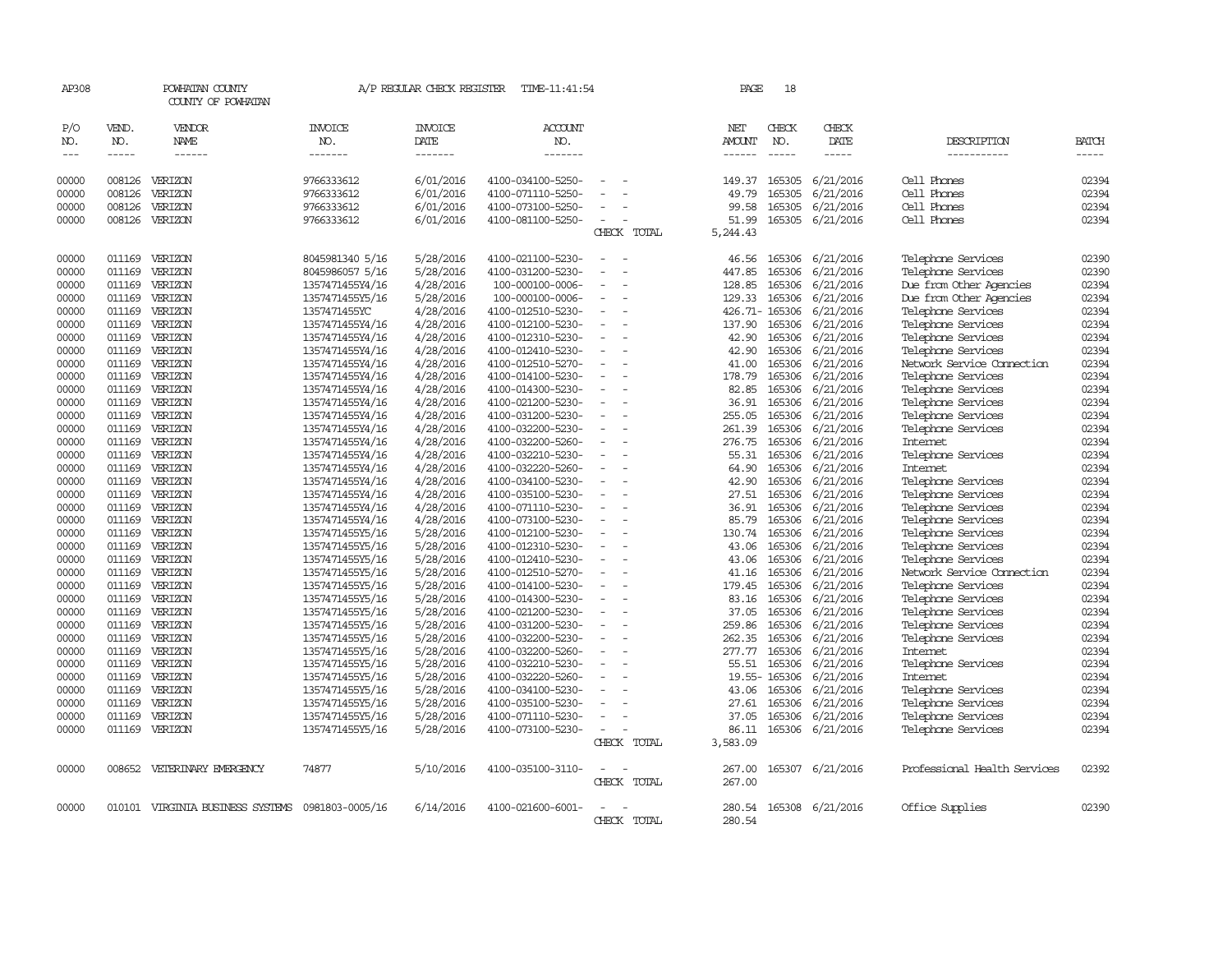| AP308                                     |                                      | POWHATAN COUNTY<br>COUNTY OF POWHATAN                                                                                                 |                                           | A/P REGULAR CHECK REGISTER                                    | TIME-11:41:54                                                                                         |                                                                                                                             | PAGE                                                        | 19           |                                                                                                |                                                                                            |                                           |
|-------------------------------------------|--------------------------------------|---------------------------------------------------------------------------------------------------------------------------------------|-------------------------------------------|---------------------------------------------------------------|-------------------------------------------------------------------------------------------------------|-----------------------------------------------------------------------------------------------------------------------------|-------------------------------------------------------------|--------------|------------------------------------------------------------------------------------------------|--------------------------------------------------------------------------------------------|-------------------------------------------|
| P/O<br>NO.<br>$---$                       | VEND.<br>NO.<br>$- - - - -$          | VENDOR<br>NAME<br>------                                                                                                              | <b>INVOICE</b><br>NO.<br>-------          | <b>INVOICE</b><br>DATE<br>-------                             | ACCOUNT<br>NO.<br>-------                                                                             |                                                                                                                             | NET<br>AMOUNT<br>------                                     | CHECK<br>NO. | CHECK<br>DATE<br>-----                                                                         | DESCRIPTION<br>-----------                                                                 | <b>BATCH</b><br>-----                     |
| 00000                                     |                                      | 006302 VIRGINIA INFORMATION                                                                                                           | T299672                                   | 5/26/2016                                                     | 4100-012510-5260-                                                                                     | $\overline{\phantom{a}}$<br>CHECK TOTAL                                                                                     | 392.90<br>392.90                                            |              | 165309 6/21/2016                                                                               | Internet Usage                                                                             | 02390                                     |
| 00000                                     |                                      | 001680 WASTE MANAGEMENT OF                                                                                                            | 3118091-2424-2                            | 6/01/2016                                                     | 4100-014300-3175-                                                                                     | $\sim$<br>CHECK TOTAL                                                                                                       | 284.28<br>284.28                                            |              | 165311 6/21/2016                                                                               | Waste Disposal                                                                             | 02390                                     |
| 00000                                     |                                      | 009332 WITMER PUBLIC SAFETY                                                                                                           | 1694809                                   | 6/08/2016                                                     | 4100-031200-6011-                                                                                     | $\sim$ $\sim$<br>CHECK TOTAL                                                                                                | 37.00<br>37.00                                              |              | 165312 6/21/2016                                                                               | Uniforms                                                                                   | 02392                                     |
| 00000<br>00000                            | 011369<br>011369                     | YMCA OF GREATER RICHMOND<br>YMCA OF GREATER RICHMOND                                                                                  | 341220-04 WYATT<br>34122003DOROTHY        | 6/14/2016<br>6/14/2016                                        | 4100-053910-5642-<br>4100-053910-5642-                                                                | $\sim$<br>$\sim$<br>CHECK TOTAL                                                                                             | 220.00<br>220.00<br>440.00                                  |              | 165313 6/21/2016<br>165313 6/21/2016                                                           | PCCAA Services - TANF<br>PCCAA Services - TANF                                             | 02390<br>02390                            |
| 00000                                     |                                      | 011193 VERIZON                                                                                                                        | 15204697700012306                         | 6/02/2016                                                     | 4100-073100-5260-                                                                                     | $\overline{\phantom{a}}$<br>CHECK TOTAL                                                                                     | 139.99<br>139.99                                            |              | 165314 6/21/2016                                                                               | Internet                                                                                   | 02390                                     |
| 00000                                     |                                      | 010780 ALL GOOD AUTOMOTTVE LLC                                                                                                        | 2215                                      | 6/16/2016                                                     | 4100-031200-6009-                                                                                     | $\frac{1}{2} \left( \frac{1}{2} \right) \left( \frac{1}{2} \right) = \frac{1}{2} \left( \frac{1}{2} \right)$<br>CHECK TOTAL | 52.92<br>52.92                                              |              | 165340 6/29/2016                                                                               | Auto Parts/Repairs                                                                         | 02396                                     |
| 00000                                     |                                      | 007436 AQUA VIRGINIA, INC.                                                                                                            | 0574341 6/16                              | 6/09/2016                                                     | 4100-022100-5130-                                                                                     | $\sim$ $ \sim$<br>CHECK TOTAL                                                                                               | 46.24                                                       |              | 46.24 165341 6/29/2016                                                                         | Water                                                                                      | 02398                                     |
| 00000<br>00000<br>00000<br>00000<br>00000 | 000540<br>000540<br>000540<br>000540 | CENTRAL VIRGINIA WASTE<br>CENTRAL VIRGINIA WASTE<br>CENTRAL VIRGINIA WASTE<br>CENTRAL VIRGINIA WASTE<br>000540 CENTRAL VIRGINIA WASTE | 21268<br>21301<br>21316<br>21316<br>21316 | 6/08/2016<br>6/10/2016<br>6/16/2016<br>6/16/2016<br>6/16/2016 | 4100-014300-3176-<br>4100-014300-3175-<br>4100-014300-3176-<br>4100-014300-3176-<br>4100-014300-3176- | $\equiv$<br>$\sim$<br>$\overline{\phantom{a}}$<br>$\sim$<br>$\sim$<br>$\sim$<br>CHECK TOTAL                                 | 177.46<br>16,594.77 165346 6/29/2016<br>495.00<br>21,044.68 |              | 165346 6/29/2016<br>165346 6/29/2016<br>5,280.00 165346 6/29/2016<br>1,502.55-165346 6/29/2016 | Recycling Pulls<br>Waste Disposal<br>Recycling Pulls<br>Recycling Pulls<br>Recycling Pulls | 02396<br>02398<br>02398<br>02398<br>02398 |
| 00000<br>00000<br>00000                   | 006965<br>006965<br>006965           | CINIAS CORPORATION<br>CINIAS CORPORATION<br>CINIAS CORPORATION                                                                        | 143753213<br>143753213<br>143753214       | 6/01/2016<br>6/01/2016<br>6/01/2016                           | 4100-014500-6011-<br>4100-014100-6011-<br>4100-014300-6011-                                           | $\sim$<br>$\sim$<br>$\equiv$<br>$\sim$<br>CHECK TOTAL                                                                       | 181.41                                                      |              | 23.97 165347 6/29/2016<br>23.97 165347 6/29/2016<br>133.47 165347 6/29/2016                    | Uniforms<br>Uniforms<br>Uniforms                                                           | 02396<br>02396<br>02396                   |
| 00000                                     | 009636                               | CMS COMMUNICATIONS                                                                                                                    | 1610835-IN                                | 6/14/2016                                                     | 4100-012510-6002-                                                                                     | CHECK TOTAL                                                                                                                 | 1,103.00<br>1,103.00                                        |              | 165348 6/29/2016                                                                               | Computer Equipment-non-capital                                                             | 02398                                     |
| 00000<br>00000                            | 007282                               | COBB TECHNOLOGIES, INC.<br>007282 COBB TECHNOLOGIES, INC.                                                                             | 754720<br>771612                          | 4/11/2016<br>6/10/2016                                        | 4100-032200-3320-<br>4100-032200-3320-                                                                | $\equiv$<br>$\sim$ 100 $\sim$<br>CHECK TOTAL                                                                                | 225.73<br>225.73<br>451.46                                  |              | 165349 6/29/2016<br>165349 6/29/2016                                                           | Maintenance & Service Contract<br>Maintenance & Service Contract                           | 02396<br>02396                            |
| 00000                                     |                                      | 006627 CRANE-SNEAD & ASSOC., INC 16-00540                                                                                             |                                           | 6/15/2016                                                     | 4100-022100-6001-                                                                                     | $\omega_{\rm{max}}$ and $\omega_{\rm{max}}$<br>CHECK TOTAL                                                                  | 95.90<br>95.90                                              |              | 165351 6/29/2016                                                                               | Office Supplies                                                                            | 02396                                     |
| 00000<br>00000                            | 006240<br>006240                     | DIAMOND SPRINGS WATER, INC 2822452<br>DIAMOND SPRINGS WATER, INC 527074500                                                            |                                           | 6/03/2016<br>5/27/2016                                        | 4100-014300-5130-<br>4100-014300-5130-                                                                | $\equiv$<br>CHECK TOTAL                                                                                                     | 11.95<br>20.97<br>32.92                                     |              | 165352 6/29/2016<br>165352 6/29/2016                                                           | Water<br>Water                                                                             | 02396<br>02396                            |
| 00000                                     | 000860                               | DOMINION VIRGINIA POWER                                                                                                               | 2613832712 6/16                           | 6/02/2016                                                     | 4100-022100-5110-                                                                                     | $ -$<br>CHECK TOTAL                                                                                                         | 112.81                                                      |              | 112.81 165353 6/29/2016                                                                        | Electricity                                                                                | 02398                                     |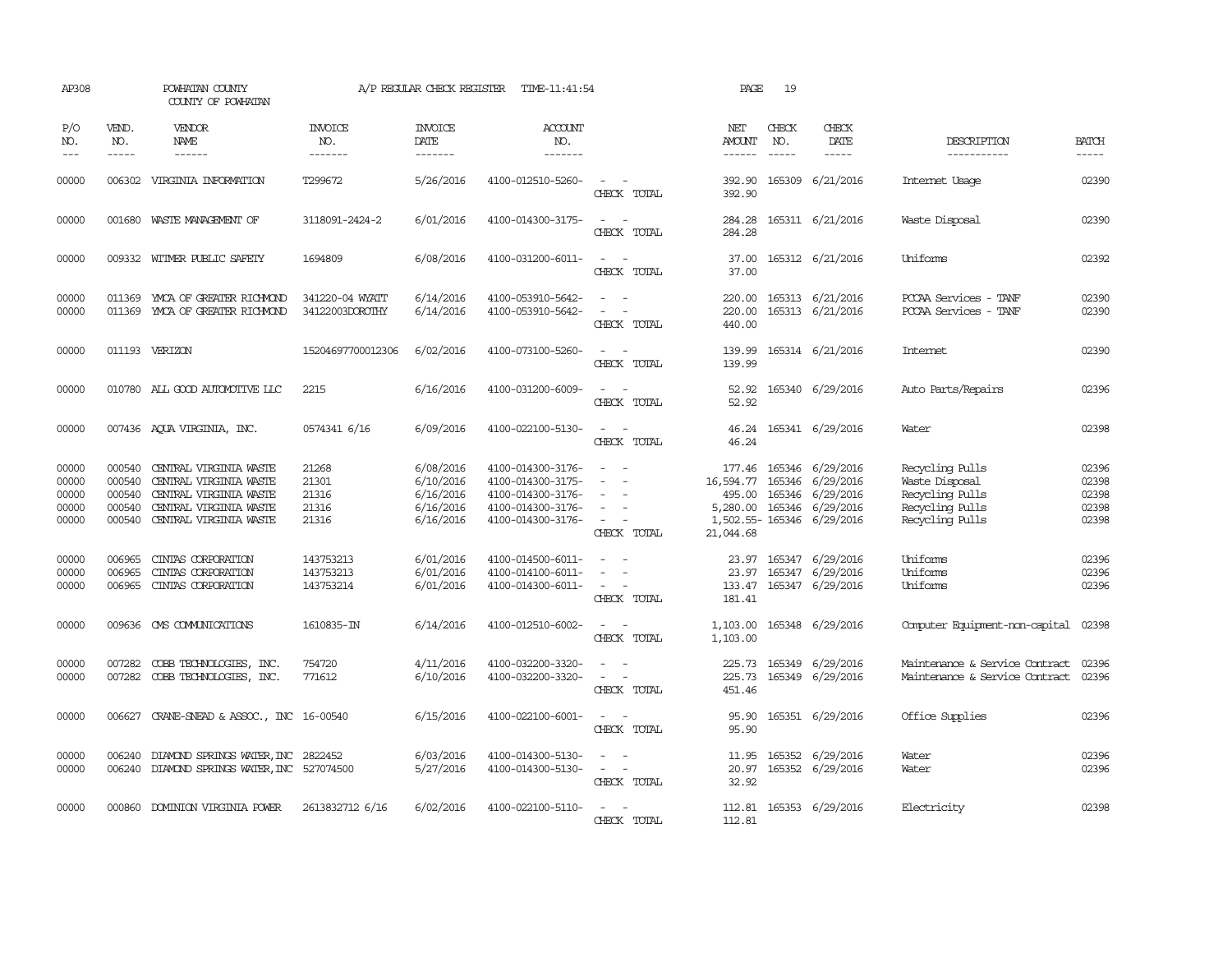| AP308                   |                               | POWHATAN COUNTY<br>COUNTY OF POWHATAN                                                                                                                                                                                                                                                                                                                                                                                                                                                        | A/P REGULAR CHECK REGISTER<br>TIME-11:41:54 |                                     |                                                             |                                                                                                                                          | PAGE                                     | 20                            |                                                          |                                                                            |                               |
|-------------------------|-------------------------------|----------------------------------------------------------------------------------------------------------------------------------------------------------------------------------------------------------------------------------------------------------------------------------------------------------------------------------------------------------------------------------------------------------------------------------------------------------------------------------------------|---------------------------------------------|-------------------------------------|-------------------------------------------------------------|------------------------------------------------------------------------------------------------------------------------------------------|------------------------------------------|-------------------------------|----------------------------------------------------------|----------------------------------------------------------------------------|-------------------------------|
| P/O<br>NO.<br>$- - -$   | VEND.<br>NO.<br>$\frac{1}{2}$ | VENDOR<br>NAME<br>$\frac{1}{2} \left( \frac{1}{2} \right) \left( \frac{1}{2} \right) \left( \frac{1}{2} \right) \left( \frac{1}{2} \right) \left( \frac{1}{2} \right) \left( \frac{1}{2} \right) \left( \frac{1}{2} \right) \left( \frac{1}{2} \right) \left( \frac{1}{2} \right) \left( \frac{1}{2} \right) \left( \frac{1}{2} \right) \left( \frac{1}{2} \right) \left( \frac{1}{2} \right) \left( \frac{1}{2} \right) \left( \frac{1}{2} \right) \left( \frac{1}{2} \right) \left( \frac$ | <b>INVOICE</b><br>NO.<br>-------            | <b>INVOICE</b><br>DATE<br>-------   | ACCOUNT<br>NO.<br>-------                                   |                                                                                                                                          | NET<br>AMOUNT<br>$- - - - - -$           | CHECK<br>NO.<br>$\frac{1}{2}$ | CHECK<br>DATE<br>$\frac{1}{2}$                           | DESCRIPTION<br>-----------                                                 | <b>BATCH</b><br>$\frac{1}{2}$ |
| 00000                   | 008750                        | DOMINION VIRGINIA POWER                                                                                                                                                                                                                                                                                                                                                                                                                                                                      | 2216008215 6/16                             | 6/16/2016                           | 4100-053910-5643-                                           | $\omega_{\rm{max}}$ and $\omega_{\rm{max}}$<br>CHECK TOTAL                                                                               | 264.82<br>264.82                         |                               | 165354 6/29/2016                                         | PCCAA Services - Federal CSBG                                              | 02396                         |
| 00000                   |                               | 009373 DOUBLE D FARM                                                                                                                                                                                                                                                                                                                                                                                                                                                                         | PICKUP STRAY                                | 5/20/2016                           | 4100-035100-6014-                                           | $\sim$<br>$\sim$<br>CHECK TOTAL                                                                                                          | 90.00<br>90.00                           |                               | 165356 6/29/2016                                         | Other Operating Supplies                                                   | 02396                         |
| 00000                   |                               | 007614 DURR, TINA H.                                                                                                                                                                                                                                                                                                                                                                                                                                                                         | COR MIG 6/16                                | 6/22/2016                           | 4100-012310-5540-                                           | $\sim$ $\sim$<br>CHECK TOTAL                                                                                                             | 12.00<br>12.00                           |                               | 165358 6/29/2016                                         | Conferences & Training                                                     | 02398                         |
| 00000<br>00000          |                               | 009419 GOV DEALS<br>009419 GOV DEALS                                                                                                                                                                                                                                                                                                                                                                                                                                                         | 5/16<br>3827<br>3827<br>5/16                | 5/31/2016<br>5/31/2016              | 3100-018990-0006-<br>3100-018990-0009-                      | $\equiv$<br>$\omega$<br>CHECK TOTAL                                                                                                      | 112.50<br>10.00<br>122.50                |                               | 165363 6/29/2016<br>165363 6/29/2016                     | Sale of Salvage and Surplus<br>Sale of Equipment                           | 02398<br>02398                |
| 00000                   |                               | 006763 GREENBERG & ASSOCIATES                                                                                                                                                                                                                                                                                                                                                                                                                                                                | 2712                                        | 6/07/2016                           | 4100-031200-3110-                                           | $\overline{\phantom{a}}$<br>CHECK TOTAL                                                                                                  | 360.00<br>360.00                         |                               | 165365 6/29/2016                                         | Professional Health Services                                               | 02396                         |
| 00000                   |                               | 010677 HEINTZEIMAN, MICHAEL                                                                                                                                                                                                                                                                                                                                                                                                                                                                  | TRANSPORT 6/16                              | 6/16/2016                           | 4100-031200-5550-                                           | $\sim$ 100 $\mu$<br>CHECK TOTAL                                                                                                          | 5.25<br>5.25                             |                               | 165366 6/29/2016                                         | Prisoner Extradition                                                       | 02396                         |
| 00000                   |                               | 006097 HERTZLER FARM & FEED, INC 026367                                                                                                                                                                                                                                                                                                                                                                                                                                                      |                                             | 6/10/2016                           | 4100-035100-6022-                                           | CHECK TOTAL                                                                                                                              | 26.64<br>26.64                           |                               | 165367 6/29/2016                                         | Dog Food/Supplies                                                          | 02396                         |
| 00000                   |                               | 011415 HOLY, RENE                                                                                                                                                                                                                                                                                                                                                                                                                                                                            | IMH31410755461                              | 6/16/2016                           | 4100-021600-6001-                                           | $\sim$<br>CHECK TOTAL                                                                                                                    | 59.94                                    |                               | 59.94 165368 6/29/2016                                   | Office Supplies                                                            | 02396                         |
| 00000<br>00000<br>00000 |                               | 010231 J & K HEAVY TRUCKS &<br>010231 J & K HEAVY TRUCKS &<br>010231 J & K HEAVY TRUCKS &                                                                                                                                                                                                                                                                                                                                                                                                    | 6758<br>6762<br>6765                        | 6/21/2016<br>6/20/2016<br>6/21/2016 | 4100-032200-6009-<br>4100-032200-6009-<br>4100-032200-6009- | $\sim$<br>CHECK TOTAL                                                                                                                    | 558.16<br>1,904.19<br>427.45<br>2,889.80 |                               | 165370 6/29/2016<br>165370 6/29/2016<br>165370 6/29/2016 | Auto Repairs and Parts<br>Auto Repairs and Parts<br>Auto Repairs and Parts | 02396<br>02396<br>02396       |
| 00000                   |                               | 010924 MITCHELL PEST                                                                                                                                                                                                                                                                                                                                                                                                                                                                         | 95153                                       | 6/14/2016                           | 4100-035100-3320-                                           | $\sim$<br>CHECK TOTAL                                                                                                                    | 65.00<br>65.00                           |                               | 165372 6/29/2016                                         | Landscaping - Animal Control                                               | 02396                         |
| 00000                   |                               | 011231 NEOFUNDS BY NEOPOST                                                                                                                                                                                                                                                                                                                                                                                                                                                                   | 44080230695 616                             | 6/08/2016                           | 100-000100-0016-                                            | $\sim$ $  -$<br>CHECK TOTAL                                                                                                              | 275.00<br>275.00                         |                               | 165373 6/29/2016                                         | Prepaid Postage                                                            | 02398                         |
| 00000                   | 000375                        | PIEDMONT REGIONAL JAIL                                                                                                                                                                                                                                                                                                                                                                                                                                                                       | 2757                                        | 5/31/2016                           | 4100-033400-3841-                                           | $\frac{1}{2} \left( \frac{1}{2} \right) \left( \frac{1}{2} \right) \left( \frac{1}{2} \right) \left( \frac{1}{2} \right)$<br>CHECK TOTAL | 38,304.00<br>38,304.00                   |                               | 165375 6/29/2016                                         | Detention of Adults                                                        | 02396                         |
| 00000<br>00000<br>00000 | 001250<br>001250<br>001250    | POWHATAN AUTO & TRACTOR<br>POWHATAN AUTO & TRACTOR<br>POWHATAN AUTO & TRACTOR                                                                                                                                                                                                                                                                                                                                                                                                                | 403321<br>403349<br>403382                  | 6/15/2016<br>6/15/2016<br>6/15/2016 | 4100-014300-6007-<br>4100-031200-6009-<br>4100-031200-6009- | $\equiv$<br>$\sim$<br>CHECK TOTAL                                                                                                        | 93.58<br>3.69<br>55.85<br>153.12         |                               | 165377 6/29/2016<br>165377 6/29/2016<br>165377 6/29/2016 | Transfer Station Supplies<br>Auto Parts/Repairs<br>Auto Parts/Repairs      | 02396<br>02396<br>02396       |
| 00000<br>00000<br>00000 | 006914                        | POWHATAN AUTO REPAIR<br>006914 POWHATAN AUTO REPAIR<br>006914 POWHATAN AUTO REPAIR                                                                                                                                                                                                                                                                                                                                                                                                           | 804<br>805<br>806                           | 6/14/2016<br>6/14/2016<br>6/20/2016 | 4100-031200-6009-<br>4100-031200-6008-<br>4100-081100-6009- | $\sim$<br>$\sim$<br>$\sim$ $-$<br>$\overline{\phantom{a}}$<br>CHECK TOTAL                                                                | 157.01<br>61.64<br>58.20<br>276.85       |                               | 165378 6/29/2016<br>165378 6/29/2016<br>165378 6/29/2016 | Auto Parts/Repairs<br>Gas/Grease/Oil<br>Auto Parts/Repair                  | 02397<br>02398<br>02398       |
| 00000<br>00000          | 006474                        | PROGRESSIVE AUTO WORKS<br>006474 PROGRESSIVE AUTO WORKS                                                                                                                                                                                                                                                                                                                                                                                                                                      | 31248<br>31293                              | 6/15/2016<br>6/16/2016              | 4100-031200-6009-<br>4100-031200-6009-                      | $\overline{\phantom{a}}$<br>$\sim$                                                                                                       | 1,448.25                                 |                               | 165379 6/29/2016<br>679.44 165379 6/29/2016              | Auto Parts/Repairs<br>Auto Parts/Repairs                                   | 02397<br>02397                |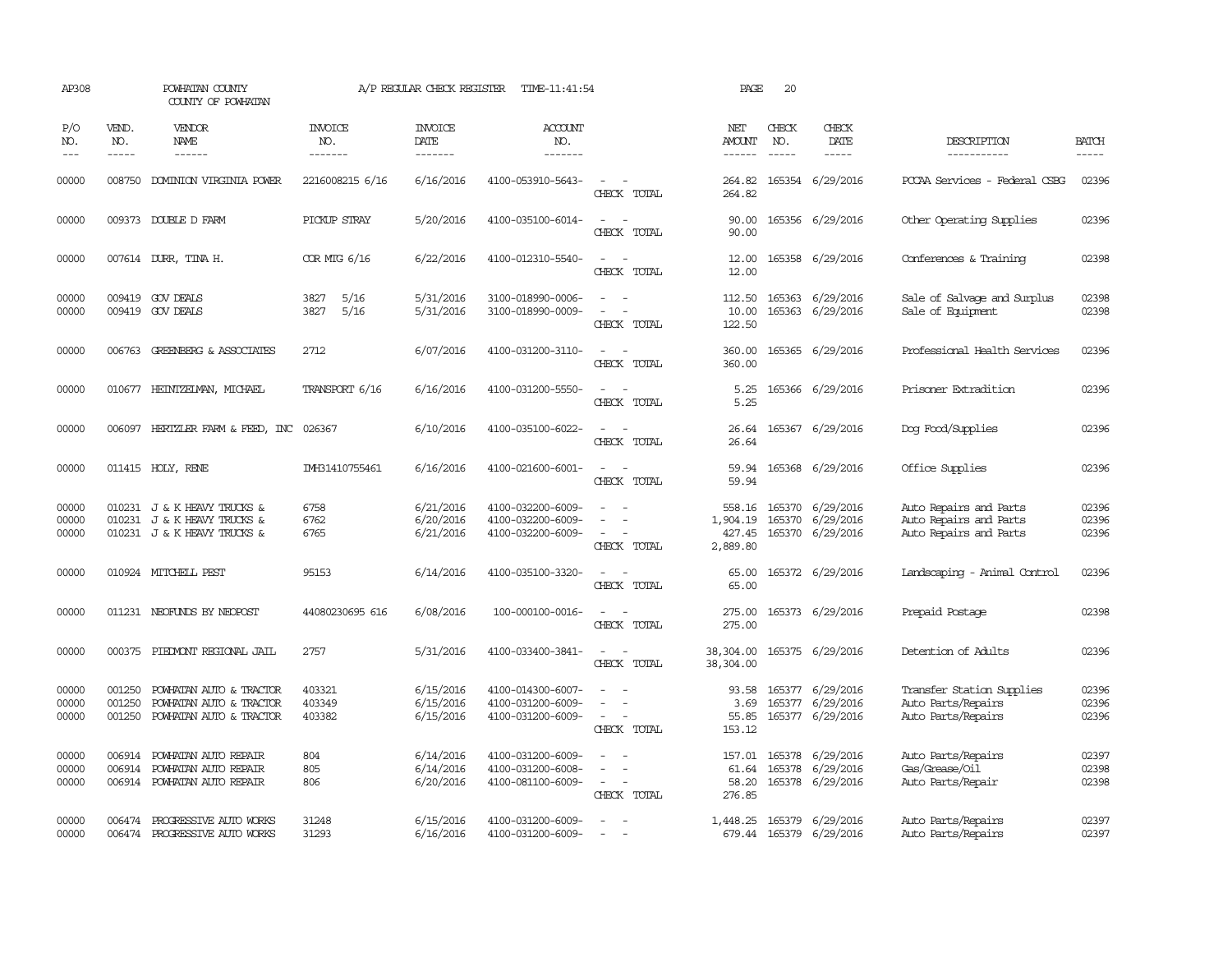| AP308          | POWHATAN COUNTY |                                                                                                                                                                                                                                                                                                                                                                                                                                                                            | A/P REGULAR CHECK REGISTER<br>TIME-11:41:54<br>COUNTY OF POWHATAN |                        |                                        |                                         |                      | 21<br>PAGE       |                         |                                          |                |  |  |
|----------------|-----------------|----------------------------------------------------------------------------------------------------------------------------------------------------------------------------------------------------------------------------------------------------------------------------------------------------------------------------------------------------------------------------------------------------------------------------------------------------------------------------|-------------------------------------------------------------------|------------------------|----------------------------------------|-----------------------------------------|----------------------|------------------|-------------------------|------------------------------------------|----------------|--|--|
| P/O<br>NO.     | VEND.<br>NO.    | <b>VENDOR</b><br>NAME                                                                                                                                                                                                                                                                                                                                                                                                                                                      | <b>INVOICE</b><br>NO.                                             | <b>INVOICE</b><br>DATE | ACCOUNT<br>NO.                         |                                         | NET<br><b>AMOUNT</b> | CHECK<br>NO.     | CHECK<br>DATE           | DESCRIPTION                              | <b>BATCH</b>   |  |  |
| $---$          | $- - - - -$     | $\frac{1}{2} \left( \frac{1}{2} \right) \left( \frac{1}{2} \right) \left( \frac{1}{2} \right) \left( \frac{1}{2} \right) \left( \frac{1}{2} \right) \left( \frac{1}{2} \right) \left( \frac{1}{2} \right) \left( \frac{1}{2} \right) \left( \frac{1}{2} \right) \left( \frac{1}{2} \right) \left( \frac{1}{2} \right) \left( \frac{1}{2} \right) \left( \frac{1}{2} \right) \left( \frac{1}{2} \right) \left( \frac{1}{2} \right) \left( \frac{1}{2} \right) \left( \frac$ | --------                                                          | --------               | --------                               |                                         | $- - - - - -$        | $\frac{1}{2}$    | -----                   | -----------                              | $- - - - -$    |  |  |
| 00000<br>00000 | 006474          | 006474 PROGRESSIVE AUTO WORKS<br>PROGRESSIVE AUTO WORKS                                                                                                                                                                                                                                                                                                                                                                                                                    | 31320<br>31333                                                    | 6/24/2016<br>6/22/2016 | 4100-035100-6009-<br>4100-031200-6009- |                                         | 689.04<br>776.80     | 165379<br>165379 | 6/29/2016<br>6/29/2016  | Auto Parts/Repairs<br>Auto Parts/Repairs | 02398<br>02398 |  |  |
| 00000          | 006474          | PROGRESSIVE AUTO WORKS                                                                                                                                                                                                                                                                                                                                                                                                                                                     | 31336                                                             | 6/22/2016              | 4100-031200-6009-                      |                                         | 687.31               | 165379           | 6/29/2016               | Auto Parts/Repairs                       | 02398          |  |  |
| 00000          |                 | 006474 PROGRESSIVE AUTO WORKS                                                                                                                                                                                                                                                                                                                                                                                                                                              | 31399                                                             | 6/24/2016              | 4100-035100-6009-                      | $\sim$<br>CHECK TOTAL                   | 290.55<br>4,571.39   |                  | 165379 6/29/2016        | Auto Parts/Repairs                       | 02398          |  |  |
| 00000          |                 | 006523 PURCHASE POWER                                                                                                                                                                                                                                                                                                                                                                                                                                                      | 0856-1578 6/16                                                    | 6/17/2016              | 4100-021600-5210-                      | $\equiv$<br>$\sim$<br>CHECK TOTAL       | 835.96<br>835.96     |                  | 165380 6/29/2016        | Postage                                  | 02398          |  |  |
| 00000          |                 | 000620 R. C. GOODWYN & SONS, INC                                                                                                                                                                                                                                                                                                                                                                                                                                           | 0721036                                                           | 6/08/2016              | 4100-014300-3310-                      |                                         | 98.24                | 165381           | 6/29/2016               | Repairs & Maintenance                    | 02397          |  |  |
| 00000          | 000620          | R. C. GOODWYN & SONS, INC                                                                                                                                                                                                                                                                                                                                                                                                                                                  | 0722148                                                           | 6/16/2016              | 4100-031200-6014-                      | $\overline{\phantom{a}}$                | 4.00                 | 165381           | 6/29/2016               | Other Operating Supplies                 | 02397          |  |  |
| 00000          |                 | 000620 R. C. GOODWYN & SONS, INC                                                                                                                                                                                                                                                                                                                                                                                                                                           | 723083                                                            | 6/22/2016              | 4100-035100-3310-                      | $\equiv$<br>CHECK TOTAL                 | 97.84<br>200.08      | 165381           | 6/29/2016               | Repairs & Maintenance                    | 02398          |  |  |
| 00000          |                 | 006466 RADIO COMMUNICATION OF VA 400011442-1                                                                                                                                                                                                                                                                                                                                                                                                                               |                                                                   | 6/21/2016              | 4100-031200-3310-                      | $\overline{a}$<br>CHECK TOTAL           | 246.00<br>246.00     |                  | 165382 6/29/2016        | Repairs & Maintenance                    | 02398          |  |  |
| 00000          |                 | 011412 RELENTLESS LLC                                                                                                                                                                                                                                                                                                                                                                                                                                                      | 4633                                                              | 6/17/2016              | 4100-031200-5540-                      | $\equiv$<br>CHECK TOTAL                 | 115.00<br>115.00     |                  | 165383 6/29/2016        | Conferences & Training                   | 02397          |  |  |
| 00000          |                 | 007942 RICHMOND SUBURBAN                                                                                                                                                                                                                                                                                                                                                                                                                                                   | I00002398241118                                                   | 10/21/2015             | 4100-081100-3600-                      | $\sim$<br>$\sim$                        |                      |                  | 263.25 165384 6/29/2016 | Advertising                              | 02397          |  |  |
| 00000          | 007942          | RICHMOND SUBURBAN                                                                                                                                                                                                                                                                                                                                                                                                                                                          | I00002398241125                                                   | 11/25/2015             | 4100-081100-3600-                      |                                         | 263.25               | 165384           | 6/29/2016               | Advertising                              | 02397          |  |  |
| 00000          |                 | 007942 RICHMOND SUBURBAN                                                                                                                                                                                                                                                                                                                                                                                                                                                   | I00002612670120                                                   | 1/20/2016<br>2/17/2016 | 4100-012200-3600-                      | $\equiv$                                | 135.00               | 165384           | 6/29/2016               | Advertising                              | 02398          |  |  |
| 00000<br>00000 | 007942          | RICHMOND SUBURBAN<br>007942 RICHMOND SUBURBAN                                                                                                                                                                                                                                                                                                                                                                                                                              | I00002701980217<br>I00002882890330                                | 3/30/2016              | 4100-011010-3600-<br>4100-011010-3600- |                                         | 299.81<br>231.00     | 165384<br>165384 | 6/29/2016<br>6/29/2016  | Advertising<br>Advertising               | 02398<br>02398 |  |  |
| 00000          |                 | 007942 RICHMOND SUBURBAN                                                                                                                                                                                                                                                                                                                                                                                                                                                   | I00002917910406                                                   | 4/06/2016              | 4100-011010-3600-                      |                                         | 292.50               | 165384           | 6/29/2016               | Advertising                              | 02398          |  |  |
| 00000          |                 | 007942 RICHMOND SUBURBAN                                                                                                                                                                                                                                                                                                                                                                                                                                                   | I00002917910413                                                   | 4/13/2016              | 4100-011010-3600-                      |                                         | 292.50               | 165384           | 6/29/2016               | Advertising                              | 02398          |  |  |
| 00000          | 007942          | RICHMOND SUBURBAN                                                                                                                                                                                                                                                                                                                                                                                                                                                          | I00002919370406                                                   | 4/06/2016              | 4100-011010-3600-                      | $\equiv$                                | 780.00               | 165384           | 6/29/2016               | Advertising                              | 02398          |  |  |
| 00000          | 007942          | RICHMOND SUBURBAN                                                                                                                                                                                                                                                                                                                                                                                                                                                          | I00002919450406                                                   | 4/08/2016              | 4100-011010-3600-                      |                                         | 204.75               | 165384           | 6/29/2016               | Advertising                              | 02398          |  |  |
| 00000          |                 | 007942 RICHMOND SUBURBAN                                                                                                                                                                                                                                                                                                                                                                                                                                                   | I00003008610427                                                   | 4/27/2016              | 4100-011010-3600-                      | $\equiv$<br>CHECK TOTAL                 | 204.75<br>2,966.81   |                  | 165384 6/29/2016        | Advertising                              | 02398          |  |  |
| 00000          |                 | 007942 RICHMOND SUBURBAN                                                                                                                                                                                                                                                                                                                                                                                                                                                   | I00003200390525                                                   | 5/25/2016              | 4100-081100-3600-                      | $\overline{\phantom{a}}$<br>CHECK TOTAL | 175.50<br>175.50     |                  | 165385 6/29/2016        | Advertising                              | 02398          |  |  |
| 00000          |                 | 009572 SCHWARTZ, AUSTIN                                                                                                                                                                                                                                                                                                                                                                                                                                                    | SHELL RECEIPT                                                     | 6/25/2016              | 4100-031200-6009-                      | CHECK TOTAL                             | 14.73<br>14.73       |                  | 165388 6/29/2016        | Auto Parts/Repairs                       | 02398          |  |  |
| 00000          |                 | 009452 SEACOM, INC. OF VIRGINIA                                                                                                                                                                                                                                                                                                                                                                                                                                            | 8413                                                              | 6/08/2016              | 4100-012510-6014-                      | $\overline{a}$<br>$\sim$<br>CHECK TOTAL | 115.00<br>115.00     |                  | 165389 6/29/2016        | Other Operating Supplies                 | 02398          |  |  |
| 00000          | 009701          | SHI INTERNATIONAL CORP.                                                                                                                                                                                                                                                                                                                                                                                                                                                    | B04646939                                                         | 2/29/2016              | 4100-012510-6003-                      |                                         | 125.06               | 165391           | 6/29/2016               | Computer Software                        | 02398          |  |  |
| 00000          | 009701          | SHI INTERNATIONAL CORP.                                                                                                                                                                                                                                                                                                                                                                                                                                                    | B05128111                                                         | 6/20/2016              | 4100-012510-6003-                      |                                         | 250.22               | 165391           | 6/29/2016               | Computer Software                        | 02398          |  |  |
| 00000          |                 | 009701 SHI INTERNATIONAL CORP.                                                                                                                                                                                                                                                                                                                                                                                                                                             | S43963176                                                         | 6/20/2016              | 4100-012510-6003-                      | $\sim$ $-$<br>CHECK TOTAL               | 3,852.00<br>4,227.28 |                  | 165391 6/29/2016        | Computer Software                        | 02398          |  |  |
| 00000          |                 | 007157 SHORES COLLISION, INC.                                                                                                                                                                                                                                                                                                                                                                                                                                              | 16-10450                                                          | 5/11/2016              | 4100-031200-6009-                      | $\sim$<br>$\sim$<br>CHECK TOTAL         | 1,787.30<br>1,787.30 |                  | 165392 6/29/2016        | Auto Parts/Repairs                       | 02398          |  |  |
| 00000          | 001320          | SOUTHERN POLICE                                                                                                                                                                                                                                                                                                                                                                                                                                                            | 185701                                                            | 6/13/2016              | 4100-031200-6011-                      | $\overline{\phantom{a}}$                |                      |                  | 68.79 165394 6/29/2016  | Uniforms                                 | 02397          |  |  |
| 00000          | 001320          | SOUTHERN POLICE                                                                                                                                                                                                                                                                                                                                                                                                                                                            | 185743                                                            | 6/15/2016              | 4100-031200-6011-                      |                                         | 11.00                |                  | 165394 6/29/2016        | Uniforms                                 | 02397          |  |  |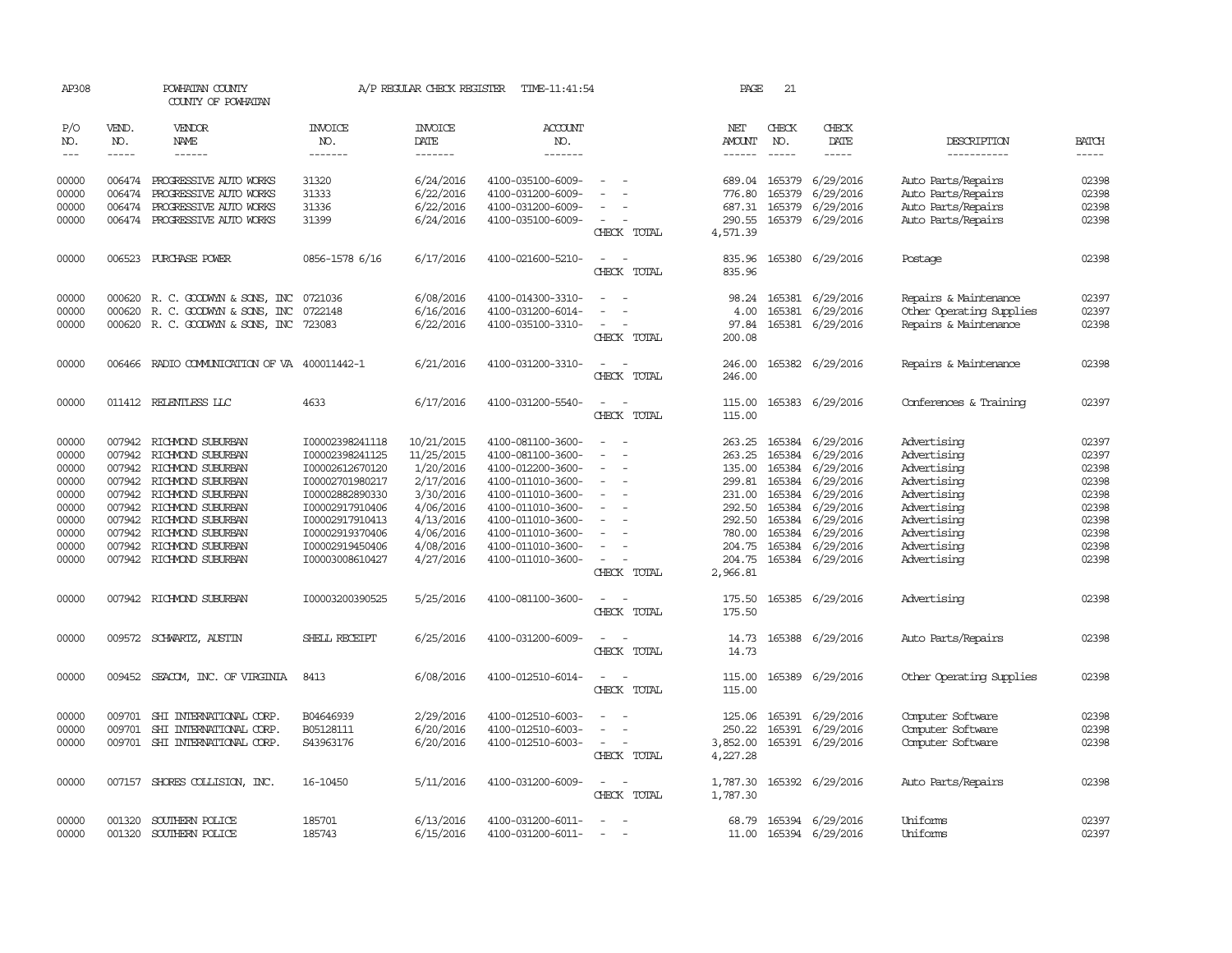| AP308                                                                                           |                             | POWHATAN COUNTY<br>COUNTY OF POWHATAN                                                                                                                                                                                                                                                                                                  |                                                                                                                                                                              | A/P REGULAR CHECK REGISTER                                                                                                                  | TIME-11:41:54                                                                                                                                                                                                                       |                                                                                                                                                                                                                                                                                                       | PAGE                                                                   | 22                                                                                              |                                                                                                                                                                        |                                                                                                                    |                                                                                                 |
|-------------------------------------------------------------------------------------------------|-----------------------------|----------------------------------------------------------------------------------------------------------------------------------------------------------------------------------------------------------------------------------------------------------------------------------------------------------------------------------------|------------------------------------------------------------------------------------------------------------------------------------------------------------------------------|---------------------------------------------------------------------------------------------------------------------------------------------|-------------------------------------------------------------------------------------------------------------------------------------------------------------------------------------------------------------------------------------|-------------------------------------------------------------------------------------------------------------------------------------------------------------------------------------------------------------------------------------------------------------------------------------------------------|------------------------------------------------------------------------|-------------------------------------------------------------------------------------------------|------------------------------------------------------------------------------------------------------------------------------------------------------------------------|--------------------------------------------------------------------------------------------------------------------|-------------------------------------------------------------------------------------------------|
| P/O<br>NO.<br>$- - -$                                                                           | VEND.<br>NO.<br>$- - - - -$ | VENDOR<br>NAME<br>$- - - - - -$                                                                                                                                                                                                                                                                                                        | <b>INVOICE</b><br>NO.<br>-------                                                                                                                                             | <b>INVOICE</b><br>DATE<br>$- - - - - - -$                                                                                                   | <b>ACCOUNT</b><br>NO.<br>-------                                                                                                                                                                                                    |                                                                                                                                                                                                                                                                                                       | NET<br>AMOUNT<br>$- - - - - -$                                         | CHECK<br>NO.<br>$\frac{1}{2}$                                                                   | CHECK<br>DATE<br>-----                                                                                                                                                 | DESCRIPTION<br>-----------                                                                                         | <b>BATCH</b><br>$- - - - -$                                                                     |
|                                                                                                 |                             |                                                                                                                                                                                                                                                                                                                                        |                                                                                                                                                                              |                                                                                                                                             |                                                                                                                                                                                                                                     |                                                                                                                                                                                                                                                                                                       |                                                                        |                                                                                                 |                                                                                                                                                                        |                                                                                                                    |                                                                                                 |
| 00000                                                                                           |                             | 001320 SOUTHERN POLICE                                                                                                                                                                                                                                                                                                                 | 185816                                                                                                                                                                       | 6/20/2016                                                                                                                                   | 4100-031200-6011-                                                                                                                                                                                                                   | $\overline{\phantom{a}}$<br>CHECK TOTAL                                                                                                                                                                                                                                                               | 230.75                                                                 |                                                                                                 | 150.96 165394 6/29/2016                                                                                                                                                | Uniforms                                                                                                           | 02398                                                                                           |
| 00000                                                                                           |                             | 006594 SOUTHSIDE ELECTRIC COOP                                                                                                                                                                                                                                                                                                         | 63504004 6/16                                                                                                                                                                | 6/16/2016                                                                                                                                   | 4100-035100-5110-                                                                                                                                                                                                                   | $\overline{\phantom{a}}$<br>$\sim$<br>CHECK TOTAL                                                                                                                                                                                                                                                     | 367.44                                                                 |                                                                                                 | 367.44 165395 6/29/2016                                                                                                                                                | Electricity                                                                                                        | 02397                                                                                           |
| 00000<br>00000<br>00000<br>00000<br>00000                                                       | 008578<br>008578<br>008578  | STAPLES BUSINESS AD-<br>STAPLES BUSINESS AD-<br>STAPLES BUSINESS AD-<br>008578 STAPLES BUSINESS AD-<br>008578 STAPLES BUSINESS AD-                                                                                                                                                                                                     | 3305231801<br>3305231802<br>3305231803<br>3305547487<br>3305733642                                                                                                           | 6/11/2016<br>6/11/2016<br>6/11/2016<br>6/16/2016<br>6/18/2016                                                                               | 4100-021600-6001-<br>4100-021600-6001-<br>4100-032200-6001-<br>4100-031200-6001-<br>4100-012100-6001-                                                                                                                               | $\sim$<br>$\overline{\phantom{a}}$<br>$\sim$<br>CHECK TOTAL                                                                                                                                                                                                                                           | 33.40<br>151.49<br>100.56<br>75.02<br>716.62                           | 165397<br>165397<br>165397                                                                      | 356.15 165397 6/29/2016<br>6/29/2016<br>6/29/2016<br>6/29/2016<br>165397 6/29/2016                                                                                     | Office Supplies<br>Office Supplies<br>Stationery/Office Supplies<br>Office Supplies<br>Office Supplies             | 02397<br>02397<br>02397<br>02398<br>02398                                                       |
| 00000                                                                                           |                             | 007295 STERICYLE, INC.                                                                                                                                                                                                                                                                                                                 | 1006723859                                                                                                                                                                   | 6/13/2016                                                                                                                                   | 4100-032200-3175-                                                                                                                                                                                                                   | $\overline{\phantom{a}}$<br>$\overline{\phantom{a}}$<br>CHECK TOTAL                                                                                                                                                                                                                                   | 256.64<br>256.64                                                       |                                                                                                 | 165398 6/29/2016                                                                                                                                                       | Waste Disposal                                                                                                     | 02397                                                                                           |
| 00000                                                                                           |                             | 011416 THAT CAD GIRL, INC.                                                                                                                                                                                                                                                                                                             | 5913                                                                                                                                                                         | 6/22/2016                                                                                                                                   | 4100-012510-6003-                                                                                                                                                                                                                   | CHECK TOTAL                                                                                                                                                                                                                                                                                           | 1,295.00                                                               |                                                                                                 | 1,295.00 165400 6/29/2016                                                                                                                                              | Computer Software                                                                                                  | 02398                                                                                           |
| 00000<br>00000<br>00000                                                                         | 009882<br>009882<br>009882  | VIRGINIA FORENSIC SCIENCE DUES J.TACKETT<br>VIRGINIA FORENSIC SCIENCE DUES M.DURHAM<br>VIRGINIA FORENSIC SCIENCE DUES-J.SEARFOSS                                                                                                                                                                                                       |                                                                                                                                                                              | 6/22/2016<br>6/22/2016<br>6/22/2016                                                                                                         | 4100-031200-5810-<br>4100-031200-5810-<br>4100-031200-5810-                                                                                                                                                                         | $\sim$<br>CHECK TOTAL                                                                                                                                                                                                                                                                                 | 40.00<br>40.00<br>40.00<br>120.00                                      | 165406<br>165406                                                                                | 6/29/2016<br>6/29/2016<br>165406 6/29/2016                                                                                                                             | Dues/Association Memberships<br>Dues/Association Memberships<br>Dues/Association Memberships                       | 02397<br>02397<br>02397                                                                         |
| 00000                                                                                           |                             | 006302 VIRGINIA INFORMATION                                                                                                                                                                                                                                                                                                            | T300668                                                                                                                                                                      | 6/21/2016                                                                                                                                   | 4100-012510-5260-                                                                                                                                                                                                                   | CHECK TOTAL                                                                                                                                                                                                                                                                                           | 214.35                                                                 |                                                                                                 | 214.35 165407 6/29/2016                                                                                                                                                | Internet Usage                                                                                                     | 02398                                                                                           |
| 00000                                                                                           |                             | 009332 WITMER PUBLIC SAFETY                                                                                                                                                                                                                                                                                                            | 1706222                                                                                                                                                                      | 6/20/2016                                                                                                                                   | 4100-031200-6011-                                                                                                                                                                                                                   | CHECK TOTAL                                                                                                                                                                                                                                                                                           | 18.00<br>18.00                                                         |                                                                                                 | 165408 6/29/2016                                                                                                                                                       | Uniforms                                                                                                           | 02398                                                                                           |
| 00000<br>00000                                                                                  |                             | 006175 ADAMS OIL COMPANY, INC.<br>006175 ADAMS OIL COMPANY, INC.                                                                                                                                                                                                                                                                       | 99025<br>7622                                                                                                                                                                | 5/09/2016<br>6/14/2016                                                                                                                      | 4100-035500-6023-<br>4100-014500-6008-                                                                                                                                                                                              | $\sim$<br>$\overline{\phantom{a}}$<br>CHECK TOTAL                                                                                                                                                                                                                                                     | 82.05<br>95.23                                                         |                                                                                                 | 13.18 165411 6/30/2016<br>165411 6/30/2016                                                                                                                             | Mobile Command Post<br>Gas/Grease/Oil                                                                              | 02400<br>02401                                                                                  |
| 00000<br>00000<br>00000<br>00000<br>00000<br>00000<br>00000<br>00000<br>00000<br>00000<br>00000 |                             | 007436 AQUA VIRGINIA, INC.<br>007436 AQUA VIRGINIA, INC.<br>007436 AQUA VIRGINIA, INC.<br>007436 AQUA VIRGINIA, INC.<br>007436 AQUA VIRGINIA, INC.<br>007436 AQUA VIRGINIA, INC.<br>007436 AQUA VIRGINIA, INC.<br>007436 AQUA VIRGINIA, INC.<br>007436 AQUA VIRGINIA, INC.<br>007436 AQUA VIRGINIA, INC.<br>007436 AQUA VIRGINIA, INC. | 0559913 6/16<br>0574622 6/16<br>0575072 6/16<br>0575528 6/16<br>0620830 6/16<br>0620830 6/16<br>0621132 6/16<br>0621730 6/16<br>0621781 6/16<br>0621784 6/16<br>0621788 6/16 | 6/09/2016<br>6/09/2016<br>6/09/2016<br>6/09/2016<br>6/09/2016<br>6/09/2016<br>6/09/2016<br>6/09/2016<br>6/09/2016<br>6/09/2016<br>6/09/2016 | 4100-014100-5130-<br>4100-014100-5130-<br>4100-014100-5130-<br>4100-032210-5130-<br>4100-014100-5130-<br>4100-031200-5130-<br>4100-014600-5130-<br>4100-014100-5130-<br>4100-014100-5130-<br>4100-014100-5130-<br>4100-073100-5130- | $\sim$<br>$\overline{\phantom{a}}$<br>$\overline{\phantom{a}}$<br>$\overline{\phantom{a}}$<br>$\overline{\phantom{a}}$<br>$\overline{\phantom{a}}$<br>$\overline{\phantom{a}}$<br>$\overline{\phantom{a}}$<br>$\sim$<br>$\overline{\phantom{a}}$<br>$\sim$<br>$\overline{\phantom{a}}$<br>CHECK TOTAL | 90.43<br>95.19<br>95.20<br>195.46<br>22.18<br>66.09<br>64.06<br>940.00 | 122.37 165412<br>70.15 165412<br>165412<br>165412<br>98.71 165412<br>165412<br>165412<br>165412 | 20.16 165412 6/30/2016<br>165412 6/30/2016<br>6/30/2016<br>6/30/2016<br>6/30/2016<br>6/30/2016<br>6/30/2016<br>6/30/2016<br>6/30/2016<br>6/30/2016<br>165412 6/30/2016 | Water<br>Water<br>Water<br>Water<br>Water<br>Water<br>Water - Field Irrigation<br>Water<br>Water<br>Water<br>Water | 02401<br>02401<br>02401<br>02401<br>02401<br>02401<br>02401<br>02401<br>02401<br>02401<br>02401 |
| 00000<br>00000<br>00000<br>00000                                                                |                             | 007436 AQUA VIRGINIA, INC.<br>007436 AQUA VIRGINIA, INC.<br>007436 AQUA VIRGINIA, INC.<br>007436 AQUA VIRGINIA, INC.                                                                                                                                                                                                                   | 0621880 6/16<br>1100656 6/16<br>1100657 6/16<br>1401897 6/16                                                                                                                 | 6/09/2016<br>6/09/2016<br>6/09/2016<br>6/09/2016                                                                                            | 4100-014600-5130-<br>4100-014600-5130-<br>4100-014100-5130-<br>4100-014600-5130-                                                                                                                                                    | $\overline{\phantom{a}}$<br>$\overline{a}$<br>$\overline{\phantom{a}}$<br>$\overline{\phantom{a}}$<br>CHECK TOTAL                                                                                                                                                                                     | 17.62<br>129.55<br>139.69<br>17.62<br>304.48                           |                                                                                                 | 165413 6/30/2016<br>165413 6/30/2016<br>165413 6/30/2016<br>165413 6/30/2016                                                                                           | Water - Field Irrigation<br>Water - Field Irrigation<br>Water<br>Water - Field Irrigation                          | 02401<br>02401<br>02401<br>02401                                                                |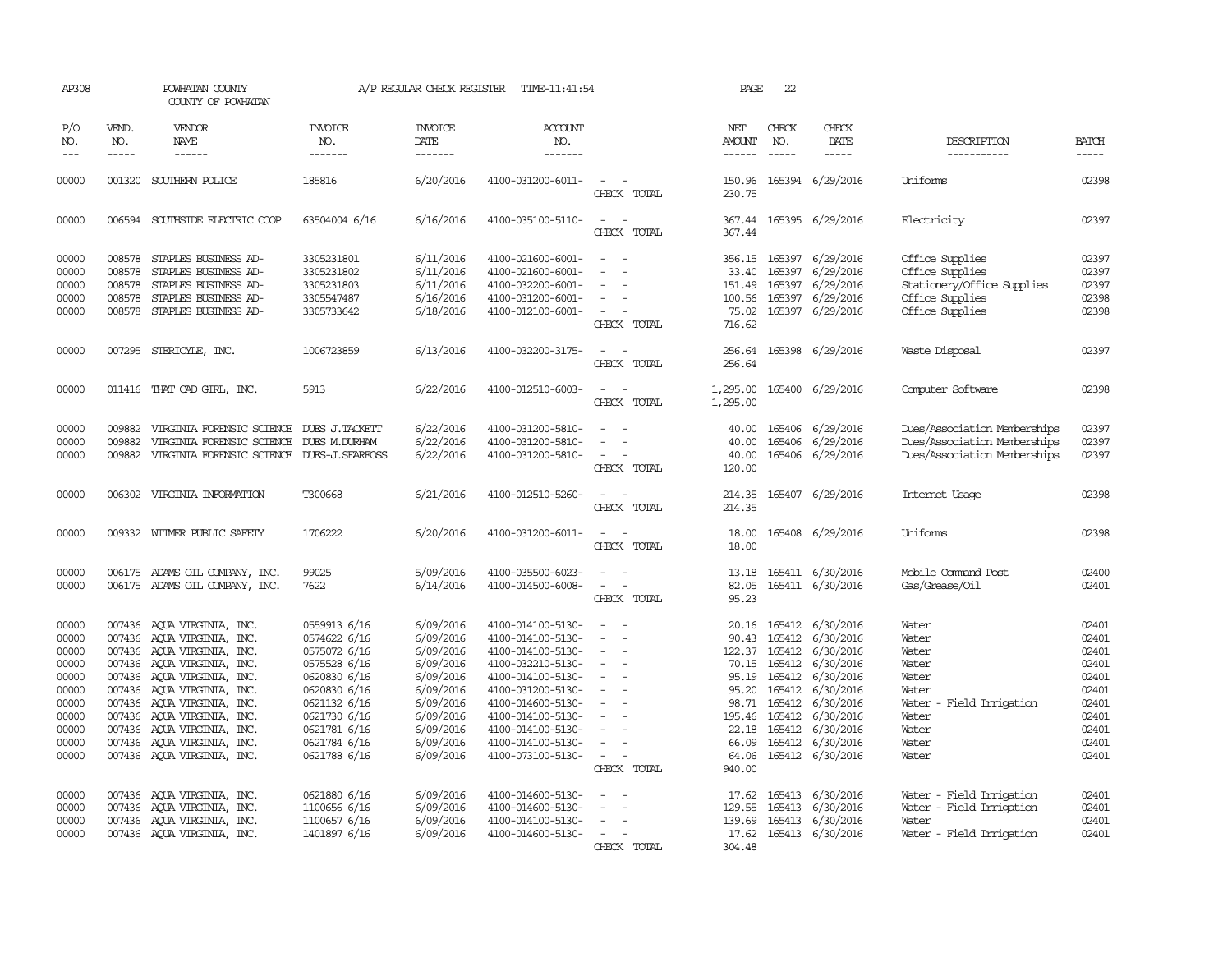| AP308                                              |                                      | POWHATAN COUNTY<br>COUNTY OF POWHATAN                                                                                  |                                                                             | A/P REGULAR CHECK REGISTER                                                 | TIME-11:41:54                                                                                                              |                                                      | PAGE                                         | 23                            |                                                                                                                           |                                                                                                                                                    |                                                    |
|----------------------------------------------------|--------------------------------------|------------------------------------------------------------------------------------------------------------------------|-----------------------------------------------------------------------------|----------------------------------------------------------------------------|----------------------------------------------------------------------------------------------------------------------------|------------------------------------------------------|----------------------------------------------|-------------------------------|---------------------------------------------------------------------------------------------------------------------------|----------------------------------------------------------------------------------------------------------------------------------------------------|----------------------------------------------------|
| P/O<br>NO.<br>$---$                                | VEND.<br>NO.<br>$\frac{1}{2}$        | VENDOR<br>NAME                                                                                                         | <b>INVOICE</b><br>NO.<br>-------                                            | <b>INVOICE</b><br>DATE<br>-------                                          | <b>ACCOUNT</b><br>NO.<br>-------                                                                                           |                                                      | NET<br>AMOUNT<br>$- - - - - -$               | CHECK<br>NO.<br>$\frac{1}{2}$ | CHECK<br>DATE<br>$- - - - -$                                                                                              | DESCRIPTION<br>-----------                                                                                                                         | <b>BATCH</b><br>$\frac{1}{2}$                      |
| 00000                                              | 011409                               | ARNOLD, GARY WAYNE                                                                                                     | GRAND JURY 6/16                                                             | 6/14/2016                                                                  | 4100-021100-1700-                                                                                                          | CHECK TOTAL                                          | 30.00<br>30.00                               |                               | 165414 6/30/2016                                                                                                          | COMP: Jurors & Witnesses                                                                                                                           | 02400                                              |
| 00000                                              |                                      | 011408 BAILEY, PRESTON PHILLIPS                                                                                        | GRAND JURY 6/16                                                             | 6/14/2016                                                                  | 4100-021100-1700-                                                                                                          | $\overline{\phantom{a}}$<br>CHECK TOTAL              | 30.00<br>30.00                               |                               | 165415 6/30/2016                                                                                                          | COMP: Jurors & Witnesses                                                                                                                           | 02400                                              |
| 00000<br>00000<br>00000<br>00000<br>00000<br>00000 | 007941<br>007941<br>007941<br>007941 | 007941 BAKER & TAYLOR<br>BAKER & TAYLOR<br>BAKER & TAYLOR<br>BAKER & TAYLOR<br>BAKER & TAYLOR<br>007941 BAKER & TAYLOR | 5014153831<br>K67847970<br>K68577830<br>2823989<br>5014161325<br>5014166425 | 6/14/2016<br>6/17/2016<br>6/24/2016<br>6/15/2016<br>6/21/2016<br>6/23/2016 | 4100-073100-6012-<br>4100-073100-6012-<br>4100-073100-6012-<br>4100-073100-6012-<br>4100-073100-6012-<br>4100-073100-6012- | $\overline{\phantom{a}}$<br>- 14<br>$\sim$<br>$\sim$ | 507.79<br>10.47<br>59.39<br>466.41<br>243.97 |                               | 165416 6/30/2016<br>165416 6/30/2016<br>165416 6/30/2016<br>9.66-165416 6/30/2016<br>165416 6/30/2016<br>165416 6/30/2016 | Books & Subscriptions<br>Books & Subscriptions<br>Books & Subscriptions<br>Books & Subscriptions<br>Books & Subscriptions<br>Books & Subscriptions | 02400<br>02401<br>02401<br>02401<br>02401<br>02401 |
| 00000                                              |                                      | 007941 BAKER & TAYLOR                                                                                                  | 5014166615                                                                  | 6/24/2016                                                                  | 4100-073100-6012-                                                                                                          | CHECK TOTAL                                          | 406.38<br>1,684.75                           |                               | 165416 6/30/2016                                                                                                          | Books & Subscriptions                                                                                                                              | 02401                                              |
| 00000                                              |                                      | 011404 BEYER, STUART FANCHER                                                                                           | GRAND JURY 6/16                                                             | 6/14/2016                                                                  | 4100-021100-1700-                                                                                                          | $\equiv$<br>$\sim$<br>CHECK TOTAL                    | 30.00<br>30.00                               |                               | 165417 6/30/2016                                                                                                          | COMP: Jurors & Witnesses                                                                                                                           | 02400                                              |
| 00000                                              |                                      | 011410 BIGHAM, JEFFREY S.                                                                                              | GRAND JURY 6/16                                                             | 6/14/2016                                                                  | 4100-021100-1700-                                                                                                          | $\sim$ $\sim$<br>CHECK TOTAL                         | 30.00<br>30.00                               |                               | 165418 6/30/2016                                                                                                          | COMP: Jurors & Witnesses                                                                                                                           | 02400                                              |
| 00000<br>00000                                     | 009984                               | BRAME SPECIALITY CO., INC.<br>009984 BRAME SPECIALTY CO., INC.                                                         | 7085529<br>7086013                                                          | 6/14/2016<br>6/15/2016                                                     | 4100-014100-6005-<br>4100-014100-6005-                                                                                     | $\equiv$<br>CHECK TOTAL                              | 1,976.89<br>113.60<br>2,090.49               |                               | 165420 6/30/2016<br>165420 6/30/2016                                                                                      | Cleaning Supplies<br>Cleaning Supplies                                                                                                             | 02401<br>02401                                     |
| 00000                                              |                                      | 011168 BURKE, RYAN                                                                                                     | MAY/JUNE HOURS                                                              | 6/17/2016                                                                  | 4100-032200-3320-                                                                                                          | CHECK TOTAL                                          | 300.00<br>300.00                             |                               | 165421 6/30/2016                                                                                                          | Maintenance & Service Contract                                                                                                                     | 02400                                              |
| 00000                                              |                                      | 011405 BUTLER, JR., MILES D.                                                                                           | GRAND JURY 6/16                                                             | 6/14/2016                                                                  | 4100-021100-1700-                                                                                                          | $\sim$<br>CHECK TOTAL                                | 30.00<br>30.00                               |                               | 165422 6/30/2016                                                                                                          | COMP: Jurors & Witnesses                                                                                                                           | 02400                                              |
| 00000                                              | 007509                               | CAPITALIRISTATE                                                                                                        | 14556581                                                                    | 6/07/2016                                                                  | 4100-014100-3310-                                                                                                          | CHECK TOTAL                                          | 571.17<br>571.17                             |                               | 165423 6/30/2016                                                                                                          | Repairs & Maintenance                                                                                                                              | 02402                                              |
| 00000                                              | 011406                               | CHAPIN, ANN CLAUDIA                                                                                                    | GRAND JURY 6/16                                                             | 6/14/2016                                                                  | 4100-021100-1700-                                                                                                          | $\overline{\phantom{a}}$<br>CHECK TOTAL              | 30.00<br>30.00                               |                               | 165424 6/30/2016                                                                                                          | COMP: Jurors & Witnesses                                                                                                                           | 02400                                              |
| 00000<br>00000<br>00000                            | 006965<br>006965<br>006965           | CINIAS CORPORATION<br>CINIAS CORPORATION<br>CINIAS CORPORATION                                                         | 143756934<br>143756934<br>143756935                                         | 6/08/2016<br>6/08/2016<br>6/08/2016                                        | 4100-014500-6011-<br>4100-014100-6011-<br>4100-014300-6011-                                                                | $\equiv$<br>$\equiv$<br>CHECK TOTAL                  | 68.29<br>134.17<br>116.96<br>319.42          | 165425<br>165425              | 6/30/2016<br>6/30/2016<br>165425 6/30/2016                                                                                | Uniforms<br>Uniforms<br>Uniforms                                                                                                                   | 02401<br>02401<br>02401                            |
| 00000                                              |                                      | 009899 COMCAST                                                                                                         | 141566011 5/16                                                              | 5/21/2016                                                                  | 4100-032210-5260-                                                                                                          | $\overline{\phantom{a}}$<br>CHECK TOTAL              | 85.69<br>85.69                               |                               | 165426 6/30/2016                                                                                                          | Internet                                                                                                                                           | 02401                                              |
| 00000                                              |                                      | 011418 COTTONE, MELISSA                                                                                                | JET ANNUAL BANO                                                             | 6/24/2016                                                                  | 4100-032200-6016-                                                                                                          | $\sim$<br>CHECK TOTAL                                | 99.00<br>99.00                               |                               | 165428 6/30/2016                                                                                                          | <b>JET</b> Program                                                                                                                                 | 02401                                              |
| 00000                                              |                                      | 033130 COUNTY OF HENRICO                                                                                               | 127101                                                                      | 6/01/2016                                                                  | 4100-033400-3840-                                                                                                          | CHECK TOTAL                                          | 18, 344.56 165429 6/30/2016<br>18,344.56     |                               |                                                                                                                           | Detention of Juveniles                                                                                                                             | 02400                                              |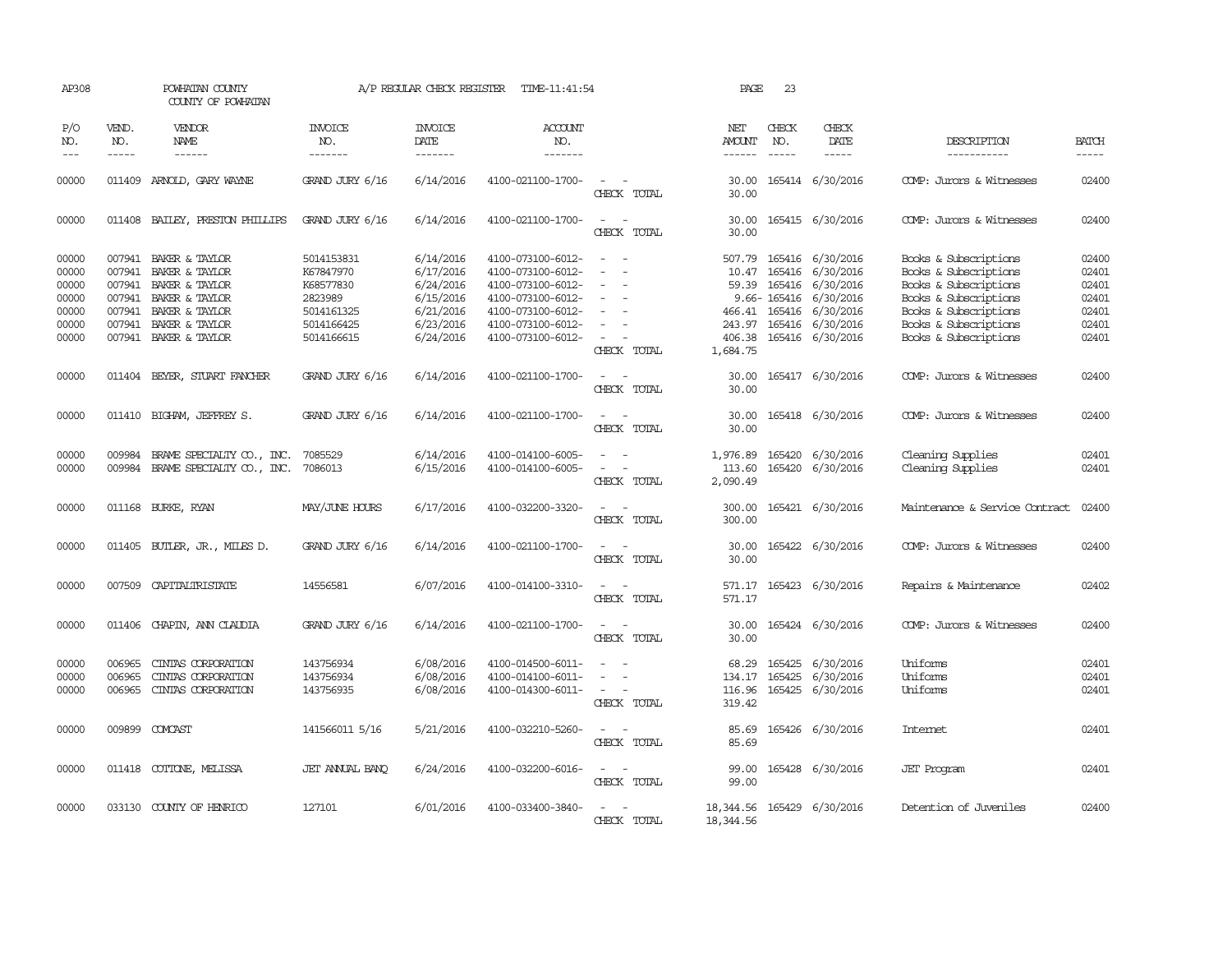| AP308                       |                       | POWHATAN COUNTY<br>COUNTY OF POWHATAN                              |                                           | A/P REGULAR CHECK REGISTER        | TIME-11:41:54                          |                                                                                                                             | PAGE                           | 24           |                                      |                                                                        |                       |
|-----------------------------|-----------------------|--------------------------------------------------------------------|-------------------------------------------|-----------------------------------|----------------------------------------|-----------------------------------------------------------------------------------------------------------------------------|--------------------------------|--------------|--------------------------------------|------------------------------------------------------------------------|-----------------------|
| P/O<br>NO.<br>$\frac{1}{2}$ | VEND.<br>NO.<br>----- | VENDOR<br>NAME<br>$- - - - - -$                                    | INVOICE<br>NO.<br>-------                 | <b>INVOICE</b><br>DATE<br>------- | <b>ACCOUNT</b><br>NO.<br>-------       |                                                                                                                             | NET<br>AMOUNT<br>$- - - - - -$ | CHECK<br>NO. | CHECK<br>DATE<br>$- - - - -$         | DESCRIPTION<br>-----------                                             | <b>BATCH</b><br>----- |
|                             |                       |                                                                    |                                           |                                   |                                        |                                                                                                                             |                                |              |                                      |                                                                        |                       |
| 00000<br>00000              | 000327<br>000327      | COUNTY SEAT RESTAURANT<br>COUNTY SEAT RESTAURANT                   | INVATE MEAL DEC<br><b>INVATE MEAL NOV</b> | 12/31/2015<br>11/30/2015          | 4100-033400-3846-<br>4100-033400-3846- | $\sim$                                                                                                                      | 26.25<br>110.25                | 165430       | 165430 6/30/2016<br>6/30/2016        | Detention of Adults-Other Expe 02402<br>Detention of Adults-Other Expe | 02402                 |
| 00000                       | 000327                | COUNTY SEAT RESTAURANT                                             | <b>INVATE MEAL CCT</b>                    | 10/31/2015                        | 4100-033400-3846-                      | $\equiv$                                                                                                                    | 73.50                          |              | 165430 6/30/2016                     | Detention of Adults-Other Expe                                         | 02402                 |
| 00000                       | 000327                | COUNTY SEAT RESTAURANT                                             | <b>INVATE MEAL2016</b>                    | 6/30/2016                         | 4100-033400-3846-                      | $\overline{\phantom{a}}$                                                                                                    | 366.82                         |              | 165430 6/30/2016                     | Detention of Adults-Other Expe                                         | 02402                 |
|                             |                       |                                                                    |                                           |                                   |                                        | CHECK TOTAL                                                                                                                 | 576.82                         |              |                                      |                                                                        |                       |
| 00000                       |                       | 006879 DEMCO, INC.                                                 | 5899662                                   | 6/20/2016                         | 4100-073100-6001-                      | $\frac{1}{2} \left( \frac{1}{2} \right) \left( \frac{1}{2} \right) = \frac{1}{2} \left( \frac{1}{2} \right)$<br>CHECK TOTAL | 53.92                          |              | 53.92 165431 6/30/2016               | Office Supplies                                                        | 02402                 |
| 00000                       | 006240                | DIAMOND SPRINGS WATER, INC 2822219                                 |                                           | 6/03/2016                         | 4100-014100-5130-                      | $\equiv$                                                                                                                    | 9.95                           |              | 165432 6/30/2016                     | Water                                                                  | 02402                 |
| 00000                       | 006240                | DIAMOND SPRINGS WATER, INC 2822237                                 |                                           | 6/03/2016                         | 4100-014100-5130-                      | $\equiv$<br>CHECK TOTAL                                                                                                     | 8.95<br>18.90                  |              | 165432 6/30/2016                     | Water                                                                  | 02402                 |
|                             |                       |                                                                    |                                           |                                   |                                        |                                                                                                                             |                                |              |                                      |                                                                        |                       |
| 00000<br>00000              | 000860<br>000860      | DOMINION VIRGINIA POWER<br>DOMINION VIRGINIA POWER                 | 4165680929 6/16<br>8009370571 6/16        | 6/03/2016<br>6/03/2016            | 4100-031210-5110-<br>4100-031210-5110- | $\overline{\phantom{a}}$<br>$\overline{\phantom{a}}$                                                                        | 133.07<br>38.46                |              | 165433 6/30/2016<br>165433 6/30/2016 | Electricity - Comunications H<br>Electricity - Comunications H         | 02400<br>02400        |
| 00000                       | 000860                | DOMINION VIRGINIA POWER                                            | 0962041034 6/16                           | 6/02/2016                         | 4100-032210-5110-                      | $\sim$ $-$                                                                                                                  | 635.96                         |              | 165433 6/30/2016                     | Electricity                                                            | 02402                 |
|                             |                       |                                                                    |                                           |                                   |                                        | CHECK TOTAL                                                                                                                 | 807.49                         |              |                                      |                                                                        |                       |
| 00000                       |                       | 008750 DOMINION VIRGINIA POWER                                     | 4052197508 6/16                           | 6/02/2016                         | 4100-053910-5643-                      | $\frac{1}{2} \left( \frac{1}{2} \right) \left( \frac{1}{2} \right) = \frac{1}{2} \left( \frac{1}{2} \right)$<br>CHECK TOTAL | 91.82                          |              | 91.82 165434 6/30/2016               | PCCAA Services - Federal CSBG                                          | 02402                 |
|                             |                       |                                                                    |                                           |                                   |                                        |                                                                                                                             |                                |              |                                      |                                                                        |                       |
| 00000<br>00000              |                       | 009172 DULEY'S ELECTRIC COMUNI-<br>009172 DULEY'S ELECTRIC COMUNI- | 12911<br>12919                            | 6/15/2016<br>6/22/2016            | 4100-031210-3310-<br>4100-031210-3310- |                                                                                                                             | 1,800.00<br>600.00             |              | 165435 6/30/2016<br>165435 6/30/2016 | Repairs and Maintenance<br>Repairs and Maintenance                     | 02400<br>02402        |
|                             |                       |                                                                    |                                           |                                   |                                        | CHECK TOTAL                                                                                                                 | 2,400.00                       |              |                                      |                                                                        |                       |
| 00000                       |                       | 008201 EMERGENCY EQUIPMENT, INC. 16749                             |                                           | 6/14/2016                         | 4100-032200-6009-                      | $\equiv$                                                                                                                    | 502.50                         |              | 165436 6/30/2016                     | Auto Repairs and Parts                                                 | 02402                 |
|                             |                       |                                                                    |                                           |                                   |                                        | CHECK TOTAL                                                                                                                 | 502.50                         |              |                                      |                                                                        |                       |
| 00000                       |                       | 008700 GRADWELL, MELISSA LOWE                                      | MILEAGE 6-15-16                           | 6/15/2016                         | 4100-012200-5510-                      | CHECK TOTAL                                                                                                                 | 32.69<br>32.69                 |              | 165438 6/30/2016                     | Travel/Mileage/Parking/Tolls                                           | 02400                 |
|                             |                       |                                                                    |                                           |                                   |                                        |                                                                                                                             |                                |              |                                      |                                                                        |                       |
| 00000                       | 011149                | HERTLESS BROTHERS                                                  | 8608                                      | 6/27/2016                         | 4100-014100-3310-                      |                                                                                                                             | 150.00                         |              | 165439 6/30/2016                     | Repairs & Maintenance                                                  | 02402                 |
|                             |                       |                                                                    |                                           |                                   |                                        | CHECK TOTAL                                                                                                                 | 150.00                         |              |                                      |                                                                        |                       |
| 00000                       |                       | 010231 J & K HEAVY TRUCKS &                                        | 6724                                      | 6/14/2016                         | 4100-032200-6009-                      |                                                                                                                             | 716.85                         |              | 165442 6/30/2016                     | Auto Repairs and Parts                                                 | 02400                 |
| 00000                       |                       | 010231 J & K HEAVY TRUCKS &                                        | 6774                                      | 6/24/2016                         | 4100-032200-6009-                      |                                                                                                                             | 2,030.49                       |              | 165442 6/30/2016                     | Auto Repairs and Parts                                                 | 02402                 |
| 00000                       |                       | 010231 J & K HEAVY TRUCKS &                                        | 6794                                      | 6/24/2016                         | 4100-032200-6009-                      | $\overline{\phantom{a}}$<br>CHECK TOTAL                                                                                     | 85.61<br>2,832.95              |              | 165442 6/30/2016                     | Auto Repairs and Parts                                                 | 02402                 |
|                             |                       |                                                                    |                                           |                                   |                                        |                                                                                                                             |                                |              |                                      |                                                                        |                       |
| 00000                       | 000120                | <b>JAMES RIVER AIR</b>                                             | S68649                                    | 6/15/2016                         | 4100-014100-3308-                      |                                                                                                                             | 387.00                         |              | 165443 6/30/2016                     | HVAC Service and Repairs                                               | 02402                 |
| 00000                       | 000120                | <b>JAMES RIVER AIR</b>                                             | S68700                                    | 6/15/2016                         | 4100-014100-3308-                      | $\sim$                                                                                                                      | 304.68                         |              | 165443 6/30/2016                     | HVAC Service and Repairs                                               | 02402                 |
| 00000                       | 000120                | <b>JAMES RIVER AIR</b>                                             | S68767                                    | 6/16/2016                         | 4100-014100-3308-                      | $\sim$<br>CHECK TOTAL                                                                                                       | 258.00<br>949.68               |              | 165443 6/30/2016                     | HVAC Service and Repairs                                               | 02402                 |
| 00000                       |                       | 007874 JONES, LINDA HOLLIN                                         | SHRM CONF                                 | 6/28/2016                         | 4100-012220-5540-LJ1-                  | $\sim$                                                                                                                      | 721.63                         |              | 165444 6/30/2016                     | SHRM Conference                                                        | 02402                 |
|                             |                       |                                                                    |                                           |                                   |                                        | CHECK TOTAL                                                                                                                 | 721.63                         |              |                                      |                                                                        |                       |
| 00000                       |                       | 010811 LAND AND COATES, INC                                        | 687530                                    | 6/15/2016                         | 4100-014500-6008-                      | $\overline{\phantom{a}}$                                                                                                    |                                |              | 13.44 165445 6/30/2016               | Gas/Grease/Oil                                                         | 02402                 |
| 00000                       |                       | 010811 LAND AND COATES, INC                                        | 688344                                    | 6/17/2016                         | 4100-014500-3319-                      |                                                                                                                             | 236.64                         |              | 165445 6/30/2016                     | Equipment Repairs and Maintena                                         | 02402                 |
| 00000                       |                       | 010811 LAND AND COATES, INC                                        | 688689                                    | 6/17/2016                         | 4100-014500-3190-                      | CHECK TOTAL                                                                                                                 | 330.94                         |              | 80.86 165445 6/30/2016               | Grounds Maintenance                                                    | 02402                 |
|                             |                       |                                                                    |                                           |                                   |                                        |                                                                                                                             |                                |              |                                      |                                                                        |                       |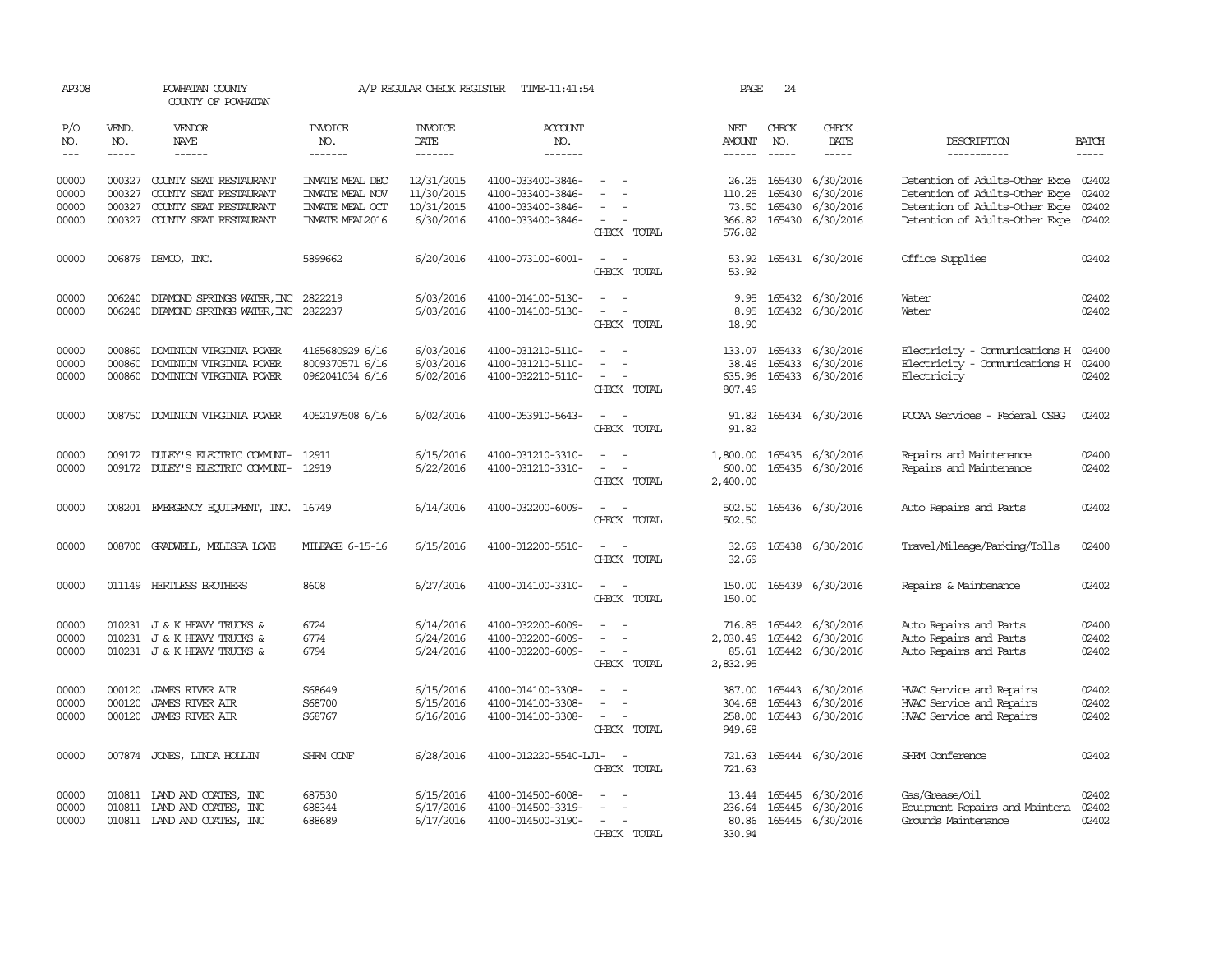| AP308                                                                                  |                                                | POWHATAN COUNTY<br>COUNTY OF POWHATAN                                                                                                                                                                                                                                 |                                                                                        | A/P REGULAR CHECK REGISTER                                                                                                               | TIME-11:41:54                                                                                                                                                                                                  |                                                                                                                             | PAGE                                                                                              | 25                                                                 |                                                                                                                                                     |                                                                                                                                                                                                                          |                                                                                        |
|----------------------------------------------------------------------------------------|------------------------------------------------|-----------------------------------------------------------------------------------------------------------------------------------------------------------------------------------------------------------------------------------------------------------------------|----------------------------------------------------------------------------------------|------------------------------------------------------------------------------------------------------------------------------------------|----------------------------------------------------------------------------------------------------------------------------------------------------------------------------------------------------------------|-----------------------------------------------------------------------------------------------------------------------------|---------------------------------------------------------------------------------------------------|--------------------------------------------------------------------|-----------------------------------------------------------------------------------------------------------------------------------------------------|--------------------------------------------------------------------------------------------------------------------------------------------------------------------------------------------------------------------------|----------------------------------------------------------------------------------------|
| P/O<br>NO.<br>$- - -$                                                                  | VEND.<br>NO.<br>$\frac{1}{2}$                  | VENDOR<br>NAME<br>$- - - - - -$                                                                                                                                                                                                                                       | <b>INVOICE</b><br>NO.<br>-------                                                       | <b>INVOICE</b><br>DATE<br>-------                                                                                                        | <b>ACCOUNT</b><br>NO.<br>-------                                                                                                                                                                               |                                                                                                                             | NET<br>AMOUNT<br>------                                                                           | CHECK<br>NO.<br>$- - - - -$                                        | CHECK<br>DATE<br>$- - - - -$                                                                                                                        | DESCRIPTION<br>-----------                                                                                                                                                                                               | <b>BATCH</b><br>$- - - - -$                                                            |
| 00000                                                                                  | 006629                                         | LANDSCAPE SUPPLY, INC.                                                                                                                                                                                                                                                | 99653-IN                                                                               | 6/09/2016                                                                                                                                | 4100-014600-3310-                                                                                                                                                                                              | $\sim$<br>CHECK TOTAL                                                                                                       | 425.00<br>425.00                                                                                  |                                                                    | 165446 6/30/2016                                                                                                                                    | Repairs and Maintenance                                                                                                                                                                                                  | 02402                                                                                  |
| 00000                                                                                  |                                                | 009691 LAYMAN IRRIGATION &                                                                                                                                                                                                                                            | 18466                                                                                  | 6/22/2016                                                                                                                                | 4100-014600-3310-                                                                                                                                                                                              | CHECK TOTAL                                                                                                                 | 357.98<br>357.98                                                                                  |                                                                    | 165447 6/30/2016                                                                                                                                    | Repairs and Maintenance                                                                                                                                                                                                  | 02402                                                                                  |
| 00000                                                                                  |                                                | 000166 LUCK STONE CORP.                                                                                                                                                                                                                                               | 100565866                                                                              | 6/15/2016                                                                                                                                | 4100-014500-3190-                                                                                                                                                                                              | $\frac{1}{2} \left( \frac{1}{2} \right) \left( \frac{1}{2} \right) = \frac{1}{2} \left( \frac{1}{2} \right)$<br>CHECK TOTAL | 60.17<br>60.17                                                                                    |                                                                    | 165448 6/30/2016                                                                                                                                    | Grounds Maintenance                                                                                                                                                                                                      | 02403                                                                                  |
| 00000                                                                                  |                                                | 008885 MARTIN, PEGGY                                                                                                                                                                                                                                                  | <b>EXPENSES JUNE</b>                                                                   | 6/22/2016                                                                                                                                | 4100-073100-5510-                                                                                                                                                                                              | $\sim$<br>$\overline{\phantom{a}}$<br>CHECK TOTAL                                                                           | 87.22<br>87.22                                                                                    |                                                                    | 165449 6/30/2016                                                                                                                                    | Travel/Mileage/Parking/Tolls                                                                                                                                                                                             | 02402                                                                                  |
| 00000                                                                                  |                                                | 011403 MASON, MICHAEL DALE                                                                                                                                                                                                                                            | GRAND JURY 6/16                                                                        | 6/14/2016                                                                                                                                | 4100-021100-1700-                                                                                                                                                                                              | CHECK TOTAL                                                                                                                 | 30.00<br>30.00                                                                                    |                                                                    | 165450 6/30/2016                                                                                                                                    | COMP: Jurors & Witnesses                                                                                                                                                                                                 | 02400                                                                                  |
| 00000                                                                                  |                                                | 010765 MATTHEW BENDER & CO, INC.                                                                                                                                                                                                                                      | 9780327111757                                                                          | 6/06/2016                                                                                                                                | 4100-011010-3002-                                                                                                                                                                                              | $\equiv$<br>CHECK TOTAL                                                                                                     | 74.96<br>74.96                                                                                    |                                                                    | 165451 6/30/2016                                                                                                                                    | County Code                                                                                                                                                                                                              | 02400                                                                                  |
| 00000<br>00000                                                                         | 009705<br>009705                               | MEYER, ANDREW D.<br>MEYER, ANDREW D.                                                                                                                                                                                                                                  | 6587037<br>7726270                                                                     | 6/07/2016<br>6/07/2016                                                                                                                   | 4100-021200-3150-<br>4100-021200-3150-                                                                                                                                                                         | $\equiv$<br>CHECK TOTAL                                                                                                     | 120.00<br>190.73<br>310.73                                                                        |                                                                    | 165452 6/30/2016<br>165452 6/30/2016                                                                                                                | Outside Counsel<br>Outside Counsel                                                                                                                                                                                       | 02400<br>02400                                                                         |
| 00000                                                                                  |                                                | 010924 MITCHELL PEST                                                                                                                                                                                                                                                  | 95682                                                                                  | 6/16/2016                                                                                                                                | 4100-014100-3320-                                                                                                                                                                                              | $\equiv$<br>CHECK TOTAL                                                                                                     | 150.00<br>150.00                                                                                  |                                                                    | 165453 6/30/2016                                                                                                                                    | Maintenance & Service Contract                                                                                                                                                                                           | 02402                                                                                  |
| 00000<br>00000<br>00000<br>00000<br>00000<br>00000<br>00000<br>00000<br>00000<br>00000 | 006610<br>006610<br>006610<br>006610<br>006610 | 006610 MO-JOHNS SANITATION<br>MO-JOHNS SANITATION<br>006610 MO-JOHNS SANITATION<br>MO-JOHNS SANITATION<br>006610 MO-JOHNS SANITATION<br>MO-JOHNS SANITATION<br>006610 MO-JOHNS SANITATION<br>MO-JOHNS SANITATION<br>MO-JOHNS SANITATION<br>006610 MO-JOHNS SANITATION | 87310<br>87311<br>87312<br>87313<br>87314<br>87315<br>87316<br>87317<br>87318<br>87319 | 11/18/2015<br>11/18/2015<br>11/18/2015<br>11/18/2015<br>11/18/2015<br>11/18/2015<br>11/18/2015<br>11/18/2015<br>11/18/2015<br>11/18/2015 | 4100-014600-3311-<br>4100-014600-3311-<br>4100-014600-3311-<br>4100-014600-3311-<br>4100-014600-3311-<br>4100-014600-3311-<br>4100-014600-3311-<br>4100-014600-3311-<br>4100-014600-3311-<br>4100-014600-3311- | $\equiv$<br>$\overline{\phantom{a}}$<br>$\sim$<br>$\equiv$<br>CHECK TOTAL                                                   | 58.00<br>116.00<br>72.50<br>58.00<br>58.00<br>58.00<br>58.00<br>58.00<br>58.00<br>58.00<br>652.50 | 165454<br>165454<br>165454<br>165454<br>165454<br>165454<br>165454 | 165454 6/30/2016<br>165454 6/30/2016<br>165454 6/30/2016<br>6/30/2016<br>6/30/2016<br>6/30/2016<br>6/30/2016<br>6/30/2016<br>6/30/2016<br>6/30/2016 | Portable Bathrooms<br>Portable Bathrooms<br>Portable Bathrooms<br>Portable Bathrooms<br>Portable Bathrooms<br>Portable Bathrooms<br>Portable Bathrooms<br>Portable Bathrooms<br>Portable Bathrooms<br>Portable Bathrooms | 02401<br>02401<br>02401<br>02401<br>02401<br>02401<br>02401<br>02401<br>02401<br>02401 |
| 00000<br>00000                                                                         | 007297                                         | NAFECO, INC.<br>007297 NAFECO, INC.                                                                                                                                                                                                                                   | 831966<br>832102                                                                       | 6/20/2016<br>6/21/2016                                                                                                                   | 4100-032200-3310-<br>4100-032200-3310-                                                                                                                                                                         | $\overline{\phantom{a}}$<br>CHECK TOTAL                                                                                     | 11.60<br>76.50<br>88.10                                                                           |                                                                    | 165455 6/30/2016<br>165455 6/30/2016                                                                                                                | Equipment Repair<br>Equipment Repair                                                                                                                                                                                     | 02403<br>02403                                                                         |
| 00000                                                                                  | 008187 NFPA                                    |                                                                                                                                                                                                                                                                       | 141868 FY16                                                                            | 5/31/2016                                                                                                                                | 4100-032200-5810-                                                                                                                                                                                              | CHECK TOTAL                                                                                                                 | 175.00<br>175.00                                                                                  |                                                                    | 165456 6/30/2016                                                                                                                                    | Dues/Association Memberships                                                                                                                                                                                             | 02400                                                                                  |
| 00000                                                                                  | 008079                                         | PAETEC/CAVALIER BUSINESS                                                                                                                                                                                                                                              | 3802785 6/16                                                                           | 6/22/2016                                                                                                                                | 4100-012510-5230-                                                                                                                                                                                              | $\overline{\phantom{a}}$<br>CHECK TOTAL                                                                                     | 758.68<br>758.68                                                                                  |                                                                    | 165458 6/30/2016                                                                                                                                    | Telephone Services                                                                                                                                                                                                       | 02403                                                                                  |
| 00000                                                                                  |                                                | 008966 PATRICIA P. MEEK                                                                                                                                                                                                                                               | V16-238                                                                                | 6/06/2016                                                                                                                                | 4100-053910-5643-                                                                                                                                                                                              | CHECK TOTAL                                                                                                                 | 500.00<br>500.00                                                                                  |                                                                    | 165459 6/30/2016                                                                                                                                    | PCCAA Services - Federal CSBG                                                                                                                                                                                            | 02403                                                                                  |
| 00000                                                                                  |                                                | 001250 POWHATAN AUTO & TRACTOR                                                                                                                                                                                                                                        | 399365                                                                                 | 5/16/2016                                                                                                                                | 4100-014100-3310-                                                                                                                                                                                              | TOTAL<br>CHECK                                                                                                              | 10.07                                                                                             |                                                                    | 10.07 165460 6/30/2016                                                                                                                              | Repairs & Maintenance                                                                                                                                                                                                    | 02403                                                                                  |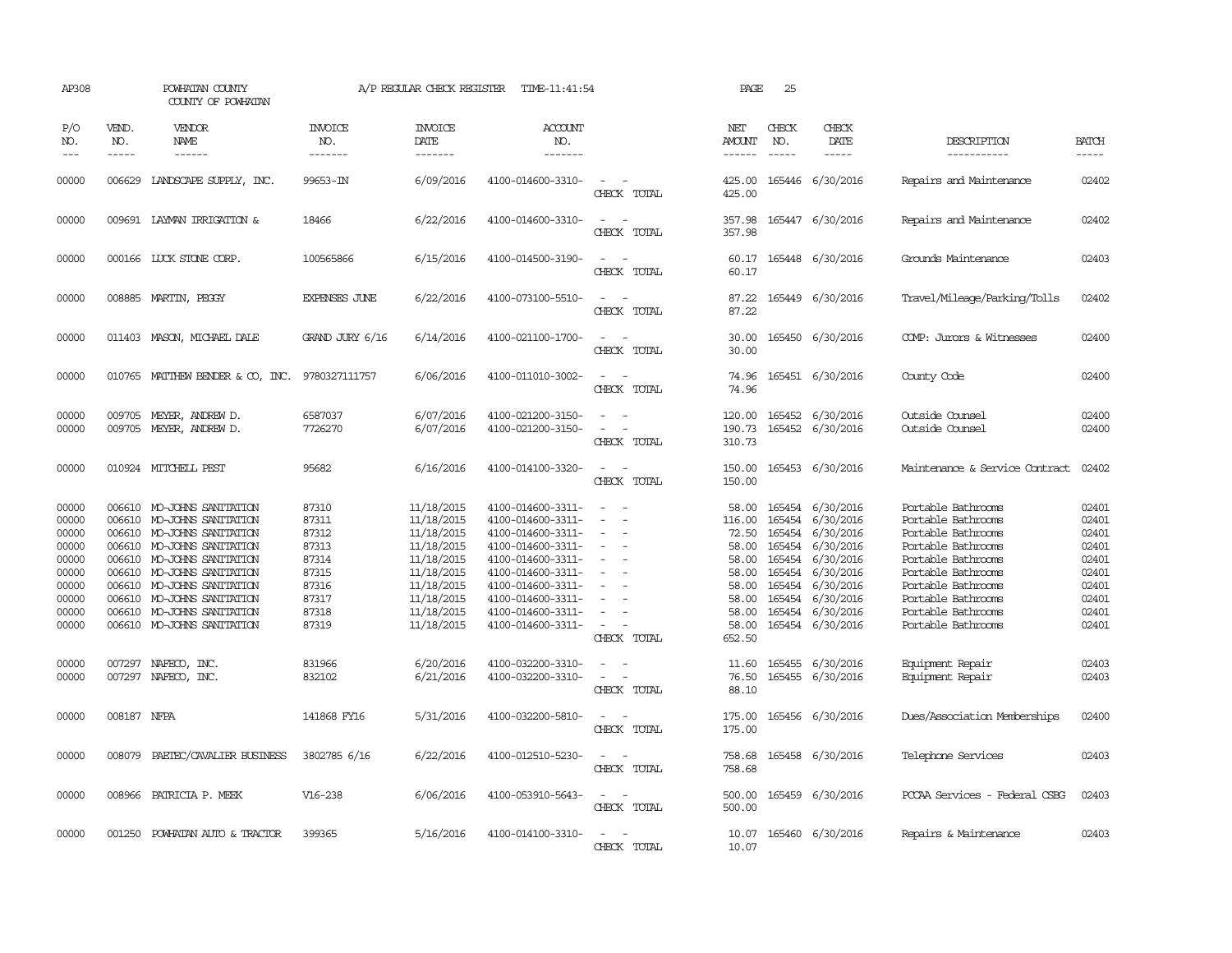| AP308               |                                                                                                                                                                                                                                                                                                                                                                                                                                                                         | POWHATAN COUNTY<br>COUNTY OF POWHATAN                |                                    | A/P REGULAR CHECK REGISTER        | TIME-11:41:54                          |                                                                                                              | PAGE                    | 26                          |                         |                               |                |
|---------------------|-------------------------------------------------------------------------------------------------------------------------------------------------------------------------------------------------------------------------------------------------------------------------------------------------------------------------------------------------------------------------------------------------------------------------------------------------------------------------|------------------------------------------------------|------------------------------------|-----------------------------------|----------------------------------------|--------------------------------------------------------------------------------------------------------------|-------------------------|-----------------------------|-------------------------|-------------------------------|----------------|
| P/O<br>NO.<br>$---$ | VEND.<br>NO.<br>$\begin{tabular}{ccccc} \multicolumn{2}{c }{\multicolumn{2}{c }{\multicolumn{2}{c }{\multicolumn{2}{c}}{\hspace{-2.2cm}}}} \multicolumn{2}{c }{\multicolumn{2}{c }{\hspace{-2.2cm}}\hline} \multicolumn{2}{c }{\hspace{-2.2cm}}\hline \multicolumn{2}{c }{\hspace{-2.2cm}}\hline \multicolumn{2}{c }{\hspace{-2.2cm}}\hline \multicolumn{2}{c }{\hspace{-2.2cm}}\hline \multicolumn{2}{c }{\hspace{-2.2cm}}\hline \multicolumn{2}{c }{\hspace{-2.2cm}}$ | VENDOR<br>NAME<br>------                             | <b>INVOICE</b><br>NO.<br>-------   | <b>INVOICE</b><br>DATE<br>------- | <b>ACCOUNT</b><br>NO.<br>-------       |                                                                                                              | NET<br>AMOUNT<br>------ | CHECK<br>NO.<br>$- - - - -$ | CHECK<br>DATE           | DESCRIPTION<br>-----------    | <b>BATCH</b>   |
| 00000               | 006914                                                                                                                                                                                                                                                                                                                                                                                                                                                                  | POWHATAN AUTO REPAIR                                 | 807                                | 6/26/2016                         | 4100-031200-6009-                      | $\overline{\phantom{a}}$                                                                                     | 434.95                  |                             | 165461 6/30/2016        | Auto Parts/Repairs            | 02403          |
| 00000               | 006914                                                                                                                                                                                                                                                                                                                                                                                                                                                                  | POWHATAN AUTO REPAIR                                 | 808                                | 6/27/2016                         | 4100-031200-6008-                      |                                                                                                              | 47.95                   | 165461                      | 6/30/2016               | Gas/Grease/Oil                | 02403          |
| 00000               |                                                                                                                                                                                                                                                                                                                                                                                                                                                                         | 006914 POWHATAN AUTO REPAIR                          | 809                                | 6/27/2016                         | 4100-035500-6009-                      | $\equiv$                                                                                                     |                         |                             | 506.41 165461 6/30/2016 | Auto Parts/Repairs            | 02403          |
|                     |                                                                                                                                                                                                                                                                                                                                                                                                                                                                         |                                                      |                                    |                                   |                                        | CHECK TOTAL                                                                                                  | 989.31                  |                             |                         |                               |                |
| 00000               | 006928                                                                                                                                                                                                                                                                                                                                                                                                                                                                  | POWHATAN COUNTY DEPT. OF                             | FOOD LION047525                    | 6/23/2016                         | 4100-053910-5643-                      | $\overline{\phantom{a}}$                                                                                     | 24.10                   |                             | 165462 6/30/2016        | PCCAA Services - Federal CSBG | 02403          |
|                     |                                                                                                                                                                                                                                                                                                                                                                                                                                                                         |                                                      |                                    |                                   |                                        | CHECK TOTAL                                                                                                  | 24.10                   |                             |                         |                               |                |
| 00000               | 000780                                                                                                                                                                                                                                                                                                                                                                                                                                                                  | <b>QUILL CORPORATION</b>                             | 5853960/453288                     | 6/08/2016                         | 4100-012410-6001-                      | $\equiv$                                                                                                     |                         |                             | 14.44-165463 6/30/2016  | Office Supplies               | 02400          |
| 00000               | 000780                                                                                                                                                                                                                                                                                                                                                                                                                                                                  | <b>CUILL CORPORATION</b>                             | 6514483                            | 6/09/2016                         | 4100-012310-6001-                      |                                                                                                              | 74.99                   | 165463                      | 6/30/2016               | Office Supplies               | 02400          |
| 00000               | 000780                                                                                                                                                                                                                                                                                                                                                                                                                                                                  | <b>CUILL CORPORATION</b>                             | 6801303                            | 6/21/2016                         | 4100-031710-6001-                      |                                                                                                              | 59.90                   | 165463                      | 6/30/2016               | Office Supplies               | 02403          |
| 00000               | 000780                                                                                                                                                                                                                                                                                                                                                                                                                                                                  | <b>CUILL CORPORATION</b>                             | 6819656                            | 6/21/2016                         | 4100-031710-6001-                      | $\overline{\phantom{a}}$                                                                                     | 474.89                  |                             | 165463 6/30/2016        | Office Supplies               | 02403          |
| 00000               | 000780                                                                                                                                                                                                                                                                                                                                                                                                                                                                  | <b>CUILL CORPORATION</b>                             | 6830158                            | 6/22/2016                         | 4100-031710-6001-                      | $\overline{\phantom{a}}$                                                                                     | 6.79                    | 165463                      | 6/30/2016               | Office Supplies               | 02403          |
|                     |                                                                                                                                                                                                                                                                                                                                                                                                                                                                         |                                                      |                                    |                                   |                                        | CHECK TOTAL                                                                                                  | 602.13                  |                             |                         |                               |                |
| 00000               | 000620                                                                                                                                                                                                                                                                                                                                                                                                                                                                  | R. C. GOODWYN & SONS, INC                            | 0720084                            | 6/01/2016                         | 4100-014100-3310-                      | $\equiv$                                                                                                     | 11.16                   | 165464                      | 6/30/2016               | Repairs & Maintenance         | 02403          |
| 00000               | 000620                                                                                                                                                                                                                                                                                                                                                                                                                                                                  | R. C. GOODWYN & SONS, INC                            | 0720300                            | 6/03/2016                         | 4100-014100-3310-                      |                                                                                                              | 9.18                    | 165464                      | 6/30/2016               | Repairs & Maintenance         | 02403          |
| 00000               | 000620                                                                                                                                                                                                                                                                                                                                                                                                                                                                  | R. C. GOODWYN & SONS, INC                            | 0720301                            | 6/03/2016                         | 4100-014100-3310-                      |                                                                                                              | 24.95                   |                             | 165464 6/30/2016        | Repairs & Maintenance         | 02403          |
| 00000               |                                                                                                                                                                                                                                                                                                                                                                                                                                                                         | 000620 R.C. GOODWYN & SONS, INC                      | 0720459                            | 6/03/2016                         | 4100-014100-3310-                      | $\equiv$                                                                                                     | 35.98                   |                             | 165464 6/30/2016        | Repairs & Maintenance         | 02403          |
| 00000               |                                                                                                                                                                                                                                                                                                                                                                                                                                                                         | 000620 R. C. GOODWYN & SONS, INC 0721163             |                                    | 6/09/2016                         | 4100-014500-3190-                      | $\sim$                                                                                                       | 14.99                   |                             | 165464 6/30/2016        | Grounds Maintenance           | 02403          |
|                     |                                                                                                                                                                                                                                                                                                                                                                                                                                                                         |                                                      |                                    |                                   |                                        | CHECK TOTAL                                                                                                  | 96.26                   |                             |                         |                               |                |
| 00000               |                                                                                                                                                                                                                                                                                                                                                                                                                                                                         | 010446 R. E. MICHEL COMPANY INC                      | 30238400                           | 6/15/2016                         | 4100-014100-3310-                      | $\sim$<br>CHECK TOTAL                                                                                        | 138.92<br>138.92        |                             | 165465 6/30/2016        | Repairs & Maintenance         | 02403          |
|                     |                                                                                                                                                                                                                                                                                                                                                                                                                                                                         |                                                      |                                    |                                   |                                        |                                                                                                              |                         |                             |                         |                               |                |
| 00000               | 006466                                                                                                                                                                                                                                                                                                                                                                                                                                                                  | RADIO COMMUNICATION OF VA 502002703-1                |                                    | 3/31/2016                         | 4100-031210-3310-                      | $\frac{1}{2} \left( \frac{1}{2} \right) \left( \frac{1}{2} \right) = \frac{1}{2} \left( \frac{1}{2} \right)$ | 3,304.00                |                             | 165467 6/30/2016        | Repairs and Maintenance       | 02403          |
| 00000               | 006466                                                                                                                                                                                                                                                                                                                                                                                                                                                                  | RADIO COMMUNICATION OF VA                            | 801000401                          | 6/28/2016                         | 4100-031210-3310-                      | $\overline{\phantom{a}}$                                                                                     | 29.48                   | 165467                      | 6/30/2016               | Repairs and Maintenance       | 02403          |
|                     |                                                                                                                                                                                                                                                                                                                                                                                                                                                                         |                                                      |                                    |                                   |                                        | CHECK TOTAL                                                                                                  | 3,333.48                |                             |                         |                               |                |
| 00000               | 006717                                                                                                                                                                                                                                                                                                                                                                                                                                                                  | REYNOLDS, MATTHEW SHALN                              | <b>REISSUE #163550</b>             | 2/22/2016                         | 4100-081100-5510-                      | $\overline{\phantom{a}}$                                                                                     | 41.98                   | 165468                      | 6/30/2016               | Travel/Mileage/Parking/Tolls  | 02403          |
| 00000               |                                                                                                                                                                                                                                                                                                                                                                                                                                                                         | 006717 REYNOLDS, MATTHEW SHAUN                       | <b>REISSUE #164229</b>             | 3/23/2016                         | 4100-081100-5510-                      | $\equiv$                                                                                                     | 2.90                    |                             | 165468 6/30/2016        | Travel/Mileage/Parking/Tolls  | 02403          |
|                     |                                                                                                                                                                                                                                                                                                                                                                                                                                                                         |                                                      |                                    |                                   |                                        | CHECK TOTAL                                                                                                  | 44.88                   |                             |                         |                               |                |
| 00000               |                                                                                                                                                                                                                                                                                                                                                                                                                                                                         | 007942 RICHMOND SUBURBAN                             | I00002866230323 0                  | 3/23/2016                         | 4100-081100-3600-                      | $\sim$                                                                                                       | 97.50                   | 165469                      | 6/30/2016               | Advertising                   | 02400          |
| 00000               | 007942                                                                                                                                                                                                                                                                                                                                                                                                                                                                  | RICHMOND SUBURBAN                                    | I00002428151125                    | 11/25/2015                        | 4100-011010-3600-                      |                                                                                                              | 292.50                  | 165469                      | 6/30/2016               | Advertising                   | 02403          |
| 00000               | 007942                                                                                                                                                                                                                                                                                                                                                                                                                                                                  | RICHMOND SUBURBAN                                    | I00002428151202                    | 12/02/2015                        | 4100-011010-3600-                      | $\overline{\phantom{a}}$                                                                                     | 292.50                  | 165469                      | 6/30/2016               | Advertising                   | 02403          |
| 00000<br>00000      |                                                                                                                                                                                                                                                                                                                                                                                                                                                                         | 007942 RICHMOND SUBURBAN<br>007942 RICHMOND SUBURBAN | 100002593110113<br>I00002593110120 | 1/13/2016<br>1/20/2016            | 4100-011010-3600-<br>4100-011010-3600- | $\equiv$<br>$\overline{\phantom{a}}$                                                                         | 380.25<br>380.25        | 165469<br>165469            | 6/30/2016<br>6/30/2016  | Advertising<br>Advertising    | 02403<br>02403 |
| 00000               |                                                                                                                                                                                                                                                                                                                                                                                                                                                                         | 007942 RICHMOND SUBURBAN                             | I00002983930420                    | 4/20/2016                         | 4100-011010-3600-                      | $\equiv$                                                                                                     | 146.25                  | 165469                      | 6/30/2016               | Advertising                   | 02403          |
| 00000               |                                                                                                                                                                                                                                                                                                                                                                                                                                                                         | 007942 RICHMOND SUBURBAN                             | I00002983930427                    | 4/27/2016                         | 4100-011010-3600-                      | $\sim$                                                                                                       | 146.25                  | 165469                      | 6/30/2016               | Advertising                   | 02403          |
| 00000               |                                                                                                                                                                                                                                                                                                                                                                                                                                                                         | 007942 RICHMOND SUBURBAN                             | I00002985380427                    | 4/27/2016                         | 4100-011010-3600-                      | $\sim$                                                                                                       | 44.00                   | 165469                      | 6/30/2016               | Advertising                   | 02403          |
| 00000               |                                                                                                                                                                                                                                                                                                                                                                                                                                                                         | 007942 RICHMOND SUBURBAN                             | I00003115790511                    | 5/11/2016                         | 4100-011010-3600-                      | $\equiv$                                                                                                     | 277.88                  | 165469                      | 6/30/2016               | Advertising                   | 02403          |
| 00000               |                                                                                                                                                                                                                                                                                                                                                                                                                                                                         | 007942 RICHMOND SUBURBAN                             | I00003115790518                    | 5/18/2016                         | 4100-011010-3600-                      | $\sim$                                                                                                       | 277.88                  |                             | 165469 6/30/2016        | Advertising                   | 02403          |
|                     |                                                                                                                                                                                                                                                                                                                                                                                                                                                                         |                                                      |                                    |                                   |                                        | CHECK TOTAL                                                                                                  | 2,335.26                |                             |                         |                               |                |
| 00000               |                                                                                                                                                                                                                                                                                                                                                                                                                                                                         | 007942 RICHMOND SUBURBAN                             | I00003115880511                    | 5/11/2016                         | 4100-011010-3600-                      |                                                                                                              | 107.25                  |                             | 165470 6/30/2016        | Advertising                   | 02403          |
| 00000               |                                                                                                                                                                                                                                                                                                                                                                                                                                                                         | 007942 RICHMOND SUBURBAN                             | I00003115880518                    | 5/18/2016                         | 4100-011010-3600-                      | $\overline{\phantom{a}}$                                                                                     | 107.25                  |                             | 165470 6/30/2016        | Advertising                   | 02403          |
|                     |                                                                                                                                                                                                                                                                                                                                                                                                                                                                         |                                                      |                                    |                                   |                                        | CHECK TOTAL                                                                                                  | 214.50                  |                             |                         |                               |                |
| 00000               |                                                                                                                                                                                                                                                                                                                                                                                                                                                                         | 007054 RITT, MICHAEL E.                              | REISSUE #163386                    | 2/05/2016                         | 4100-014300-3310-                      | $\sim$ 100 $\mu$                                                                                             | 25.57                   |                             | 165471 6/30/2016        | Repairs & Maintenance         | 02403          |
|                     |                                                                                                                                                                                                                                                                                                                                                                                                                                                                         |                                                      |                                    |                                   |                                        | CHECK TOTAL                                                                                                  | 25.57                   |                             |                         |                               |                |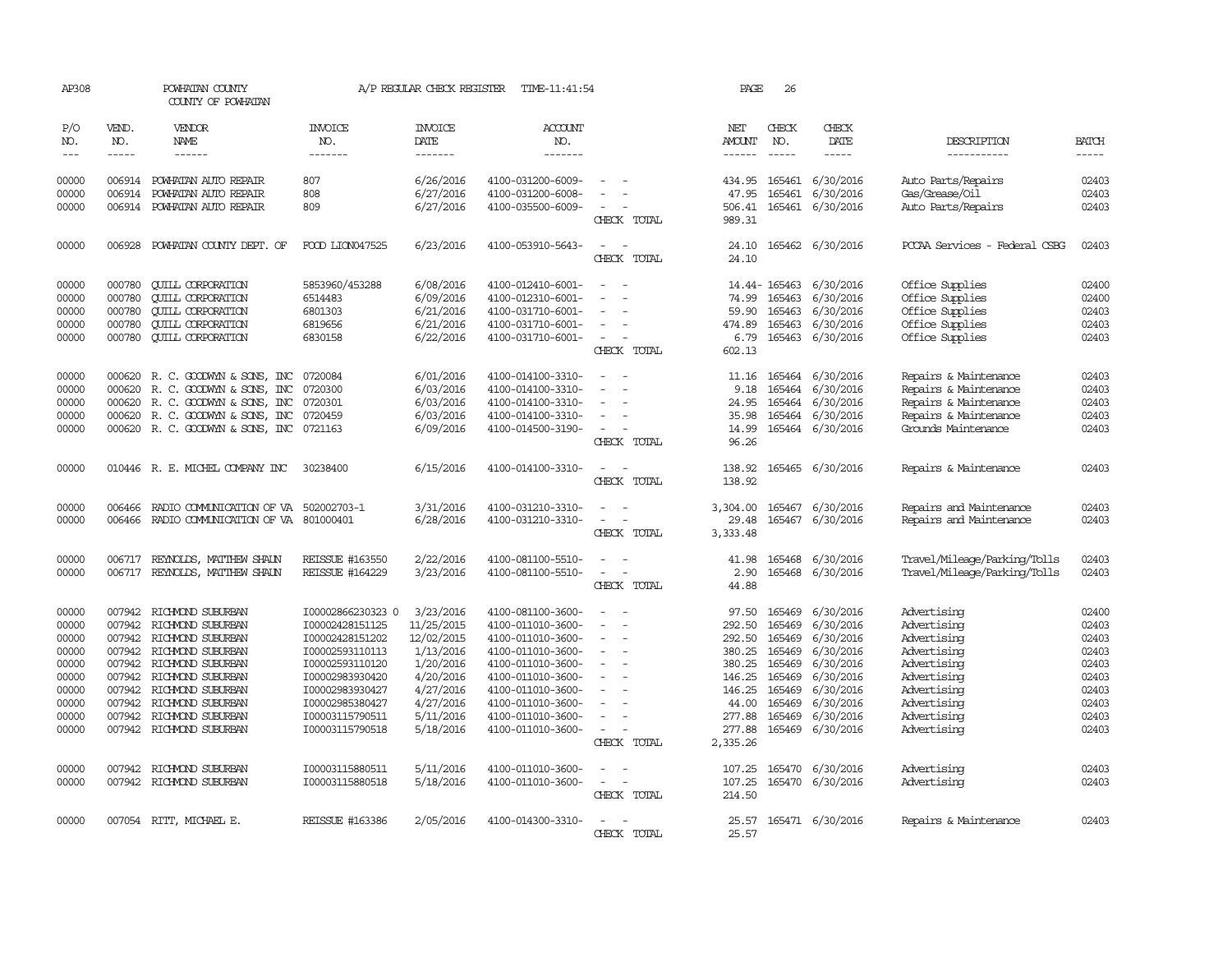| AP308                                                                                           |                                                                                                  | POWHATAN COUNTY<br>COUNTY OF POWHATAN                                                                                                                                                                                                                 |                                                                                                                                                                                         | A/P REGULAR CHECK REGISTER                                                                                                                  | TIME-11:41:54                                                                                                                                                                                                                       |                         | PAGE                                                                                                                 | 27                                                                                               |                                                                                                                                                    |                                                                                                                                                                                       |                                                                                                 |
|-------------------------------------------------------------------------------------------------|--------------------------------------------------------------------------------------------------|-------------------------------------------------------------------------------------------------------------------------------------------------------------------------------------------------------------------------------------------------------|-----------------------------------------------------------------------------------------------------------------------------------------------------------------------------------------|---------------------------------------------------------------------------------------------------------------------------------------------|-------------------------------------------------------------------------------------------------------------------------------------------------------------------------------------------------------------------------------------|-------------------------|----------------------------------------------------------------------------------------------------------------------|--------------------------------------------------------------------------------------------------|----------------------------------------------------------------------------------------------------------------------------------------------------|---------------------------------------------------------------------------------------------------------------------------------------------------------------------------------------|-------------------------------------------------------------------------------------------------|
| P/O<br>NO.<br>$---$                                                                             | VEND.<br>NO.<br>$- - - - -$                                                                      | <b>VENDOR</b><br><b>NAME</b><br>------                                                                                                                                                                                                                | <b>INVOICE</b><br>NO.<br>-------                                                                                                                                                        | <b>INVOICE</b><br>DATE<br>-------                                                                                                           | <b>ACCOUNT</b><br>NO.<br>-------                                                                                                                                                                                                    |                         | NET<br>AMOUNT                                                                                                        | CHECK<br>NO.<br>$\frac{1}{2}$                                                                    | CHECK<br><b>DATE</b><br>-----                                                                                                                      | DESCRIPTION<br>-----------                                                                                                                                                            | <b>BATCH</b><br>$- - - - -$                                                                     |
| 00000<br>00000                                                                                  |                                                                                                  | 007062 RUTHERFORD JANITOR SUPPLY<br>007062 RUIHERFORD JANITOR SUPPLY 935361                                                                                                                                                                           | 935361                                                                                                                                                                                  | 6/10/2016<br>6/10/2016                                                                                                                      | 4100-032210-6005-<br>4100-032220-6005-                                                                                                                                                                                              | $\sim$<br>CHECK TOTAL   | 111.53<br>232.77                                                                                                     |                                                                                                  | 121.24 165472 6/30/2016<br>165472 6/30/2016                                                                                                        | Cleaning Supplies<br>Cleaning Supplies                                                                                                                                                | 02403<br>02403                                                                                  |
| 00000                                                                                           |                                                                                                  | 008641 SCHOLASTIC SPORTS, INC.                                                                                                                                                                                                                        | R622741557                                                                                                                                                                              | 6/10/2016                                                                                                                                   | 4100-032200-3600-                                                                                                                                                                                                                   | CHECK TOTAL             | 175.00<br>175.00                                                                                                     |                                                                                                  | 165473 6/30/2016                                                                                                                                   | Advertising                                                                                                                                                                           | 02400                                                                                           |
| 00000                                                                                           |                                                                                                  | 006921 SEA-CLEAR AQUARIUM                                                                                                                                                                                                                             | 4352                                                                                                                                                                                    | 6/15/2016                                                                                                                                   | 4100-073100-3320-                                                                                                                                                                                                                   | CHECK TOTAL             | 80.00<br>80.00                                                                                                       |                                                                                                  | 165474 6/30/2016                                                                                                                                   | Maintenance & Service Contract                                                                                                                                                        | 02403                                                                                           |
| 00000                                                                                           | 008097                                                                                           | SIGNS@WORK, INC.                                                                                                                                                                                                                                      | 3283                                                                                                                                                                                    | 6/14/2016                                                                                                                                   | 4100-032200-6009-                                                                                                                                                                                                                   | CHECK TOTAL             | 250.00<br>250.00                                                                                                     |                                                                                                  | 165475 6/30/2016                                                                                                                                   | Auto Repairs and Parts                                                                                                                                                                | 02400                                                                                           |
| 00000<br>00000<br>00000<br>00000<br>00000<br>00000                                              | 006594<br>006594<br>006594<br>006594<br>006594                                                   | SOUTHSIDE ELECTRIC COOP<br>SOUTHSIDE ELECTRIC COOP<br>SOUTHSIDE ELECTRIC COOP<br>SOUTHSIDE ELECTRIC COOP<br>SOUTHSIDE ELECTRIC COOP<br>006594 SOUTHSIDE ELECTRIC COOP                                                                                 | 63504006 6/16<br>63504008 6/16<br>63504009 6/16<br>63504010 6/16<br>63504011 6/16<br>63504001 6/16                                                                                      | 6/16/2016<br>6/16/2016<br>6/16/2016<br>6/16/2016<br>6/16/2016<br>6/16/2016                                                                  | 4100-014600-5110-<br>4100-014600-5110-<br>4100-014600-5110-<br>4100-014600-5110-<br>4100-014100-5110-<br>4100-073100-5110-                                                                                                          | CHECK TOTAL             | 184.64<br>158.10<br>2,738.60<br>20.91<br>116.69<br>2,555.27<br>5,774.21                                              | 165477<br>165477<br>165477<br>165477                                                             | 6/30/2016<br>165477 6/30/2016<br>6/30/2016<br>6/30/2016<br>6/30/2016<br>165477 6/30/2016                                                           | Electricity<br>Electricity<br>Electricity<br>Electricity<br>Electricity<br>Electricity                                                                                                | 02403<br>02403<br>02403<br>02403<br>02403<br>02404                                              |
| 00000<br>00000<br>00000<br>00000<br>00000<br>00000<br>00000<br>00000                            | 008578<br>008578<br>008578<br>008578<br>008578<br>008578<br>008578<br>008578                     | STAPLES BUSINESS AD-<br>STAPLES BUSINESS AD-<br>STAPLES BUSINESS AD-<br>STAPLES BUSINESS AD-<br>STAPLES BUSINESS AD-<br>STAPLES BUSINESS AD-<br>STAPLES BUSINESS AD-<br>STAPLES BUSINESS AD-                                                          | 3304658103<br>3304860274<br>3305033913<br>3305033915<br>3304658119<br>3305378813<br>3305547488<br>3305733647                                                                            | 6/04/2016<br>6/07/2016<br>6/10/2016<br>6/10/2016<br>6/04/2016<br>6/14/2016<br>6/16/2016<br>6/18/2016                                        | 4100-012210-6001-<br>4100-032200-6001-<br>4100-032200-6001-<br>4100-032200-6001-<br>4100-083500-6001-<br>4100-012100-6001-<br>4100-073100-6001-<br>4100-031200-6001-                                                                | $\equiv$<br>CHECK TOTAL | 196.75<br>37.96<br>695.88<br>126.10<br>15.49<br>13.58<br>40.52<br>100.13<br>1,226.41                                 | 165479<br>165479<br>165479<br>165479<br>165479<br>165479<br>165479                               | 6/30/2016<br>6/30/2016<br>6/30/2016<br>6/30/2016<br>6/30/2016<br>6/30/2016<br>6/30/2016<br>165479 6/30/2016                                        | Office Supplies<br>Stationery/Office Supplies<br>Stationery/Office Supplies<br>Stationery/Office Supplies<br>Office Supplies<br>Office Supplies<br>Office Supplies<br>Office Supplies | 02400<br>02400<br>02400<br>02400<br>02404<br>02404<br>02404<br>02404                            |
| 00000                                                                                           | 007295                                                                                           | STERICYLE, INC.                                                                                                                                                                                                                                       | 1006736724                                                                                                                                                                              | 6/20/2016                                                                                                                                   | 4100-032200-3175-                                                                                                                                                                                                                   | CHECK TOTAL             | 256.64<br>256.64                                                                                                     |                                                                                                  | 165480 6/30/2016                                                                                                                                   | Waste Disposal                                                                                                                                                                        | 02404                                                                                           |
| 00000<br>00000                                                                                  | 009520<br>009520                                                                                 | STONE'S OFFICE EQUIPMENT<br>STONE'S OFFICE EQUIPMENT                                                                                                                                                                                                  | 69230<br>69231                                                                                                                                                                          | 6/16/2016<br>6/16/2016                                                                                                                      | 4100-073100-3320-<br>4100-073100-3320-                                                                                                                                                                                              | $\equiv$<br>CHECK TOTAL | 475.45<br>146.63<br>622.08                                                                                           | 165481                                                                                           | 6/30/2016<br>165481 6/30/2016                                                                                                                      | Maintenance & Service Contract<br>Maintenance & Service Contract                                                                                                                      | 02404<br>02404                                                                                  |
| 00000<br>00000<br>00000<br>00000<br>00000<br>00000<br>00000<br>00000<br>00000<br>00000<br>00000 | 000280<br>000280<br>000280<br>000280<br>000280<br>000280<br>000280<br>000280<br>000280<br>000280 | SYDNOR HYDRO, INC.<br>SYDNOR HYDRO, INC.<br>SYDNOR HYDRO, INC.<br>SYDNOR HYDRO, INC.<br>SYDNOR HYDRO, INC.<br>SYDNOR HYDRO, INC.<br>SYDNOR HYDRO, INC.<br>SYDNOR HYDRO, INC.<br>SYDNOR HYDRO, INC.<br>SYDNOR HYDRO, INC.<br>000280 SYDNOR HYDRO, INC. | 71173095 6/16<br>71173114 6/16<br>71173114 6/16<br>71173166 6/16<br>71173168 6/16<br>71173177 6/16<br>71173177 6/16<br>71173178 6/16<br>71173178 6/16<br>71173208 6/16<br>71173210 6/16 | 6/09/2016<br>6/09/2016<br>6/09/2016<br>6/09/2016<br>6/09/2016<br>6/09/2016<br>6/09/2016<br>6/09/2016<br>6/09/2016<br>6/09/2016<br>6/09/2016 | 4100-014100-5140-<br>4100-032220-5130-<br>4100-032220-5140-<br>4100-014100-5140-<br>4100-032210-5140-<br>4100-014100-5140-<br>4100-031200-5140-<br>4100-014100-5140-<br>4100-031200-5140-<br>4100-073100-5140-<br>4100-014100-5140- | CHECK TOTAL             | 332.49<br>239.59<br>288.33<br>209.89<br>134.95<br>211.27<br>211.27<br>18.86<br>18.86<br>142.50<br>187.80<br>1,995.81 | 165482<br>165482<br>165482<br>165482<br>165482<br>165482<br>165482<br>165482<br>165482<br>165482 | 6/30/2016<br>6/30/2016<br>6/30/2016<br>6/30/2016<br>6/30/2016<br>6/30/2016<br>6/30/2016<br>6/30/2016<br>6/30/2016<br>6/30/2016<br>165482 6/30/2016 | Sewer<br>Water<br>Sewer<br>Sewer<br>Sewer<br>Sewer<br>Sewer<br>Sewer<br>Sewer<br>Sewer<br>Sewer                                                                                       | 02404<br>02404<br>02404<br>02404<br>02404<br>02404<br>02404<br>02404<br>02404<br>02404<br>02404 |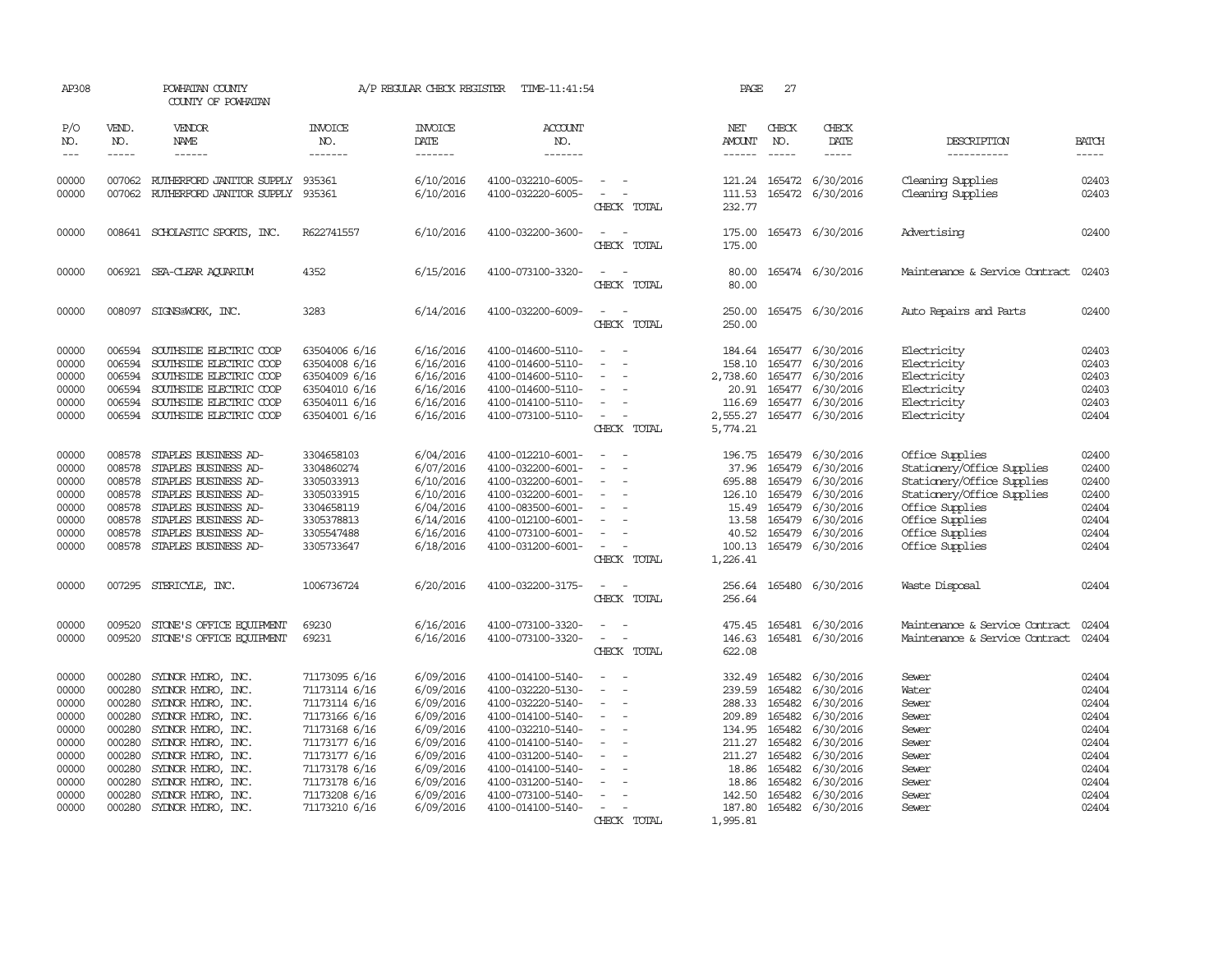| AP308                                     |                                                | POWHATAN COUNTY<br>COUNTY OF POWHATAN               |                                                                               | A/P REGULAR CHECK REGISTER                                    | TIME-11:41:54                                                                                        |                                                                                                                                                                                                                                                                                                                                                                                                                                                                                                                                         | PAGE                                                      | 28               |                                                                                                  |                                                                                            |                                           |
|-------------------------------------------|------------------------------------------------|-----------------------------------------------------|-------------------------------------------------------------------------------|---------------------------------------------------------------|------------------------------------------------------------------------------------------------------|-----------------------------------------------------------------------------------------------------------------------------------------------------------------------------------------------------------------------------------------------------------------------------------------------------------------------------------------------------------------------------------------------------------------------------------------------------------------------------------------------------------------------------------------|-----------------------------------------------------------|------------------|--------------------------------------------------------------------------------------------------|--------------------------------------------------------------------------------------------|-------------------------------------------|
| P/O<br>NO.                                | VEND.<br>NO.                                   | VENDOR<br>NAME                                      | INVOICE<br>NO.                                                                | <b>INVOICE</b><br>DATE<br>-------                             | ACCOUNT<br>NO.                                                                                       |                                                                                                                                                                                                                                                                                                                                                                                                                                                                                                                                         | NET<br>AMOUNT                                             | CHECK<br>NO.     | CHECK<br>DATE                                                                                    | DESCRIPTION                                                                                | <b>BATCH</b><br>-----                     |
| 00000                                     | 011407                                         | TURNER, CHARLOTTE RENE                              | GRAND JURY 6/16                                                               | 6/14/2016                                                     | 4100-021100-1700-                                                                                    | CHECK TOTAL                                                                                                                                                                                                                                                                                                                                                                                                                                                                                                                             | 30.00<br>30.00                                            |                  | 165484 6/30/2016                                                                                 | COMP: Jurors & Witnesses                                                                   | 02400                                     |
| 00000                                     | 006721                                         | UNIVERSITY OF VIRGINIA                              | 28312 RLD19956                                                                | 6/20/2016                                                     | 4100-014400-5540-                                                                                    | $\frac{1}{2} \left( \frac{1}{2} \right) \left( \frac{1}{2} \right) \left( \frac{1}{2} \right) \left( \frac{1}{2} \right)$<br>CHECK TOTAL                                                                                                                                                                                                                                                                                                                                                                                                | 6,750.00<br>6,750.00                                      |                  | 165485 6/30/2016                                                                                 | Travel - Convention & Educatio                                                             | 02404                                     |
| 00000<br>00000<br>00000<br>00000<br>00000 | 008126<br>008126<br>008126<br>008126<br>008126 | VERIZON<br>VERIZON<br>VERIZON<br>VERIZON<br>VERIZON | 9763289199ADJ<br>9762956514A<br>9763043333A<br>9763289199ADJ<br>9763289199ADJ | 4/06/2016<br>4/01/2016<br>4/01/2016<br>4/06/2016<br>4/06/2016 | 100-000100-0005-<br>4100-032200-5250-<br>4100-031200-5250-<br>4100-012510-5260-<br>4100-035500-5260- | $\frac{1}{2} \left( \frac{1}{2} \right) \left( \frac{1}{2} \right) \left( \frac{1}{2} \right) \left( \frac{1}{2} \right)$<br>$\frac{1}{2} \left( \frac{1}{2} \right) \left( \frac{1}{2} \right) \left( \frac{1}{2} \right) \left( \frac{1}{2} \right)$<br>$\frac{1}{2} \left( \frac{1}{2} \right) \left( \frac{1}{2} \right) \left( \frac{1}{2} \right) \left( \frac{1}{2} \right)$<br>$\frac{1}{2} \left( \frac{1}{2} \right) \left( \frac{1}{2} \right) \left( \frac{1}{2} \right) \left( \frac{1}{2} \right)$<br>$ -$<br>CHECK TOTAL | 40.03<br>240.37<br>3,568.89<br>40.01<br>40.01<br>3,929.31 |                  | 165486 6/30/2016<br>165486 6/30/2016<br>165486 6/30/2016<br>165486 6/30/2016<br>165486 6/30/2016 | Due from other governmental un<br>Cell Phones<br>Cell Phones<br>Internet Usage<br>Internet | 02406<br>02406<br>02406<br>02406<br>02406 |
| 00000<br>00000                            | 011169<br>011169                               | <b>VERTZON</b><br>VERIZON                           | 8045985532 6/16<br>8045985671 6/16                                            | 6/22/2016<br>6/11/2016                                        | 4100-073100-5260-<br>4100-073100-5230-                                                               | $\frac{1}{2} \left( \frac{1}{2} \right) \left( \frac{1}{2} \right) \left( \frac{1}{2} \right) \left( \frac{1}{2} \right)$<br>$ -$<br>CHECK TOTAL                                                                                                                                                                                                                                                                                                                                                                                        | 192.41<br>47.01<br>239.42                                 | 165487<br>165487 | 6/30/2016<br>6/30/2016                                                                           | Internet<br>Telephone Services                                                             | 02404<br>02404                            |
| 00000                                     | 010158                                         | <b>VIRGINIA LIBRARY</b>                             | 1128                                                                          | 6/16/2016                                                     | 4100-073100-5540-                                                                                    | CHECK TOTAL                                                                                                                                                                                                                                                                                                                                                                                                                                                                                                                             | 195.00<br>195.00                                          |                  | 165488 6/30/2016                                                                                 | Conferences & Training                                                                     | 02400                                     |
|                                           |                                                |                                                     |                                                                               |                                                               |                                                                                                      | CHECK TYPE TOTAL                                                                                                                                                                                                                                                                                                                                                                                                                                                                                                                        | 361,827.05                                                |                  |                                                                                                  |                                                                                            |                                           |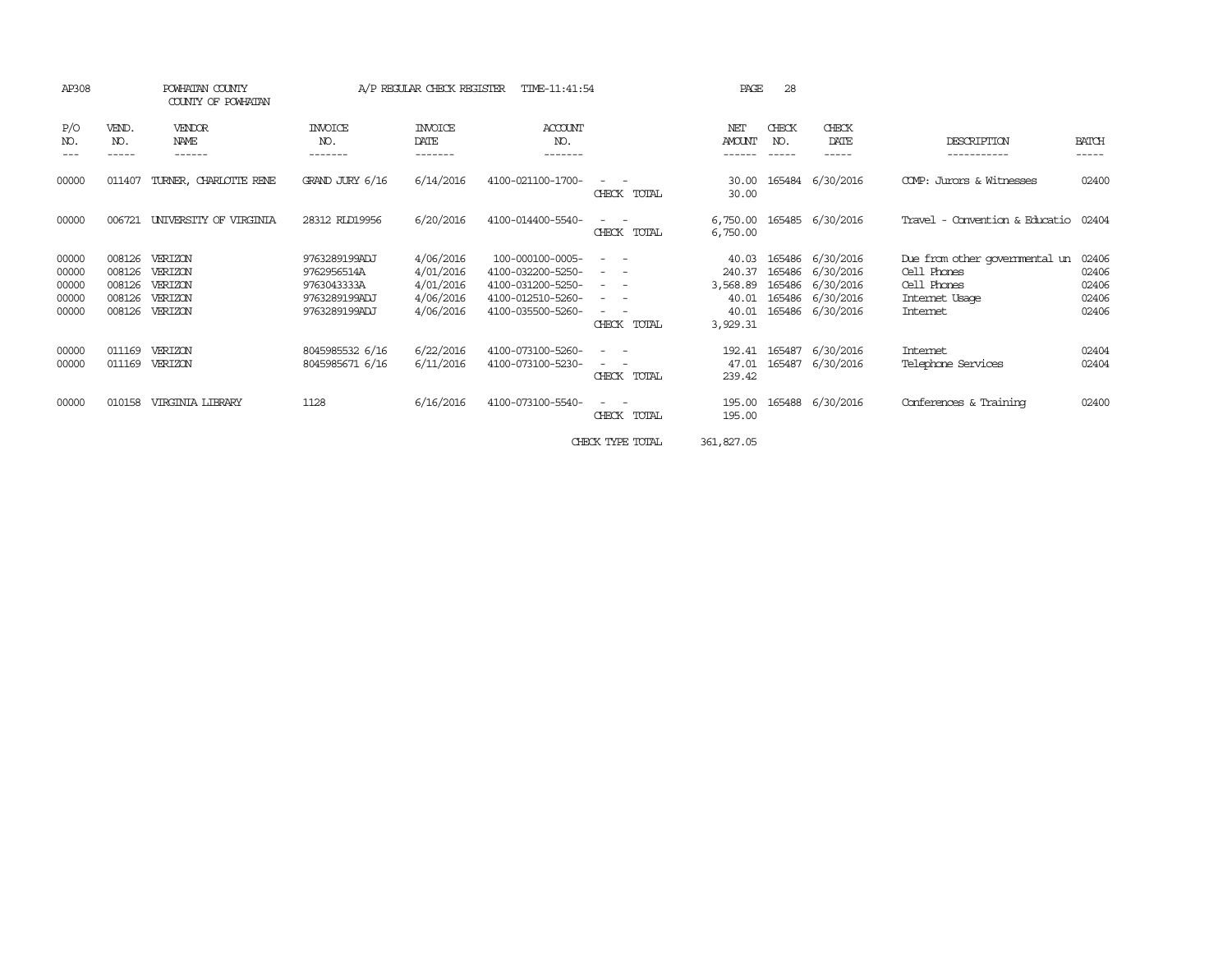| AP308                 |                       | POWHATAN COUNTY<br>COUNTY OF POWHATAN       |                           | A/P VOID CHECK REGISTER TIME-11:41:54 |                                                                                   | PAGE<br>29                                                                    |                                    |                |
|-----------------------|-----------------------|---------------------------------------------|---------------------------|---------------------------------------|-----------------------------------------------------------------------------------|-------------------------------------------------------------------------------|------------------------------------|----------------|
| P/O<br>NO.<br>$- - -$ | VEND.<br>NO.<br>----- | VENDOR<br>NAME<br>------                    | INVOICE<br>NO.<br>------- | INVOICE<br>DATE<br>-------            | <b>ACCOUNT</b><br>NO.<br>-------                                                  | CHECK<br>CHECK<br>NET<br>AMOUNT<br>DATE<br>NO.<br>$- - - - -$<br>------       | DESCRIPTION<br>-----------         | BATCH<br>----- |
| 00000<br>00000        | 009705                | MEYER, ANDREW D.<br>009705 MEYER, ANDREW D. | 6587037<br>7726270        | 6/07/2016<br>6/07/2016                | 4100-021200-3150- - -<br>4100-021200-3150- - -<br>CHECK TOTAL<br>CHECK TYPE TOTAL | 120.00-165452 6/30/2016<br>190.73-165452 6/30/2016<br>$310.73 -$<br>$310.73-$ | Outside Counsel<br>Outside Counsel | 00361<br>00361 |

FINAL TOTAL 361,516.32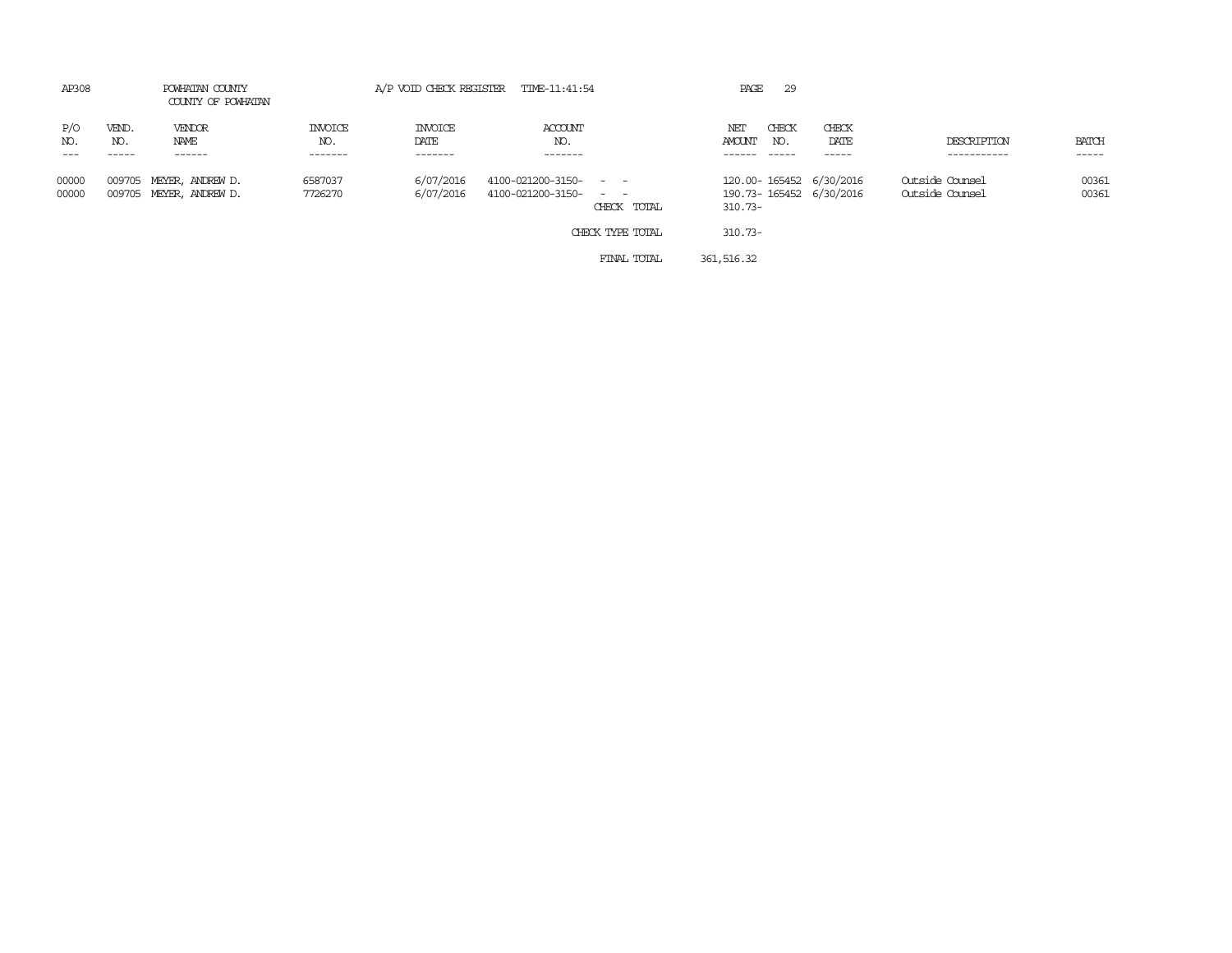| AP308                             |                          | POWHATAN COUNTY<br>COUNTY OF POWHATAN                  |                           |                                   | A/P REGULAR CHECK REGISTER TIME-11:43:15 |                                            | PAGE             | 1                           |                               |                                                |                       |
|-----------------------------------|--------------------------|--------------------------------------------------------|---------------------------|-----------------------------------|------------------------------------------|--------------------------------------------|------------------|-----------------------------|-------------------------------|------------------------------------------------|-----------------------|
| P/O<br>NO.<br>$\qquad \qquad - -$ | VEND.<br>NO.<br>$\cdots$ | VENDOR<br>NAME<br>------                               | INVOICE<br>NO.<br>------- | <b>INVOICE</b><br>DATE<br>------- | ACCOUNT<br>NO.<br>-------                |                                            | NET<br>AMOUNT    | CHECK<br>NO.<br>$- - - - -$ | CHECK<br>DATE<br>-----        | DESCRIPTION<br>-----------                     | <b>BATCH</b><br>----- |
|                                   |                          |                                                        |                           |                                   |                                          |                                            |                  |                             |                               |                                                |                       |
| 00000                             | 009183                   | AIR, WATER & SOIL LABORA-                              | V16003391                 | 5/23/2016                         | 4501-043400-3140-                        |                                            | 102.26           | 165017                      | 6/09/2016                     | Professional Services                          | 02377                 |
| 00000                             | 009183                   | AIR, WATER & SOIL LABORA-                              | V16003443                 | 5/24/2016                         | 4501-043400-3140-                        | $\sim$                                     | 119.08           | 165017                      | 6/09/2016                     | Professional Services                          | 02377                 |
| 00000                             | 009183                   | AIR, WATER & SOIL LABORA-                              | V16003500                 | 5/25/2016                         | 4501-043400-3140-                        |                                            | 40.00            | 165017                      | 6/09/2016                     | Professional Services                          | 02377                 |
| 00000                             | 009183                   | AIR, WATER & SOIL LABORA- V16003501                    |                           | 5/25/2016                         | 4501-043400-3140-                        | $\sim$                                     | 40.00            | 165017                      | 6/09/2016                     | Professional Services                          | 02377                 |
| 00000                             | 009183<br>009183         | AIR, WATER & SOIL LABORA- V16003534                    |                           | 5/26/2016<br>6/01/2016            | 4501-043400-3140-                        |                                            | 40.00            | 165017                      | 165017 6/09/2016<br>6/09/2016 | Professional Services                          | 02377<br>02377        |
| 00000<br>00000                    | 009183                   | AIR, WATER & SOIL LABORA-<br>AIR, WATER & SOIL LABORA- | V16003655<br>V16003656    | 6/01/2016                         | 4501-043400-3140-<br>4501-043400-3140-   |                                            | 102.26<br>119.08 | 165017                      | 6/09/2016                     | Professional Services<br>Professional Services | 02377                 |
| 00000                             | 009183                   | AIR, WATER & SOIL LABORA-                              | V16003757                 | 6/03/2016                         | 4501-043400-3140-                        | $\equiv$                                   | 40.00            | 165017                      | 6/09/2016                     | Professional Services                          | 02377                 |
| 00000                             | 009183                   | AIR, WATER & SOIL LABORA- V16003784                    |                           | 6/03/2016                         | 4501-043400-3140-                        | $\sim$                                     | 40.00            |                             | 165017 6/09/2016              | Professional Services                          | 02377                 |
| 00000                             | 009183                   | AIR, WATER & SOIL LABORA-                              | V16003785                 | 6/03/2016                         | 4501-043400-3140-                        | $\overline{\phantom{a}}$                   | 40.00            |                             | 165017 6/09/2016              | Professional Services                          | 02377                 |
|                                   |                          |                                                        |                           |                                   |                                          | CHECK TOTAL                                | 682.68           |                             |                               |                                                |                       |
| 00000                             |                          | 010094 ANTHEM BCBS                                     | 2015-016898-002           | 5/24/2016                         | 3120-016050-0001-                        | $\sim$                                     | 277.67           |                             | 165022 6/09/2016              | Fees for Rescue Transport Serv                 | 02372                 |
|                                   |                          |                                                        |                           |                                   |                                          | CHECK TOTAL                                | 277.67           |                             |                               |                                                |                       |
| 00000                             | 008668                   | BANK OF AMERICA                                        | 06/01/2016                | 6/01/2016                         | 4116-083500-8215-                        | $\sim$<br>$\sim$                           |                  | 749.40 165025               | 6/09/2016                     | DEQ - Grant for Litter Control                 | 02384                 |
| 00000                             | 008668                   | BANK OF AMERICA                                        | 06/01/2016                | 6/01/2016                         | 4120-032200-8215-                        |                                            | 795.00           | 165025                      | 6/09/2016                     | State Dept of Fire Programs Fu                 | 02384                 |
| 00000                             | 008668                   | BANK OF AMERICA                                        | 06/01/2016                | 6/01/2016                         | 4301-071120-0006-                        |                                            | .00.             | 165025                      | 6/09/2016                     | Scoreboards                                    | 02384                 |
| 00000                             | 008668                   | BANK OF AMERICA                                        | 06/01/2016                | 6/01/2016                         | 4301-071120-0006-                        | $\overline{\phantom{a}}$                   | 15.81            | 165025                      | 6/09/2016                     | Scoreboards                                    | 02384                 |
| 00000                             | 008668                   | BANK OF AMERICA                                        | 06/01/2016                | 6/01/2016                         | 4301-014200-6003-                        | $\overline{\phantom{a}}$                   | 2,264.78         | 165025                      | 6/09/2016                     | Village Building Renovations                   | 02384                 |
| 00000                             | 008668                   | BANK OF AMERICA                                        | 06/01/2016                | 6/01/2016                         | 4301-014200-6003-                        |                                            | 612.58           | 165025                      | 6/09/2016                     | Village Building Renovations                   | 02384                 |
| 00000                             | 008668                   | BANK OF AMERICA                                        | 06/01/2016                | 6/01/2016                         | 4501-043400-5130-                        |                                            | 17.50            | 165025                      | 6/09/2016                     | Water                                          | 02384                 |
| 00000                             | 008668                   | BANK OF AMERICA                                        | 06/01/2016                | 6/01/2016                         | 4501-043400-3310-                        | $\overline{\phantom{a}}$<br>$\overline{a}$ | 64.99            | 165025                      | 6/09/2016                     | Repairs and Maintenance                        | 02384                 |
| 00000                             | 008668                   | BANK OF AMERICA                                        | 06/01/2016                | 6/01/2016                         | 4501-043400-6014-                        |                                            | 192.93           | 165025                      | 6/09/2016                     | Other Operating Supplies                       | 02384                 |
| 00000                             | 008668                   | BANK OF AMERICA                                        | 06/01/2016                | 6/01/2016                         | 4501-043400-6015-                        |                                            | 33.60            | 165025                      | 6/09/2016                     | Lab Supplies                                   | 02384                 |
| 00000                             | 008668                   | BANK OF AMERICA                                        | 06/01/2016                | 6/01/2016                         | 4501-043400-6015-                        |                                            | 152.99           | 165025                      | 6/09/2016                     | Lab Supplies                                   | 02384                 |
| 00000                             | 008668                   | BANK OF AMERICA                                        | 06/01/2016                | 6/01/2016                         | 4501-043400-3310-                        | $\overline{\phantom{a}}$                   | 53.63            | 165025                      | 6/09/2016                     | Repairs and Maintenance                        | 02384                 |
| 00000                             | 008668                   | BANK OF AMERICA                                        | 06/01/2016                | 6/01/2016                         | 4501-043400-6100-                        | $\overline{\phantom{a}}$                   | 60.98            | 165025                      | 6/09/2016                     | Personal Protective Equipment                  | 02384                 |
|                                   |                          |                                                        |                           |                                   |                                          | CHECK TOTAL                                | 5,014.19         |                             |                               |                                                |                       |
| 00000                             |                          | 006986 BCWH, INC.                                      | 106436                    | 5/24/2016                         | 4301-042000-8301-                        |                                            | 9,725.65         |                             | 165027 6/09/2016              | Joint Maintenance Garage                       | 02375                 |
|                                   |                          |                                                        |                           |                                   |                                          | CHECK TOTAL                                | 9,725.65         |                             |                               |                                                |                       |
| 00000                             |                          | 011367 CAPITAL WASTE SERVICE, INC 80020                |                           | 3/23/2016                         | 4116-084000-8200-                        |                                            | 100.00           |                             | 165036 6/09/2016              | Earth Day Donations                            | 02375                 |
|                                   |                          |                                                        |                           |                                   |                                          | CHECK TOTAL                                | 100.00           |                             |                               |                                                |                       |
| 00000                             | 006965                   | CINIAS CORPORATION                                     | 143749539                 | 5/25/2016                         | 4501-043400-6011-                        | $\sim$ 100 $\mu$                           | 91.24            |                             | 165040 6/09/2016              | Uniforms                                       | 02377                 |
|                                   |                          |                                                        |                           |                                   |                                          | CHECK TOTAL                                | 91.24            |                             |                               |                                                |                       |
| 00000                             | 000076                   | DELL MARKETING L.P.                                    | XJXF3TK82                 | 5/18/2016                         | 4301-012510-8304-                        |                                            | 145.96           |                             | 165043 6/09/2016              | PC Replacement                                 | 02372                 |
| 00000                             | 000076                   | DELL MARKETING L.P.                                    | XJXF314D9                 | 5/18/2016                         | 4301-012510-8304-                        | $\overline{\phantom{a}}$                   | 317.38           | 165043                      | 6/09/2016                     | PC Replacement                                 | 02372                 |
| 00000                             | 000076                   | DELL MARKETING L.P.                                    | XJXF5J9W1                 | 5/18/2016                         | 4301-012510-8304-                        |                                            | 786.54           | 165043                      | 6/09/2016                     | PC Replacement                                 | 02372                 |
| 00000                             | 000076                   | DELL MARKETING L.P.                                    | XJXFX58C2                 | 5/23/2016                         | 4301-012510-8304-                        |                                            | 4,552.40         | 165043                      | 6/09/2016                     | PC Replacement                                 | 02375                 |
|                                   |                          |                                                        |                           |                                   |                                          | CHECK TOTAL                                | 5,802.28         |                             |                               |                                                |                       |
| 00000                             |                          | 007147 DRAPER ADEN ASSOCIATES,                         | 2016040305                | 4/30/2016                         | 4501-043400-3140-                        |                                            | 900.00           |                             | 165047 6/09/2016              | Professional Services                          | 02378                 |
|                                   |                          |                                                        |                           |                                   |                                          | CHECK TOTAL                                | 900.00           |                             |                               |                                                |                       |
| 00000                             |                          | 011224 ELECTRONIC SYSTEMS, INC.                        | IN410868A                 | 4/19/2016                         | 4501-043400-3320-                        |                                            |                  | 2.11 165049                 | 6/09/2016                     | Maintenance and Service Contra                 | 02373                 |
| 00000                             | 011224                   | ELECTRONIC SYSTEMS, INC.                               | IN410868A                 | 4/19/2016                         | 4501-043400-3320-                        | $\sim$                                     | 1.50             | 165049                      | 6/09/2016                     | Maintenance and Service Contra                 | 02373                 |
| 00000                             | 011224                   | ELECTRONIC SYSTEMS, INC.                               | 410868                    | 4/19/2016                         | 4501-043400-3320-                        | $\overline{\phantom{a}}$                   |                  |                             | 101.79 165049 6/09/2016       | Maintenance and Service Contra 02373           |                       |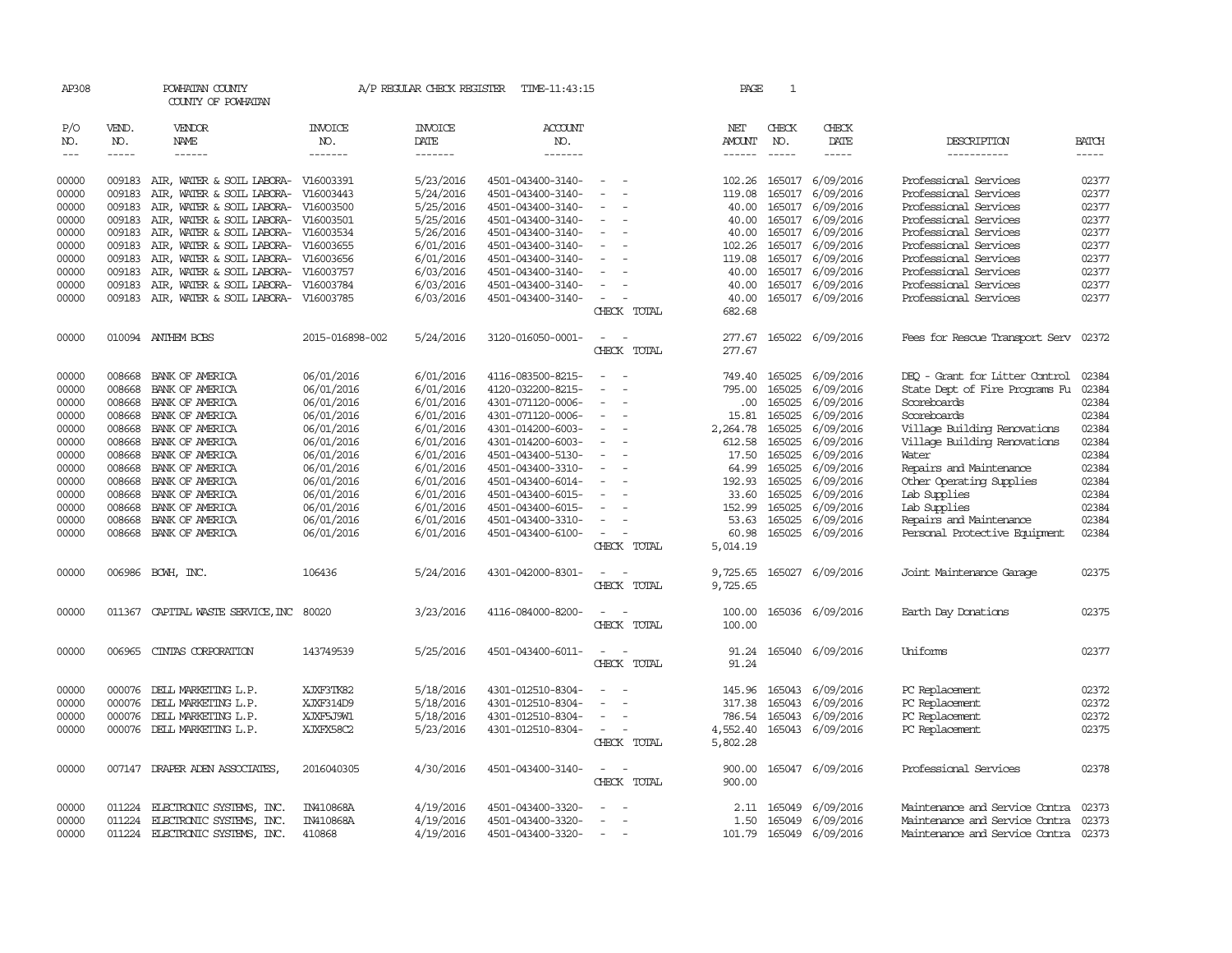| AP308                            |                             | POWHATAN COUNTY<br>COUNTY OF POWHATAN                                                 |                                                      | A/P REGULAR CHECK REGISTER                       | TIME-11:43:15                                                                    |                                                                                                                                                                   | PAGE                                      | 2                             |                                                                |                                                                                     |                                  |
|----------------------------------|-----------------------------|---------------------------------------------------------------------------------------|------------------------------------------------------|--------------------------------------------------|----------------------------------------------------------------------------------|-------------------------------------------------------------------------------------------------------------------------------------------------------------------|-------------------------------------------|-------------------------------|----------------------------------------------------------------|-------------------------------------------------------------------------------------|----------------------------------|
| P/O<br>NO.<br>$---$              | VEND.<br>NO.<br>$- - - - -$ | VENDOR<br>NAME<br>$- - - - - -$                                                       | <b>INVOICE</b><br>NO.<br>-------                     | <b>INVOICE</b><br>DATE<br>-------                | ACCOUNT<br>NO.<br>$- - - - - - -$                                                |                                                                                                                                                                   | NET<br><b>AMOUNT</b><br>$- - - - - -$     | CHECK<br>NO.<br>$\frac{1}{2}$ | CHECK<br>DATE<br>$- - - - -$                                   | DESCRIPTION<br>-----------                                                          | <b>BATCH</b><br>-----            |
| 00000                            |                             | 011224 ELECTRONIC SYSTEMS, INC.                                                       | 413565                                               | 4/22/2016                                        | 4501-043400-3320-                                                                | CHECK TOTAL                                                                                                                                                       | 101.79<br>207.19                          |                               | 165049 6/09/2016                                               | Maintenance and Service Contra 02373                                                |                                  |
| 00000                            |                             | 006510 EMERGENCY SERVICES                                                             | 160                                                  | 5/26/2016                                        | 4120-032300-3110-                                                                | $\overline{\phantom{a}}$<br>CHECK TOTAL                                                                                                                           | 32,735.63<br>32,735.63                    |                               | 165050 6/09/2016                                               | Contract Services-Daytime Cove                                                      | 02372                            |
| 00000<br>00000                   | 007537                      | FERGUSON ENTERPRISES, INC<br>007537 FERGUSON ENTERPRISES, INC 1848235                 | 1848234                                              | 5/13/2016<br>5/11/2016                           | 4501-043400-3310-<br>4501-043400-3310-                                           | $\frac{1}{2} \left( \frac{1}{2} \right) \left( \frac{1}{2} \right) = \frac{1}{2} \left( \frac{1}{2} \right)$<br>$\sim$<br>$\overline{\phantom{a}}$<br>CHECK TOTAL | 567.22<br>40.79<br>608.01                 |                               | 165053 6/09/2016<br>165053 6/09/2016                           | Repairs and Maintenance<br>Repairs and Maintenance                                  | 02378<br>02378                   |
| 00000                            |                             | 006405 HACH COMPANY                                                                   | 9931802                                              | 5/16/2016                                        | 4501-043400-6015-                                                                | $\sim$<br>$\overline{a}$<br>CHECK TOTAL                                                                                                                           | 407.14                                    |                               | 407.14 165059 6/09/2016                                        | Lab Supplies                                                                        | 02378                            |
| 00000<br>00000                   |                             | 011377 HALEY AUTO MALL<br>011377 HALEY AUTO MALL                                      | F16479 VIN#5844<br>F16480 VIN#5845                   | 5/06/2016<br>5/06/2016                           | 4301-012500-8301-<br>4301-012500-8301-                                           | CHECK TOTAL                                                                                                                                                       | 24,905.00<br>24,785.00<br>49,690.00       |                               | 165060 6/09/2016<br>165060 6/09/2016                           | Sheriff's Vehicles<br>Sheriff's Vehicles                                            | 02378<br>02378                   |
| 00000                            |                             | 010405 HERCULES FENCE CO. INC.                                                        | 83711                                                | 5/16/2016                                        | 4301-014100-6008-                                                                | CHECK TOTAL                                                                                                                                                       | 4,150.00<br>4,150.00                      |                               | 165061 6/09/2016                                               | Warehouse Construction                                                              | 02375                            |
| 00000<br>00000                   | 008400                      | HEROES APPAREL, LLC<br>008400 HEROES APPAREL, LLC                                     | 1684967.001<br>1688126                               | 4/08/2016<br>5/01/2016                           | 4301-012400-8301-<br>4301-012400-8301-                                           | $\overline{\phantom{a}}$<br>$\sim$<br>CHECK TOTAL                                                                                                                 | 7,269.39<br>7,222.53                      |                               | 46.86-165062 6/09/2016<br>165062 6/09/2016                     | Fire Department Equipment<br>Fire Department Equipment                              | 02372<br>02372                   |
| 00000                            |                             | 000160 LIEWELLYN'S TOWING &                                                           | 23951                                                | 3/03/2016                                        | 4501-043400-6008-                                                                | $\sim$ $\sim$<br>CHECK TOTAL                                                                                                                                      | 85.00<br>85.00                            |                               | 165069 6/09/2016                                               | Gas/Grease/Oil/Vehicle Repairs                                                      | 02378                            |
| 00000<br>00000<br>00000<br>00000 | 008348<br>008348            | 008348 LUXFORD, BRAD<br>LUXFORD, BRAD<br><b>LUXFORD, BRAD</b><br>008348 LUXFORD, BRAD | <b>COSTCO</b><br>FOOD LION<br>KROGER<br>TRIAD PICNIC | 5/25/2016<br>5/25/2016<br>5/26/2016<br>5/31/2016 | 4116-031201-5540-<br>4116-031201-5540-<br>4116-031201-5540-<br>4116-031201-5540- | CHECK TOTAL                                                                                                                                                       | 37.97<br>20.46<br>26.87<br>10.71<br>96.01 | 165070<br>165070              | 165070 6/09/2016<br>6/09/2016<br>6/09/2016<br>165070 6/09/2016 | Triad Expenses<br>Triad Expenses<br>Triad Expenses<br>Triad Expenses                | 02372<br>02372<br>02372<br>02378 |
| 00000<br>00000                   |                             | 006004 M. P. BARDEN & SONS, INC.<br>006004 M. P. BARDEN & SONS, INC.                  | 211-0519<br>211-0519                                 | 5/31/2016<br>5/31/2016                           | 4301-014200-6003-<br>4301-014200-6005-                                           | CHECK TOTAL                                                                                                                                                       | 16,740.00<br>5,250.00<br>21,990.00        |                               | 165072 6/09/2016<br>165072 6/09/2016                           | Village Building Renovations<br>Village Building Relocations                        | 02375<br>02375                   |
| 00000                            |                             | 011376 MAI, THOMAS                                                                    | REFUND                                               | 5/26/2016                                        | 501-000200-0003-                                                                 | $\overline{\phantom{a}}$<br>CHECK TOTAL                                                                                                                           | 250.00<br>250.00                          |                               | 165073 6/09/2016                                               | Customer Deposits Payable                                                           | 02378                            |
| 00000<br>00000<br>00000          | 007297<br>007297            | NAFECO, INC.<br>NAFECO, INC.<br>007297 NAFECO, INC.                                   | 827793<br>827986<br>828862                           | 5/20/2016<br>5/23/2016<br>5/27/2016              | 4301-012400-8301-<br>4301-012400-8301-<br>4301-012400-8301-                      | $\overline{\phantom{a}}$<br>$\overline{\phantom{a}}$<br>$\overline{\phantom{a}}$<br>CHECK TOTAL                                                                   | 369.32<br>363.64<br>363.64<br>1,096.60    | 165081<br>165081              | 6/09/2016<br>6/09/2016<br>165081 6/09/2016                     | Fire Department Equipment<br>Fire Department Equipment<br>Fire Department Equipment | 02372<br>02380<br>02380          |
| 00000                            | 001250                      | POWHATAN AUTO & TRACTOR                                                               | 389196                                               | 3/08/2016                                        | 4501-043400-3310-                                                                | $\overline{\phantom{a}}$<br>$\sim$<br>CHECK TOTAL                                                                                                                 | 7.29<br>7.29                              |                               | 165087 6/09/2016                                               | Repairs and Maintenance                                                             | 02378                            |
| 00000                            |                             | 008579 POWHATAN COMMERCIAL                                                            | 0085201606                                           | 6/10/2016                                        | 4501-043400-5420-                                                                | CHECK TOTAL                                                                                                                                                       | 2,467.37<br>2,467.37                      |                               | 165089 6/09/2016                                               | Rent - Office Space                                                                 | 02374                            |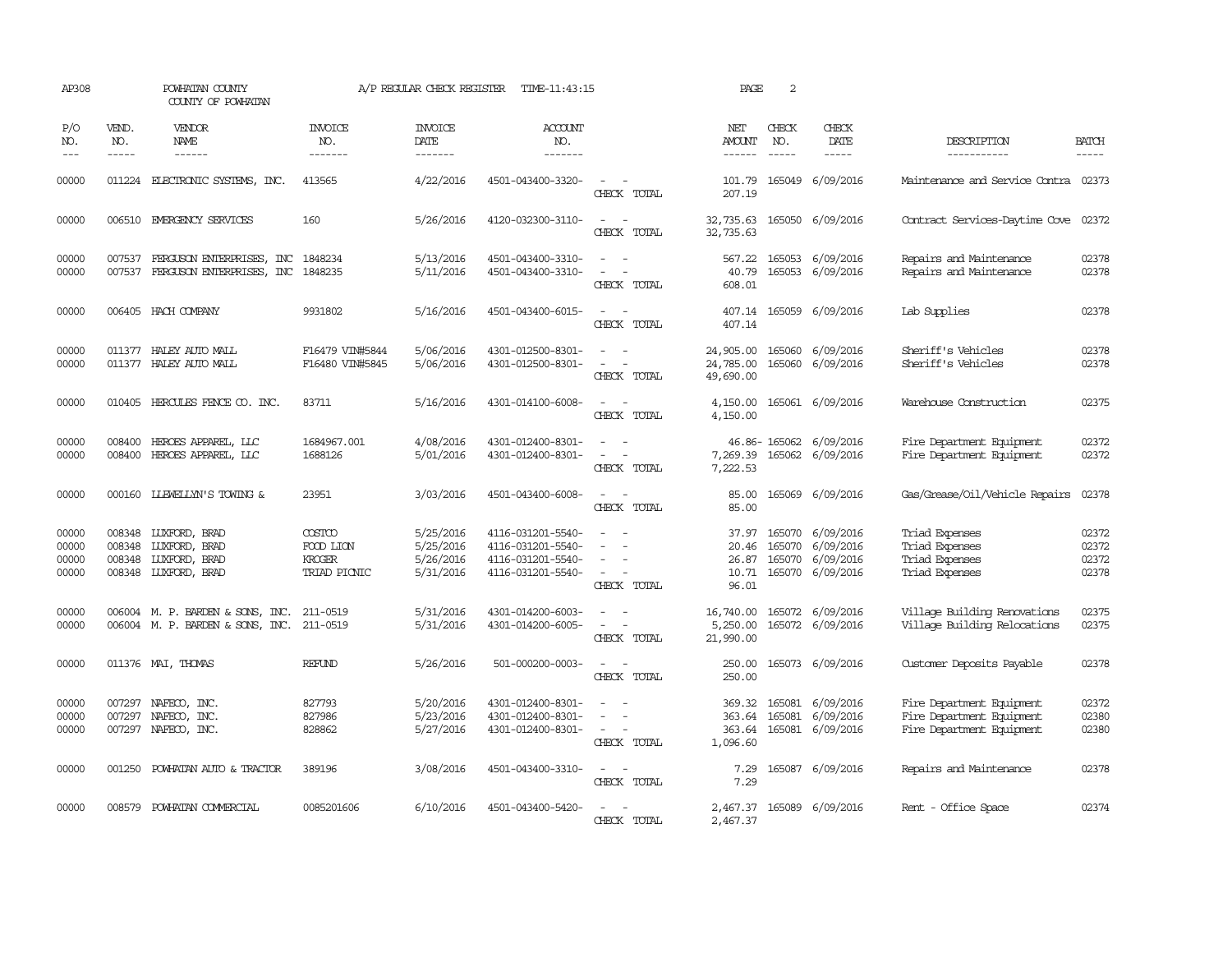| AP308                                     |                                                | POWHATAN COUNTY<br>COUNTY OF POWHATAN                                                                                                                                                                                                                                                                                                                                                                                                                                                        |                                                | A/P REGULAR CHECK REGISTER                                    | TIME-11:43:15                                                                                         |                                                                                                                             | PAGE                                  | 3                           |                                                                                                         |                                                                                                                                      |                                           |
|-------------------------------------------|------------------------------------------------|----------------------------------------------------------------------------------------------------------------------------------------------------------------------------------------------------------------------------------------------------------------------------------------------------------------------------------------------------------------------------------------------------------------------------------------------------------------------------------------------|------------------------------------------------|---------------------------------------------------------------|-------------------------------------------------------------------------------------------------------|-----------------------------------------------------------------------------------------------------------------------------|---------------------------------------|-----------------------------|---------------------------------------------------------------------------------------------------------|--------------------------------------------------------------------------------------------------------------------------------------|-------------------------------------------|
| P/O<br>NO.<br>$- - -$                     | VEND.<br>NO.<br>$- - - - -$                    | VENDOR<br>NAME<br>$\frac{1}{2} \left( \frac{1}{2} \right) \left( \frac{1}{2} \right) \left( \frac{1}{2} \right) \left( \frac{1}{2} \right) \left( \frac{1}{2} \right) \left( \frac{1}{2} \right) \left( \frac{1}{2} \right) \left( \frac{1}{2} \right) \left( \frac{1}{2} \right) \left( \frac{1}{2} \right) \left( \frac{1}{2} \right) \left( \frac{1}{2} \right) \left( \frac{1}{2} \right) \left( \frac{1}{2} \right) \left( \frac{1}{2} \right) \left( \frac{1}{2} \right) \left( \frac$ | <b>INVOICE</b><br>NO.<br>-------               | <b>INVOICE</b><br>DATE<br>-------                             | ACCOUNT<br>NO.<br>-------                                                                             |                                                                                                                             | NET<br>AMOUNT<br>------               | CHECK<br>NO.<br>$- - - - -$ | CHECK<br>DATE<br>$\frac{1}{2}$                                                                          | DESCRIPTION<br>-----------                                                                                                           | <b>BATCH</b>                              |
| 00000<br>00000                            | 005050<br>005050                               | POWHATAN LOCK SERVICES<br>POWHATAN LOCK SERVICES                                                                                                                                                                                                                                                                                                                                                                                                                                             | 1073<br>1074                                   | 5/16/2016<br>5/16/2016                                        | 4301-014200-6005-<br>4301-014200-6005-                                                                | $\sim$<br>$\sim$<br>CHECK TOTAL                                                                                             | 253.28<br>147.40<br>400.68            |                             | 165091 6/09/2016<br>165091 6/09/2016                                                                    | Village Building Relocations<br>Village Building Relocations                                                                         | 02376<br>02376                            |
| 00000                                     |                                                | 009124 POWHATAN PHARMACY, INC.                                                                                                                                                                                                                                                                                                                                                                                                                                                               | 2-548017 I                                     | 4/28/2016                                                     | 4120-032301-6013-                                                                                     | $\frac{1}{2} \left( \frac{1}{2} \right) \left( \frac{1}{2} \right) = \frac{1}{2} \left( \frac{1}{2} \right)$<br>CHECK TOTAL | 2,237.40<br>2,237.40                  |                             | 165092 6/09/2016                                                                                        | Medical Supplies                                                                                                                     | 02376                                     |
| 00000                                     |                                                | 007942 RICHMOND SUBURBAN                                                                                                                                                                                                                                                                                                                                                                                                                                                                     | I00002892070413                                | 4/13/2016                                                     | 4116-084000-8200-                                                                                     | CHECK TOTAL                                                                                                                 | 350.00<br>350.00                      |                             | 165105 6/09/2016                                                                                        | Earth Day Donations                                                                                                                  | 02376                                     |
| 00000                                     |                                                | 009452 SEACOM, INC. OF VIRGINIA                                                                                                                                                                                                                                                                                                                                                                                                                                                              | 8397                                           | 5/18/2016                                                     | 4301-014200-6003-                                                                                     | $\sim$<br>$\sim$<br>CHECK TOTAL                                                                                             | 907.00<br>907.00                      |                             | 165107 6/09/2016                                                                                        | Village Building Renovations                                                                                                         | 02376                                     |
| 00000                                     |                                                | 008581 SIGNATURE SIGN CO.                                                                                                                                                                                                                                                                                                                                                                                                                                                                    | $16 - 05 - 31$                                 | 5/31/2016                                                     | 4116-083500-8215-                                                                                     | $\sim$ $\sim$<br>CHECK TOTAL                                                                                                | 140.00<br>140.00                      |                             | 165110 6/09/2016                                                                                        | DEO - Grant for Litter Control                                                                                                       | 02376                                     |
| 00000<br>00000<br>00000<br>00000<br>00000 | 007310<br>007310<br>007310<br>007310<br>007310 | SOUTHEASTERN EMERGENCY<br>SOUTHEASTERN EMERGENCY<br>SOUTHEASTERN EMERGENCY<br>SOUTHEASTERN EMERGENCY<br>SOUTHEASTERN EMERGENCY                                                                                                                                                                                                                                                                                                                                                               | 640815<br>431582<br>641039<br>641043<br>642103 | 5/26/2016<br>6/06/2016<br>5/26/2016<br>5/26/2016<br>6/03/2016 | 4120-032301-6013-<br>4116-031202-8101-<br>4116-031202-8101-<br>4116-031202-8101-<br>4120-032301-6013- | CHECK TOTAL                                                                                                                 | 88.64<br>669.00<br>916.95<br>2,525.79 | 165112                      | 189.84 165112 6/09/2016<br>6/09/2016<br>165112 6/09/2016<br>661.36 165112 6/09/2016<br>165112 6/09/2016 | Medical Supplies<br>Byrne Grant - Capital Outlay<br>Byrne Grant - Capital Outlay<br>Byrne Grant - Capital Outlay<br>Medical Supplies | 02372<br>02379<br>02379<br>02379<br>02380 |
| 00000                                     | 006722                                         | SYDNOR HYDRO INC.                                                                                                                                                                                                                                                                                                                                                                                                                                                                            | 34407                                          | 6/01/2016                                                     | 4501-043400-3320-                                                                                     | $\sim$ 100 $\mu$<br>CHECK TOTAL                                                                                             | 692.00<br>692.00                      |                             | 165120 6/09/2016                                                                                        | Maintenance and Service Contra                                                                                                       | 02379                                     |
| 00000                                     | 007843                                         | TENCARVA MACHINERY CO.                                                                                                                                                                                                                                                                                                                                                                                                                                                                       | 573592                                         | 5/31/2016                                                     | 4501-043400-3310-                                                                                     | $\sim$ 100 $\sim$<br>CHECK TOTAL                                                                                            | 4,647.25<br>4,647.25                  |                             | 165121 6/09/2016                                                                                        | Repairs and Maintenance                                                                                                              | 02379                                     |
| 00000                                     | 008747                                         | THE CAFE AT MAIDENS                                                                                                                                                                                                                                                                                                                                                                                                                                                                          | ORDER #017711                                  | 5/26/2016                                                     | 4116-031201-5540-                                                                                     | CHECK TOTAL                                                                                                                 | 1,250.00<br>1,250.00                  |                             | 165122 6/09/2016                                                                                        | Triad Expenses                                                                                                                       | 02379                                     |
| 00000                                     |                                                | 000410 THOMAS, PETE                                                                                                                                                                                                                                                                                                                                                                                                                                                                          | 53124 5/16                                     | 5/31/2016                                                     | 4301-014200-6005-                                                                                     | CHECK TOTAL                                                                                                                 | 325.00<br>325.00                      |                             | 165123 6/09/2016                                                                                        | Village Building Relocations                                                                                                         | 02376                                     |
| 00000                                     | 011378                                         | TOM ASHMORE ENTERPRISES                                                                                                                                                                                                                                                                                                                                                                                                                                                                      | CANEFU-003                                     | 6/01/2016                                                     | 4116-031201-5540-                                                                                     | CHECK TOTAL                                                                                                                 | 450.00<br>450.00                      |                             | 165125 6/09/2016                                                                                        | Triad Expenses                                                                                                                       | 02379                                     |
| 00000                                     | 011006                                         | TRACTOR SUPPLY CREDIT                                                                                                                                                                                                                                                                                                                                                                                                                                                                        | 100302348                                      | 5/24/2016                                                     | 4116-031213-6015-                                                                                     | $\overline{\phantom{a}}$<br>CHECK TOTAL                                                                                     | 12.99<br>12.99                        |                             | 165127 6/09/2016                                                                                        | K9 Expenses                                                                                                                          | 02379                                     |
| 00000                                     | 006679                                         | TREASURER, CHESTERFIELD                                                                                                                                                                                                                                                                                                                                                                                                                                                                      | <b>ESTIMATE JUNE16</b>                         | 5/20/2016                                                     | 4501-043400-5111-                                                                                     | CHECK TOTAL                                                                                                                 | 32,530.40<br>32,530.40                |                             | 165129 6/09/2016                                                                                        | Chesterfield Water Capacity                                                                                                          | 02373                                     |
| 00000                                     | 006837                                         | USA BLUE BOOK                                                                                                                                                                                                                                                                                                                                                                                                                                                                                | 946364                                         | 5/06/2016                                                     | 4501-043400-3310-                                                                                     | $\equiv$<br>CHECK TOTAL                                                                                                     | 235.92<br>235.92                      |                             | 165134 6/09/2016                                                                                        | Repairs and Maintenance                                                                                                              | 02379                                     |
| 00000<br>00000                            | 011181                                         | WEILS FARGO FINANCIAL<br>011181 WELLS FARGO FINANCIAL                                                                                                                                                                                                                                                                                                                                                                                                                                        | 5003024666<br>5003097696                       | 4/23/2016<br>5/29/2016                                        | 4501-043400-3320-<br>4501-043400-3320-                                                                | $\sim$<br>CHECK TOTAL                                                                                                       | 234.78<br>469.62                      |                             | 165143 6/09/2016<br>234.84 165143 6/09/2016                                                             | Maintenance and Service Contra<br>Maintenance and Service Contra                                                                     | 02373<br>02373                            |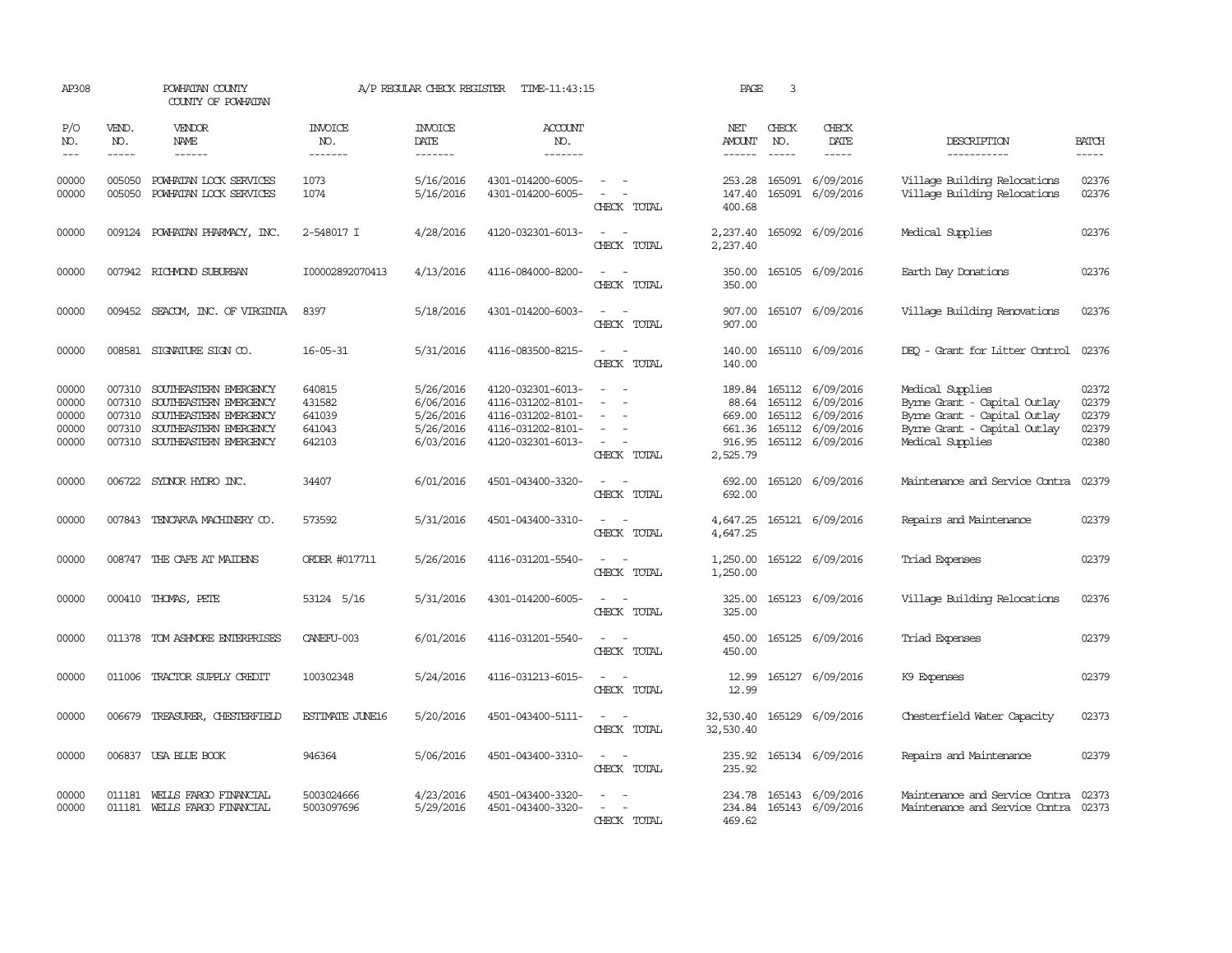| AP308                   |                  | POWHATAN COUNTY<br>COUNTY OF POWHATAN                                                |                                                       | A/P REGULAR CHECK REGISTER          | TIME-11:43:15                                               |                                                                                                                                            | PAGE                     | 4             |                                                                           |                                                                       |                         |
|-------------------------|------------------|--------------------------------------------------------------------------------------|-------------------------------------------------------|-------------------------------------|-------------------------------------------------------------|--------------------------------------------------------------------------------------------------------------------------------------------|--------------------------|---------------|---------------------------------------------------------------------------|-----------------------------------------------------------------------|-------------------------|
| P/O<br>NO.              | VEND.<br>NO.     | VENDOR<br>NAME                                                                       | <b>INVOICE</b><br>NO.                                 | <b>INVOICE</b><br>DATE              | <b>ACCOUNT</b><br>NO.                                       |                                                                                                                                            | NET<br>AMOUNT            | CHECK<br>NO.  | CHECK<br>DATE                                                             | DESCRIPTION                                                           | <b>BATCH</b>            |
| $---$                   | $\frac{1}{2}$    | $- - - - - -$                                                                        | -------                                               | --------                            | $- - - - - - -$                                             |                                                                                                                                            |                          | $\frac{1}{2}$ | $\frac{1}{2}$                                                             | -----------                                                           | $\frac{1}{2}$           |
| 00000                   | 001340           | <b>BUSINESS CARD</b>                                                                 | 06/01/2016                                            | 6/01/2016                           | 4116-035500-0013-                                           | $\sim$                                                                                                                                     |                          | 331.32 165148 | 6/15/2016                                                                 | VA Wireless E911PSAP Training                                         | 02393<br>02393          |
| 00000<br>00000          | 001340           | <b>BUSINESS CARD</b><br>001340 BUSINESS CARD                                         | 06/01/2016<br>06/01/2016                              | 6/01/2016<br>6/01/2016              | 4116-035500-0013-<br>4216-031800-6023-                      | CHECK TOTAL                                                                                                                                | 278.93                   | 195.70 165148 | 6/15/2016<br>248.09-165148 6/15/2016                                      | VA Wireless E911PSAP Training<br>Sheriff Asset Forfeiture Expen 02393 |                         |
| 00000<br>00000          | 009183           | 009183 AIR, WATER & SOIL LABORA- V16003833<br>AIR, WATER & SOIL LABORA-              | V16003834                                             | 6/07/2016<br>6/07/2016              | 4501-043400-3140-<br>4501-043400-3140-                      | $\overline{\phantom{a}}$<br>$\sim$<br>$\overline{\phantom{0}}$                                                                             | 102.26                   | 165223        | 119.08 165223 6/21/2016<br>6/21/2016                                      | Professional Services<br>Professional Services                        | 02385<br>02385          |
| 00000                   | 009183           | AIR, WATER & SOIL LABORA-                                                            | V16003887                                             | 6/09/2016                           | 4501-043400-3140-                                           | $\sim$                                                                                                                                     | 40.00                    | 165223        | 6/21/2016                                                                 | Professional Services                                                 | 02385                   |
| 00000<br>00000          | 009183           | AIR, WATER & SOIL LABORA- V16003943<br>009183 AIR, WATER & SOIL LABORA- V16003944    |                                                       | 6/10/2016<br>6/10/2016              | 4501-043400-3140-<br>4501-043400-3140-                      | $\equiv$<br>$\sim$ $ -$<br>CHECK TOTAL                                                                                                     | 40.00<br>40.00<br>341.34 | 165223        | 6/21/2016<br>165223 6/21/2016                                             | Professional Services<br>Professional Services                        | 02385<br>02385          |
| 00000                   |                  | 009944 BELTON, SR., AVERY SHABAR 991068                                              |                                                       | 6/04/2016                           | 4501-043400-3320-                                           | $\sim$ $\sim$<br>CHECK TOTAL                                                                                                               | 600.00                   |               | 600.00 165226 6/21/2016                                                   | Maintenance and Service Contra 02385                                  |                         |
| 00000                   |                  | 000540 CENTRAL VIRGINIA WASTE                                                        | 21290                                                 | 6/08/2016                           | 4501-043400-3185-                                           | $\overline{\phantom{a}}$<br>CHECK TOTAL                                                                                                    | 32.04<br>32.04           |               | 165231 6/21/2016                                                          | Trash Removal                                                         | 02385                   |
| 00000                   |                  | 006811 COLONIAL SCIENTIFIC INC.                                                      | INV0116435                                            | 5/24/2016                           | 4501-043400-6015-                                           | $\sim$<br>$\sim$<br>CHECK TOTAL                                                                                                            | 57.76<br>57.76           |               | 165233 6/21/2016                                                          | Lab Supplies                                                          | 02385                   |
| 00000                   |                  | 011389 COSTEN FLOORS                                                                 | CG603237                                              | 5/20/2016                           | 4301-014200-6005-                                           | $\frac{1}{2} \left( \frac{1}{2} \right) \left( \frac{1}{2} \right) = \frac{1}{2} \left( \frac{1}{2} \right)$<br>CHECK TOTAL                | 3,413.00<br>3,413.00     |               | 165237 6/21/2016                                                          | Village Building Relocations                                          | 02385                   |
| 00000                   | 000860           | DOMINION VIRGINIA POWER                                                              | 0998223150 6/16                                       | 6/02/2016                           | 4501-043400-5110-                                           | $\sim$<br>$\sim$                                                                                                                           | 85.22                    |               | 165241 6/21/2016                                                          | Electricity                                                           | 02386                   |
| 00000                   | 000860           | DOMINION VIRGINIA POWER                                                              | 1875198911 6/16                                       | 6/03/2016                           | 4501-043400-5110-                                           | $\sim$<br>$\sim$<br>CHECK TOTAL                                                                                                            | 8.48<br>93.70            |               | 165241 6/21/2016                                                          | Electricity                                                           | 02386                   |
| 00000                   |                  | 000860 DOMINION VIRGINIA POWER                                                       | 2907028530 6/16                                       | 6/02/2016                           | 4501-043400-5110-                                           | $\sim$ $\sim$<br>CHECK TOTAL                                                                                                               | 51.34                    |               | 51.34 165242 6/21/2016                                                    | Electricity                                                           | 02385                   |
| 00000                   |                  | 000860 DOMINION VIRGINIA POWER                                                       | 3085476897 6/16                                       | 6/03/2016                           | 4501-043400-5110-                                           | $\sim$<br>$\sim$<br>CHECK TOTAL                                                                                                            | 162.43                   |               | 162.43 165243 6/21/2016                                                   | Electricity                                                           | 02386                   |
| 00000<br>00000<br>00000 | 000860<br>000860 | DOMINION VIRGINIA POWER<br>DOMINION VIRGINIA POWER<br>000860 DOMINION VIRGINIA POWER | 6656300552 6/16<br>7897055856 6/16<br>9052426195 6/16 | 6/02/2016<br>6/02/2016<br>6/02/2016 | 4501-043400-5110-<br>4501-043400-5110-<br>4501-043400-5110- | $\overline{\phantom{a}}$<br>$\sim$<br>$\sim$<br>CHECK TOTAL                                                                                | 82.05<br>2,547.06        |               | 312.38 165244 6/21/2016<br>2, 152.63 165244 6/21/2016<br>165244 6/21/2016 | Electricity<br>Electricity<br>Electricity                             | 02386<br>02386<br>02386 |
| 00000<br>00000          |                  | 011224 ELECTRONIC SYSTEMS, INC.<br>011224 ELECTRONIC SYSTEMS, INC.                   | IN435009<br>IN435009                                  | 5/23/2016<br>5/23/2016              | 4501-043400-3320-<br>4501-043400-3320-                      | $\frac{1}{2} \left( \frac{1}{2} \right) \left( \frac{1}{2} \right) = \frac{1}{2} \left( \frac{1}{2} \right)$<br>$\sim$ $ -$<br>CHECK TOTAL | 71.81                    |               | 14.00 165247 6/21/2016<br>57.81 165247 6/21/2016                          | Maintenance and Service Contra<br>Maintenance and Service Contra      | 02387<br>02387          |
| 00000                   |                  | 009245 INNOVATIVE BIO                                                                | 0602016                                               | 6/06/2016                           | 4501-043400-3320-                                           | $\sim$ $ \sim$<br>CHECK TOTAL                                                                                                              | 2,850.00<br>2,850.00     |               | 165252 6/21/2016                                                          | Maintenance and Service Contra 02387                                  |                         |
| 00000                   |                  | 008381 JAMES RIVER PEIROLEUM                                                         | 88D                                                   | 5/31/2016                           | 4501-043400-6008-                                           | $\sim$<br>$\sim$<br>CHECK TOTAL                                                                                                            | 263.21<br>263.21         |               | 165257 6/21/2016                                                          | Gas/Grease/Oil/Vehicle Repairs 02389                                  |                         |
| 00000                   |                  | 011110 MOSELEY ARCHITECTS                                                            | 550394-008                                            | 5/31/2016                           | 4301-062100-8301-                                           | $\sim$ $ \sim$<br>CHECK TOTAL                                                                                                              | 71,008.40                |               | 71,008.40 165266 6/21/2016                                                | 2006 Elementary School Constru 02387                                  |                         |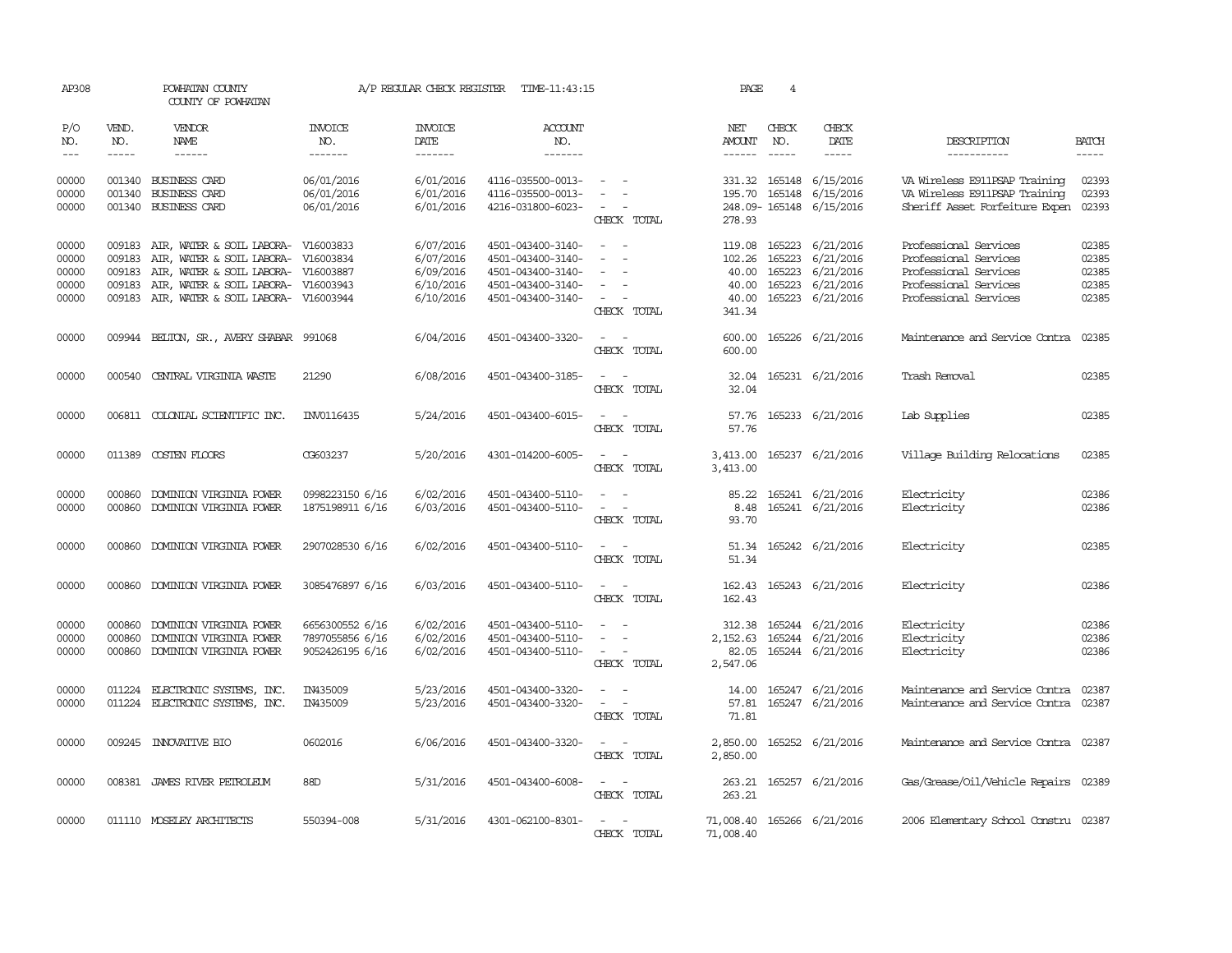| AP308                                     |                                      | POWHATAN COUNTY<br>COUNTY OF POWHATAN                                                                                                                |                                                | A/P REGULAR CHECK REGISTER                                    | TIME-11:43:15                                                                                         |                                                                                                                                                 | PAGE                                                | 5                                              |                                                                              |                                                                                                                         |                                           |
|-------------------------------------------|--------------------------------------|------------------------------------------------------------------------------------------------------------------------------------------------------|------------------------------------------------|---------------------------------------------------------------|-------------------------------------------------------------------------------------------------------|-------------------------------------------------------------------------------------------------------------------------------------------------|-----------------------------------------------------|------------------------------------------------|------------------------------------------------------------------------------|-------------------------------------------------------------------------------------------------------------------------|-------------------------------------------|
| P/O<br>NO.<br>$---$                       | VEND.<br>NO.<br>$\frac{1}{2}$        | VENDOR<br>NAME<br>------                                                                                                                             | INVOICE<br>NO.<br>-------                      | <b>INVOICE</b><br>DATE<br>-------                             | <b>ACCOUNT</b><br>NO.<br>-------                                                                      |                                                                                                                                                 | NET<br><b>AMOUNT</b><br>$- - - - - -$               | CHECK<br>NO.<br>$- - - - -$                    | CHECK<br>DATE<br>$- - - - -$                                                 | DESCRIPTION<br>-----------                                                                                              | <b>BATCH</b><br>$- - - - -$               |
| 00000                                     |                                      | 007297 NAFECO, INC.                                                                                                                                  | 829528                                         | 6/03/2016                                                     | 4301-012400-8301-                                                                                     | CHECK TOTAL                                                                                                                                     | 6,201.68<br>6,201.68                                |                                                | 165268 6/21/2016                                                             | Fire Department Equipment                                                                                               | 02387                                     |
| 00000                                     |                                      | 009055 CUANTUM CONTROLS, INC.                                                                                                                        | 012804                                         | 6/07/2016                                                     | 4501-043400-3310-                                                                                     | $\sim$<br>$\overline{\phantom{a}}$<br>CHECK TOTAL                                                                                               | 645.00<br>645.00                                    |                                                | 165276 6/21/2016                                                             | Repairs and Maintenance                                                                                                 | 02388                                     |
| 00000<br>00000<br>00000<br>00000          |                                      | 000620 R. C. GOODWYN & SONS, INC<br>000620 R. C. GOODWYN & SONS, INC<br>000620 R. C. GOODWYN & SONS, INC<br>000620 R. C. GOODWYN & SONS, INC 0718987 | 0717678<br>0718378<br>0719013                  | 5/13/2016<br>5/19/2016<br>5/24/2016<br>5/24/2016              | 4301-014200-6005-<br>4301-014200-6005-<br>4301-014200-6005-<br>4501-043400-3310-                      | $\overline{\phantom{a}}$<br>$\sim$<br>$\overline{\phantom{a}}$<br>CHECK TOTAL                                                                   | 6.99<br>6.99<br>11.98<br>34.76<br>60.72             |                                                | 165278 6/21/2016<br>165278 6/21/2016<br>165278 6/21/2016<br>165278 6/21/2016 | Village Building Relocations<br>Village Building Relocations<br>Village Building Relocations<br>Repairs and Maintenance | 02388<br>02388<br>02388<br>02388          |
| 00000<br>00000                            |                                      | 000620 R. C. GOODWYN & SONS, INC 0720250<br>000620 R. C. GOODWYN & SONS, INC                                                                         | 0720692                                        | 6/02/2016<br>6/06/2016                                        | 4501-043400-3310-<br>4501-043400-3310-                                                                | $\frac{1}{2} \left( \frac{1}{2} \right) \left( \frac{1}{2} \right) = \frac{1}{2} \left( \frac{1}{2} \right)$<br>$\sim$<br>$\sim$<br>CHECK TOTAL | 14.77<br>78.64                                      |                                                | 63.87 165279 6/21/2016<br>165279 6/21/2016                                   | Repairs and Maintenance<br>Repairs and Maintenance                                                                      | 02388<br>02388                            |
| 00000                                     |                                      | 010446 R. E. MICHEL COMPANY INC                                                                                                                      | 65385600                                       | 5/12/2016                                                     | 4301-014200-6005-                                                                                     | CHECK TOTAL                                                                                                                                     | 32.09<br>32.09                                      |                                                | 165280 6/21/2016                                                             | Village Building Relocations                                                                                            | 02391                                     |
| 00000<br>00000<br>00000<br>00000<br>00000 | 007325<br>007325<br>007325<br>007325 | RICHMOND OXYGEN CO.<br>RICHMOND OXYGEN CO.<br>RICHMOND OXYGEN CO.<br>RICHMOND OXYGEN CO.<br>007325 RICHMOND OXYGEN CO.                               | 226160<br>226161<br>226664<br>226665<br>227870 | 5/11/2016<br>5/11/2016<br>5/25/2016<br>5/25/2016<br>5/31/2016 | 4120-032301-6013-<br>4120-032301-6013-<br>4120-032301-6013-<br>4120-032301-6013-<br>4120-032301-6013- | $\equiv$<br>$\sim$<br>$\sim$<br>$\overline{\phantom{a}}$<br>$\overline{\phantom{a}}$<br>CHECK TOTAL                                             | 55.00<br>56.00<br>23.00<br>8.00<br>255.00<br>397.00 | 165283<br>165283<br>165283<br>165283<br>165283 | 6/21/2016<br>6/21/2016<br>6/21/2016<br>6/21/2016<br>6/21/2016                | Medical Supplies<br>Medical Supplies<br>Medical Supplies<br>Medical Supplies<br>Medical Supplies                        | 02391<br>02391<br>02391<br>02391<br>02391 |
| 00000<br>00000                            | 001720                               | RICHMOND TIMES-DISPATCH<br>001720 RICHMOND TIMES-DISPATCH                                                                                            | I00003154490515<br>I00003154840518             | 5/15/2016<br>5/18/2016                                        | 4301-062100-8301-<br>4301-062100-8301-                                                                | $\omega_{\rm{max}}$ and $\omega_{\rm{max}}$<br>$\sim$ $-$<br>$\sim$<br>CHECK TOTAL                                                              | 114.80<br>100.00<br>214.80                          |                                                | 165284 6/21/2016<br>165284 6/21/2016                                         | 2006 Elementary School Constru<br>2006 Elementary School Constru                                                        | 02391<br>02391                            |
| 00000                                     |                                      | 007310 SOUTHEASTERN EMERGENCY                                                                                                                        | 642323                                         | 6/06/2016                                                     | 4120-032301-6013-                                                                                     | $\sim$<br>$\sim$<br>CHECK TOTAL                                                                                                                 | 100.00<br>100.00                                    |                                                | 165288 6/21/2016                                                             | Medical Supplies                                                                                                        | 02391                                     |
| 00000                                     | 007450                               | THOMSON REUTERS -                                                                                                                                    | 834104916                                      | 6/01/2016                                                     | 4116-021100-6012-                                                                                     | $\overline{\phantom{a}}$<br>$\overline{\phantom{a}}$<br>CHECK TOTAL                                                                             | 370.46<br>370.46                                    |                                                | 165298 6/21/2016                                                             | Law Library Expenses                                                                                                    | 02391                                     |
| 00000<br>00000                            | 006261<br>006261                     | TIMANS GROUP<br>TIMMONS GROUP                                                                                                                        | 180771<br>180775                               | 6/07/2016<br>6/07/2016                                        | 4301-014100-6009-<br>4301-014200-6004-                                                                | CHECK TOTAL                                                                                                                                     | 2,640.00<br>4,952.50<br>7,592.50                    | 165299<br>165299                               | 6/21/2016<br>6/21/2016                                                       | Human Services Building Facade<br>Paving Village Building                                                               | 02391<br>02391                            |
| 00000                                     |                                      | 011411 TREASURER OF VIRGINIA                                                                                                                         | POW MIDDLE SCH                                 | 6/20/2016                                                     | 4301-062100-8302-                                                                                     | CHECK TOTAL                                                                                                                                     | 4,500.00<br>4,500.00                                |                                                | 165301 6/21/2016                                                             | RJHS Replacement/Renovation De 02394                                                                                    |                                           |
| 00000<br>00000                            |                                      | 011324 UNITED UNLIMITED<br>011324 UNITED UNLIMITED                                                                                                   | APPLICATION #2<br>APPLICATION #3               | 4/30/2016<br>5/31/2016                                        | 4301-014100-6009-<br>4301-014100-6009-                                                                | $\sim$ $ \sim$<br>CHECK TOTAL                                                                                                                   | 17,742.15<br>24,972.65<br>42,714.80                 | 165303                                         | 6/21/2016<br>165303 6/21/2016                                                | Human Services Building Facade<br>Human Services Building Facade 02391                                                  | 02391                                     |
| 00000<br>00000                            | 008126                               | VERIZON<br>008126 VERIZON                                                                                                                            | 9766333612<br>9766333612                       | 6/01/2016<br>6/01/2016                                        | 4501-043400-5250-<br>4501-043400-5270-                                                                | CHECK TOTAL                                                                                                                                     | 189.38<br>100.01<br>289.39                          |                                                | 165305 6/21/2016<br>165305 6/21/2016                                         | Cell Phones<br>Network Service Connection                                                                               | 02394<br>02394                            |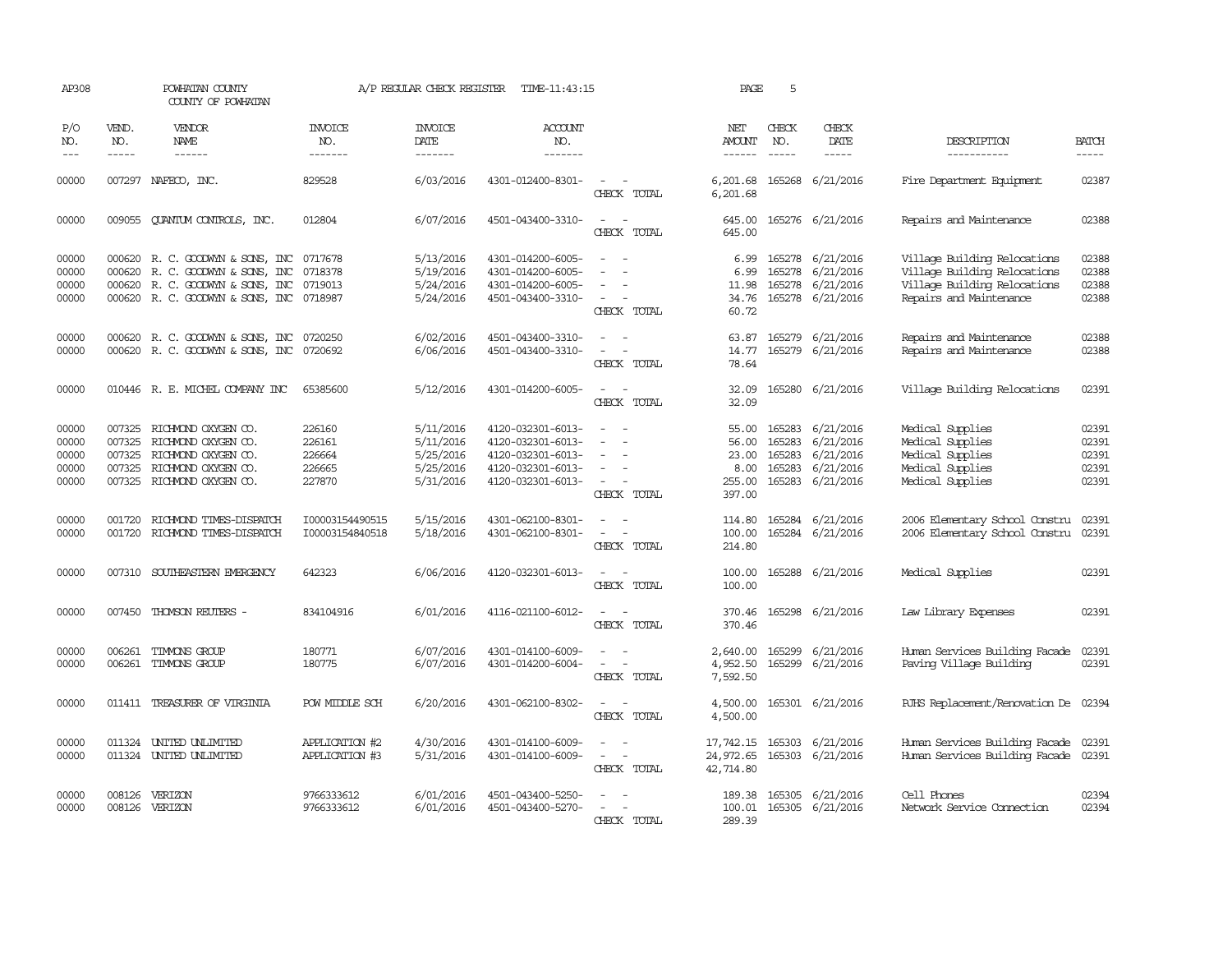| AP308                                                       |                                                          | POWHATAN COUNTY<br>COUNTY OF POWHATAN                                                                                                                                                                                              |                                                               | A/P REGULAR CHECK REGISTER                                                              | TIME-11:43:15                                                                                                                                   |                                                                                                                                                                   | PAGE                                                  | 6                             |                                                                                                                                                        |                                                                                                                                                                             |                                                             |
|-------------------------------------------------------------|----------------------------------------------------------|------------------------------------------------------------------------------------------------------------------------------------------------------------------------------------------------------------------------------------|---------------------------------------------------------------|-----------------------------------------------------------------------------------------|-------------------------------------------------------------------------------------------------------------------------------------------------|-------------------------------------------------------------------------------------------------------------------------------------------------------------------|-------------------------------------------------------|-------------------------------|--------------------------------------------------------------------------------------------------------------------------------------------------------|-----------------------------------------------------------------------------------------------------------------------------------------------------------------------------|-------------------------------------------------------------|
| P/O<br>NO.<br>$---$                                         | VEND.<br>NO.<br>$- - - - -$                              | VENDOR<br>NAME<br>$- - - - - -$                                                                                                                                                                                                    | <b>INVOICE</b><br>NO.<br>-------                              | <b>INVOICE</b><br>DATE<br>$- - - - - - -$                                               | <b>ACCOUNT</b><br>NO.<br>$- - - - - - -$                                                                                                        |                                                                                                                                                                   | NET<br>AMOUNT<br>------                               | CHECK<br>NO.<br>$\frac{1}{2}$ | CHECK<br>DATE<br>$- - - - -$                                                                                                                           | DESCRIPTION<br>-----------                                                                                                                                                  | <b>BATCH</b><br>-----                                       |
| 00000<br>00000                                              |                                                          | 011169 VERIZON<br>011169 VERIZON                                                                                                                                                                                                   | 1357471455Y4/16<br>1357471455Y5/16                            | 4/28/2016<br>5/28/2016                                                                  | 4501-043400-5230-<br>4501-043400-5230-                                                                                                          | $\frac{1}{2} \left( \frac{1}{2} \right) \left( \frac{1}{2} \right) = \frac{1}{2} \left( \frac{1}{2} \right)$<br>$\sim$ $-$<br>CHECK TOTAL                         | 40.67<br>81.19                                        | 165306                        | 40.52 165306 6/21/2016<br>6/21/2016                                                                                                                    | Telephone System<br>Telephone System                                                                                                                                        | 02394<br>02394                                              |
| 00000                                                       |                                                          | 007415 VIRGINIA UTILITY                                                                                                                                                                                                            | 05160343                                                      | 5/31/2016                                                                               | 4501-043400-3140-                                                                                                                               | $\frac{1}{2} \left( \frac{1}{2} \right) \left( \frac{1}{2} \right) = \frac{1}{2} \left( \frac{1}{2} \right)$<br>CHECK TOTAL                                       | 54.60<br>54.60                                        |                               | 165310 6/21/2016                                                                                                                                       | Professional Services                                                                                                                                                       | 02390                                                       |
| 00000                                                       |                                                          | 011411 TREASURER OF VIRGINIA                                                                                                                                                                                                       | TRANS/MAINT FAC                                               | 6/20/2016                                                                               | 4301-042000-8301-                                                                                                                               | $\frac{1}{2} \left( \frac{1}{2} \right) \left( \frac{1}{2} \right) = \frac{1}{2} \left( \frac{1}{2} \right)$<br>CHECK TOTAL                                       | 2,700.00                                              |                               | 2,700.00 165315 6/22/2016                                                                                                                              | Joint Maintenance Garage                                                                                                                                                    | 02395                                                       |
| 00000<br>00000<br>00000<br>00000<br>00000<br>00000<br>00000 | 009183<br>009183<br>009183<br>009183<br>009183<br>009183 | AIR, WATER & SOIL LABORA-<br>AIR, WATER & SOIL LABORA- V16004021<br>AIR, WATER & SOIL LABORA- V16004090<br>AIR, WATER & SOIL LABORA-<br>AIR, WATER & SOIL LABORA-<br>AIR, WATER & SOIL LABORA-<br>009183 AIR, WATER & SOIL LABORA- | V16004018<br>V16004091<br>V16004131<br>V16004162<br>V16004163 | 6/14/2016<br>6/14/2016<br>6/16/2016<br>6/16/2016<br>6/17/2016<br>6/20/2016<br>6/20/2016 | 4501-043400-3140-<br>4501-043400-3140-<br>4501-043400-3140-<br>4501-043400-3140-<br>4501-043400-3140-<br>4501-043400-3140-<br>4501-043400-3140- | $\sim$<br>$\overline{\phantom{a}}$<br>$\sim$<br>$\sim$<br>$\equiv$<br>$\sim$<br>CHECK TOTAL                                                                       | 254.92<br>40.00<br>40.00<br>40.00<br>102.26<br>910.47 |                               | 165339 6/29/2016<br>314.21 165339 6/29/2016<br>165339 6/29/2016<br>165339 6/29/2016<br>165339 6/29/2016<br>119.08 165339 6/29/2016<br>165339 6/29/2016 | Professional Services<br>Professional Services<br>Professional Services<br>Professional Services<br>Professional Services<br>Professional Services<br>Professional Services | 02396<br>02396<br>02398<br>02398<br>02398<br>02398<br>02398 |
| 00000<br>00000                                              |                                                          | 007436 AQUA VIRGINIA, INC.<br>007436 AQUA VIRGINIA, INC.                                                                                                                                                                           | 0574661 06/16<br>1188328 6/16                                 | 6/09/2016<br>6/09/2016                                                                  | 4501-043400-5130-<br>4501-043400-5130-                                                                                                          | $\sim$ $ \sim$<br>$\overline{\phantom{a}}$<br>$\overline{\phantom{a}}$<br>CHECK TOTAL                                                                             | 17.62<br>40.82                                        |                               | 23.20 165341 6/29/2016<br>165341 6/29/2016                                                                                                             | Water<br>Water                                                                                                                                                              | 02396<br>02396                                              |
| 00000                                                       |                                                          | 006965 CINTAS CORPORATION                                                                                                                                                                                                          | 143753212                                                     | 6/01/2016                                                                               | 4501-043400-6011-                                                                                                                               | $\overline{\phantom{a}}$<br>CHECK TOTAL                                                                                                                           | 92.87<br>92.87                                        |                               | 165347 6/29/2016                                                                                                                                       | Uniforms                                                                                                                                                                    | 02396                                                       |
| 00000                                                       |                                                          | 007147 DRAPER ADEN ASSOCIATES                                                                                                                                                                                                      | 2016040494                                                    | 4/30/2016                                                                               | 4502-044000-8201-                                                                                                                               | $\frac{1}{2} \left( \frac{1}{2} \right) \left( \frac{1}{2} \right) = \frac{1}{2} \left( \frac{1}{2} \right)$<br>CHECK TOTAL                                       | 3,172.16                                              |                               | 3,172.16 165357 6/29/2016                                                                                                                              | Flatrock Waterline Extension                                                                                                                                                | 02396                                                       |
| 00000                                                       |                                                          | 010916 FIRST WITNESS SECURITY                                                                                                                                                                                                      | IN-2015                                                       | 6/16/2016                                                                               | 4301-014500-0013-                                                                                                                               | $\sim$ $\sim$<br>CHECK TOTAL                                                                                                                                      | 29,987.00<br>29,987.00                                |                               | 165361 6/29/2016                                                                                                                                       | Library Security Cameras                                                                                                                                                    | 02396                                                       |
| 00000<br>00000                                              |                                                          | 000620 R. C. GOODWYN & SONS, INC<br>000620 R. C. GOODWYN & SONS, INC 0721404                                                                                                                                                       | 0721277                                                       | 6/09/2016<br>6/10/2016                                                                  | 4501-043400-3310-<br>4501-043400-3310-                                                                                                          | $\frac{1}{2} \left( \frac{1}{2} \right) \left( \frac{1}{2} \right) = \frac{1}{2} \left( \frac{1}{2} \right)$<br>$\sim$ $ -$<br>CHECK TOTAL                        | 39.15<br>70.00                                        |                               | 30.85 165381 6/29/2016<br>165381 6/29/2016                                                                                                             | Repairs and Maintenance<br>Repairs and Maintenance                                                                                                                          | 02397<br>02397                                              |
| 00000                                                       |                                                          | 011413 S. L. NUSBAUM                                                                                                                                                                                                               | <b>OVERPAYMENT</b>                                            | 6/20/2016                                                                               | 3501-018990-0075-                                                                                                                               | $\sim$ $\sim$<br>CHECK TOTAL                                                                                                                                      | 2,039.66                                              |                               | 2,039.66 165387 6/29/2016                                                                                                                              | Bi-Monthly Revenue                                                                                                                                                          | 02397                                                       |
| 00000<br>00000                                              | 007750<br>007750                                         | SHEEHY FORD AUTO STORES<br>SHEEHY FORD AUTO STORES                                                                                                                                                                                 | AAA07396-01<br>AAA07396-01                                    | 5/02/2016<br>5/02/2016                                                                  | 4116-031213-6015-<br>4301-012500-8301-                                                                                                          | CHECK TOTAL                                                                                                                                                       | 8,444.69<br>10, 177.52                                |                               | 1,732.83 165390 6/29/2016<br>165390 6/29/2016                                                                                                          | K9 Expenses<br>Sheriff's Vehicles                                                                                                                                           | 02398<br>02398                                              |
| 00000                                                       | 007310                                                   | SOUTHEASTERN EMERGENCY                                                                                                                                                                                                             | 644683                                                        | 6/17/2016                                                                               | 4120-032301-6013-                                                                                                                               | CHECK TOTAL                                                                                                                                                       | 515.06                                                |                               | 515.06 165393 6/29/2016                                                                                                                                | Medical Supplies                                                                                                                                                            | 02397                                                       |
| 00000                                                       | 006594                                                   | SOUTHSIDE ELECTRIC COOP                                                                                                                                                                                                            | 63504003 6/16                                                 | 6/16/2016                                                                               | 4501-043400-5110-                                                                                                                               | $\overline{\phantom{a}}$<br>CHECK TOTAL                                                                                                                           | 2,099.62<br>2,099.62                                  |                               | 165395 6/29/2016                                                                                                                                       | Electricity                                                                                                                                                                 | 02398                                                       |
| 00000<br>00000                                              | 007843                                                   | TENCARVA MACHINERY CO.<br>007843 TENCARVA MACHINERY CO.                                                                                                                                                                            | 574708<br>576586                                              | 6/06/2016<br>6/16/2016                                                                  | 4501-043400-3310-<br>4501-043400-3310-                                                                                                          | $\frac{1}{2} \left( \frac{1}{2} \right) \left( \frac{1}{2} \right) = \frac{1}{2} \left( \frac{1}{2} \right)$<br>$\overline{\phantom{a}}$<br>$\sim$<br>CHECK TOTAL | 8,216.26<br>10,300.26                                 |                               | 2,084.00 165399 6/29/2016<br>165399 6/29/2016                                                                                                          | Repairs and Maintenance<br>Repairs and Maintenance                                                                                                                          | 02397<br>02398                                              |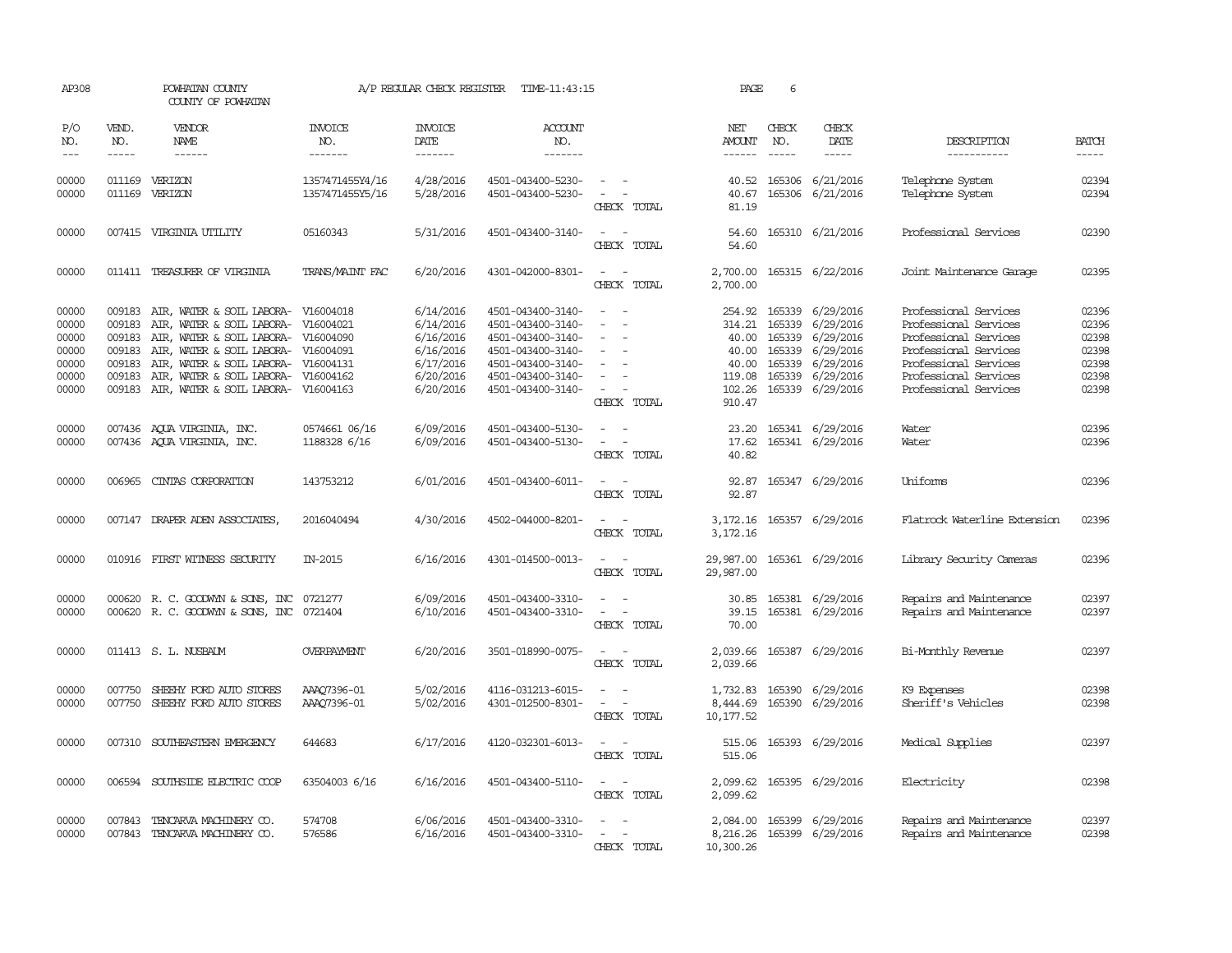| AP308               |                       | POWHATAN COUNTY<br>COUNTY OF POWHATAN        |                                  | A/P REGULAR CHECK REGISTER         | TIME-11:43:15                          |                                                                                                                                          | PAGE                             | $7\phantom{.0}$ |                                      |                                                                  |                       |
|---------------------|-----------------------|----------------------------------------------|----------------------------------|------------------------------------|----------------------------------------|------------------------------------------------------------------------------------------------------------------------------------------|----------------------------------|-----------------|--------------------------------------|------------------------------------------------------------------|-----------------------|
| P/O<br>NO.<br>$---$ | VEND.<br>NO.<br>----- | <b>VENDOR</b><br>NAME<br>$- - - - - -$       | <b>INVOICE</b><br>NO.<br>------- | <b>INVOICE</b><br>DATE<br>-------- | <b>ACCOUNT</b><br>NO.<br>-------       |                                                                                                                                          | NET<br>AMOUNT                    | CHECK<br>NO.    | CHECK<br>DATE                        | DESCRIPTION<br>-----------                                       | <b>BATCH</b><br>----- |
| 00000               | 009105                | TIME TECHNOLOGIES, INC.                      | 20 1606-040                      | 6/16/2016                          | 4301-071120-0006-                      | $\sim$ $ -$<br>CHECK TOTAL                                                                                                               | 28,219.00<br>28,219.00           |                 | 165403 6/29/2016                     | Scoreboards                                                      | 02398                 |
| 00000               |                       | 011324 UNITED UNLIMITED                      | 2015-02                          | 5/31/2016                          | 4301-014100-6009-                      | $\frac{1}{2} \left( \frac{1}{2} \right) \left( \frac{1}{2} \right) = \frac{1}{2} \left( \frac{1}{2} \right)$<br>CHECK TOTAL              | 24,972.65<br>24,972.65           |                 | 165405 6/29/2016                     | Human Services Building Facade                                   | 02397                 |
| 00000               |                       | 011414 YOHNAN, DANIEL & PAMELA               | REFUND                           | 6/14/2016                          | 501-000200-0003-                       | $\sim$ $-$<br>CHECK TOTAL                                                                                                                | 33.75<br>33.75                   |                 | 165409 6/29/2016                     | Customer Deposits Payable                                        | 02397                 |
| 00000               |                       | 008713 BLUE RIDGE RESCUE                     | 38720                            | 6/21/2016                          | 4120-032200-8215-                      | $\frac{1}{2} \left( \frac{1}{2} \right) \left( \frac{1}{2} \right) = \frac{1}{2} \left( \frac{1}{2} \right)$<br>CHECK TOTAL              | 1,649.25<br>1,649.25             |                 | 165419 6/30/2016                     | State Dept of Fire Programs Fu                                   | 02401                 |
| 00000               |                       | 007509 CAPITALIRISTATE                       | 14624609                         | 6/07/2016                          | 4301-014200-6005-                      | $ -$<br>CHECK TOTAL                                                                                                                      | 647.94<br>647.94                 |                 | 165423 6/30/2016                     | Village Building Relocations                                     | 02402                 |
| 00000               | 006965                | CINIAS CORPORATION                           | 143756933                        | 6/08/2016                          | 4501-043400-6011-                      | $\frac{1}{2} \left( \frac{1}{2} \right) \left( \frac{1}{2} \right) \left( \frac{1}{2} \right) \left( \frac{1}{2} \right)$<br>CHECK TOTAL | 95.81<br>95.81                   |                 | 165425 6/30/2016                     | Uniforms                                                         | 02401                 |
| 00000<br>00000      | 011389<br>011389      | COSTEN FLOORS<br>COSTEN FLOORS               | CG603779<br>CG603779             | 6/14/2016<br>6/14/2016             | 4301-014200-6003-<br>4301-014200-6005- | $\overline{\phantom{a}}$<br>CHECK TOTAL                                                                                                  | 16,380.00<br>494.00<br>16,874.00 |                 | 165427 6/30/2016<br>165427 6/30/2016 | Village Building Renovations<br>Village Building Relocations     | 02401<br>02401        |
| 00000               |                       | 009639 EMS MANAGEMENT &                      | 27821                            | 5/31/2016                          | 4120-032300-5845-                      | CHECK TOTAL                                                                                                                              | 1,826.33<br>1,826.33             |                 | 165437 6/30/2016                     | EMS Transport Third Party Bill                                   | 02400                 |
| 00000               | 006626                | HUGUENOT VOLUNTEER FIRE                      | CHIEF CONF PYMT                  | 5/31/2016                          | 4120-032200-8215-                      | $\sim$<br>CHECK TOTAL                                                                                                                    | 2,500.00                         |                 | 2,500.00 165440 6/30/2016            | State Dept of Fire Programs Fu                                   | 02400                 |
| 00000               |                       | 006912 HURRICANE FENCE CO.                   | 1522493                          | 3/14/2016                          | 4301-071120-0010-                      | $\overline{\phantom{a}}$<br>CHECK TOTAL                                                                                                  | 7,400.00<br>7,400.00             |                 | 165441 6/30/2016                     | Backstop Replacement                                             | 02404                 |
| 00000<br>00000      |                       | 010924 MITCHELL PEST<br>010924 MITCHELL PEST | 95154<br>95155                   | 6/16/2016<br>6/16/2016             | 4501-043400-3320-<br>4501-043400-3320- | $\sim$ 100 $\sim$<br>$ -$<br>CHECK TOTAL                                                                                                 | 95.00<br>95.00<br>190.00         |                 | 165453 6/30/2016<br>165453 6/30/2016 | Maintenance and Service Contra<br>Maintenance and Service Contra | 02402<br>02402        |
| 00000               |                       | 011366 NUCKOLS PLUMBING & GAS,               | 1167                             | 6/10/2016                          | 4301-014200-6005-                      | $\overline{\phantom{a}}$<br>CHECK TOTAL                                                                                                  | 1,575.00<br>1,575.00             |                 | 165457 6/30/2016                     | Village Building Relocations                                     | 02403                 |
| 00000               |                       | 000620 R. C. GOODWYN & SONS, INC             | 0720208                          | 6/02/2016                          | 4301-014200-6005-                      | $\sim$<br>$\sim$<br>CHECK TOTAL                                                                                                          | 13.98<br>13.98                   |                 | 165464 6/30/2016                     | Village Building Relocations                                     | 02403                 |
| 00000               |                       | 010446 R. E. MICHEL COMPANY INC              | 30245600                         | 6/15/2016                          | 4301-014200-6005-                      | $\overline{\phantom{a}}$<br>$\sim$<br>CHECK TOTAL                                                                                        | 6.36<br>6.36                     |                 | 165465 6/30/2016                     | Village Building Relocations                                     | 02403                 |
| 00000               |                       | 009626 RACO MANJFACTURING AND                | 92439                            | 6/23/2016                          | 4501-043400-3320-                      | $\frac{1}{2} \left( \frac{1}{2} \right) \left( \frac{1}{2} \right) = \frac{1}{2} \left( \frac{1}{2} \right)$<br>CHECK TOTAL              | 360.00<br>360.00                 |                 | 165466 6/30/2016                     | Maintenance and Service Contra                                   | 02403                 |
| 00000               |                       | 007310 SOUTHEASTERN EMERGENCY                | 700374                           | 6/02/2016                          | 4120-032301-6013-                      | $\sim$ $ \sim$<br>CHECK TOTAL                                                                                                            | 62.10<br>62.10                   |                 | 165476 6/30/2016                     | Medical Supplies                                                 | 02403                 |
| 00000               |                       | 001940 STANDBY SYSTEMS, INC.                 | 06161287                         | 6/09/2016                          | 4501-043400-3320-                      | <b><i><u>Participate</u></i></b>                                                                                                         |                                  |                 | 153.00 165478 6/30/2016              | Maintenance and Service Contra                                   | 02404                 |